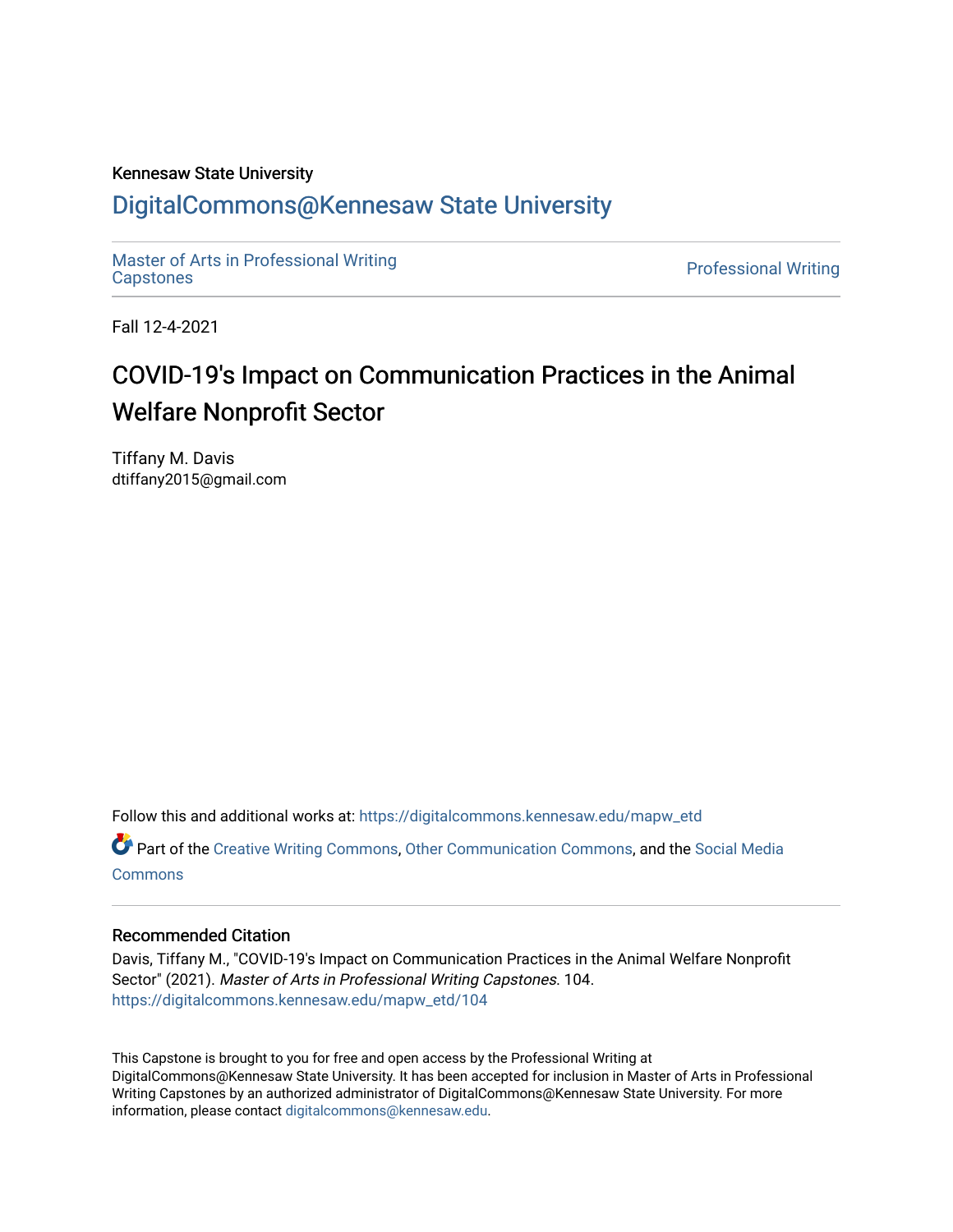# COVID-19's Impact on Communication Practices in the Animal Welfare Nonprofit Sector

By Tiffany M. Davis

A capstone project submitted in partial fulfillment of the requirements for the degree of Master of Arts in Professional Writing in the Department of English in the College of Humanities and Social Sciences of Kennesaw State University

Kennesaw, Georgia

2021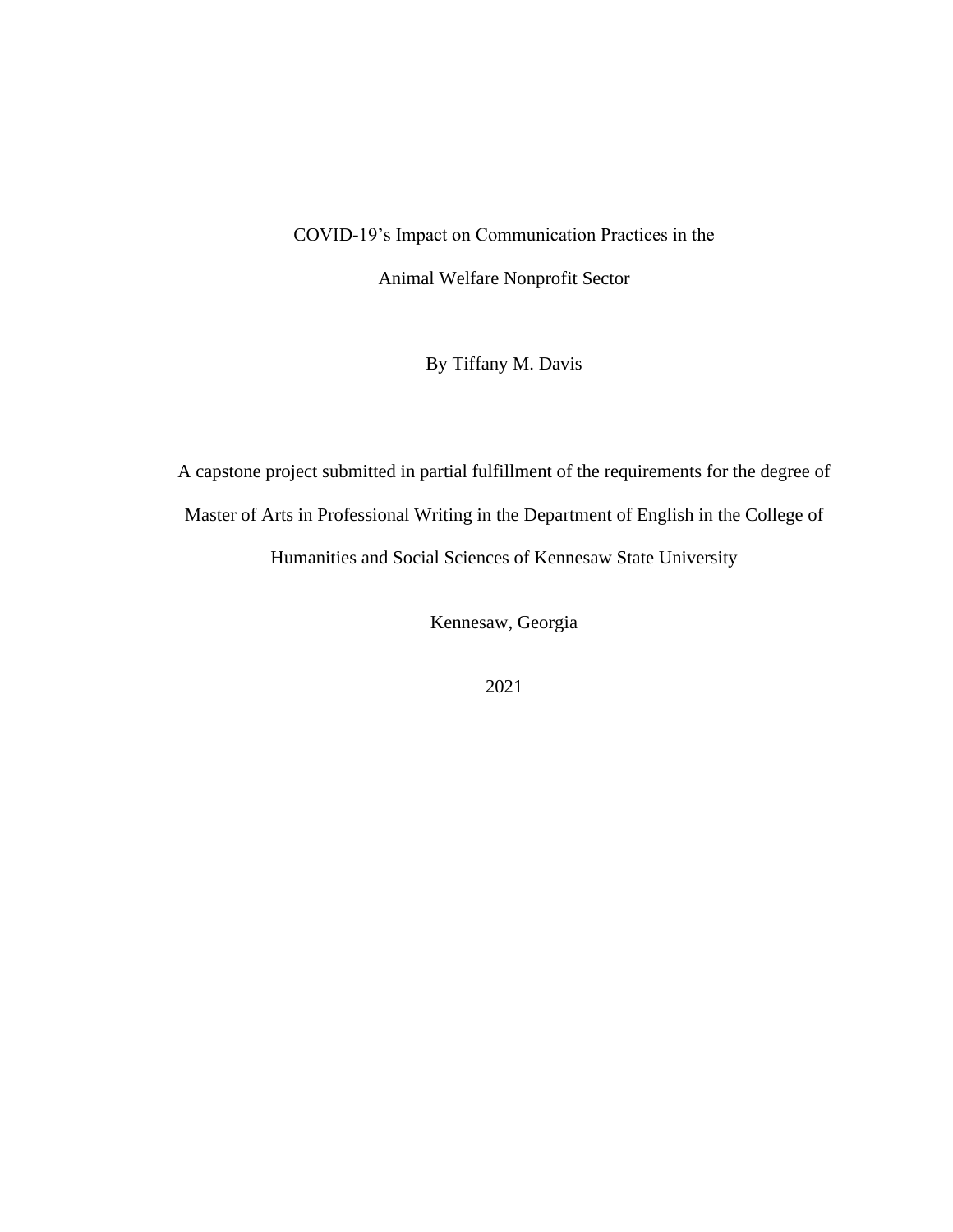### **Table of Contents**

| Introduction                                                               | $\mathbf{1}$    |
|----------------------------------------------------------------------------|-----------------|
| Methods and Methodology                                                    | $5\overline{)}$ |
| Literature Review                                                          | 10              |
| Chapter 1: Discussion of Nonprofits and the Importance of Funding          | 19              |
| Chapter 2: COVID 19 Pandemic and its Influence on Nonprofits and Donations | 31              |
| <b>Chapter 3: Tools for Communication During COVID-19 Pandemic</b>         | 58              |
| Chapter 4: Autoethnography                                                 | 76              |
| Conclusion                                                                 | 87              |
| <b>Works Cited</b>                                                         | 91              |
| Resume                                                                     | 97              |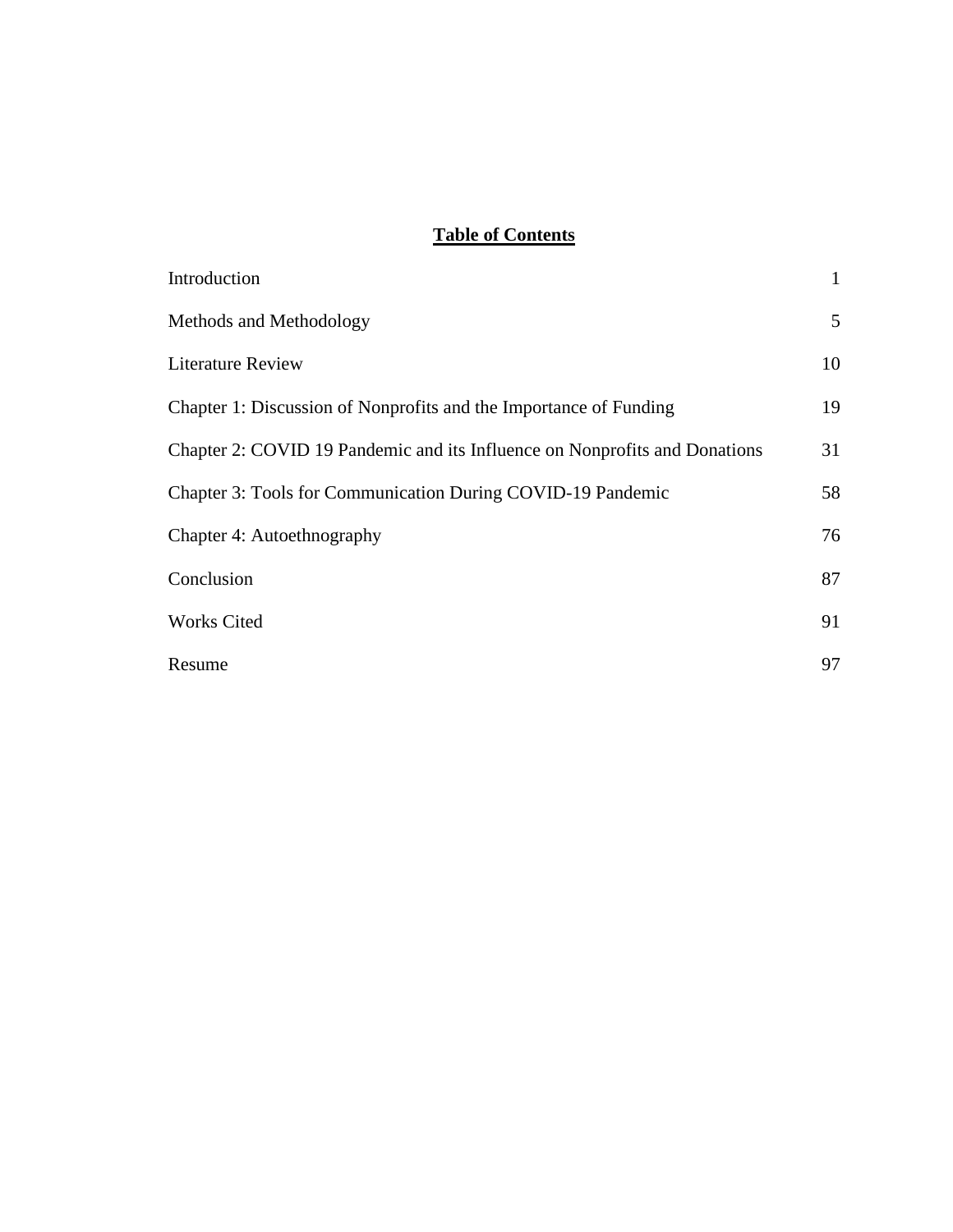#### **Introduction**

While I have long been an avid reader and writer, my writing skills began to be honed for a professional setting during my time as an undergraduate at Kennesaw State University. The written word has been a significant part of my life, and I have grown to appreciate how words can have a meaningful impact. This capstone connects my academic career in English and Writing Studies with my professional interest in the nonprofit sector.

As an English major, I learned how to conduct meaningful research, communicate with classmates, edit, be critiqued, and use the written word to create meaningful works for my writing portfolio. My drive to learn more about writing and communication practices in a professional environment spurred me to continue my education at Kennesaw State University by joining the Master of Arts in Professional Writing (MAPW) Program. It was in this program that I built upon the relationships that I had started to create in my time at the university as an undergraduate. I came into the program knowing that I wanted to develop my skills as a writer and as a professional even further. It was through the program that I truly found a professional path that I would not have thought of if not for the help and guidance of my professors.

I found my direction after taking a directed study course with Dr. Lara Smith-Sitton called Writing in the Nonprofit Sector during the Fall Semester of 2020. Dr. Smith-Sitton's teachings inspired me to pursue a career in the nonprofit sector.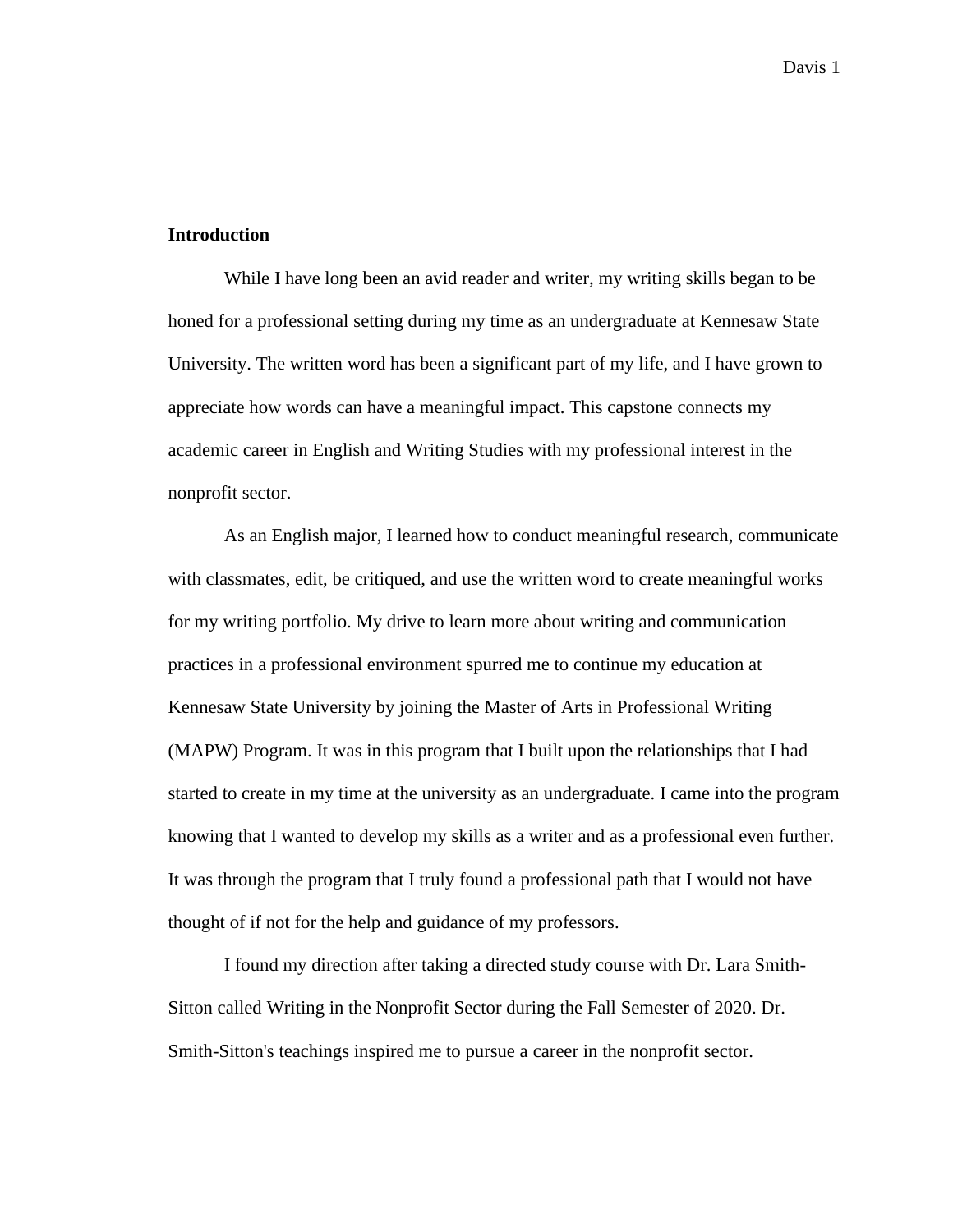The course helped me understand how the importance of writing and communication practices in the nonprofit sector, and I was able to see how I could play a role within a nonprofit organization by using my writing and communication skills. Specifically, I came to understand how my background in English and writing could translate into a job as a developmental writer for a nonprofit organization. Through Dr. Smith-Sitton's encouragement and tutelage, I was able to grow as a writer and a professional. I learned so much about the nonprofit sector, and it was through this class that I began to become invested in the nonprofit sector. I even developed my capstone thesis around animal welfare nonprofit organizations' writing and communication practices.

The need for this capstone came out of my studies at Kennesaw State University. I saw an opportunity to explore and research how COVID-19 has affected the writing and communication practices within the animal welfare nonprofit sector. The idea of my capstone first formed in the Directed Study course with Dr. Smith-Sitton, as I wanted to learn about the history, importance, and role that writing and communication played within the nonprofit sector. It was during this course that I developed a greater understanding of the role of writing, and I wanted to couple the teachings from the course with my love for animals. The animal welfare nonprofit sector is a subgroup of the larger nonprofit sector.

Personally, I have been involved with animal welfare nonprofit organizations for years. I have rescued animals from shelters and nonprofit groups, and I have been a volunteer for a local organization in Atlanta. With animal welfare being a topic and area near and dear to my heart, I felt like it was important to delve deep and understand the importance of writing and communication for these organizations, but also, I wanted to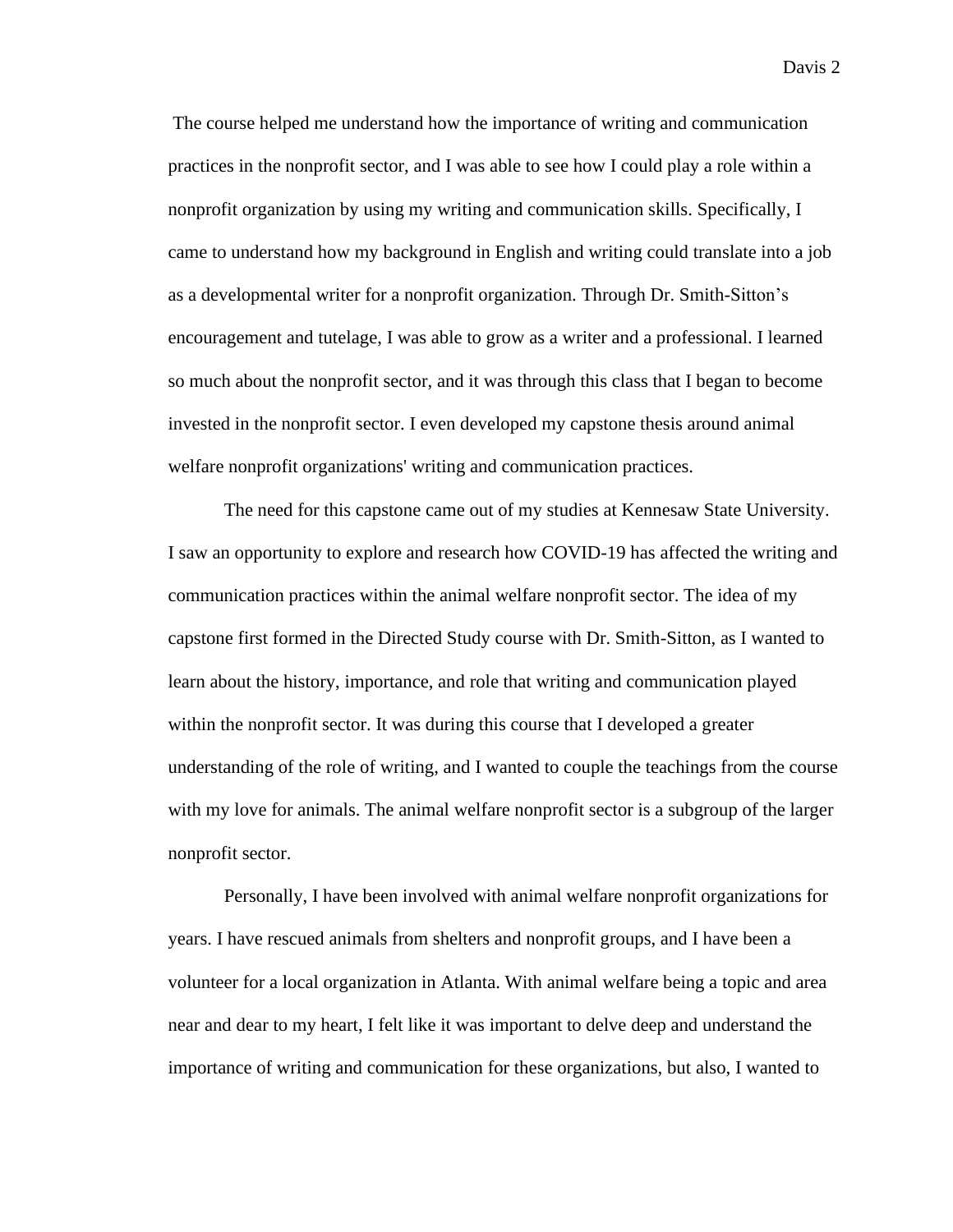create a platform or work that would enlighten others who want to pursue a similar path as mine.

The research for this project stemmed from the need to understand and learn about the importance of writing and communication practices in the animal welfare nonprofit sector. I have experience in writing through my education from Kennesaw State University and also as a professional who has interned in an animal welfare nonprofit organization and who is currently employed by another animal welfare nonprofit. Through my own experiences in the nonprofit sector, both in course study and in professional setting, I wanted to research about crucial role that both writing and communication practices play within the nonprofit sector. I have seen firsthand how pivotal writing is for nonprofit organizations and wanted to establish in this research why it is a necessity that nonprofit organizations' works be founded on clear and effective writing. Additionally, I wanted to learn how COVID-19 has impacted this portion of the nonprofit sector, since the pandemic occurred as I started my journey within the animal welfare nonprofit sector and the future repercussions that such an event would have for the sector as a whole.

Within this capstone, I explore the history and importance of writing and communication practices within the nonprofit sector, with a more focused lens on animal welfare nonprofit organizations and how they have been affected by the COVID-19 pandemic. The focus of this research is focused on the written and virtual communication practices that shifted for animal welfare nonprofit organizations during the pandemic, and why it is important for nonprofits to be adaptable in their writing.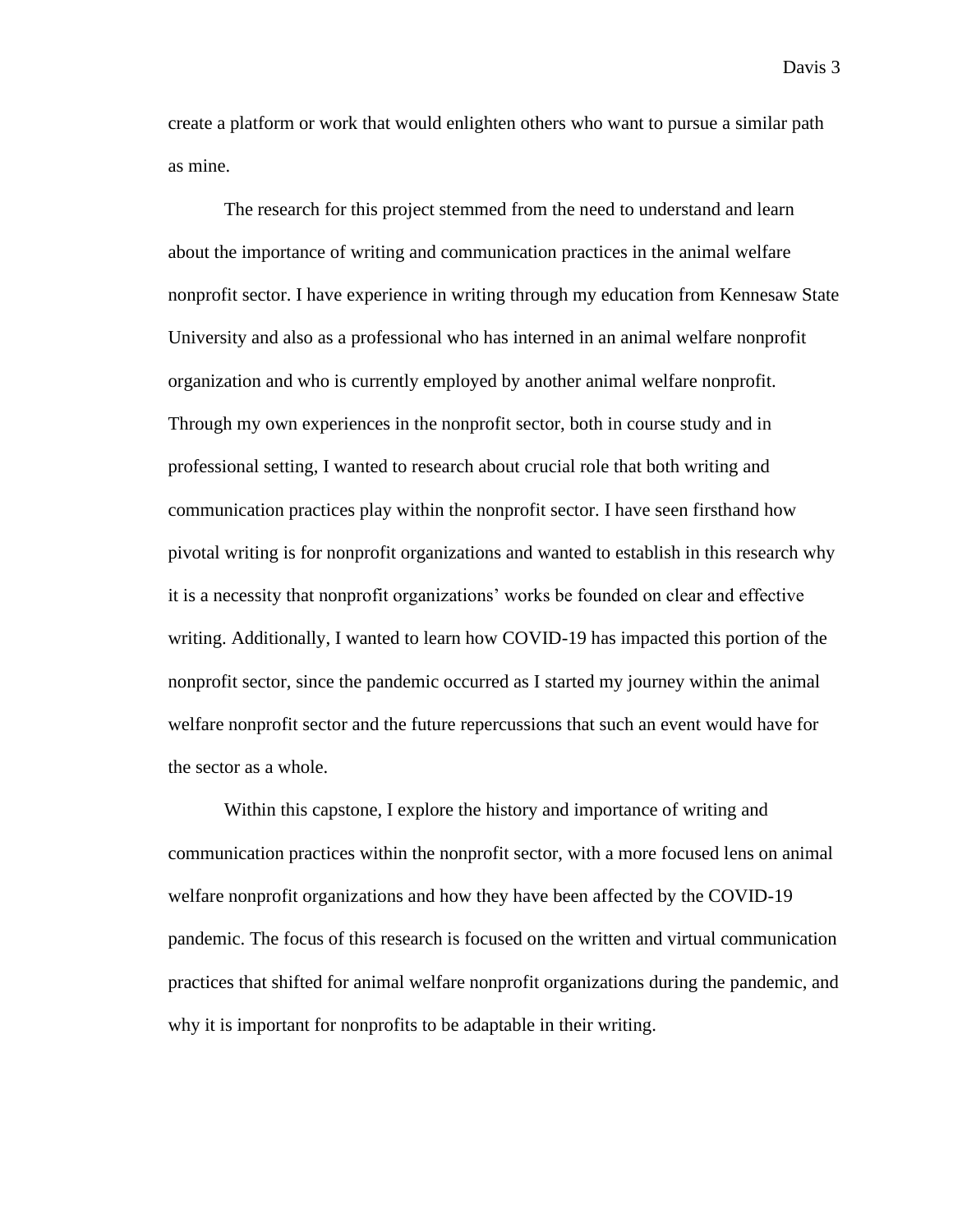The research provided by this capstone will be valuable for many different audiences. Primarily, it will be valuable for individuals who are looking to learn more about the importance of writing and communication practices in the nonprofit sector. It will also be valuable for people work or want to work in the nonprofit sector who want to know the impact of COVID-19 on nonprofit organizations and how the nonprofit sector will continue to be affected by the pandemic. Specifically, nonprofit staff members can learn more about how to develop and shift their writing and communication practices to maintain funding and donor relationships by reading about the history of writing within the nonprofit sector and by analyzing the answers from nonprofit leaders in the interview portion of this capstone. Lastly, this research will be beneficial to students and professors in English and professional writing programs who wish to learn or teach about the importance of writing and communication practices within the nonprofit industry.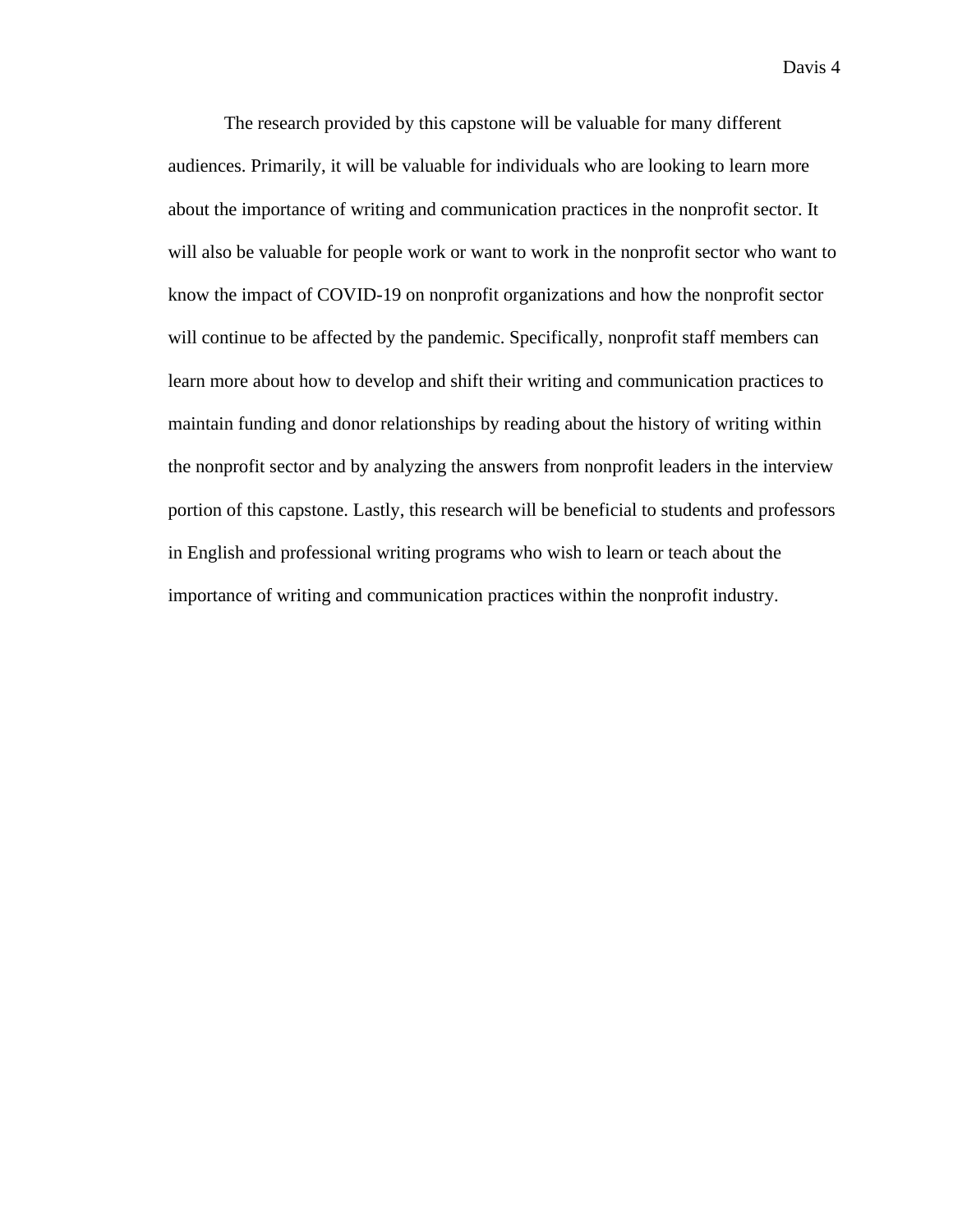#### **Methods and Methodology**

For this capstone project, my primary objective was to answer the follow following questions: First, how has COVID-19 impacted animal welfare organizations, specifically fundraising, volunteers, and donations as well as outreach and communications? Second, how has writing historically been used in this nonprofit sector and writing tools and rhetorical practices were primarily employed before the COVID-19 pandemic? Third, how has writing and rhetorical practices changed for animal welfare organizations as a result of the pandemic? Fourth, how will writing and communication practices in the nonprofit sector continue to adapt in the future? Fifth, what rhetorical strategies will continue to be implemented as a result of the COVID-19 pandemic, and what tools will be employed in the future to ensure continual support and donations for animal welfare nonprofit organizations? In order to answer these research questions for my capstone, I used multiple methods of research which included analysis of scholarly articles about writing and communication practices in the nonprofit sector, review of articles created discussing the impact of COVID-19 on the nonprofit sector and subsequently the animal welfare nonprofit sector, interviews with leaders in the animal welfare nonprofit sector regarding the importance of writing and communication as well as the impact of COVID-19 on their organizations through and IRB-approved research study, an analysis of social media posts during COVID-19 from animal welfare nonprofit organizations, and research into the digital tools for writing and communication practices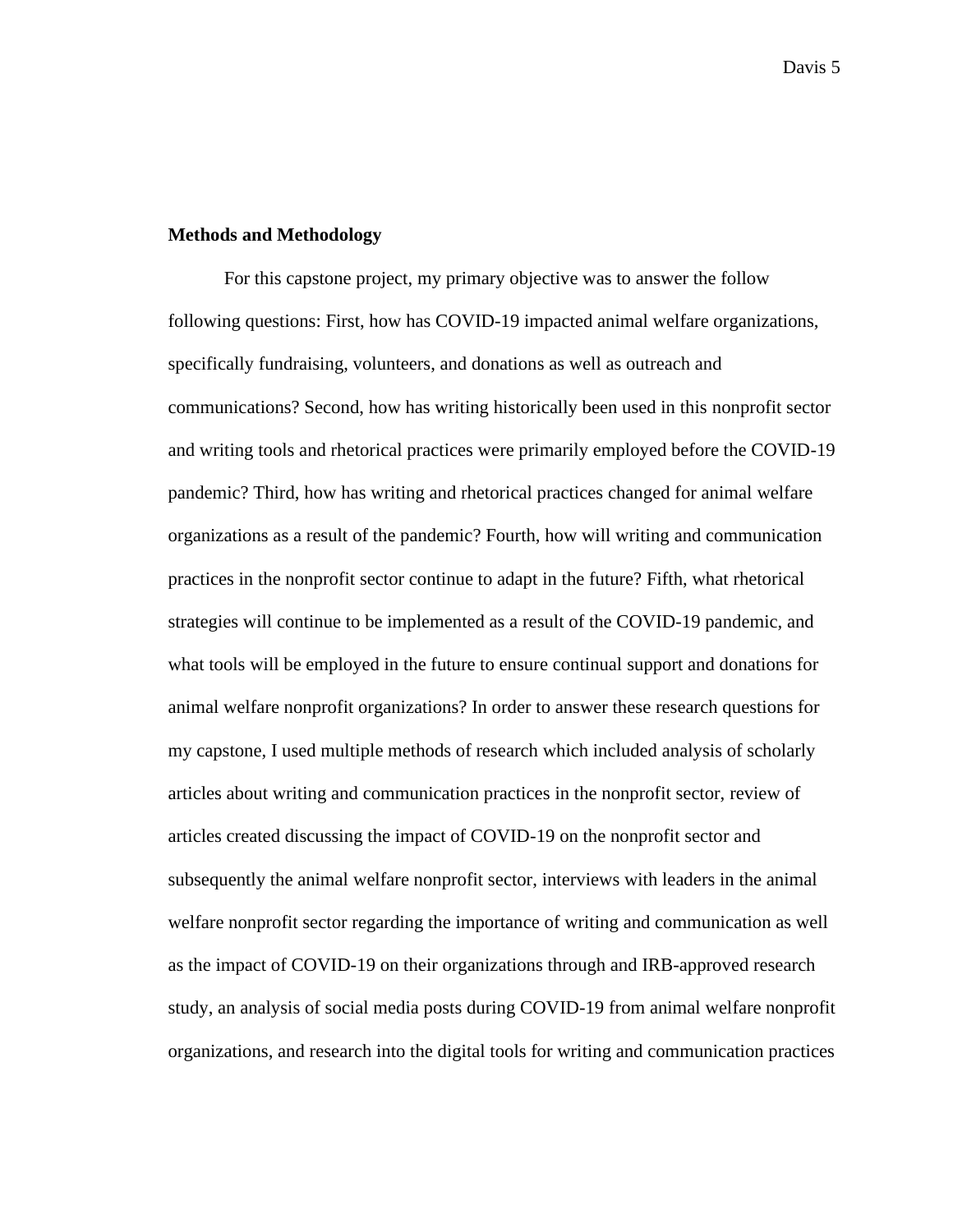employed by nonprofit organizations during the pandemic. It was essential for this project that I included textual and digital analysis into the background of writing and communication processes in the nonprofit sector and the impact of COVID-19 in order to answer my core research questions.

The methodology behind my research allowed me to analyze and explore the importance of writing and communication practices for animal welfare nonprofit organizations as well as the impact of the COVID-19 virus. Additionally, I reflected on my own experiences as a professional writer during my time as an intern and Director of Development within the animal welfare nonprofit sector. Through the autoethnographic portion of this capstone, I was able to reflect on the importance of my own writing and the pivotal role that writing and communication practices have in the nonprofit sector.

For my secondary research, I relied upon books, articles, journal articles, and social media posts focusing on discerning the importance of writing and communication practices within the nonprofit sector. I also conducted research to identify articles discussing the impact of COVID-19 on animal welfare nonprofit organizations as a whole. To further explore the changes in writing and communication practices, I conducted textual and digital analysis of social media posts from animal welfare nonprofit organizations posted after the start of the COVID-19 pandemic. The analysis of these social media posts showcased the impact of the COVID-19 on animal welfare nonprofit organization's writing and communication practices for their social media audience. I would have not been able to gather this information unless there was a limited textual and digital analysis of social media communication from the included nonprofit organizations' Instagram accounts. Sources expanded to include articles about the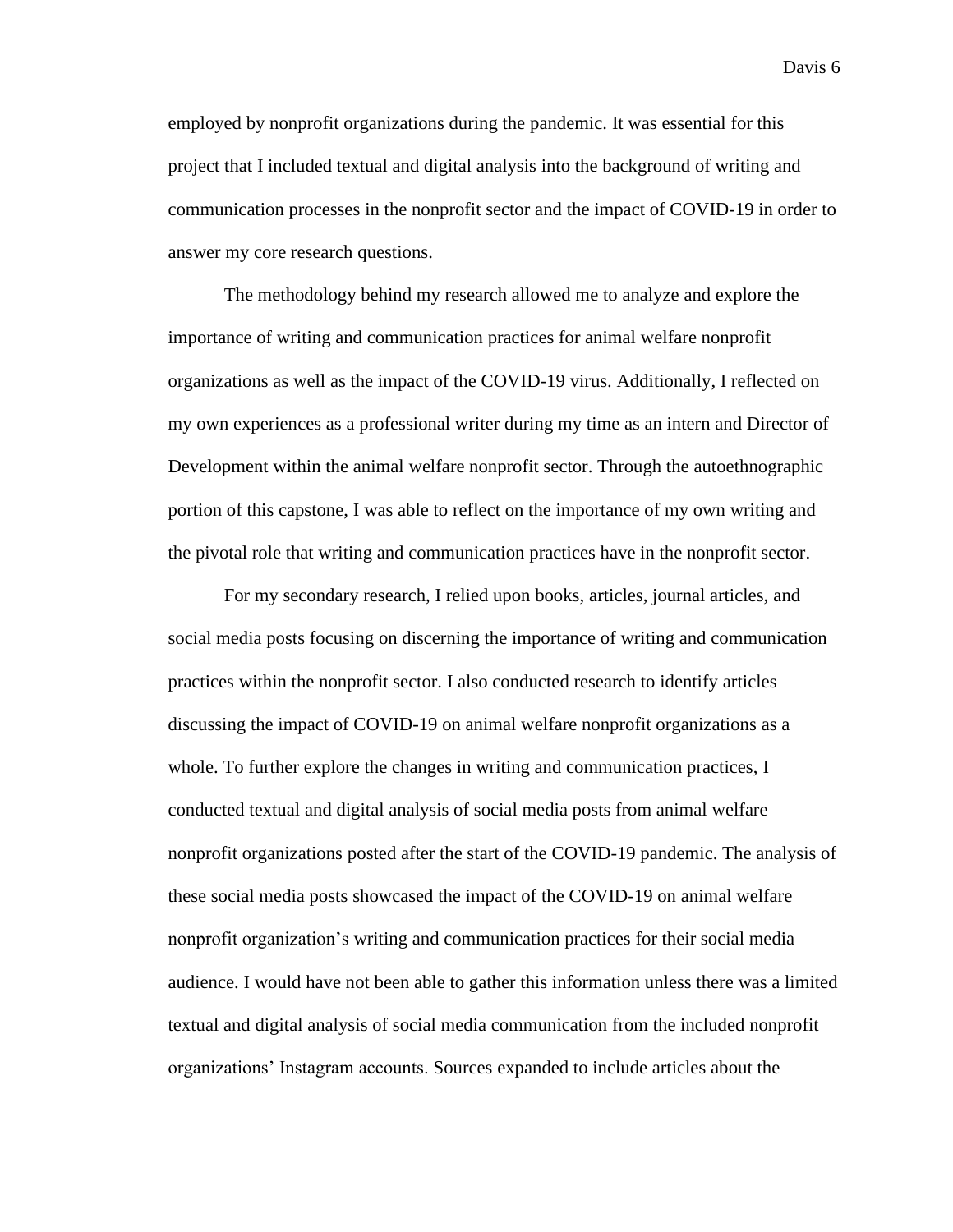increase in social media communication and virtual conferencing growth for organizations during the time of COVID-19. After the sources were identified and analyzed, I created a literature review to discuss key points from the research conducted.

After completing my secondary research and writing my literature review, I considered the historical significance of writing and communication practices in the nonprofit sector, growth of virtual tools, and analysis of social media communication practice changes. I then conducted the primary research for this project. Regarding my primary research, I started constructing a series of questions for my interviews with animal welfare nonprofit leaders during the summer semester of 2021. The questions that I created served as the primary research for my capstone thesis. In September, I submitted developed an IRB protocol and received approval for the study on October 6, 2021. I decided to have participants use their name and affiliated organization, rather than use pseudonyms, and interviews were recorded using Zoom. After receiving approval, I reached out to interview six individuals working in administrative roles at different animal welfare nonprofit organizations for interviews. Recruitment for the study occurred through email. Once the informed consent forms were executed, the Zoom interviews were then transcribed

During the interview process, the nonprofit leaders were asked several questions, which are listed in Chapter 2, about their experiences with writing and communication, as well as the impact of COVID-19 in their individual organizations, which built upon the core research questions mentioned previously. These research questions developed upon the secondary research conducted within this study, but allowed first-hand, unique answers from nonprofit leaders in the animal welfare nonprofit sector. I further analyzed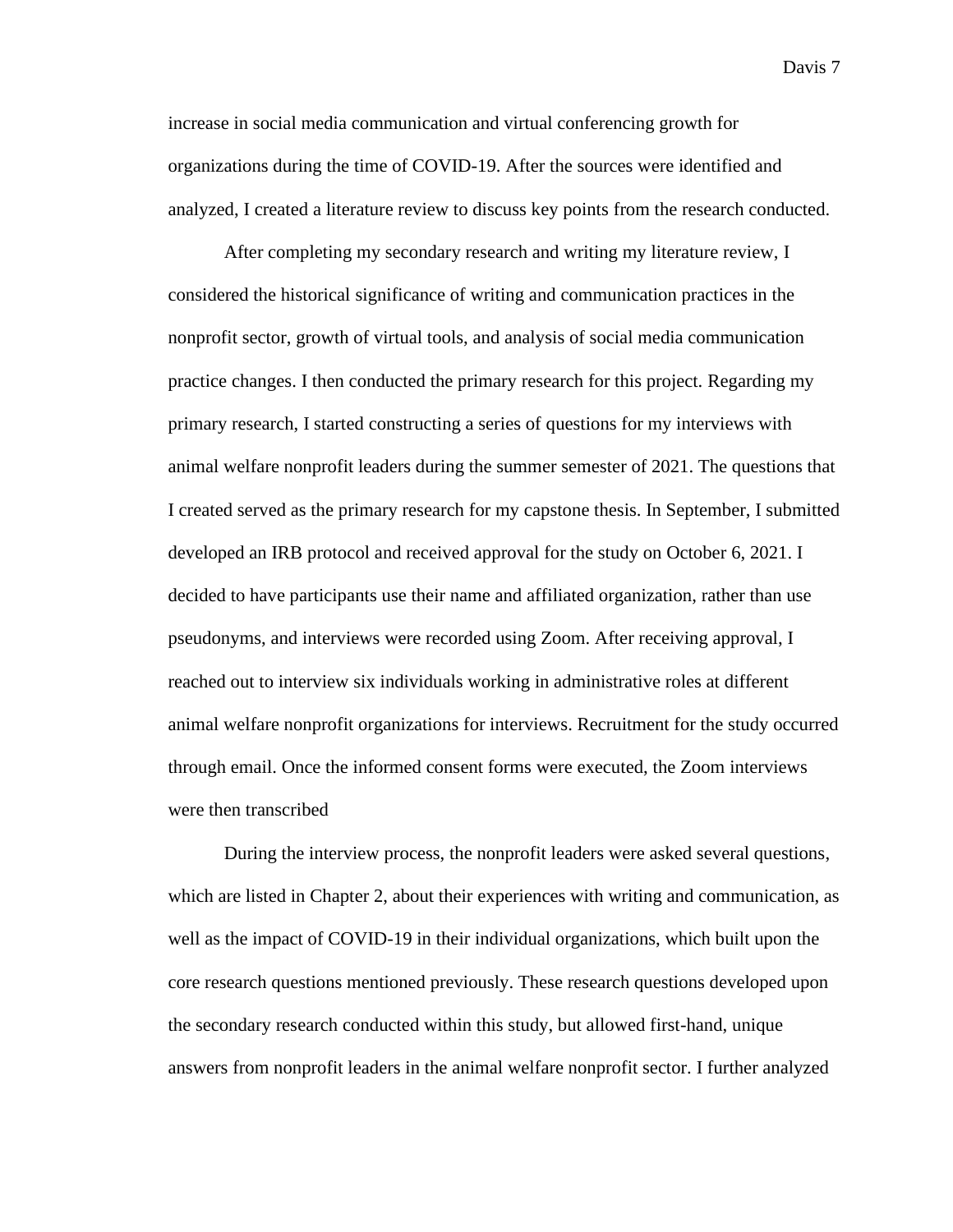and discussed why writing and rhetorical practices are critical to a nonprofit organization's success. These interviews served as primary research as to how animal welfare nonprofit organizations' writing and communications practices have changed due to the COVID-19 pandemic. In addition, the interviews further enhanced the secondary research that I continued to compile during my summer and fall semesters by providing first-hand evidence of the changes resulting from the pandemic. Through my secondary and primary research, I was able to discern how and why writing and communications practices have changed because of COVID-19. I also analyzed why writing is crucial to the success of nonprofit organizations and why it is vital to be adaptable as a fundraising writer during times of crisis.

In the final chapter of this capstone, I chose to include an autoethnographic portion that reflected on my writing experiences while interning and working in the nonprofit sector. The autoethnography allowed me to reflect on the importance of writing and communication practices that I personally experienced, which added an essential facet of research to this project. By including this reflective portion, I was able to gain a deeper understanding and explore how writing and communication is used in the animal welfare nonprofit sector through my own experiences. My personal experience and subsequent reflection affirm the value of writing and communication practices and why they are both essential aspects of working in the nonprofit sector.

As a writer, it was important to understand the impact of writing and communication practices within the animal welfare nonprofit sector. Professionally, I wanted to learn how my skills learned through years of education and training would translate into my chosen profession. Personally, it was important for me to conduct this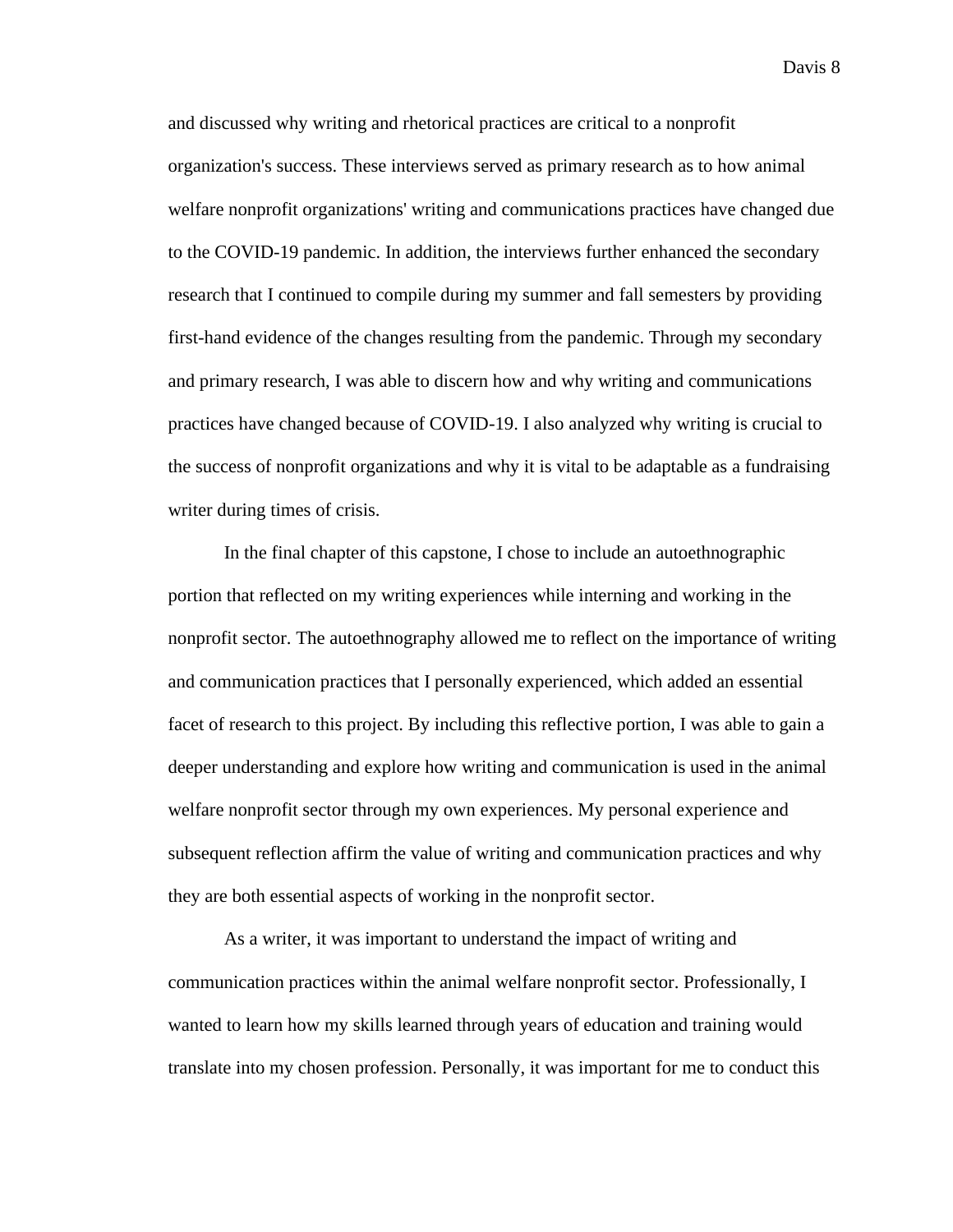research in order to validate all of the hard work that I have completed to get to where I am today. Writing and communication are two skills that have had a major impact on my life, and I wanted to create a project that strove to understand their impact on the animal welfare nonprofit sector.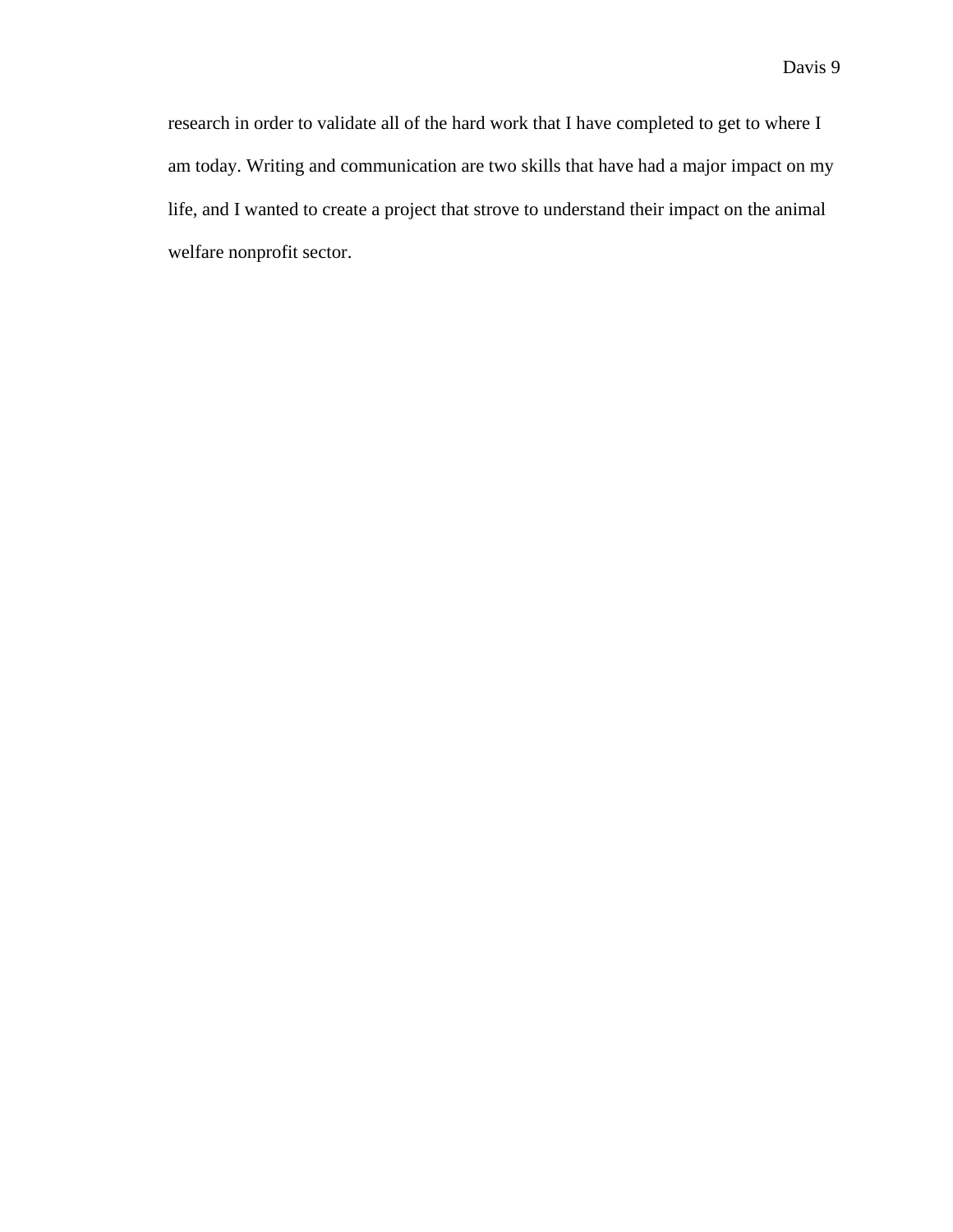#### **Literature Review**

Writing and communication practices serve as the keystones for successful fundraising in the nonprofit sector. One working in the nonprofit sector must be able to adapt to the world around them in order to fundraise and run a successful nonprofit organization effectively. With the spread of the COVID-19 virus in 2019, organizations in the nonprofit sector had to adapt and change their writing and communication practices to maintain donations and funding. Amir Pasic, Mary Jovanovich, and Michael Voss discuss in the article, "The Current and Potential Impact of COVID-19 on Nonprofits," the pandemic "has increased the demand for nonprofits' services while damaging their finances and staff." This increase in demand and financial strain on the nonprofit sector has forced nonprofit organizations to reconsider how they will continue to receive funding and ask for donations. Through changing writing and communication practices, nonprofit organizations have adapted in this world of uncertainty to continue disseminating their missions.

Proper writing and communication practices in the nonprofit sector are crucial for any organization to be successful, because "communications are seen as an essential part of [any] program and fundraising success" (Leroux Miller 42). Communication and networking are pillars of the nonprofit sector. Nonprofit organizations must actively be "cultivating prospective donors who indicate an interest in the cause" (Barbato and Furlich 23). An organization must understand the needs of their community, how to engage them, and ultimately "convince [donors] that making a gift to [a] good cause will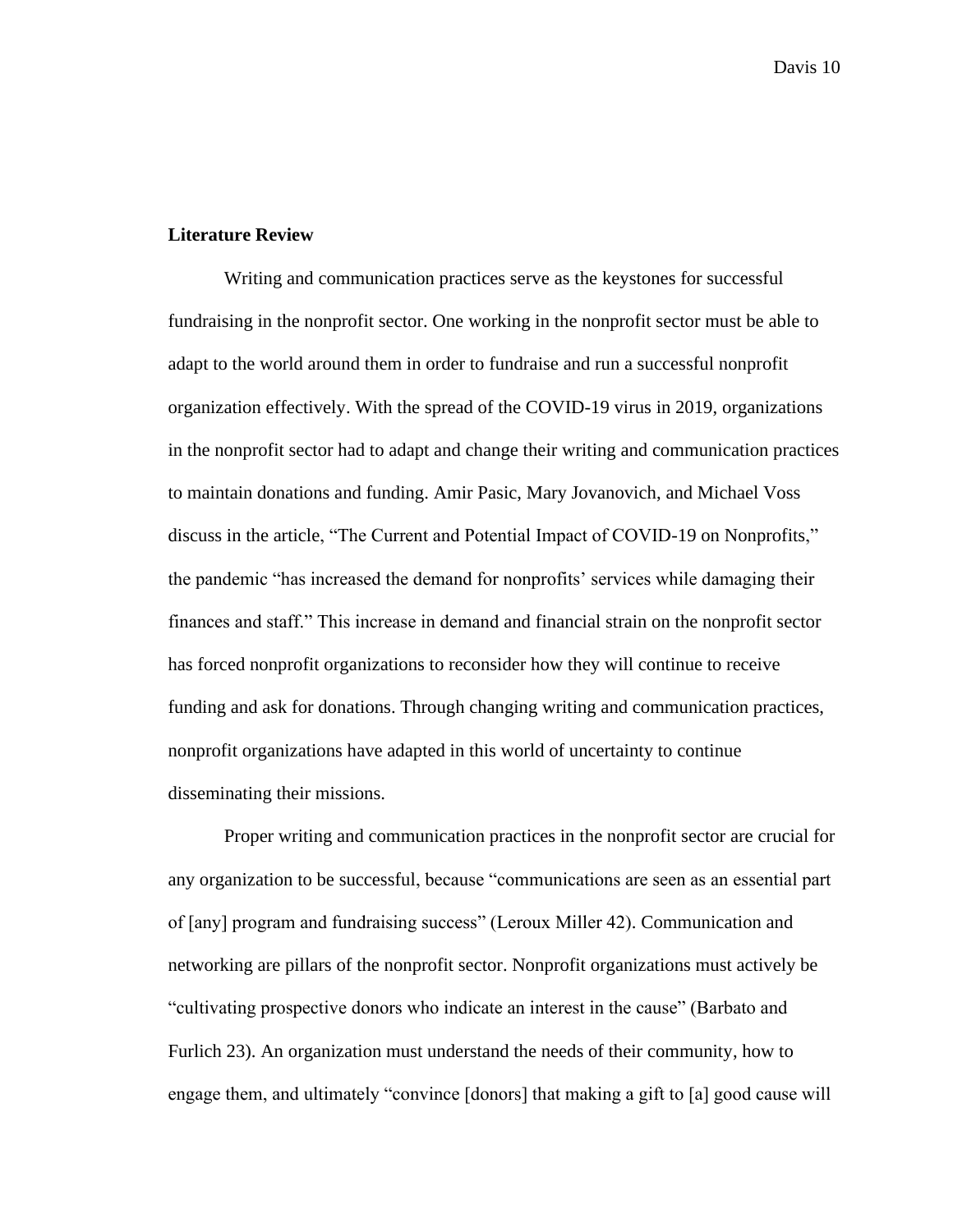satisfy their needs" (23). Knowing how to effectively write to raise funds, communicate with donors or board members is vital to maintain a nonprofit organization's structure. While the importance of writing in the nonprofit sector is not a new idea, there is not much literature specifically about the kinds or types of writing needed in the nonprofit sector. Through my capstone project, I was to aggregate this knowledge and look at the importance of writing and communications practices and how they have evolved in the nonprofit sector due to the unforeseen circumstance of COVID-19 pandemic.

The need for this project stems from the epic changes to the world due to the COVID-19 pandemic. The pandemic has caused unforeseen changes to the world as a whole, and nonprofit organizations have been seriously impacted due to COVID-19 and forced to deal "with waves of constant change and uncertainty" (WealthEngine). By analyzing the article, "How COVID-19 Is Changing the World: A Statistical Perspective, Volume II" published by UNICEF, one can see the massive impact of the virus with "over 25 million cases and nearly 850,000 attributed to the disease as of the end of August [2020]." The significance of the virus has greatly impacted the world as a whole, and those working in the nonprofit sector. As someone who would like to work in the nonprofit sector, I was curious as to how writing and communications practices changed as a result of the pandemic. I needed to understand what the writing practices were before and what the writing practices were during the pandemic. Specifically, I will be researching how funding and development practices have been altered due to the pandemic.

Before COVID-19, it was easier to ask for supporters for funding for animal welfare nonprofit organizations; due to the pandemic's economic impact, the amount of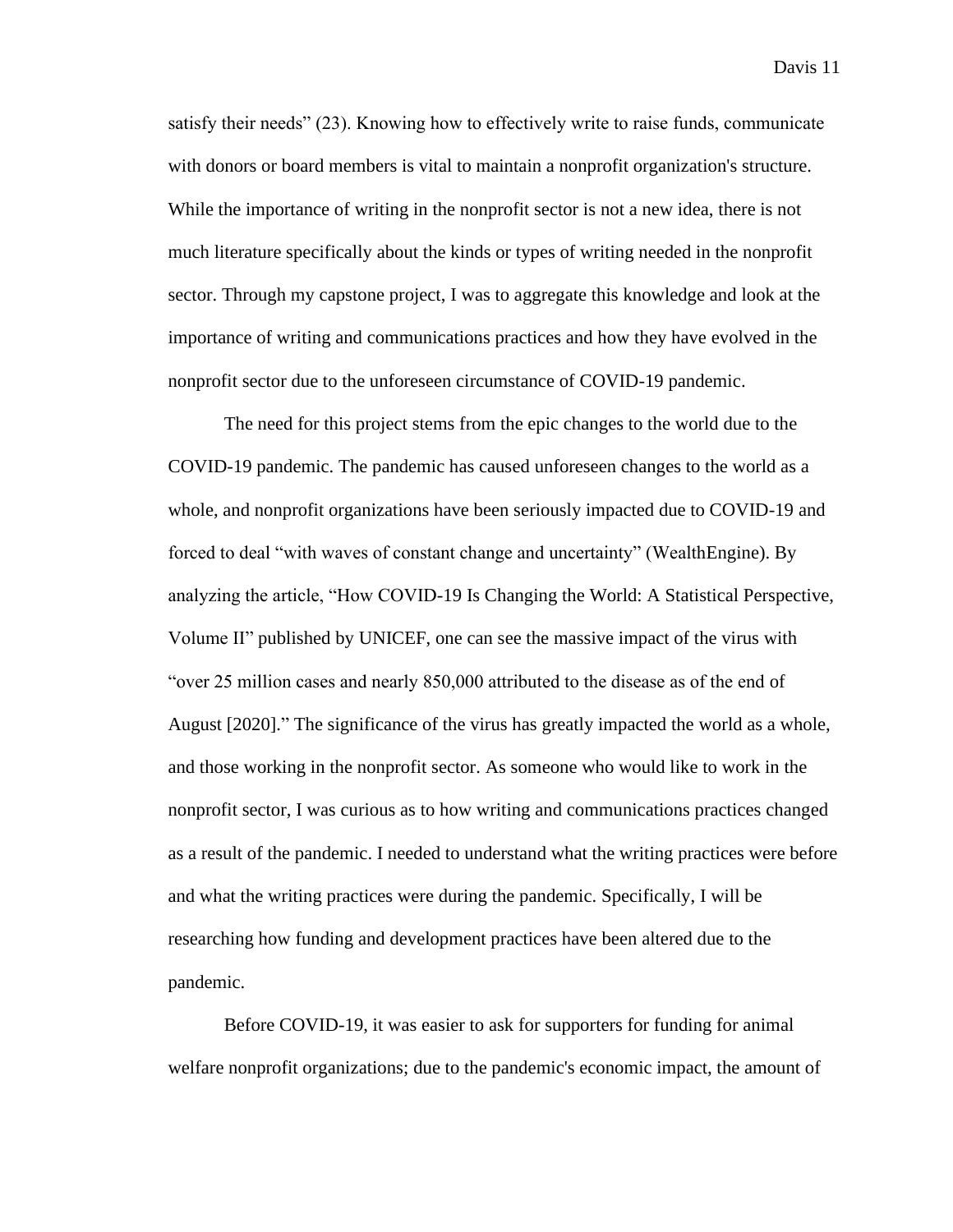funding received by animal welfare organizations has diminished because people cannot afford to give as much in donations. The article "Nonprofit Fundraising in the Age of Coronavirus" written by Alan Cantor and published in *Harvard Business Review* states, "the pandemic and economic collapse constitute an existential threat."Cantor explains that there is much financial uncertainty due to COVID-19 and that nonprofit organizations will have to adapt in order to continue funding their organizations and suggests that individuals are looking for gestures of support; still, nonprofit organizations have to show support while also seeking funding from their community.

Effective writing and targeted communication practices are the core of nonprofit organizations. As Joseph Barbato and Danielle S. Furlich discuss in *Writing for a Good Cause: The Complete Guide to Crafting Proposals and Other Persuasive Pieces for Nonprofits*, "a fund-raising writer meets the needs presented to him. More often than not, he or she responds to demands" (49). This adaptation by the fundraising writer extends to the individual needs of their organization and must include changes that occur in social and political climates. The importance of writing, specifically writing effectively to entice donations and funds during critical times, is paramount to any nonprofit organization's success. One such change that caused nonprofit organizations to adapt was the Coronavirus pandemic that started in 2019.

As a result of COVID-19, nonprofit organizations have had to adapt their rhetorical strategies to continue to receive funding and donations from their volunteers, community, and board members. Kay Sprinkel Grace, a respected voice in the fundraising and nonprofit community, mentioned in an interview with the Lilly Family School of Philanthropy that "to be successful right now, organizations need to show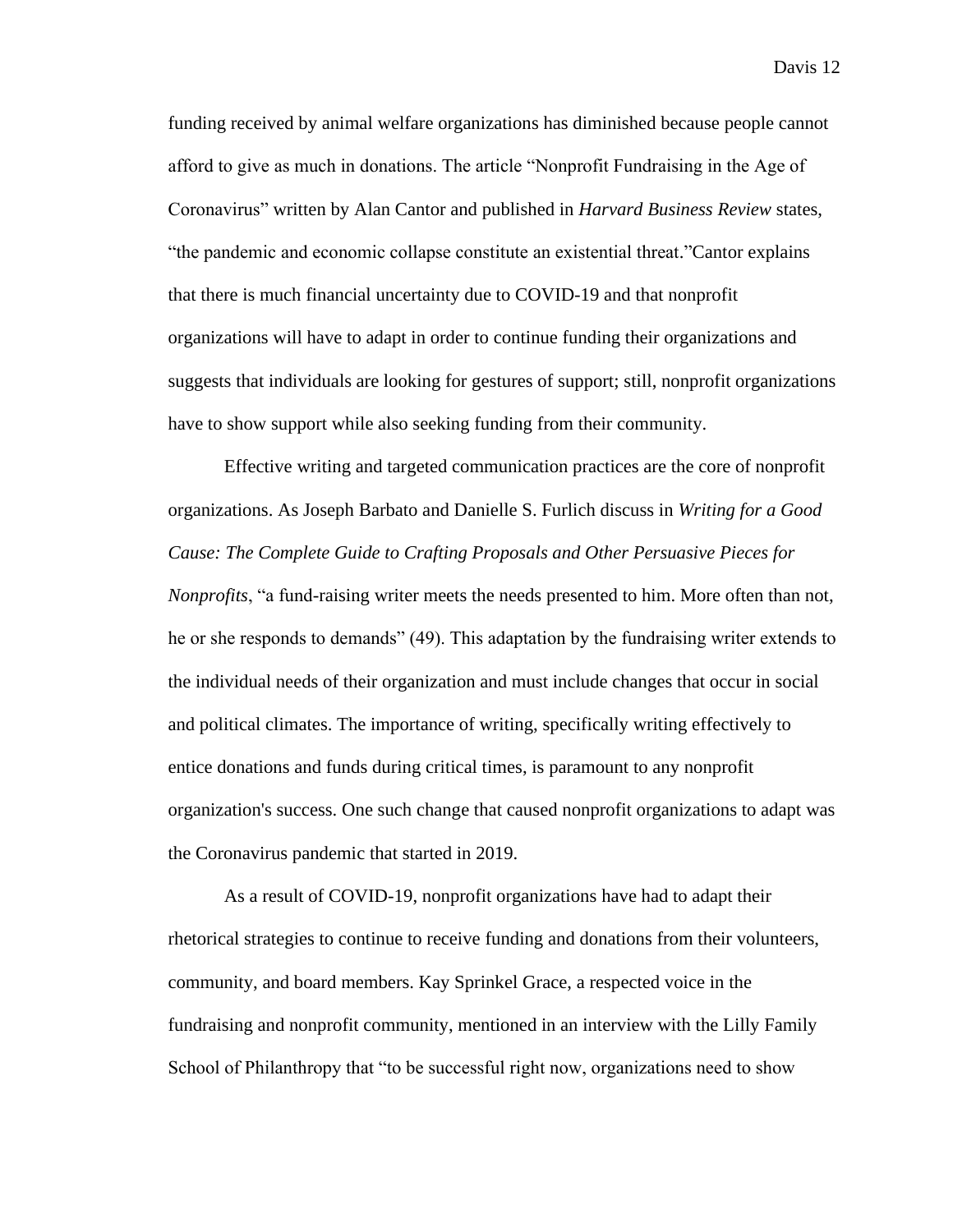flexibility, innovation, and acceptance to change" (Young). Sprinkel's perspective on the COVID-19 pandemic and its influence on fundraising discusses how the fundraising landscape has moved to virtual platforms due to the pandemic. She indicates that the industry itself has not changed, but rather the tools for fundraising have adapted.

One such tool for communication is virtual fundraising. Fundraising methods for nonprofit organization have had to shift as a result of the pandemic. In Amy Worden's article, "Fundraising from a Safe Distance," she discusses that nonprofit organizations have "scrambled to save or reimagine their bread-and-butter fundraising events" and that there has been a "wave of new fundraising ideas set largely in the virtual world." As Jenna Jameson analyzes in her article, "Pivot to Virtual Events Helps Nonprofits Sustain 2020 Fundraising Goals," there has been a need for nonprofit organizations to pivot from in-person events and had "to find new online revenue streams to supplement projected revenue" that was lost when stay-at-home orders were issued because of COVID-19.

Additionally, social media has grown increasingly important for nonprofit organizations to continue communication and fundraising. Virtual platforms have become invaluable to the nonprofit sector due to the pandemic and shelter-in-place protocols over the past year. A nonprofit must also employ marketing strategies based on social media platforms like Twitter, Facebook, and Instagram. Social media is now an essential tool for nonprofit organizations to communicate. F. Duke Haddad notes in his article, "The Importance of Social Media to Nonprofits" that "nonprofits must use social media" and that "social media platforms allow organizations to tell their story," which allows organizations to spread their mission and message to grow their supporters. As Nicole Fullerton discusses in her article, "Instagram vs. Reality: The Pandemic's Impact on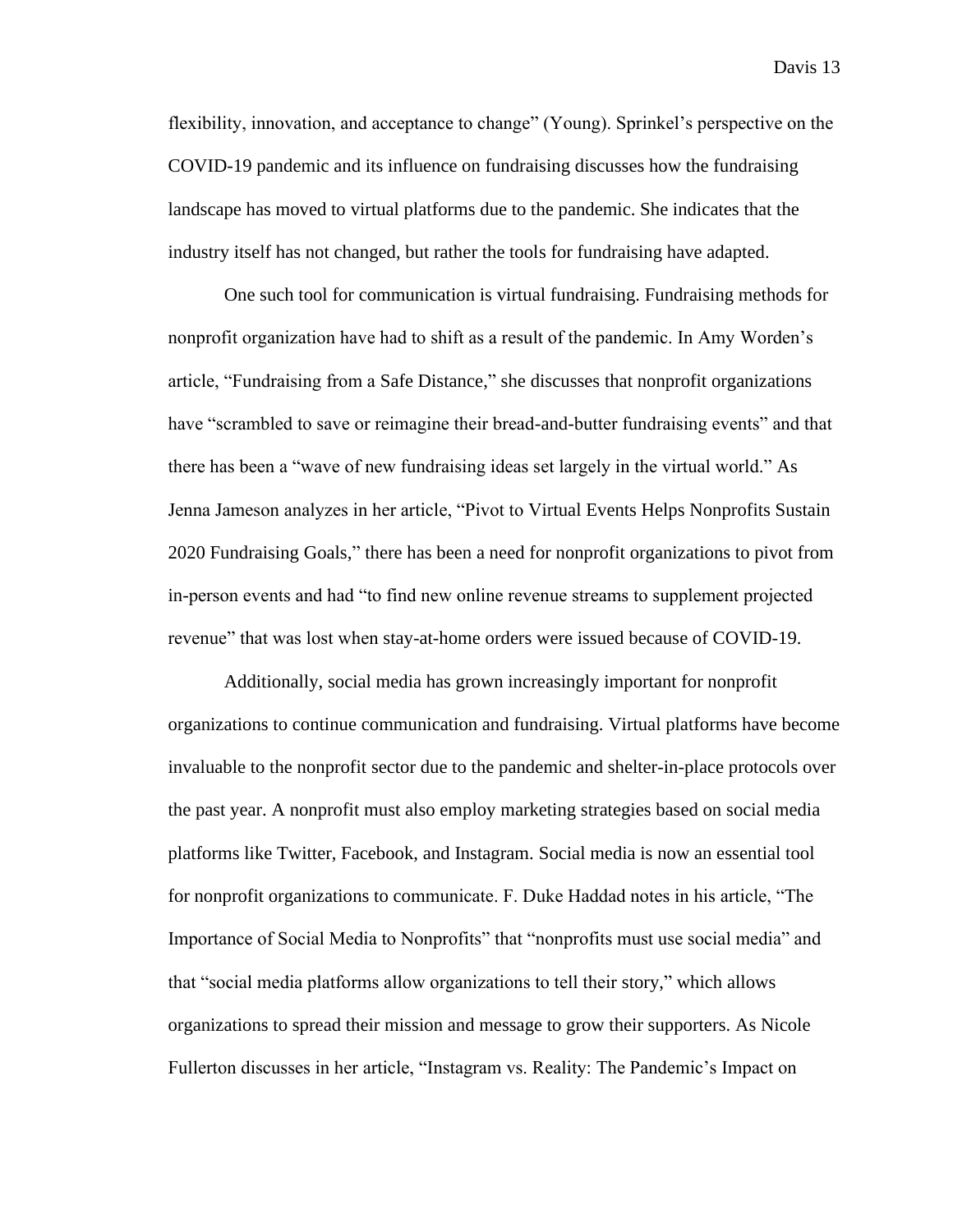Social Media and Mental Health," there has been an increase in social media usage and engagement of "61 percent during the first wave of the pandemic" with that growth only increasing. As Levinson notes in his book, *Guerrilla Marketing for Nonprofits*, "messages spread fast on social media" and the nonprofit organizations need to use the tool of social media to their advantage in order to continue disseminating their mission and message. All these different platforms have their own affordances, which can help an organization reach different potential volunteer and donor base members.

Additionally, video conferencing has increased as a result of COVID-19. Surattana Adipat discusses in her article, "Why Web-Conferencing Matters: Rescuing Education in the Time of COVID-19 Pandemic Crisis" that "e-conferencing has seen a huge increase in conducting business globally and technologically mediated interactions are now the order of the day" due to COVID-19. The Penketh Group also wrote an article, "Why Video Conferencing Tech Is More Important than Ever" which further discussed how "video conferencing and media conference technology has become more essential than ever." To further underscore the notion that videoconferencing has seen a tremendous amount of growth due to the pandemic, one can look at Brian Dean's article, "Zoom User Stats: How Many People Use Zoom in 2021?" and Roger Dooley's article, "How Zoom Conquered Video Conferencing" analyze the exponential growth of Zoom during the COVID-19 pandemic and the repercussions that the virus had for nonprofit organization's virtual communication practices. Similarly, other video conferencing platforms usage skyrocketed as a result of COVID-19. Stephanie Condon's article, "Google Hangouts Meet's Daily Usage Soars during COVID-19 Outbreak" showcases the platforms growth of 60 percent "with daily usage now 25X higher than it was in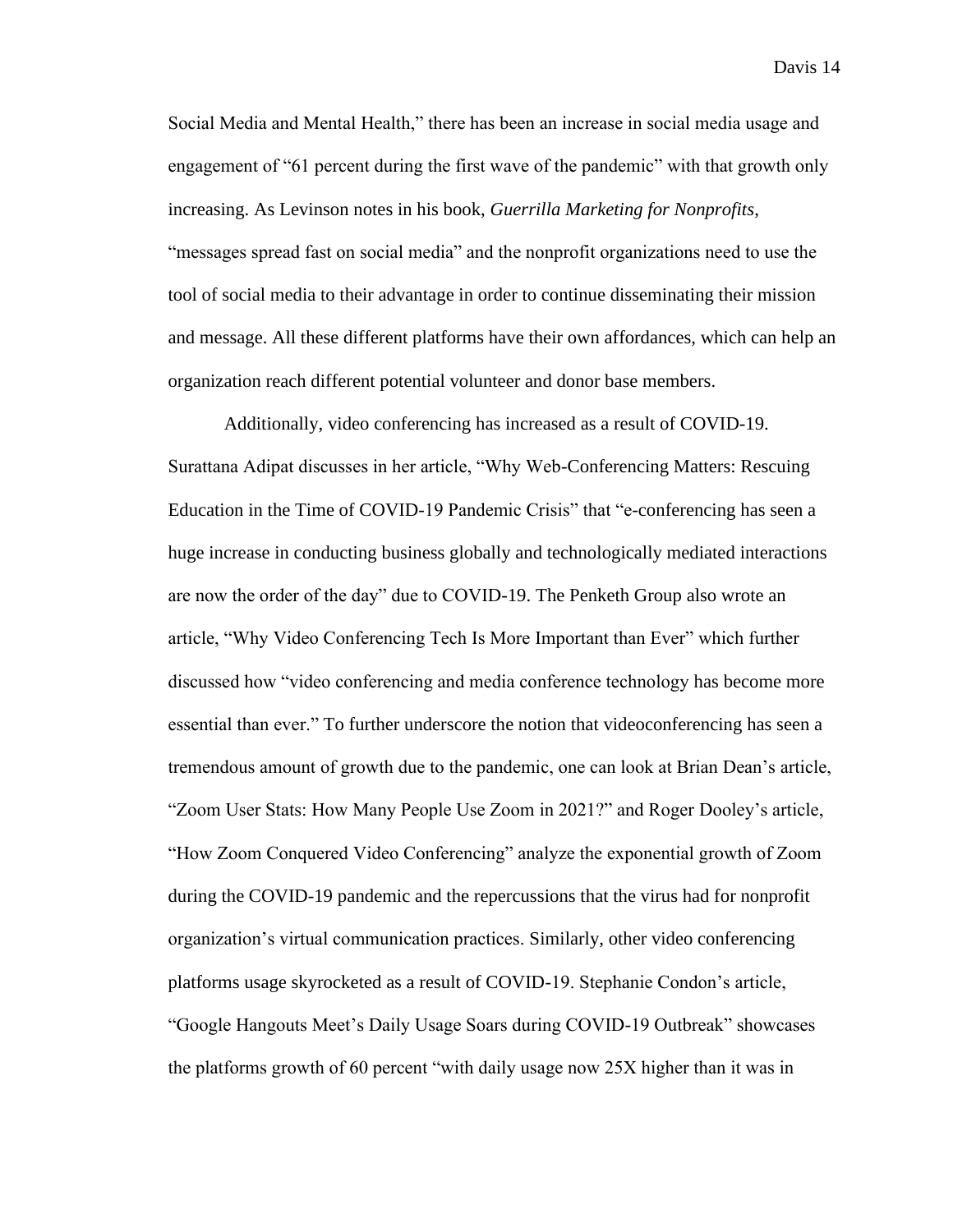January of 2020." Likewise, Microsoft Teams saw usage growth during the past two years because of COVID-19. Tom Warren's article, "Microsoft Teams usage jumps to 145 million daily active users," discusses the twenty-six percent increase for the platform to 145 million users from "115 million daily active users in October 2020." By looking at how animal welfare nonprofit organizations have changed their writing and communication practices on various social media platforms, I analyzed what changes occurred and why due to the changing social climate by looking at social media posts from various animal welfare nonprofit organizations.

Video conferencing has also aided nonprofit board members to comply with their bylaws. In the article, "Virtual Nonprofit Board and Member Meetings in the Time of COVID," Jeremy T. Coffey states that "board and member meeting serve important functions", which include fiduciary duties, discussion of nonprofit management and activities. Video conferencing has allowed nonprofit boards to "find a way to carry out their normal board activities" during abnormal times.

Social media and video conferencing have become key tools for any nonprofit organization to be successful. In addition, a nonprofit's website must also act as a key piece of writing for any organization. As Leroux Miller discusses in his book, *Content Marketing for Nonprofits: A Communications Map for Engaging Your Community, Becoming a Favorite Cause*, *and Raising More Money*, websites are an essential communication channel for an organization and serve as the first impression of any given nonprofit (307). Writing plays a key part in creating an effective website for potential donors, along with good graphic design and layout. There needs to be a good design,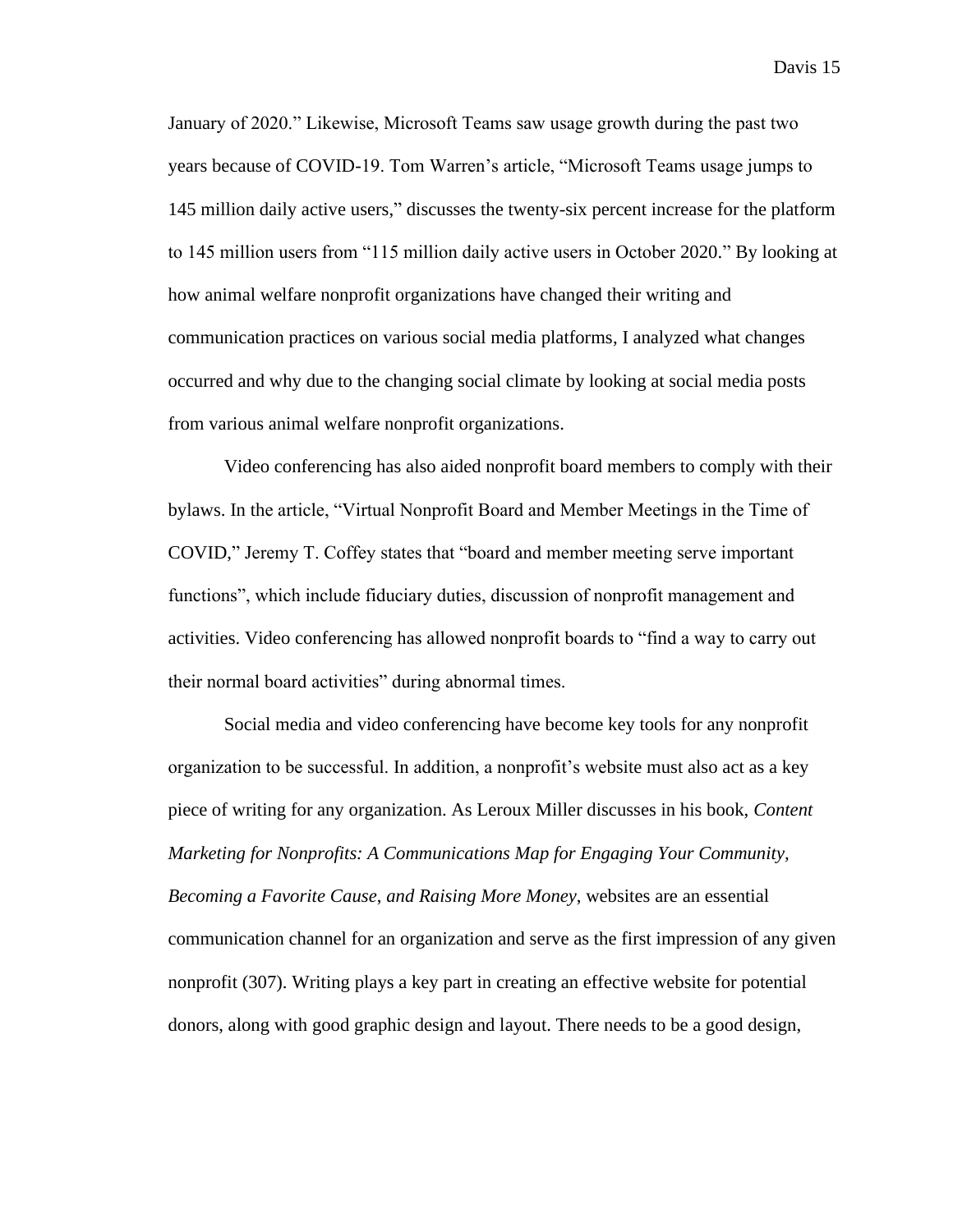theme, and message on an organization's landing page to help entice people to not only donate, but volunteer and share the organization's mission statement with others.

As pointed out in the article "Do Mission Statements Matter for Nonprofit Performance," "passion for a cause is crucial; however, passion alone cannot build and sustain organizations" (Pandey et al. 389). Nonprofit organizations run on the goodwill of their volunteers and donor base. This volunteer and donation base is continually changing and fluctuating throughout any given year. It is a constant struggle to maintain donors and keep consistent volunteers. To constantly receive donations and funds, a nonprofit organization needs "to understand and apply good marketing to accomplish [their] goals" (Levinson 6). Understanding the needs of a community and effectively communicating how an organization will meet those needs is pivotal for a nonprofit organization to gather funds and support successfully. As Robert Lupton writes in *Toxic Charity: How Churches and Charities Hurt Those They Help (and How to Reverse It)*, "trust is the foundation of all human relationships. Without trust marriages dissolve, business partnerships collapse, loyalty evaporates. Trust is the bedrock upon which civil society is built" (61). Building and continuously cultivating a nonprofit's donation base is achieved through proper communication and understanding a community's needs.

Effective writing and communication during such tumultuous times are vital for the nonprofit sector. COVID-19 has caused some shift in donor behavior as seen in Fidelity Charitable's article, "COVID-19 and Philanthropy: How Donor Behaviors Are Shifting Amid Pandemic." The article notes that "most donors plan to maintain- or even increase- the amount they donate to charity" but that donors are still concerned with COVID-19's impact on the nonprofit sector as a whole. In order for organizations to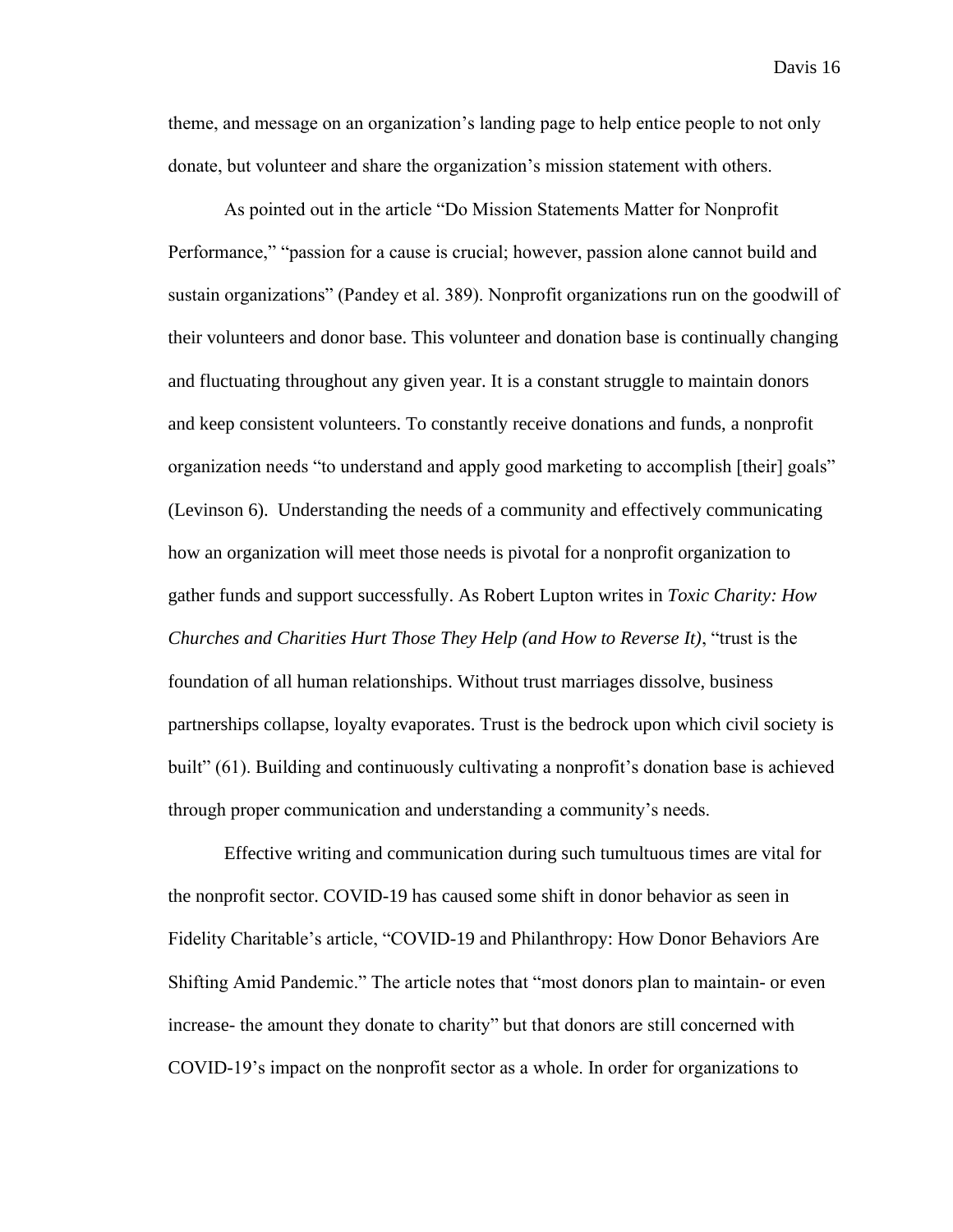continue running their operations, they must be willing to adapt to the reality of uncertain times by strengthening ties with their communities while simultaneously asking for funding in a gracious and understanding manner. Trust and relationship building are necessary components for any nonprofit organization. Herrington J. Bryce mentions in his article, "The Public's Trust in Nonprofit Organizations: The Role of Relationship Marketing and Management," that nonprofit organizations "need the public's trust for legitimacy, for effectiveness, and for non-financial as well as financial support." During a crisis like COVID-19 it was imperative for nonprofits to continue communicating with their supporters to ensure that there was still a sense of trust. Communication is crucial for nonprofit organizations. As Susan Ueber Raymond further explores the importance of communication between nonprofits and individuals indicated from Fidelity Chartiable's and Bryce's articles in her book, *The Future of Philanthropy: Economics, Ethics, and Management*, "communication and networking are key to help move funds between individuals offering aid and those that are in need of aid." Writing and communication serve as the backbone for the majority of a nonprofit organization's activities and functions.

It is necessary to research and analyze why writing communications practices have changed and how organizations have been able to maintain and continue effective fundraising. During the course of this project, there were more articles discussing the impact of COVID-19 and writing within the nonprofit sector. The analysis of these documents provided evidence regarding the value of writing and communication within the nonprofit sector. The additional primary sources in this thesis help to fill in the gaps regarding the immediate impact of COVID-19 on animal welfare nonprofit organizations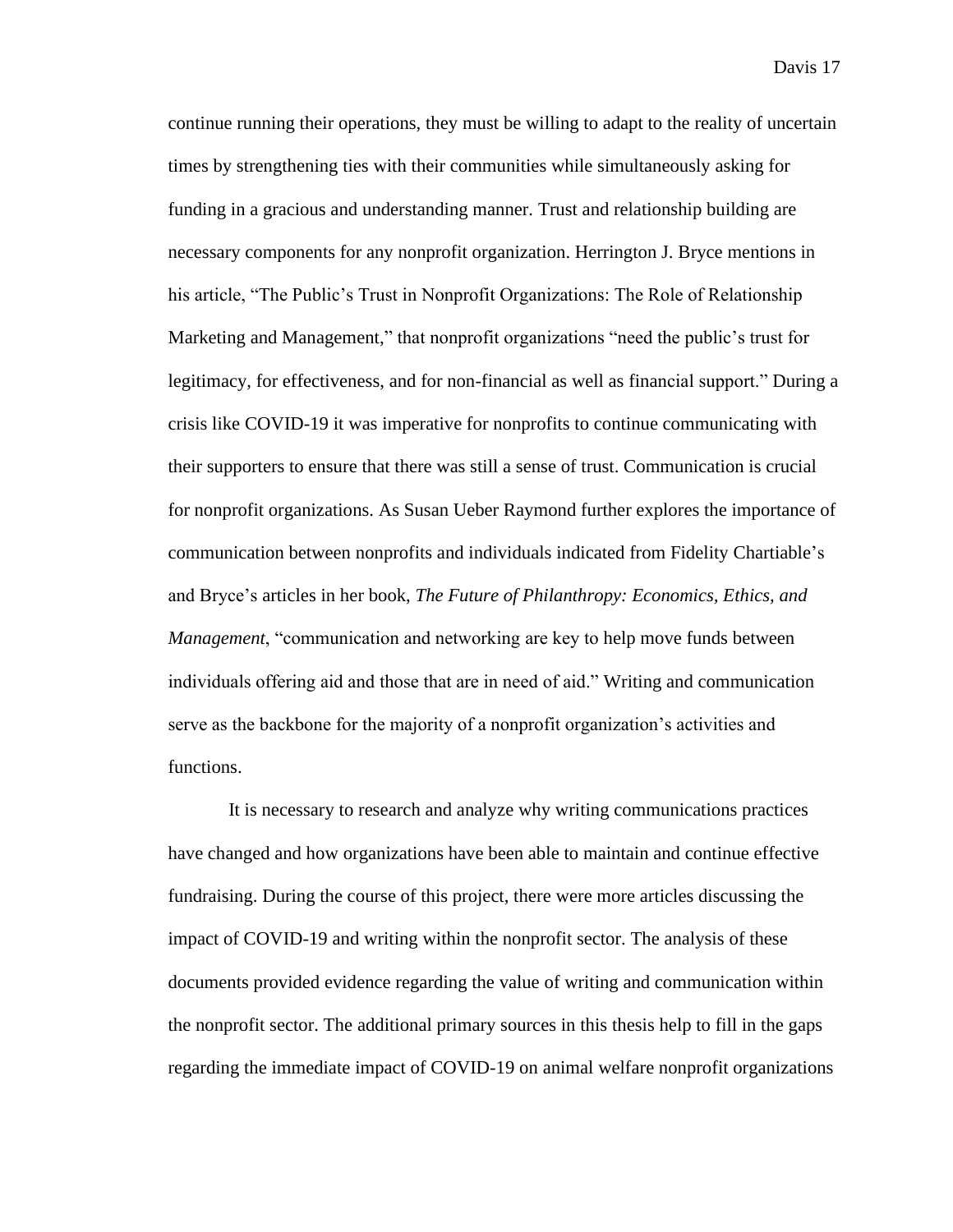and provided information that underscored the critical nature of writing during the pandemic. The research in this study will be valuable for other nonprofit organizations struggling to adapt during such uncertain times and will provide keen insight into the historical significance of writing and communication practices as well as the impact of the COVID-19 pandemic on the animal welfare nonprofit sector.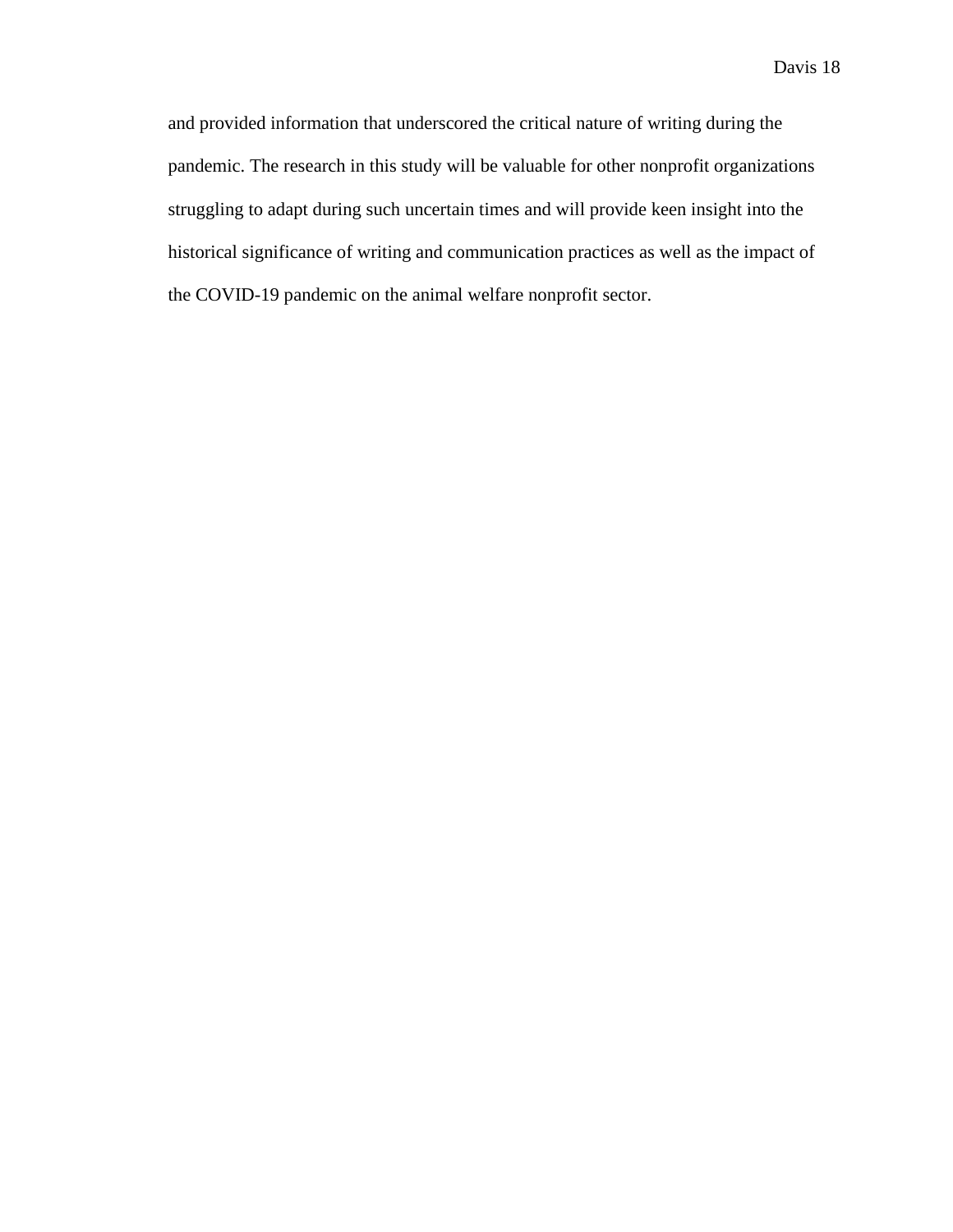#### **Chapter 1: Discussion of Nonprofits and the Importance of Funding**

There are more than 1.5 million nonprofit organizations in the United States, with animal welfare being a subsection of the larger nonprofit sector (Candid Learning). There are approximately 43,000 animal-focused nonprofit organizations operating in the United States each year (Cause IQ). Many people support local nonprofits in their area but do not know how a nonprofit organization operates and generates funding to disseminate its mission. For the purpose of this research, it is essential to understand key aspects of a nonprofit organization that stems from effective communication, fundraising, and writing in order to understand the work that goes into running a successful animal welfare nonprofit organization, especially during times of struggle like the one presented by the COVID-19 pandemic.

First, it is critical to understand what the nonprofit sector is. According to Walter Powell and Patricia Bromley, "nonprofit organizations operate without distributing profits to their stakeholders . . . the nondistribution constraint is centrally tied to the tax exemption given to the nonprofits, which comes from an obligation to respond to society's needs at a particular time" (Powell 3-4). What this means is that nonprofits function with the aid of donors and prospective donors. The money to run a nonprofit organization is funded and raised through communications with donors. This communication can only be achieved through constant and focused communication practices.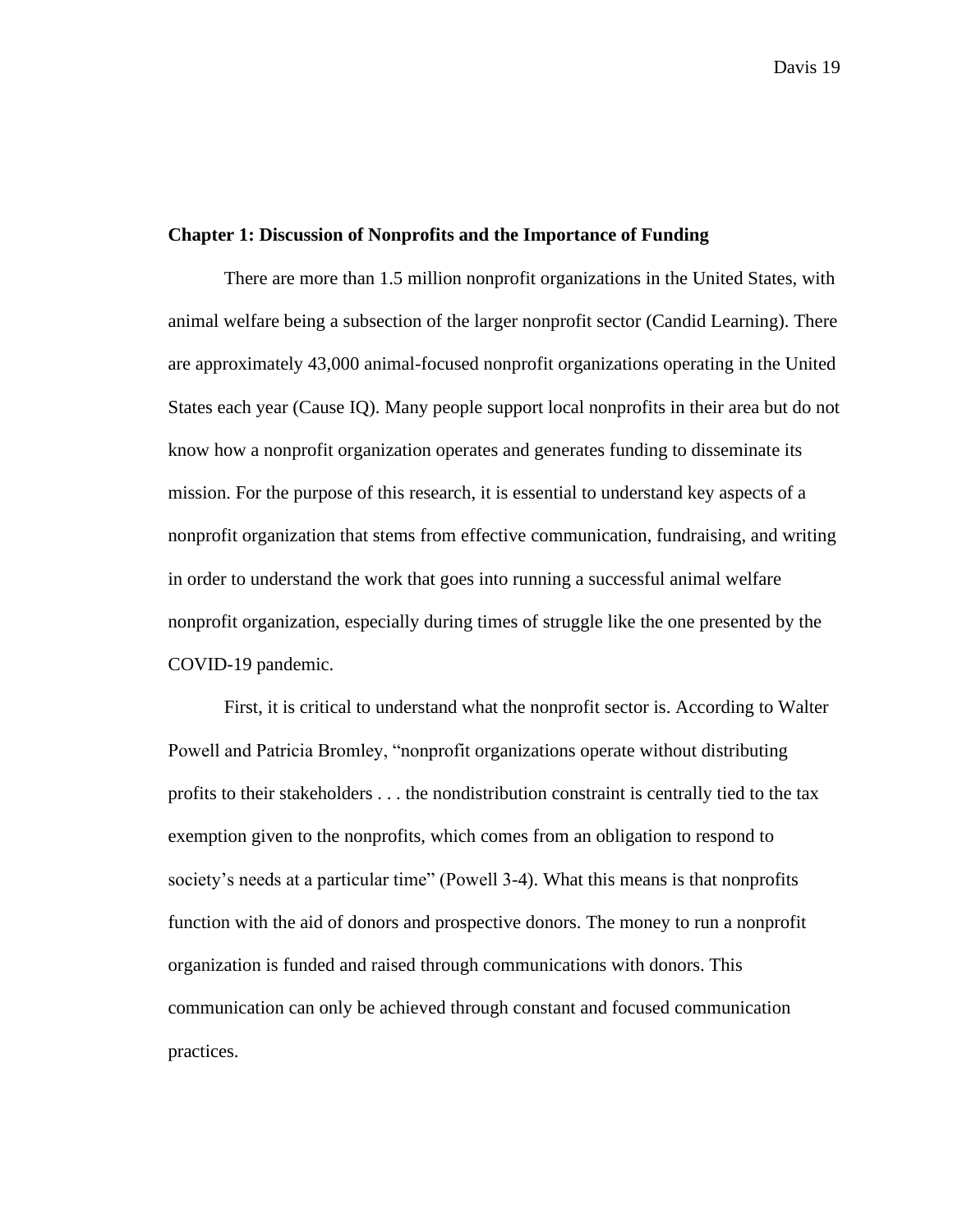Communication and writing play vital roles in the nonprofit sector. This communication to donors, board members, and volunteers is often designated to a specific part of a nonprofit organization's staff, the development office. Developmental staff at nonprofit organizations play a crucial role in keeping an organization running. To aid in the writing and communications needs of a nonprofit, "[a] development writer may be called on to write anything: an advertisement; a multimedia presentation; a video script" (Barbato and Furlich 46). There are multiple facets and outlets for writing in the nonprofit sector that need to be addressed by the organization's staff. One key aspect of that writing revolves around fundraising. A fundraising writer "provides the written tools for fundraising . . . [and] takes information and assembles it to do a job, whether in a proposal, a case statement, a brochure, a newsletter, or other piece of writing. The job is to sell the organization" (47). Thus, writing is critical for raising donations and keeping up communication between all parties involved in an organization.

Raising donations and enticing gifts from donors is not a one-time deal. To be a successful nonprofit, an organization must be focused and organized through its hierarchy. Meetings, interactions with donors, and any gifts need to be meticulously documented and filed to maintain an organized and viable communication system between staff, volunteers, and donors. It is critical for a nonprofit organization, no matter its mission, to build relationships with its audience and create a sense of trust, because all nonprofit organizations rely on outside fundraising in order to continue functioning. According to Herrington J. Bryce, nonprofit leaders "recognize the nonprofits need for the public's trust for legitimacy, for effectiveness, and for non-financial as well as financial support." This recognition of the need to build relationships and trust between a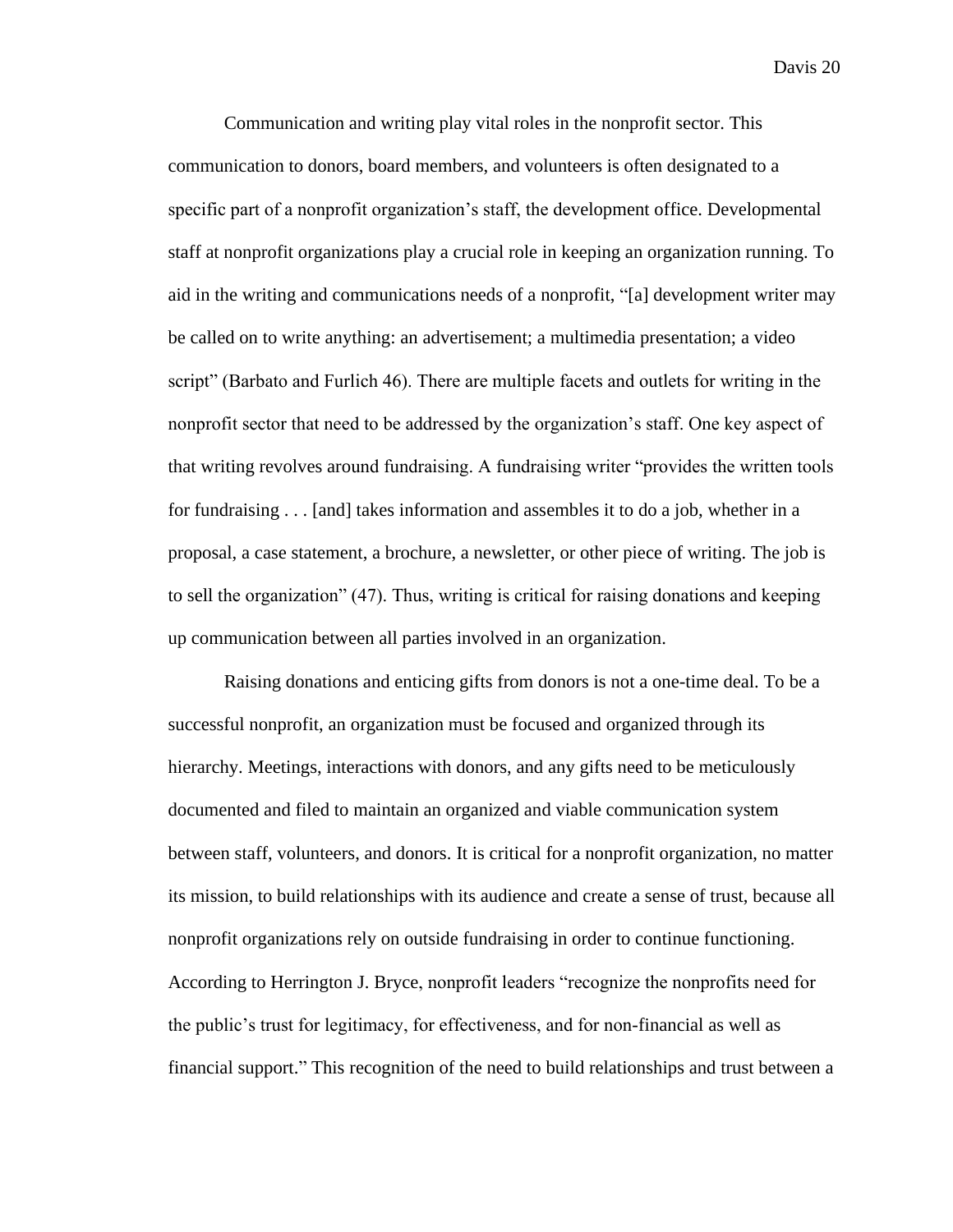nonprofit and its supporters is critical because without trust from the public to a nonprofit organization, the organization would not continue being successful (Bryce). Writing and communication are the building blocks of a nonprofit organization's relationship with the community it serves, and that communication is paramount to the success of gathering funding to continue fulfilling its mission.

#### **How Do Nonprofits Entice Donations and Gifts?**

Fundraising is not an end-all, be-all situation. Getting people to donate time, gifts, and money is an art and is also a constant battle. There is always a need for donations and gifts within a nonprofit organization with "individuals [being] the largest source of charitable donations for nonprofit charitable organization" (Fritz). Nonprofit organizations rely heavily on the goodwill of others to help them fulfill their mission statement and goals. However, there is much to understand about the depth and importance of fundraising.

Nonprofit organizations run on the goodwill of their volunteers and donor base. Unfortunately, this base is continually changing and fluctuating throughout any given year. Therefore, it is a constant struggle to maintain donors and keep consistent volunteers. According to David Patterson, "a nonprofit organization's mission statement should be its principal case for support - the main reason why anybody should consider donating to the organization." A clear, effective mission statement helps an organization maintain the needed level of gifts, donations, and time from its supporters.

Any organization's mission statement acts as the keystone or lynchpin that holds the structure and hierarchy of an organization together. It needs to be well-crafted, elicit emotion, and have a clear cause. The mission statement of a nonprofit organization is the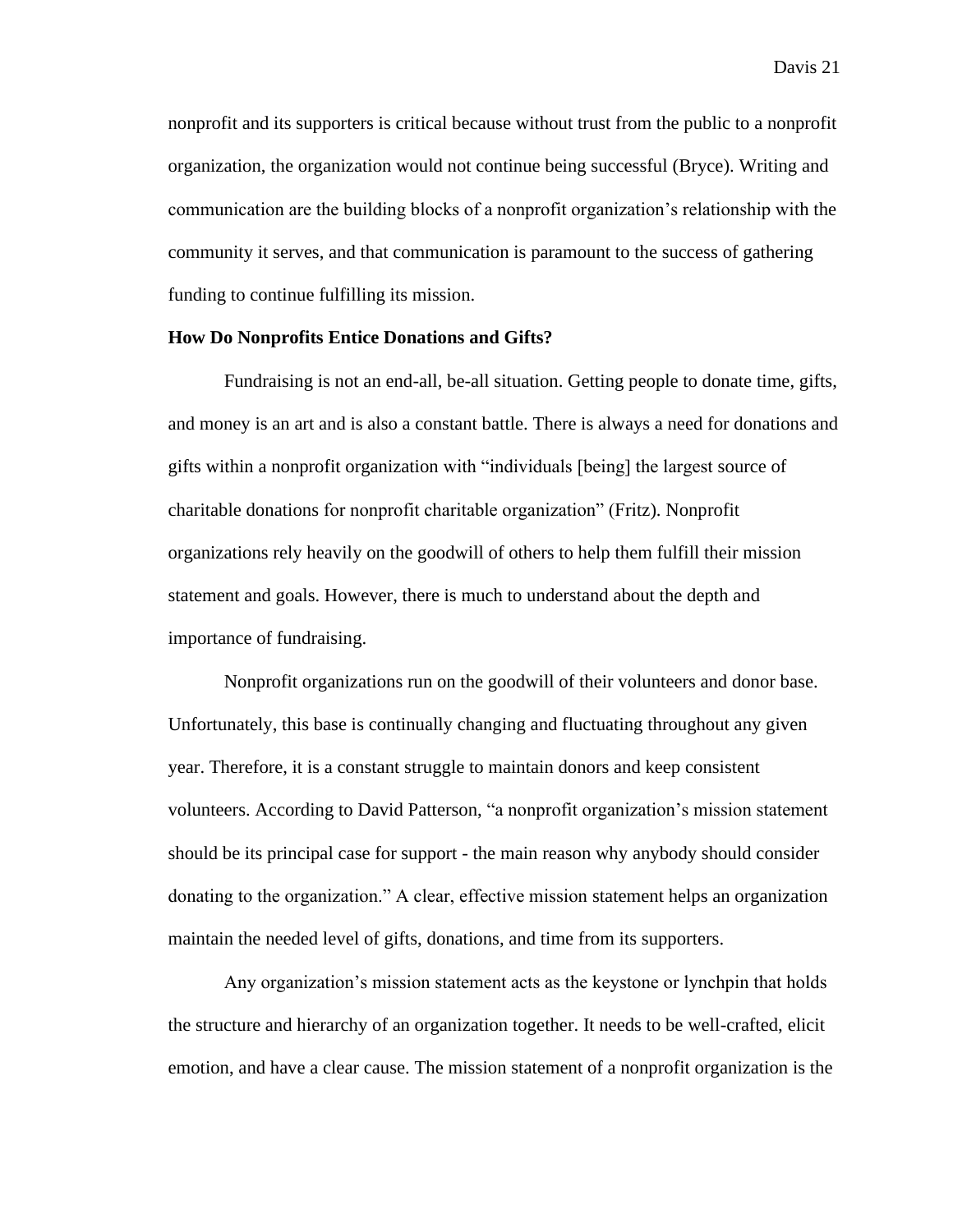centerpiece of writing any organization revolves around. In *Engine of Impact: Essentials of Strategic Leadership in the Nonprofit Sector,* the authors discuss how an effective organization "needs a clear mission statement and focus on pursuing that mission" (William and Jonker 27). A mission statement is important to an organization because it is the core piece of writing that instructs all other decisions that a nonprofit will make.

To be successful, an organization must keep its mission statement close to its heart and make changes and decisions based on its mission statement. If the mission's text is vague and unfocused, it will be harder for a nonprofit to encourage people to donate or volunteer. What a nonprofit needs to be successful is a mission statement that is "clear, concise, and active" in order to have an increased likelihood of attracting others who believe in their message" (Patterson).

For example, Furkids, is the largest no-kill shelter in Georgia—"no-kill" means that an organization is "saving the lives of 90% or more of the animals who enter an animal welfare organization's doors" (Atlanta Humane Society). Furkids has a mission statement that reads, "The Furkids's mission is to rescue homeless animals, provide them with the best medical care and nurturing environment while working to find them a forever home. Furkids heals the whole animal, physically and emotionally, restoring its health and its spirit" (Furkids). By examining this mission statement, one can see that Furkids is an organization centered around animal welfare. Their mission statement is concrete and tells their audience exactly what their organization stands for. Furkids backs up its mission statement by focusing on helping rescued and abandoned animals, and they have helped "more than 35,000 animals since its founding in 2002" (Furkids). With a clear mission-driven organization, it is possible to gain a massive number of volunteers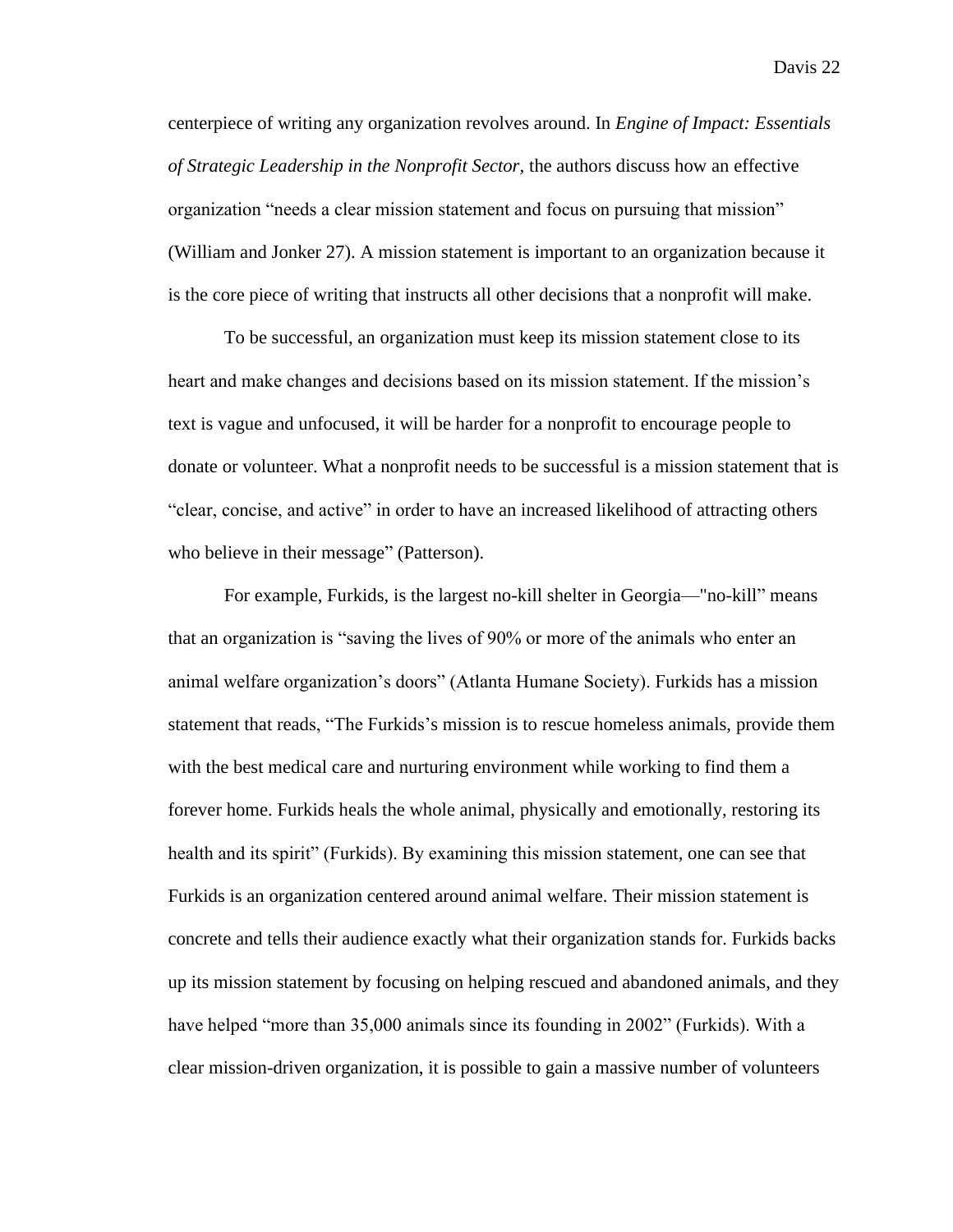and donors for an organization. Still, it is important to keep in mind a mission statement must be carefully crafted through writing and then must be followed and disseminated through the communication channels to prospective donors and potential volunteers. Nothing is accidental in the writing practices of top nonprofit organizations.

In comparison to Furkids, the ASPCA or The American Society for the Prevention of Cruelty to Animals's mission statement, "as stated by founder Henry Bergh in 1866, is 'to provide effective means for the prevention of cruelty to animals throughout the United States'" (ASPCA). Their mission statement has been the driving force for their nonprofit work since the mid-nineteenth century and has continued to be the keystone of the organization. Through the concentrated effort to maintain and uphold their mission, the ASPCA has assisted over 100,000 animals and has assisted many more with relocation, spay and neutering, and animals who have been poisoned (ASPCA).

While the two organizations have diverse mission statements, the core of both Furkids and the ASPCA is to help animals in need. These well-crafted mission statements have helped both organizations to stay focused and organized as they try to help their communities and the animals they serve. Mission statements serve as the foundational piece of writing for any nonprofit organization. This core piece of writing "describes [a] organization's fundamental, unique purpose. It communicates the value the nonprofit delivers and what group it serves, and how" (Raj). Both ASPCA and Furkids's mission statements contain these elements of a clear and effective nonprofit mission statement. It is clear to their audiences that they both are trying to help and improve the lives of animals in their communities.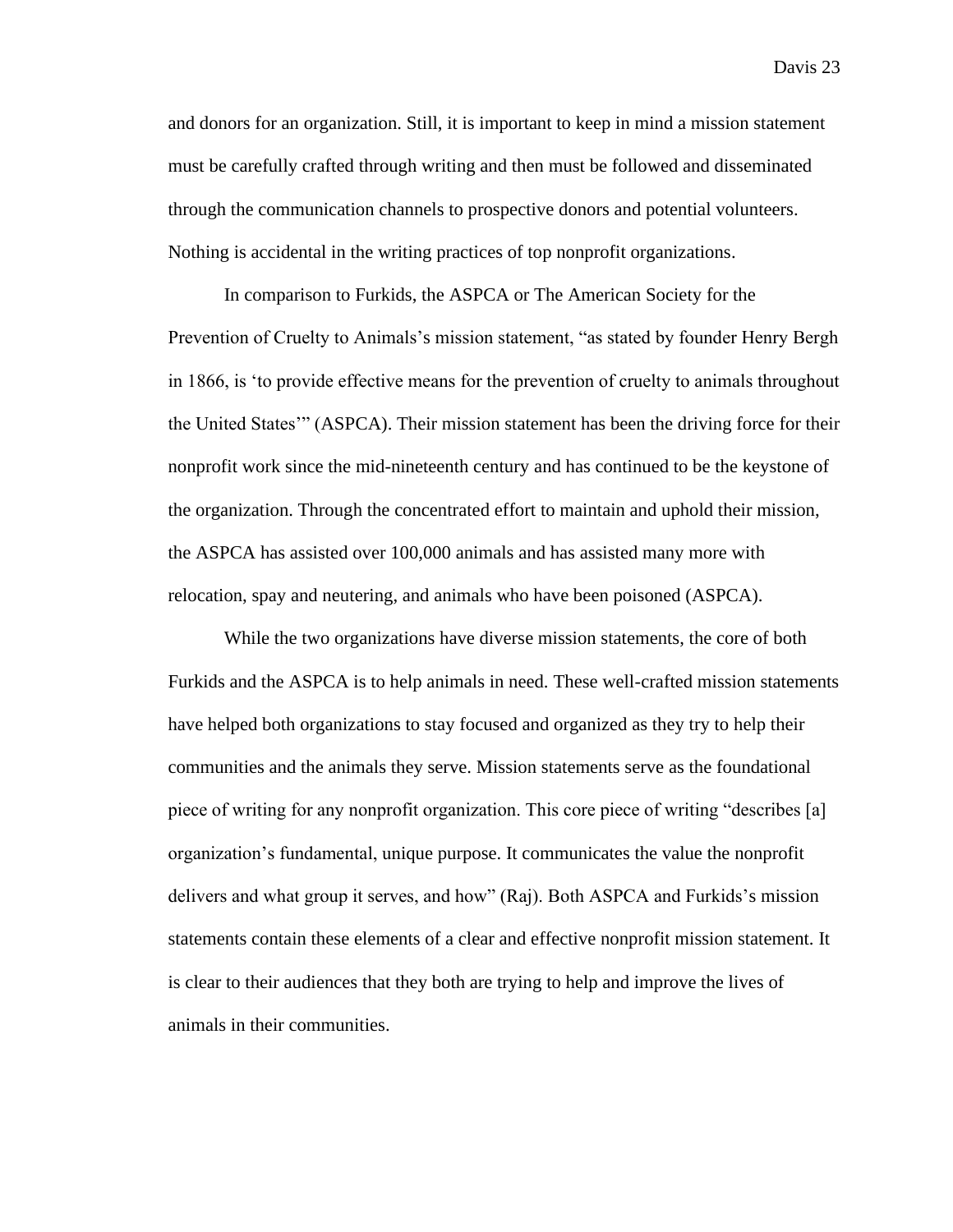When comparing the two mission statements, the core element of helping animals is seen in both, but for Furkids they use language that is more heartfelt and with ASPCA their use of language is franker about their goals. Each mission statement reflects the organizations themselves. Furkids is an organization that is based in Atlanta and uses words like "nurturing," "health," and "spirit" to evoke an emotional response from their audience. In comparison, ASPCA is an organization that has locations all across the United States, and their mission statement is clearer cut and as they write "effective" in order to portray the image that their organization is effective in the work they are doing to improve the lives of animals.

Along with the mission statement, strategic marketing is needed to ensure that donations constantly come into an organization. Strategic marketing refers to marketing techniques "that an organization can leverage to provide value and a better service to its customers, thereby differentiating itself from its competition and its strengths. The primary goal of strategic marketing planning is to get creative with the marketing mix by laying a framework for fundamental change related to how a company works and engages with other industrial sectors" (London School of Business & Finance). Organizations "need to understand and apply good marketing to accomplish [their] goals" (Levinson 6). Without focusing on product, price, place, and promotion, an organization cannot truly engage with the community they are trying to help.

Levinson underscores the point that a nonprofit must "engage the community in an educational campaign program with clear purpose" (9). The reason for clear and concise marketing is pretty simple. Suppose a message or any part of the marketing campaign does not gel with the whole of the mission statement. In that case, there will be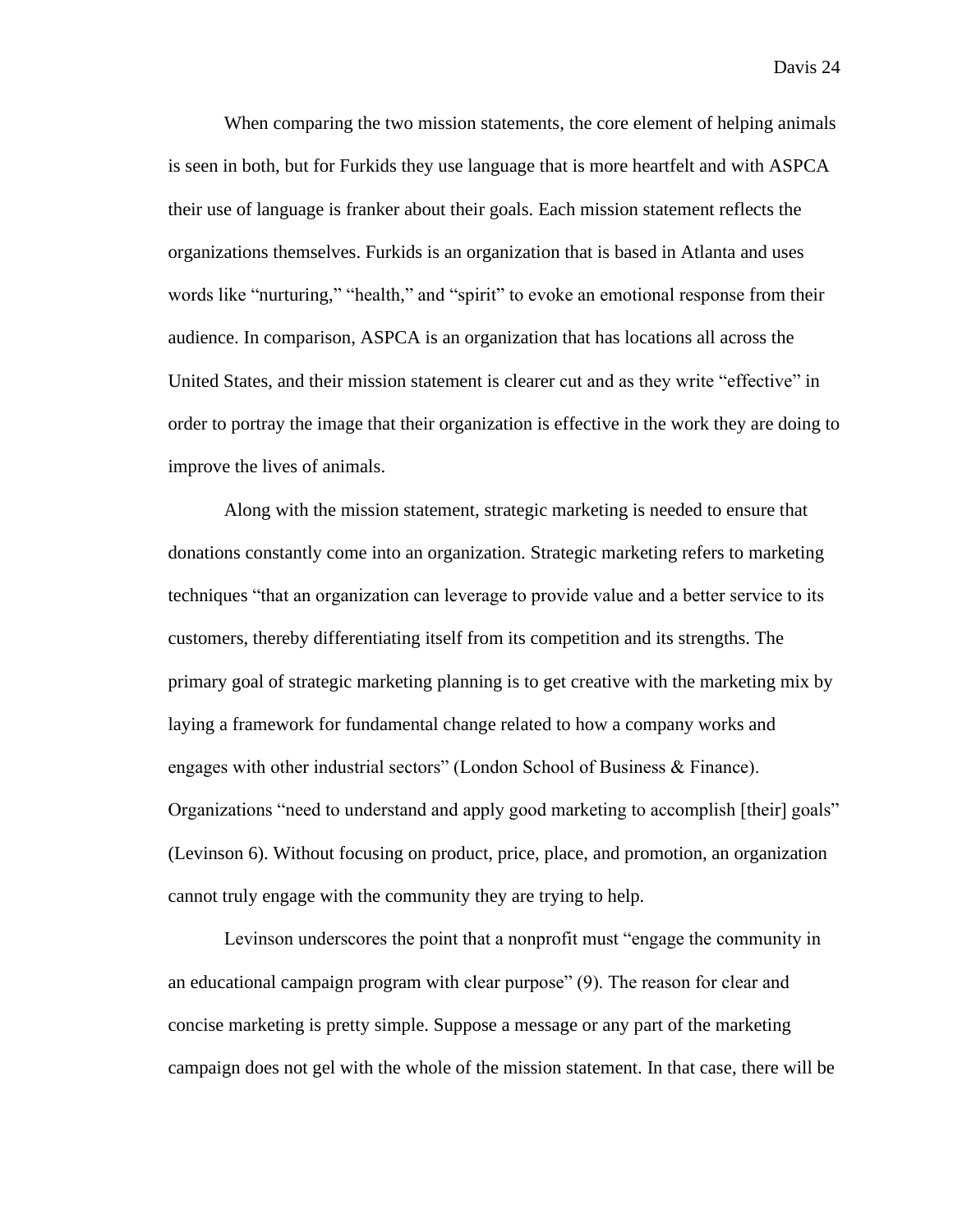a disconnect between the organization's mission and the people they are trying to get money, time, or other donations from, and like with the rest of the nonprofit organization, being organized is a critical aspect of running a successful nonprofit. There needs to be lists and guidelines for how a nonprofit should proceed in its marketing strategy.

As noted by Leroux Miller, marketing strategy and marketing organization are important. He further states the need for marketing banks, which provide materials for development staff to "follow through and to complete work in ways that are more compatible with your marketing strategy" (Leroux Miller 128). There is also the need for an editorial style sheet which "is a chart you fill out shoring how you will use, format, and spell certain words" (130-31). Graphic design style guides must also be created so that development staff can have a clear indication of "how things should look both in print and online" (131). Having checklists and style guides are essential to having a successful marketing strategy as it "ensure[s] that everyone is in agreement about the goals for a specific communications project" (134). The writing that goes into these guidelines helps to not only organize the developmental staff writers but also ensures that an organization is sticking to their mission statement as they create media, posts, and other methods of writing to encourage others to donate.

Levinson also notes that, "marketing is not a campaign you do one a year to generate donors or clients; it is an ever-present part of your organization's daily routine," and people involved in the organization's actions are a constant representation of the nonprofit as a whole (23). This statement suggests everything an organization does is part of its marketing. A nonprofit organization needs to foster a relationship not just with its donors but also with its staff and volunteers. This relationship needs to encourage the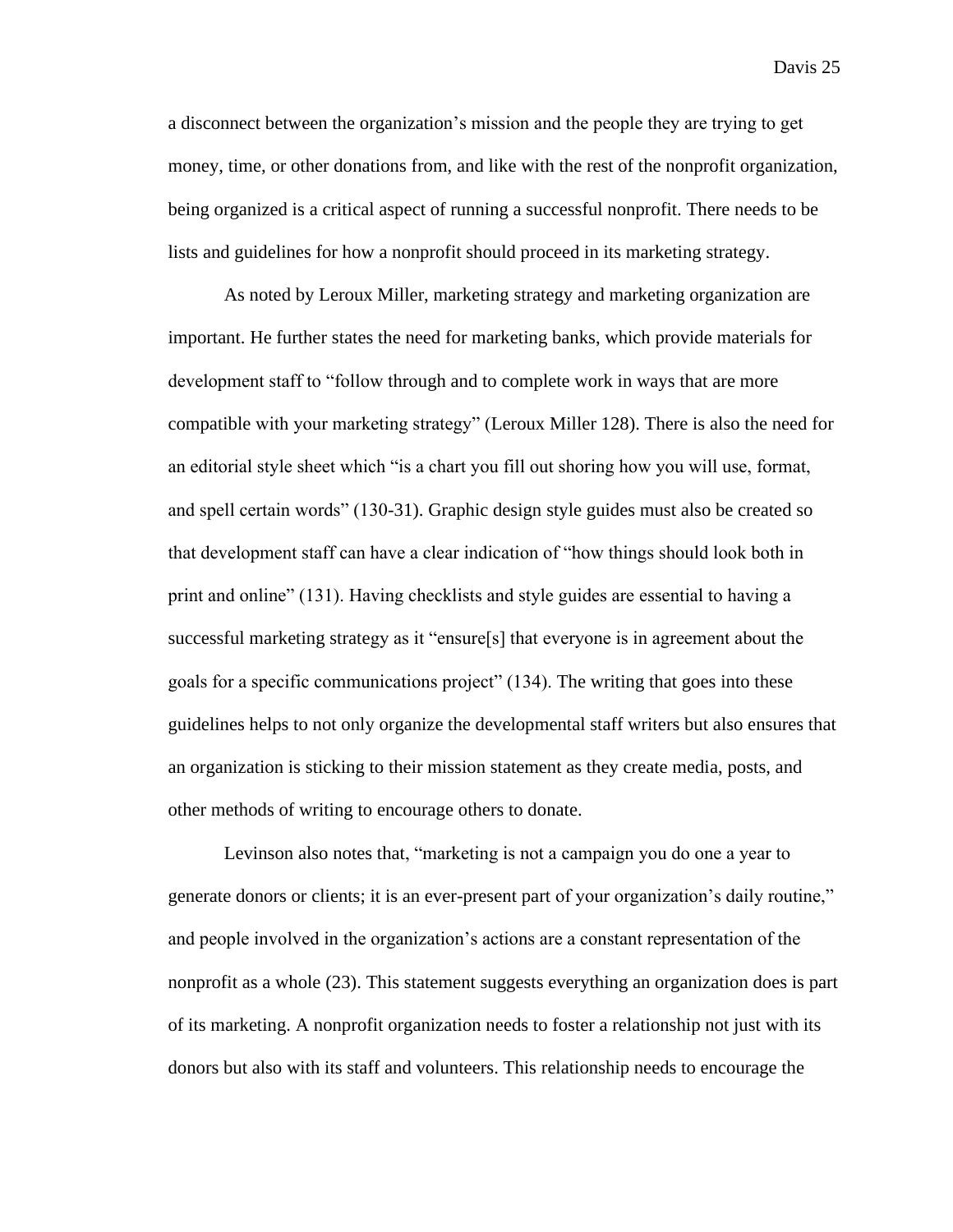staff and volunteers to essentially eat, live, and breathe an organization's mission. Once a person has become involved with a nonprofit, it is vital to create a relationship with them that drives them to be constant representatives of their mission. According to Jennifer Devon, Senior Director at CCS Fundraising, "relationships play an essential role in the success of any organization" and that "trust is an integral element to any successful relationship." By forming these important relationships, a nonprofit grows in its ability to have more people know about their organization, mission, and goals by having supporters who believe in their nonprofit spread the word about them. Nonprofit organizations have many different tools at their disposal to build these invaluable relationships with their volunteers, board members, and donors.

## **What are the Different Writing and Communication Tools Employed by Nonprofit Organizations?**

With the dawn of the digital age, nonprofits are able to reach a broader audience of prospective donors and volunteers than ever before. One of the most common ways of communicating with staff, donors, and volunteers is through email. Email is an important communication tool for nonprofits (Leroux Miller 59). It is a means of communicating with board members, donors, or potential donors. The writing in an email must be persuasive, truthful, and inspiring. Emails are used to thank donors and board members. They are also used to grow organizations through effective language. Technology has allowed nonprofit organizations to scale and keep interested parties invested.

While email is an effective and cost-efficient way of communicating to donors and staff members of any nonprofit organization, other social networks need to be utilized. A nonprofit must craft a website that serves as a face for its organization. As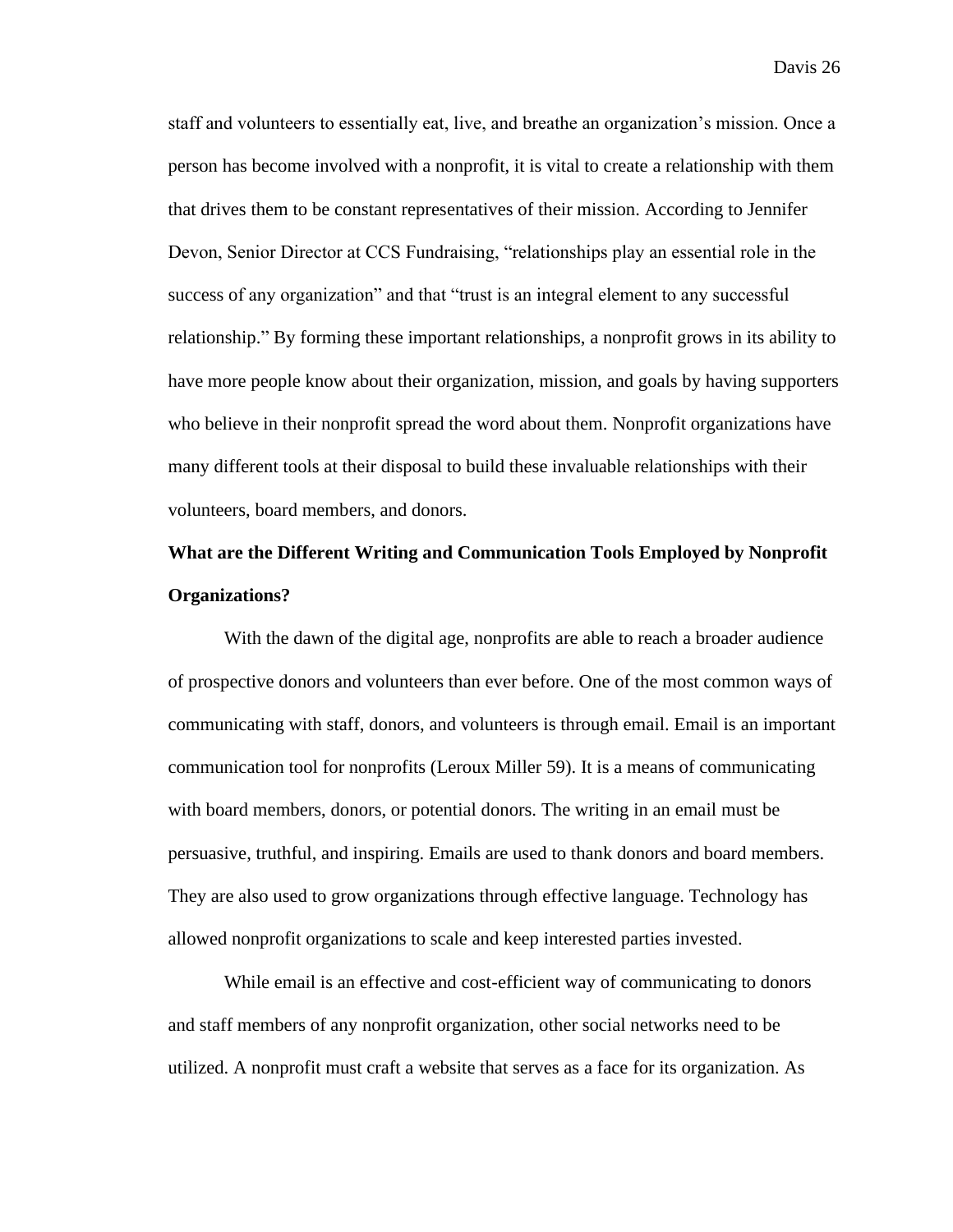Leroux Miller discusses in his book, *Content Marketing for Nonprofits: A Communications Map for Engaging Your Community, Becoming a Favorite Cause, and Raising More Money*, websites are the most important communication channel for an organization and serve as "the first impression someone gets from your organizations. With online donations increasing every year, that first impression needs to be a good one, or you could be losing potential support" (307). Writing plays a crucial part in creating an effective website for potential donors, along with good graphic design and layout. There needs to be a good design, theme, and message on an organization's landing page to help entice people to not only donate but also volunteer and share the organization's mission statement with others.

Imagine going to a cluttered website. The website has too many blocks of text or is not cohesive with the nonprofit organization's mission. It would be unlikely that one would donate one's time or money to such an organization. Having a cohesive image and mission statement is vital to reaching any level of success in the nonprofit sector. People do not want to waste their time, money, or energy on an organization that does not go through the effort of creating a welcoming, informative, and pleasing website. As Leroux Miller further notes "your website needs to contain information about your organization, what it does, and where it does it. Your website and its content also need to be designed for its visitor" and these components need to be carefully thought out and well-crafter in order for people to want to donate (307).

The importance of writing extends from the landing page of a nonprofit's website. To use social platforms to their fullest, a nonprofit should also use blogs, Twitter, Instagram, Facebook, and other social media sites. All these different platforms have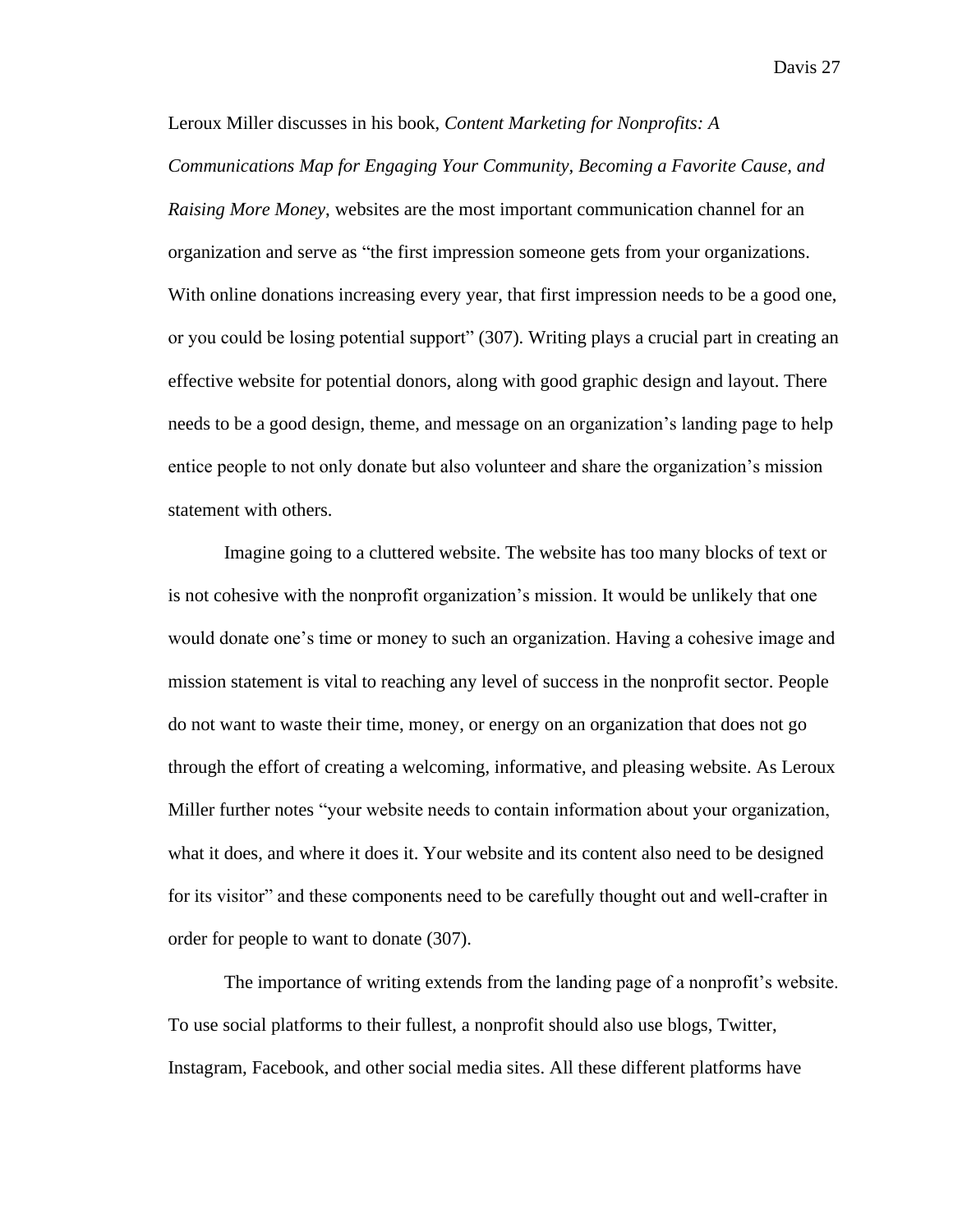their own affordances, which can help an organization reach different members of their potential volunteer and donor base. As one learns more about the nonprofit sector and its communication practices, the importance of understanding the language and affordances of these individual platforms becomes more apparent. One should not merely copy and paste one message on a particular social media site and then put the identical version on another social network. Instead, a developmental writer or staff member for a nonprofit should remix or revise the content to fit with the different social platforms.

According to Michelle Cyca, who works for the popular social media scheduling platform, Hootsuite, "caption length, image formatting, and vocabulary differ by platform," so it is important for a writer to be able to take their content and alter it for the purpose of each different virtual platform" (Cyca). Once the original content is created, a nonprofit should "make it do at least double or triple duty, if not more" (Leroux Miller 203). This remixing of the original content across the different platforms helps to increase the amount of content that an organization can produce. The slightly altered posts can help generate more sharing and engagement since they have been altered to fit the different platforms' algorithms and styles. Word choice, sentence structure, and care need to be put into any social networking platform. It is important that it is not one-size fits all mentality when it comes to posting on social media.

In addition to the importance of writing, there needs to be proper engagement with the nonprofit's audience. Social media is not the only viable method of communicating with donors, volunteers, and staff. While it is a powerful tool, it must also be coupled with newsletters and other physically printed words of writing. Print newsletters are still popular with the nonprofit audience because they are "usually easier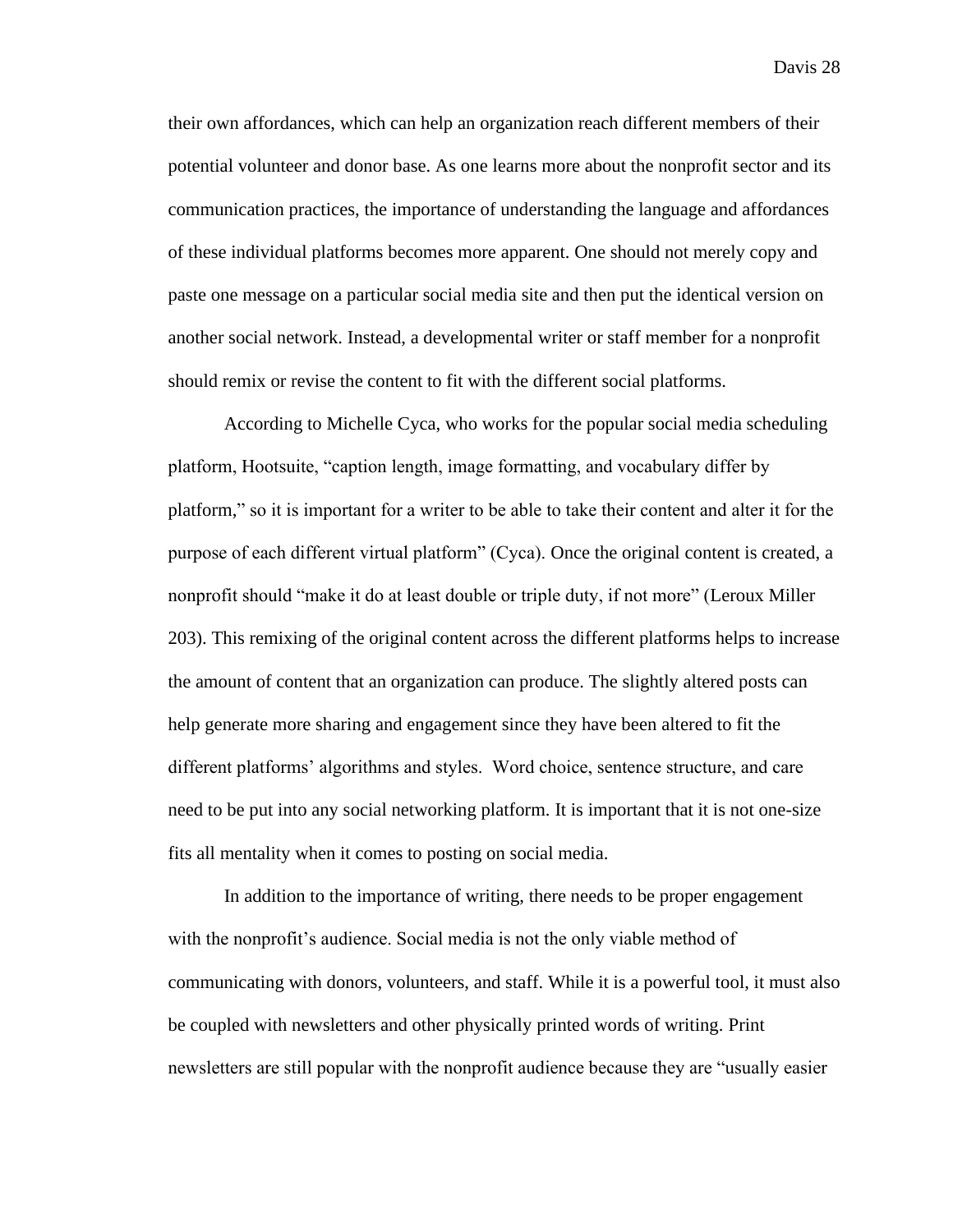to read and look better . . . [and] have a higher deliverability rate" than virtual communications (323). Nonprofit organizations need to combine a ratio of print and virtual communications to successfully fundraise.

Direct mailing is another piece of writing that is important for any nonprofit. As Jeremy Beer writes, "you find donors through acquisition or prospect mail…you keep and cultivate them via house-file mail" (83). There is no substitute for a hardcopy mailer toward potential donors or current donors. Approximately eighty percent "of nonprofit gifts come via mailbox" (83). This large section of donations is huge for a nonprofit to continue carrying out its mission and ideals. While direct mail is a long-term investment, it is a vital way of connecting with potential donors to help the nonprofit organization's community. The writing that goes into prospective mail appeals to a person's need to support a cause. It must be eloquent but concentrate on the issue at hand. Beer explains, "Direct-mailing prospecting is the most cost-effective way to systematically acquire new donors over time" (85). This type of prospecting, coupled with social media networking and marketing, helps to ensure that there is a constant influx of donations for a nonprofit organization. The messages across the platforms may be slightly altered to fit the type of media they are using, and this type of remixing falls on a development staff writer to carry out.

#### **Reflecting on Writing in the Nonprofit Sector**

Writing is the foundation of any nonprofit organization. Mission statements, emails, thank-you letters, marketing, meeting minutes, white papers, and other pieces of writing have to be clear and concise. They all must work together to create a united front for an organization, and it is no simple matter to just write well. An organization must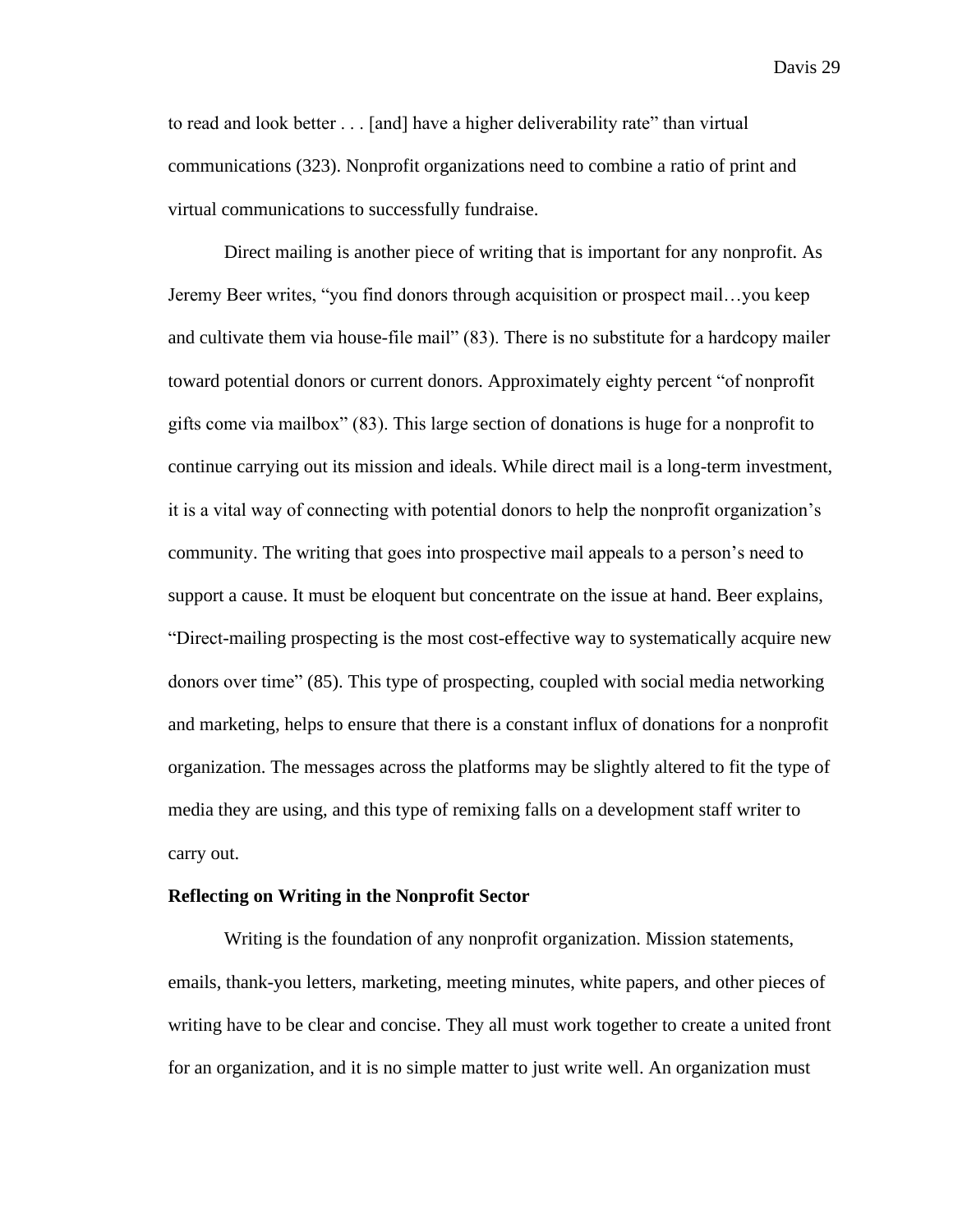write well and stay true to their mission and be focused on the community they serve. There are many different pieces of writing that a nonprofit organization can create, but all of writing must be effective and stay true to an organization's mission and goals.

Writing effectively is not as easy as stringing together a few words and posting an ask for a donation on a webpage or social media site. There needs to be care in the composition of any message, whether through email, social media, on a website, or any other method of communication. Relationships between a nonprofit organization and its audience need to be built and maintained and writing and communication are the tools for success. A simple, well-crafted message can turn the tides of a campaign and even change a person's life. Understanding the power in the written word and the empathy that can be created through a message is paramount to maintaining success in the nonprofit sector.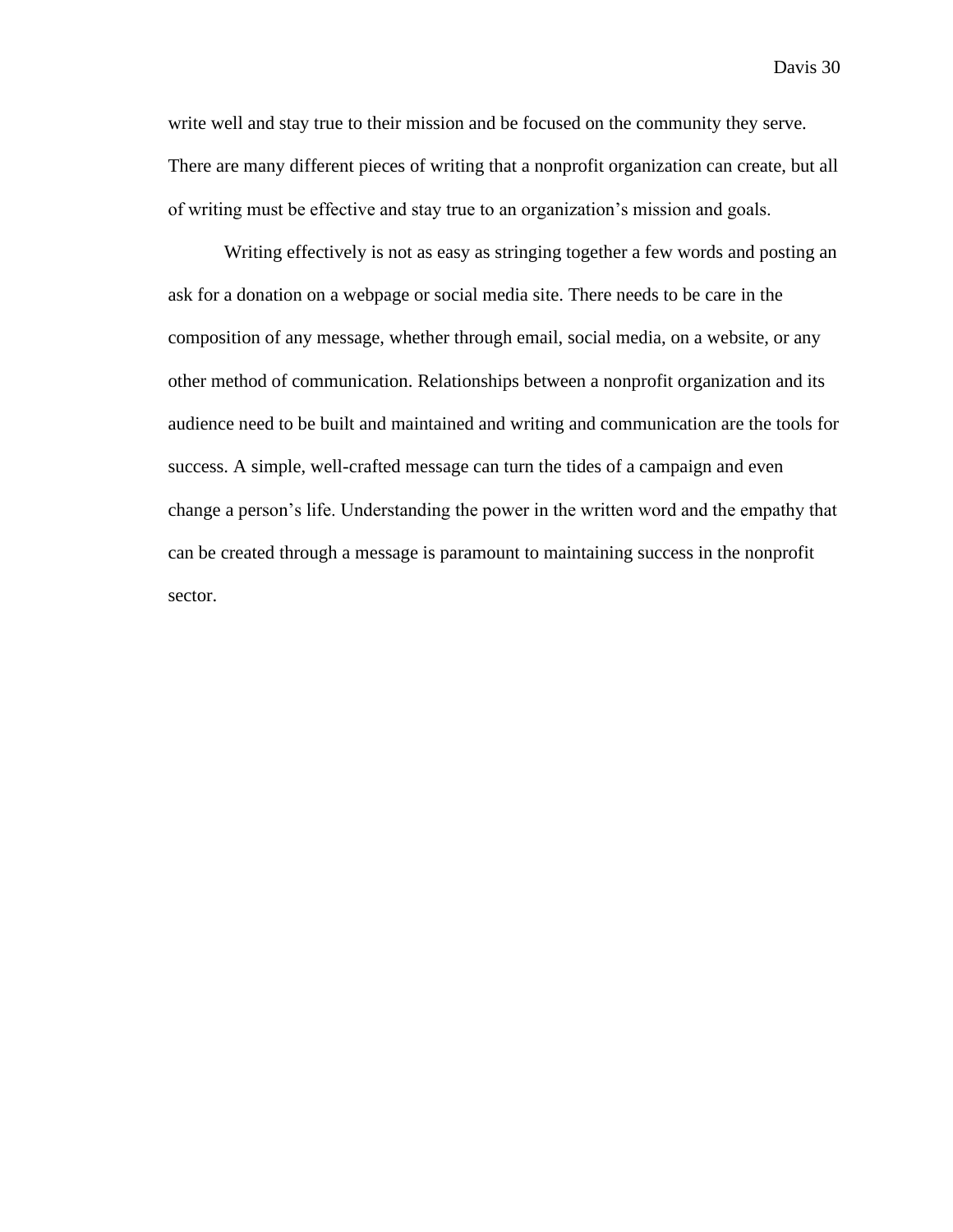#### **Chapter 2: COVID-19 Pandemic and its Influences on Nonprofits and Donations**

It is no small statement to say that the COVID-19 pandemic has changed the world as a whole "with over 25 million cases and nearly 850,000 attributed to the disease as of the end of August [2020]" (UNICEF). The fear of infection, illness, and death due to the virus has caused changes in all aspects of life. COVID-19 has also impacted the nonprofit sector as well. The importance of writing and communication practices in the nonprofit sector has been previously mentioned, and during the pandemic, these writing and communication practices have only become more important.

Traditionally, a person's work takes place in a face-to-face environment. However, with shutdowns, restrictions, and safety concerns, many people have had to adjust to working from home. Even with the introduction of the different vaccines for COVID-19, it has been a slow migration back to offices, stores, businesses, and schools. In the article, "In-Person Workers Are Slow to Return to Jobs, Data Shows," by Tim Henderson, the author discusses that even as the economy and world is reopening after pandemic shutdowns "many are reluctant to return to the workplace." There is a sense of uncertainty about employee benefits, and as Henderson points out people are facing "hurdles such as childcare uncertainty as schools reopen and the delta variant continues to frustrate expectations" (Henderson). The threat of a mutation in the COVID-19 strain continues to instill fear and public safety regulations that were unseen in the United States of America prior to the virus.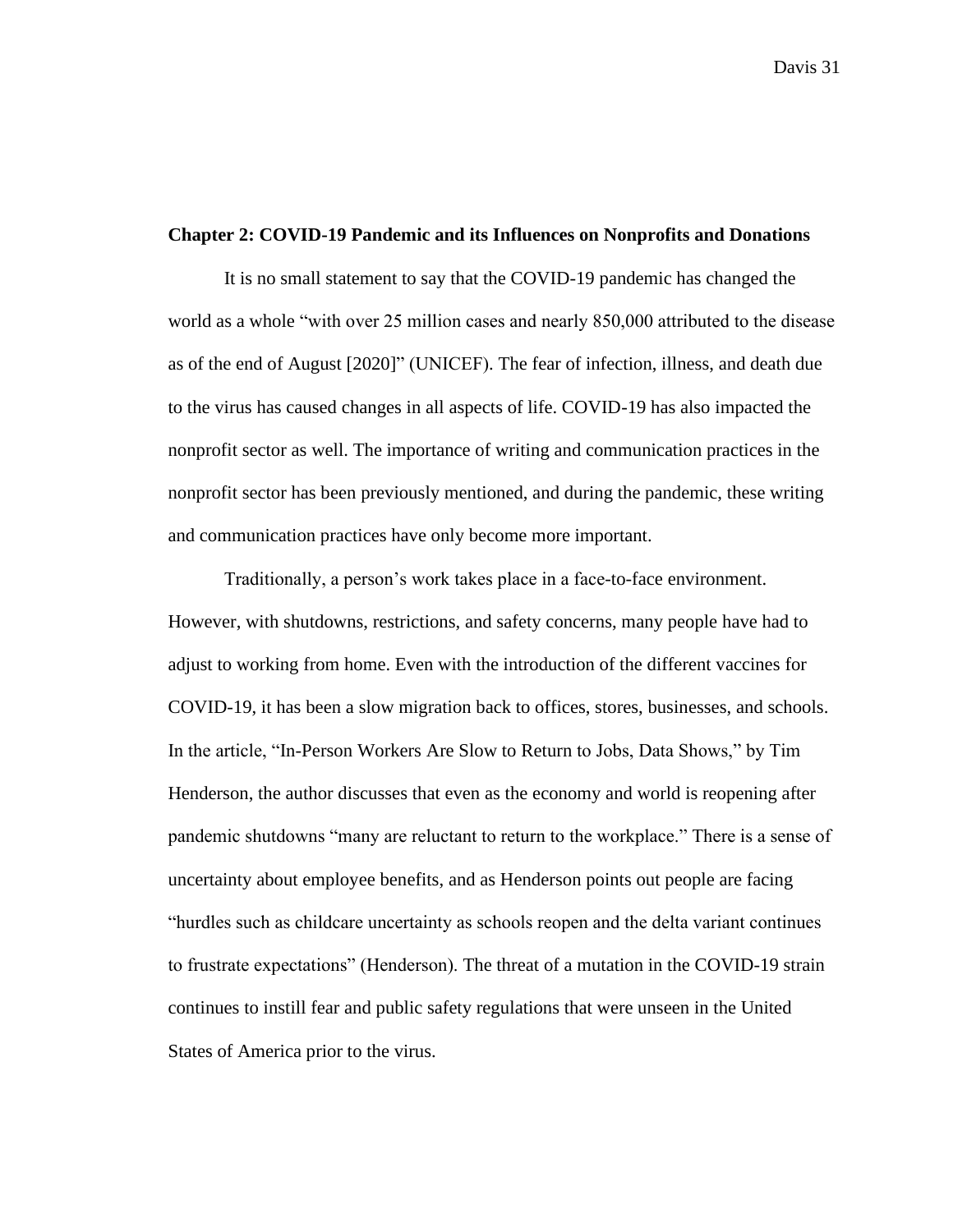So why does all this matter? Aside from the obvious health concerns. For the purposes of this thesis, the pandemic has caused a need for communication to shift and change within nonprofit organizations. Donor and volunteer behavior giving was impacted as a result of the COVID-19 pandemic. In Fidelity Charitable's article, "COVID-19 and Philanthropy: How Donor Behaviors are Shifting Amid Pandemic", they conducted a survey that indicates that there is hope for nonprofit organizations during these tumultuous times. The article indicates that "Younger generations plan to step up their donations in greater numbers, 46 percent of Millennials say they will give more in response to the pandemic, compared to 14 percent of Baby Boomers and 25 percent of Gen X. Of those who say they will decrease their donations to charity, concern over recession and the economy in general was the top trigger." While it is good to see that through this survey that was conducted there is a likelihood of increased giving, the volunteer base for nonprofits has dropped significantly with "47 percent of recent volunteers believ[ing] the amount of time they volunteer will decrease or stop entirely because of the pandemic" (Fidelity Charitable). Donors and volunteers make up a huge portion for any nonprofit organization. While it is encouraging to see statistics that funding will continue, it is also worrying to see volunteer numbers dropping so drastically.

In the height of the pandemic and nationwide shutdowns, one of the most common forms of communication: face-to-face interaction, was limited or done away with completely for a time. As mentioned above there is some fear still lingering from the pandemic shutdowns that has continued to have nonprofit's work and fundraise from home. In the place of face-to-face communication, there was a rise of technological tools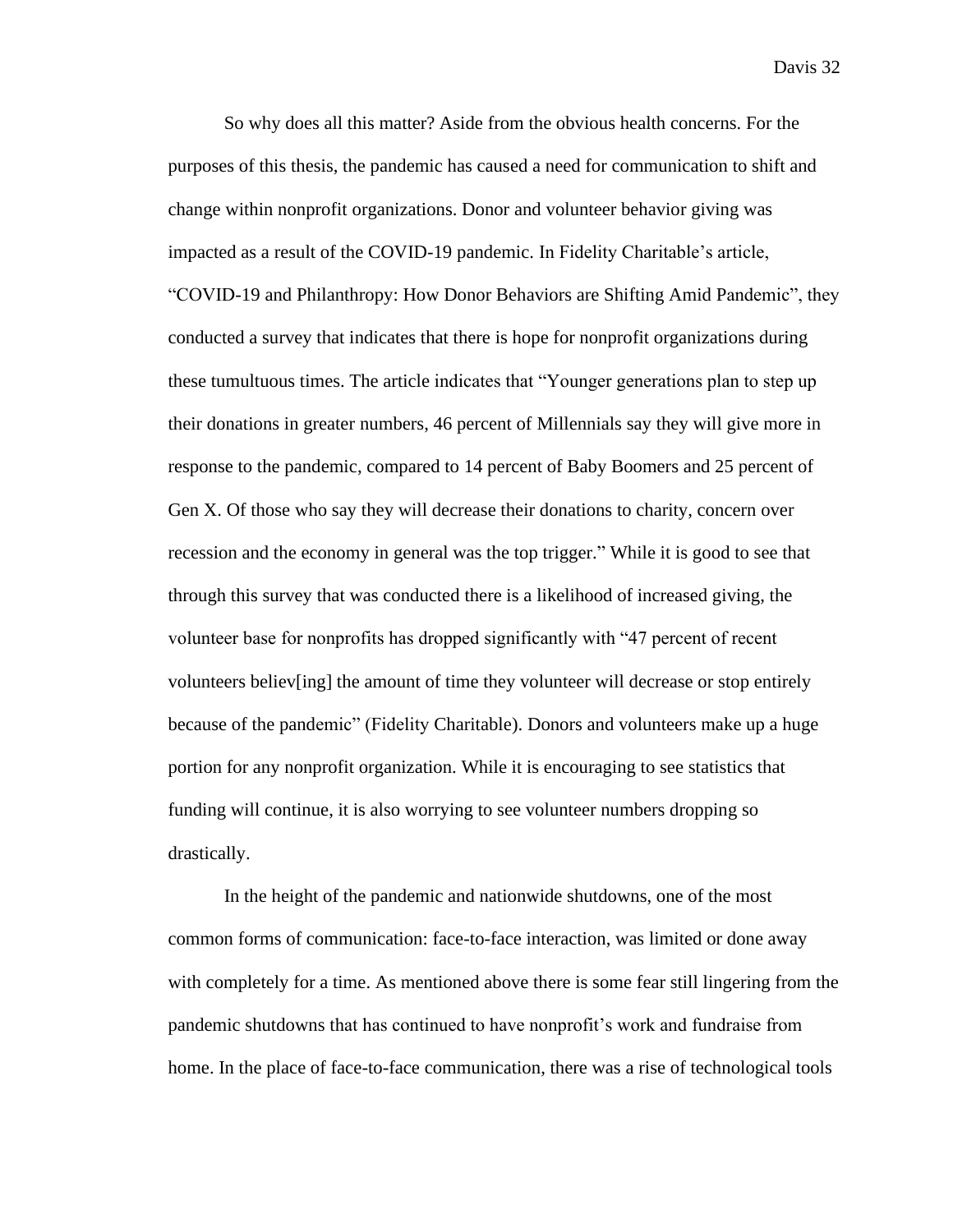that made it possible for businesses and organizations, including nonprofit organizations, to continue functioning. For example, videoconferencing "has seen a huge increase in conducting business globally and technologically mediated interactions are now the order of the day—the new normal" (Adipat). The world has had to adapt, and with it the animal welfare nonprofit sector has had to adapt their writing and communication practices to maintain their organizations. Through the course of interviewing leaders in the animal welfare nonprofit sector, several of the participants spoke about the importance of writing and communication practices within their organizations and how the COVID-19 pandemic impacted their organizations.

The article "The Impact of COVID-19 on Nonprofits and the Outlook for 2021" states that "throughout forced closures, months of remote work, and inconsistent reopening plans, nonprofits have constantly adjusted by implementing strategies like virtual nonprofit fundraising to stay afloat. All nonprofit organizations rely heavily on fundraising, especially through charity events, for operation. As the pandemic began to spread, many organizations had to adjust to remote work and face the harsh reality of event cancellation" (WealthEngine). Nonprofit organizations had to adjust to the changing climate and be flexible in order to continue disseminating their missions. The article, "Fundraising from a Safe Distance," further discussed that "like nonprofits everywhere, shelters and rescue groups scrambled to save or reimagine their bread-andbutter fundraising events: the galas, the fun runs and the meet-and-greets that help keep their programs going**"** (Worden). COVID-19 has had a huge impact on the animal welfare nonprofit sector, and through the interviews with nonprofit leaders, much was revealed about how COVID-19 impacted their organizations.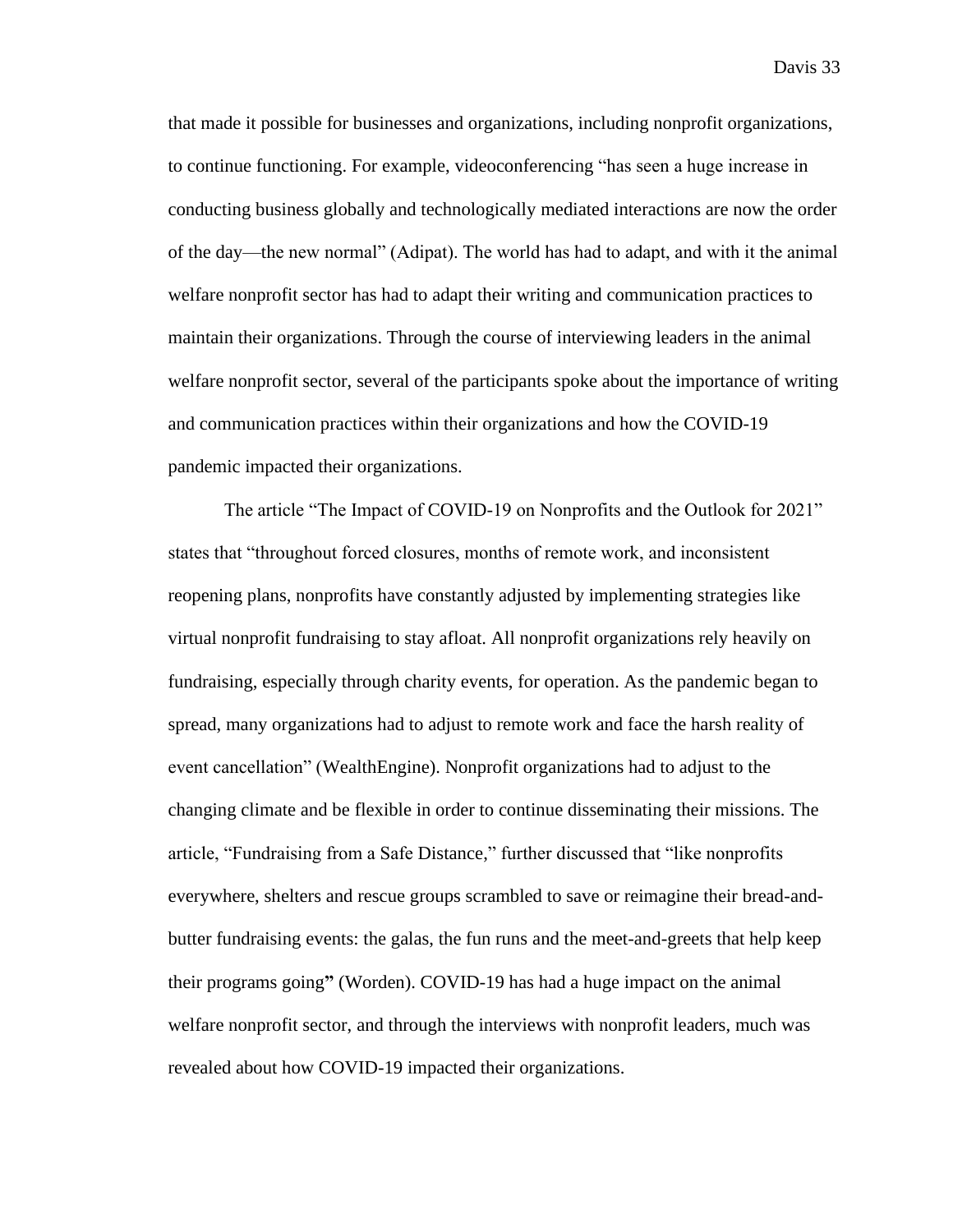## **Methods and Methodology for Interviews**

In order to gain first-hand knowledge about the impact of COVID-19 on animal welfare nonprofit organizations, I conducted an IRB-approved research study. I obtained IRB approval for a research study that included interviews with individuals who hold leadership roles in animal welfare nonprofit organizations. For the study, I conducted six interviews with individuals currently working in the animal welfare nonprofit sector. These interviews served as primary research on the importance of writing and communication practices for animal welfare nonprofit organizations as well as the impact of the Coronavirus on such communication practices. The interview questions listed below built upon the main research questions for this study.

# **Interview Questions:**

- What is your involvement with the animal welfare nonprofit sector?
- What positions have you held in your organization and other nonprofit organizations?
- Please provide a brief overview of your responsibilities.
- What is the importance of communication and writing for you and the organization that you work with/for?
- In your role, what types of writing deliverables do you create?
- On an average day, what percent of your time do you spend writing?
- What kind of training, background, or formal education in writing or communication practices do you have?
- What role does writing play within your organization?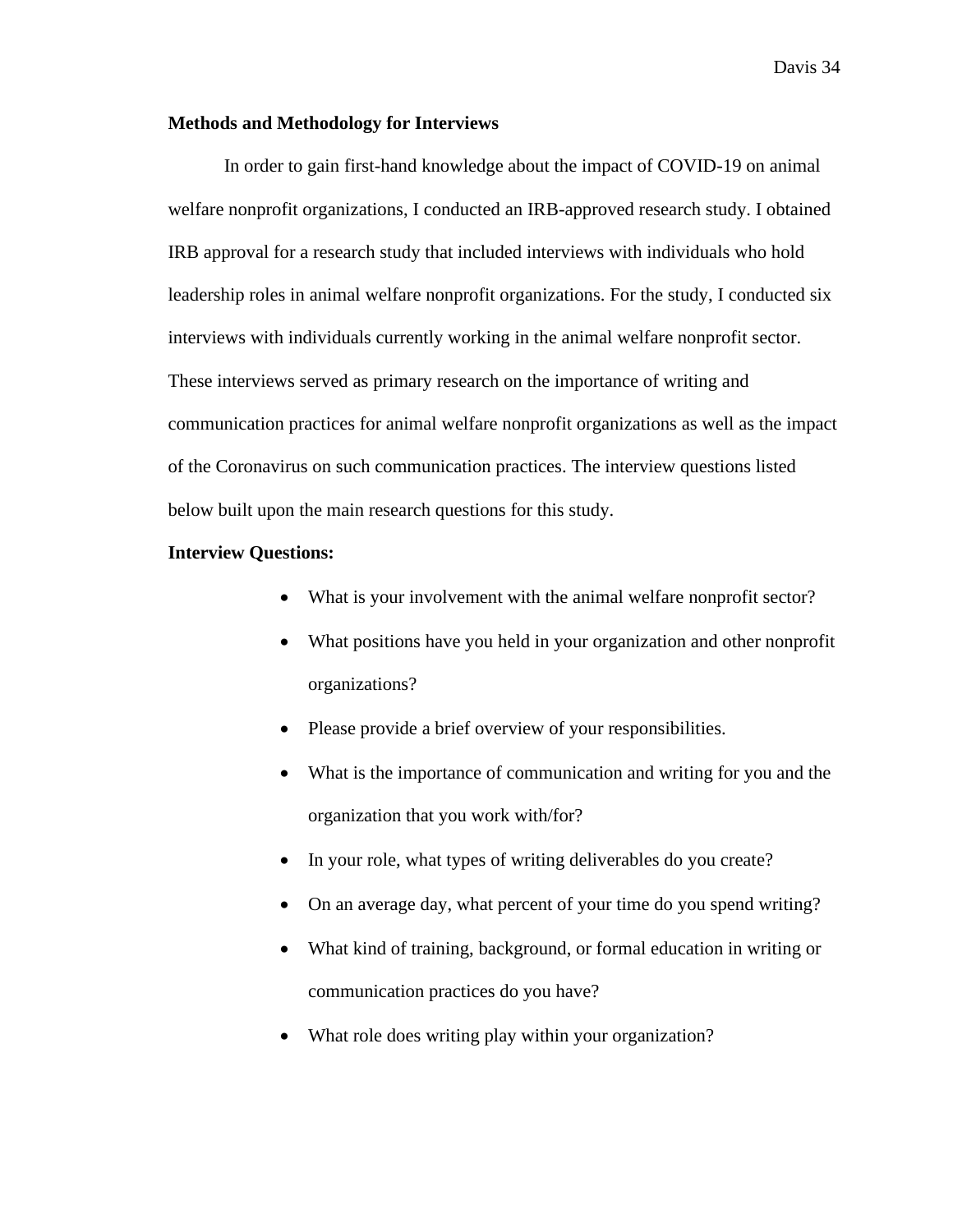- How does writing affect your communication with volunteers, donors, and board members?
- How important is writing in regards to fundraising for your organization?
- How has COVID-19 impacted your organization?
- How has COVID-19 impacted the writing and communication practices of your organization?
- Specifically, how has communication regarding fundraising, volunteers, and donations as well as outreach and communications changed?
- Have you had to change how you communicate when asking for fundraising and donations due to the COVID-19 pandemic?
- Did you notice a change in your audience as a result of your communication practices during the pandemic?
- What has been the most effective change you or your organization has made regarding your writing and communication practices?
- How do you think the writing and communication practices will continue to change for your organization in the future?

Table 1 below summarizes information about each interviewee. As previously mentioned, the participants in the interview gave written consent to have their name and affiliated nonprofit organization mentioned within this IRB- approved study.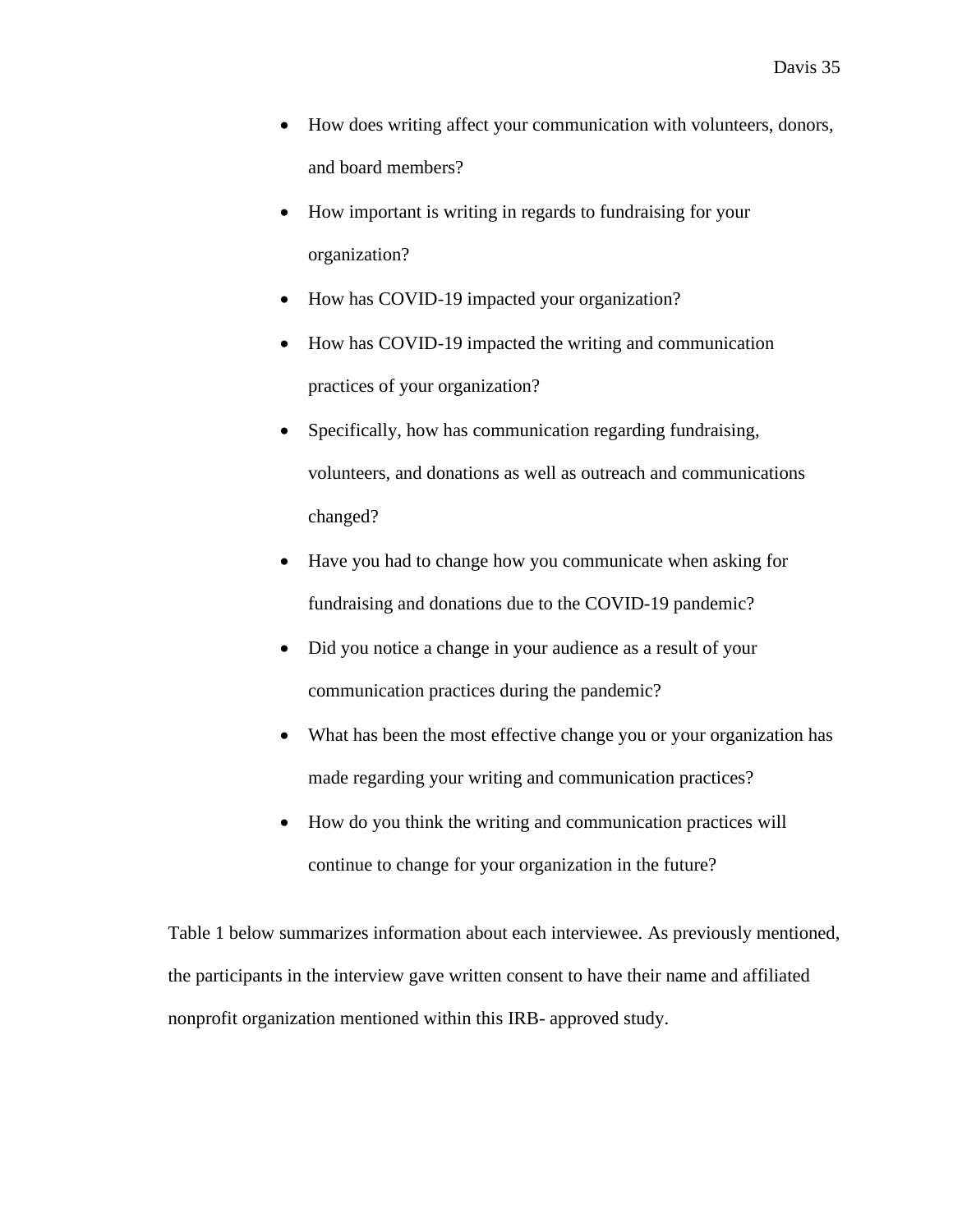| <b>Name</b>         | <b>Job Title</b>                                   | <b>Organization</b>                           |
|---------------------|----------------------------------------------------|-----------------------------------------------|
| Caroline Hunter     | <b>Executive Director</b>                          | Fix Georgia Pets                              |
| <b>Tracy Dean</b>   | <b>Board Chair</b>                                 | Fix Georgia Pets/ Georgia Pet<br>Foundation   |
| Catherine Lynch     | Senior Specialist of Special<br>Projects           | Humane Society of the United<br>States (HSUS) |
| Samantha Shelton    | CEO/Founder                                        | Furkids                                       |
| Patricia Montgomery | <b>CEO</b>                                         | <b>Paws Humane Society</b>                    |
| Lily Amato          | Associate Director of<br><b>Community Outreach</b> | <b>Atlanta Humane Society</b>                 |

**Table 1- List of Participants in IRB-Approved Study**

Sources: Personal Interviews with Caroline Hunter, Tracy Dean, Catherine Lynch, Samantha Shelton, Patricia Montgomery, and Lily Amato

# **The Importance and Role of Writing and Communication in the Nonprofit Sector**

The interviews with these six nonprofit administrators provided much data regarding the importance of writing and communication practices. All six participants expressed how vital writing and communication practices were for their organizations. All interviews included statements about how effective writing and communication practices were essential to continuing the success of their organizations and continuing to grow their organizations in the future.

When asked questions such as "What is the importance of the importance of communication and writing for you and the organization that you work for?" and "What role does writing play within your organization?" all six participants explained how critical writing was for their individual organizations. All participants mentioned several methods in which writing played a significant role within their organizations, including emails, thank-you letters, board member communication, communication with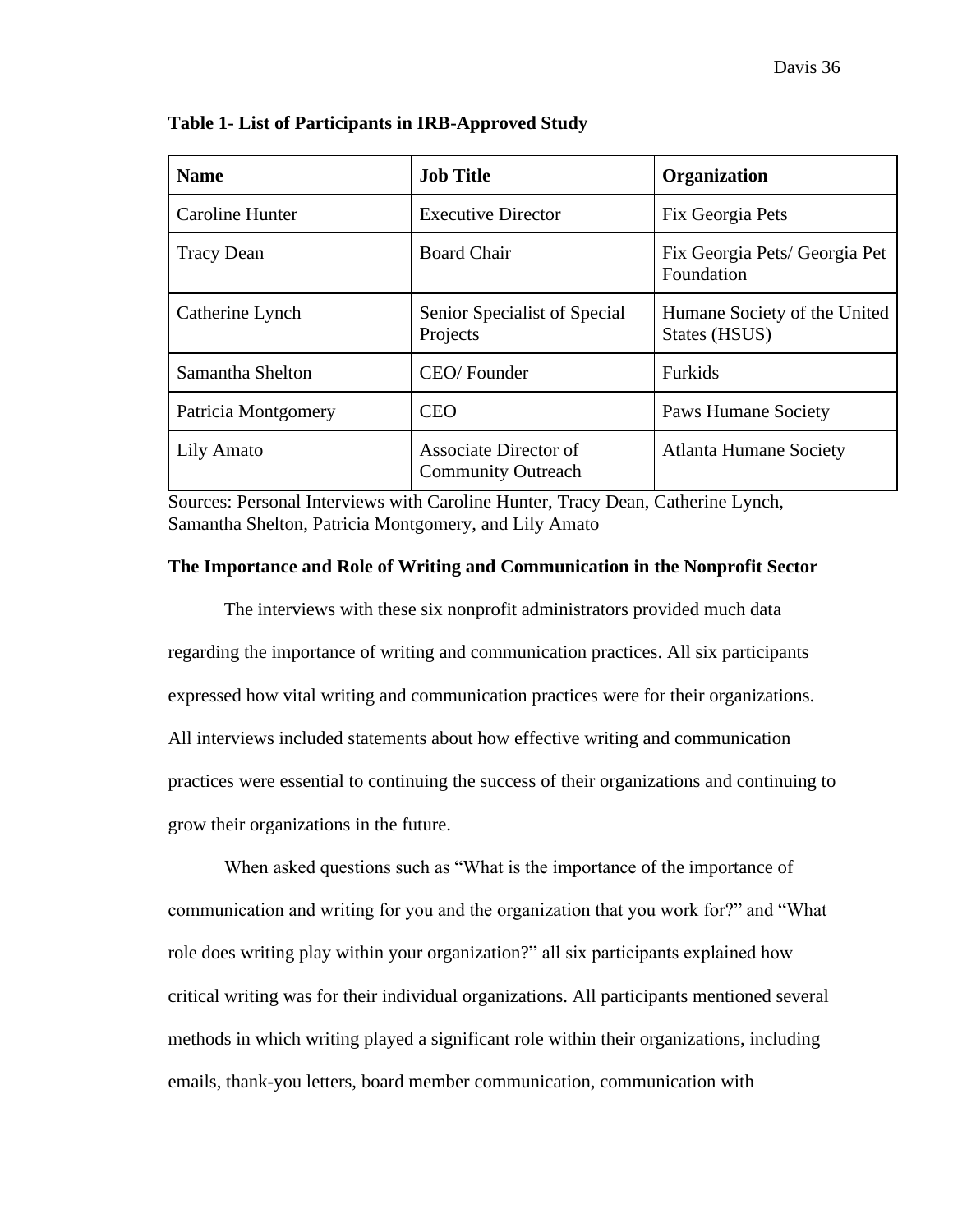volunteers, grant writing, social media, relationship building, and communication of their mission and goals. One participant, Montgomery, stated that "words mean things. From grant writing to the way you write an email, to the way you speak to somebody . . . communication is vital to everything that we are doing." The sentiment that effective writing and communication practices were shared between all participants, underscores the value of writing in order to continue to develop relationships between nonprofit organizations and the community they serve. Writing is the building block of any nonprofit organization, and during the interview process with the participants, it was made apparent how vital writing was for each organization.

To learn more about the role that writing plays within the animal welfare nonprofit sector, participants were asked the question, "On an average day, what percent of your time do you spend writing?" the participants gave varied responses. Two participants noted that on an average day they spend about 80% of their time actively writing or brainstorming ideas for written projects for their organization. Two other participants noted that they spend approximately 50% of their day actively writing. The last two participants did not give an exact percentage of time that they spent writing. However, Montgomery stated that there is not enough time in the day for all of the writing that she needs to accomplish. She further mentioned that she often uses the weekends to write and focus on writing (Montgomery). Another participant, Dean, similarly mentioned in her interview that she spends a significant amount of her day writing, with times of intensive writing periods depending on the time of the year and the projects that are going on for the two organizations of which she serves in the position of Board Chair. By analyzing the answers to the previously mentioned question, it is made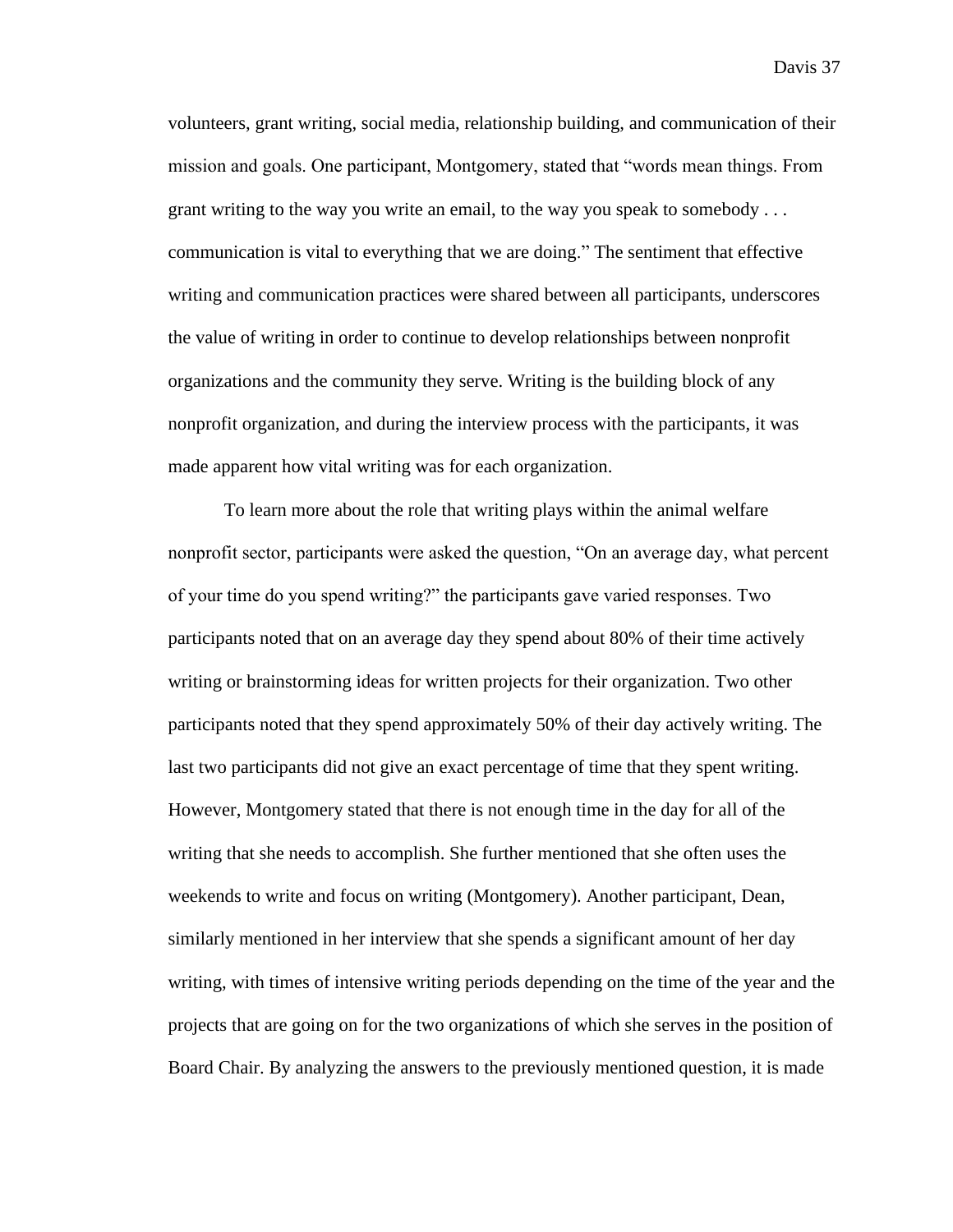apparent that writing takes up a significant amount of time for individuals working in the animal welfare nonprofit sector. One participant even commented that when she was not actively writing, she would spend much of her time thinking about writing projects for her organization (Lynch).

### **Understanding the Importance of Effective Writing**

To understand how the participants in the study learned how to write effectively within their organizations, they were posed with the question: "What kind of training, background, or formal education in writing communication practices do you have?" Four out of the six participants interviewed had no formal education or background in writing and communication practices. Instead, they learned how to write and communicate within the animal welfare nonprofit sector through their experience working with their organization or another nonprofit organization. Dean mentioned in her interview that while she did not have a degree in writing, she has taken courses from Sarah Lawrence College to improve her writing skills in order to be a more effective leader in the nonprofit sector. Out of the six participants there was the only individual within this study that has a degree focused on writing or communications: Montgomery has a degree in communications from the University of Alabama. While not all participants in the study had formal communication training, all six individuals have honed their writing and communication practices through working in the animal welfare nonprofit sector and serving as leaders within their organizations.

Shelton, Founder and CEO of Furkids, discussed that while she did not have a formal background in writing, her experience before founding Furkids helped develop her writing and communication skills. Shelton worked at Turner Broadcasting for many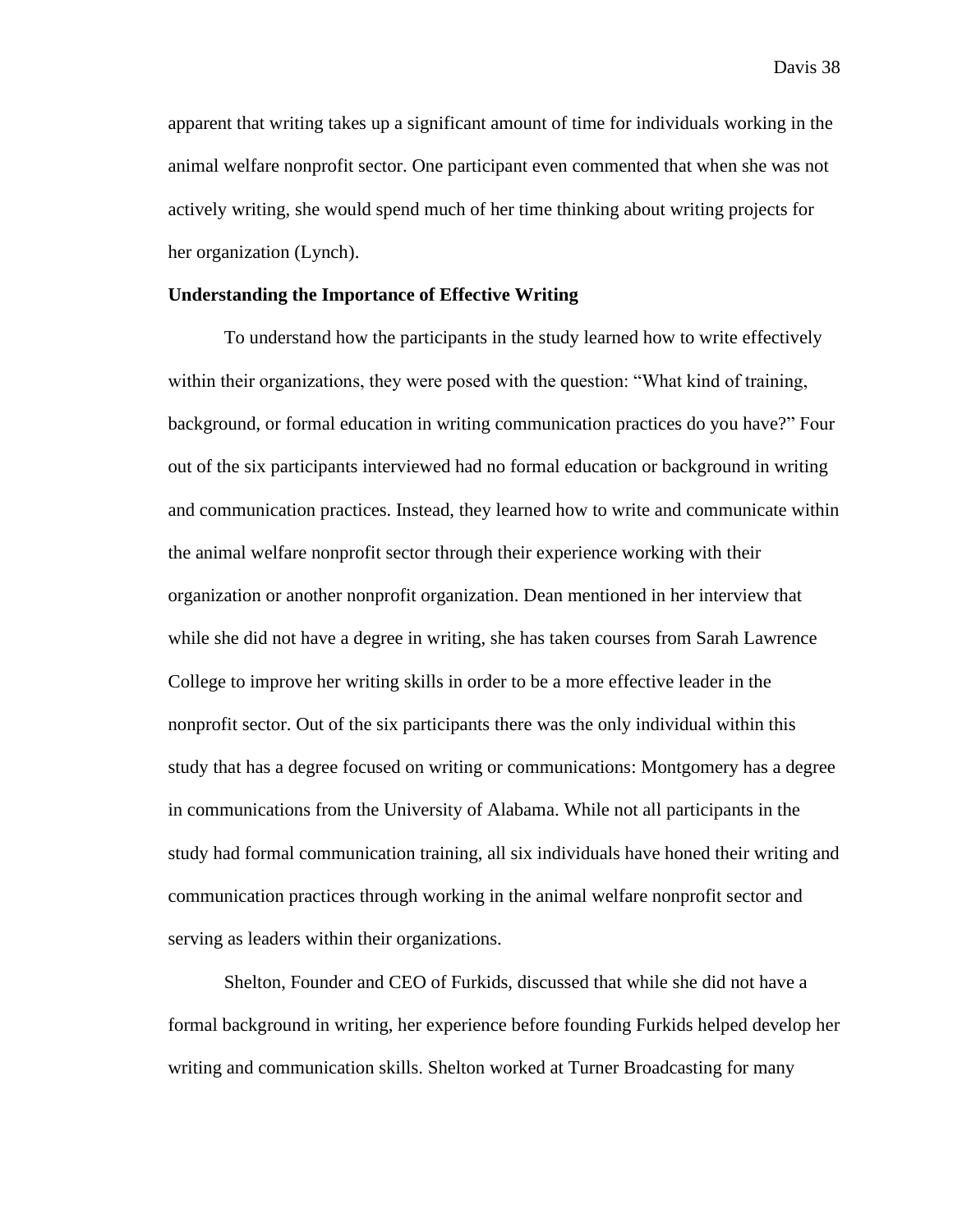years, under two different presidents, where she was responsible for writing their communications to the public. She also worked for a now-retired chairman of Equifax for five years. While her experience in writing was not learned through formal education, she grew as a writer and developed her writing skills through her corporate jobs before founding Furkids. Shelton further stated that "you are either a good communicator or you are not. You can be taught a few things, but I think that it just comes naturally in the way that you communicate with others and want them to feel a part of what you are doing and wanting [others] to understand that what you are trying to communicate is important." This notion of natural communication abilities is evident by looking at the number of participants in this study who have risen to leadership positions within their organizations without formal writing or communication education.

Being able to trust and believe in their mission and learn how to formulate their individual passions for animals has led many of the participants into their current roles. After conducting the interviews with the participants, it was clear that many of the participants learned how to write effectively for their intended audiences through experience on the job. For nonprofit organizations it was important that staff hired learn the importance of writing and effective communication for their organizations. While not all participants had a formal background in writing going into their positions, the sentiment that writing and communication was still crucial when working in the nonprofit sector.

The ability to effectively write and communicate were two key components for me personally finding a job in the nonprofit sector. My education and background in writing and English gave me a distinct advantage when applying for internships and jobs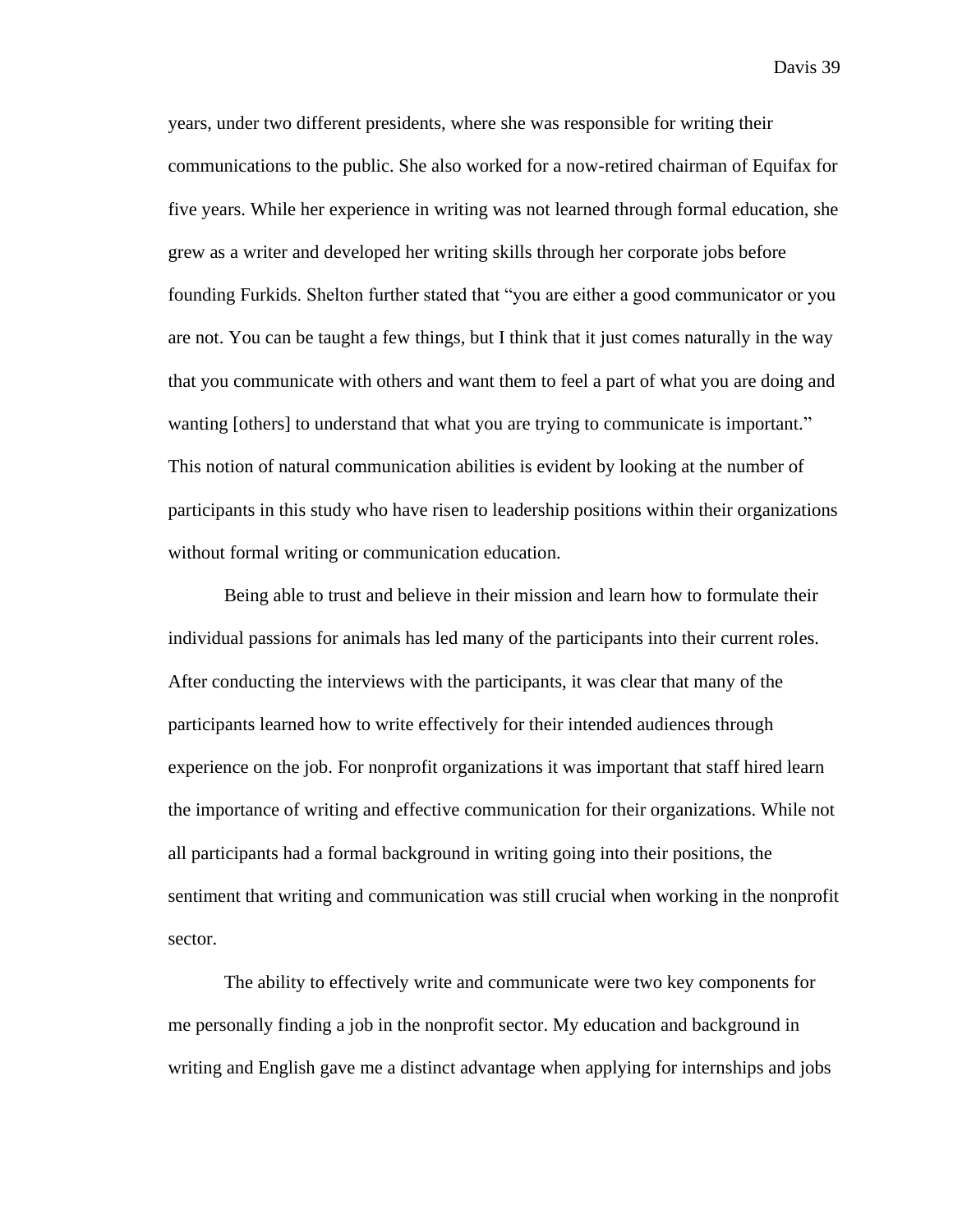in the nonprofit sector. I had an easier time obtaining a job in my chosen field because of my professional writing education that made me an outstanding candidate for working in the sector, as I came into my job with a solid background regarding the writing and communication practices needed to thrive in a nonprofit organization. While most of the participants in the study did not have initial writing or communication backgrounds, the sentiment of how valuable writing and communication was shared by all participants. Lynch underscores the importance of writing by saying that "it plays a major role for communication, both internally and externally. It plays a role in every facet we do as an organization. Most of our communication is written in some form or another." Therefore, one must still learn to hone their writing and communication skills because they are important tools and skills needed to be successful in the nonprofit sector.

# **COVID-19's Impact on Animal Welfare Nonprofit Organizations**

Throughout the interview process, all participants provided information about the impact of COVID-19 on the animal welfare nonprofit sector. The COVID-19 pandemic greatly impacted the nonprofit sector as a whole, including influencing how organizations communicate with donors, volunteers, and board members. As Amato stated, writing "was the one essential thing because there was less in-person communication," and her sentiment reflected what the other participants experienced during the pandemic. Organizations had to be flexible during such tumultuous times in order to maintain fundraising efforts and continue their missions.

During the interview process, all of the nonprofit leaders interviewed noted that COVID-19 impacted their organizations. Additionally, all participants stated that COVID-19 affected their writing and communication practices, specifically that their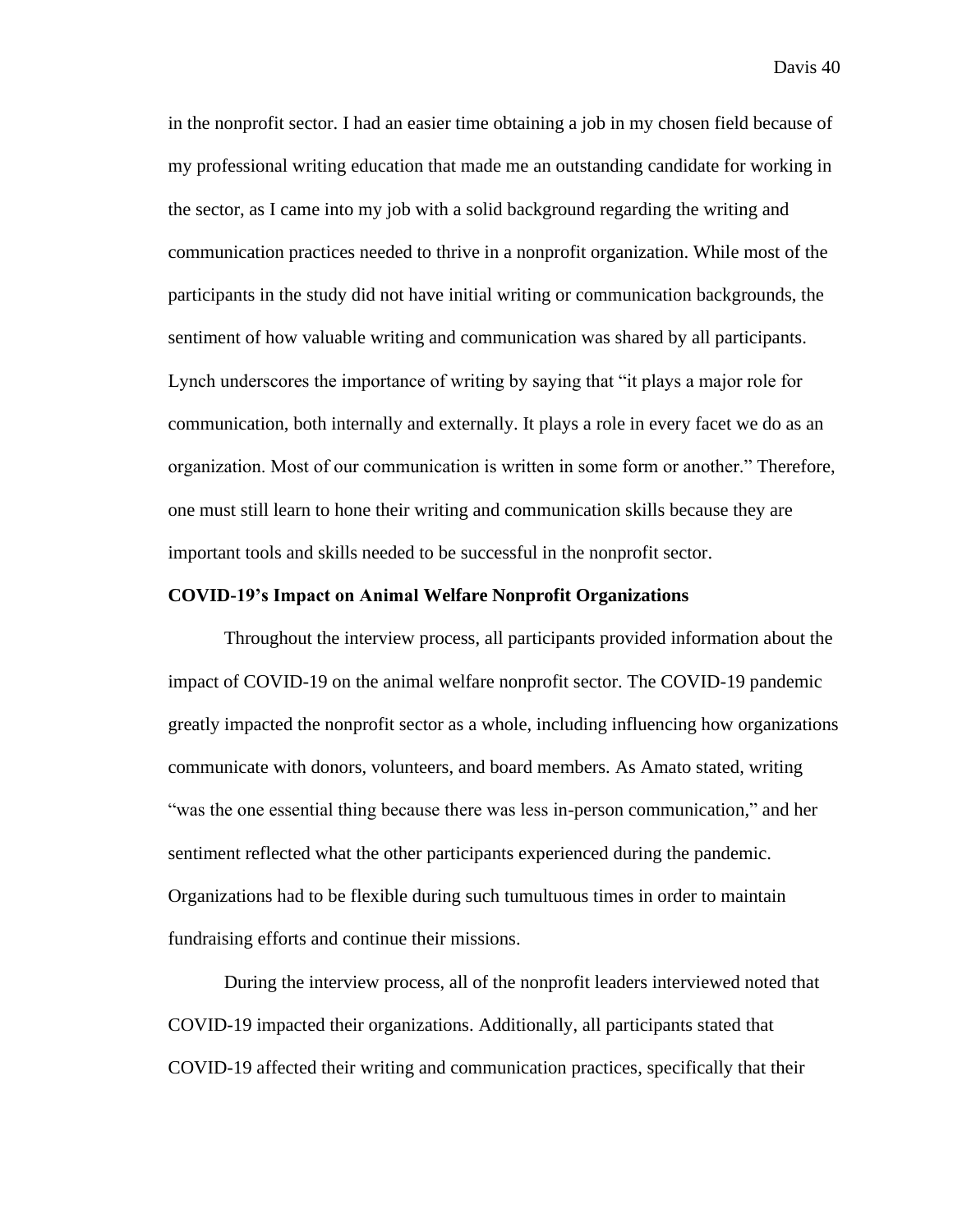communication practices had to be increased in order to maintain contact and funding from supporters. Organizations had to be even more consistent and frequent with their methods of communication with their intended audiences. As Montgomery stated in her interview, "we ramped up the communication during the time" of the pandemic and that PAWS Humane increased their "communications [from] last year for our appeals and newsletters." The additional communication practices and writing were reflected by the other participants responses as all of the nonprofit leaders found that writing served as the essential method of communicating with donors during this time of uncertainty.

# **The Need to Pivot and Be Flexible**

Interestingly, during the interview processes the respondents frequently used the terms "flexible" and "pivot" when discussing the changes in communication practices throughout the interviews. Table 2 below displays the frequency of which these terms were used when participants were asked about COVID-19's impact on their organizations.

| Term Used | <b>Number of Times Used</b> |
|-----------|-----------------------------|
| Flexible  | $\overline{\phantom{0}}$    |
| Pivot     | $\sim$                      |

**Table 2- Frequency of Common Terms Used in Interviews with Animal Welfare Nonprofit Leaders**

Sources: Personal interviews of Caroline Hunter, Tracy Dean, Catherine Lynch, Samantha Shelton, Patricia Montgomery, and Lily Amato

One participant, Amato, discussed how "they had to pivot suddenly" and that "within a day or so [we had to] completely change how our operations were working." She continued to explain that once adoptions were deemed non-essential, a large portion of the operations of the Atlanta Humane Society had to stop. "We still had staff obviously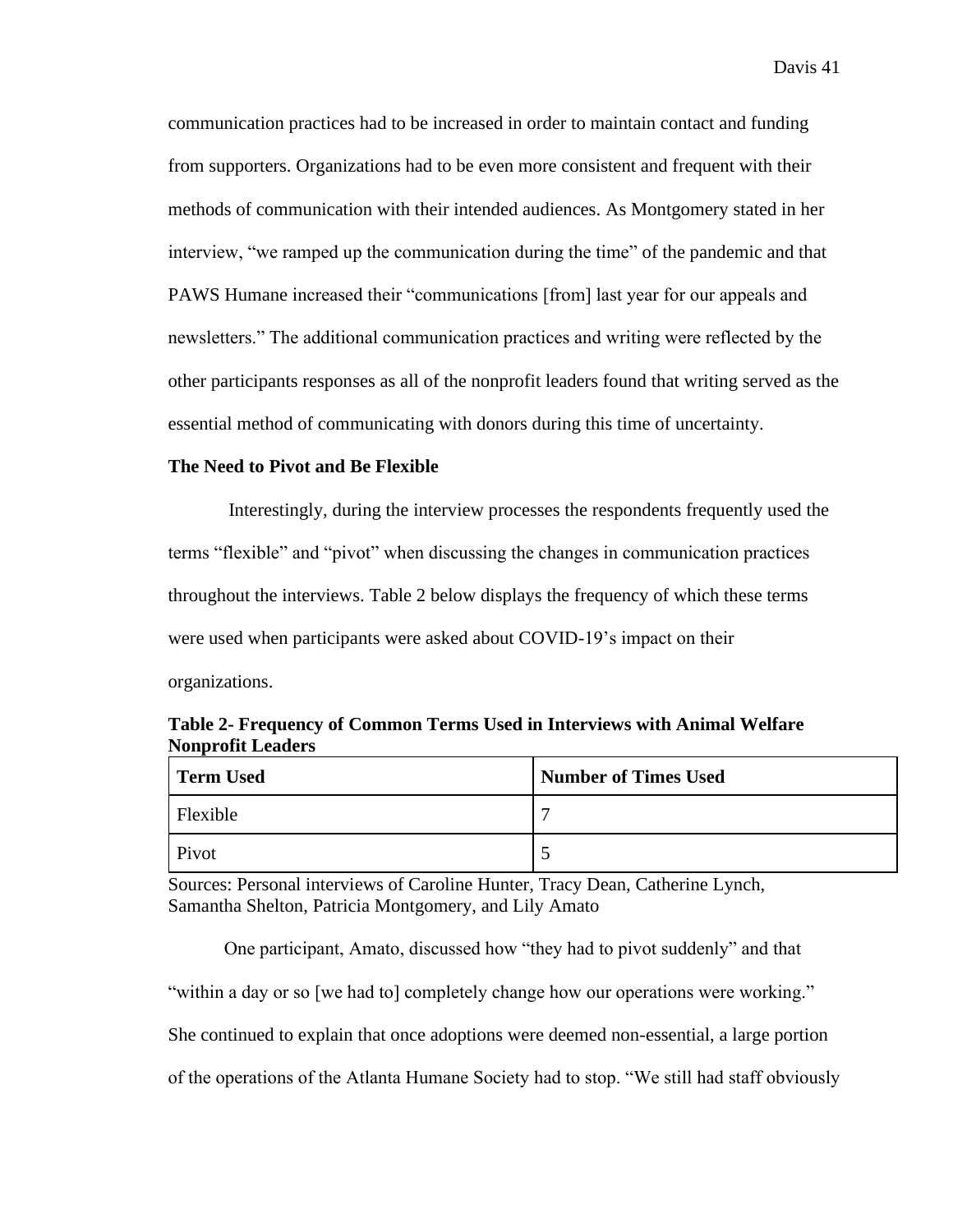caring for the animals, and we tried to move as many of our animals into foster homes in preparation, so we didn't have a bunch of animals at the shelter," but even now, with the height of COVID-19 passed, the organization is still working in a limited capacity with many adoptions taking place through appointments instead of the previous walk-ins that were available before the pandemic (Amato). Like Amato, the other interview participants noted that they faced similar challenges with their day-today-operations during the nationwide shutdowns. All the nonprofit leaders participating in this study discussed how their normal operations were impacted, but they still had to find ways to carry out their mission and help the animals in their care.

Participants in the study also expressed similar challenges that COVID-19 presented to their organizations. The nonprofit leaders in the study were asked several questions about COVID-19's impact on their organization. When asked the overarching question such as, "How has COVID-19 impacted your organization?" all participants expressed that the virus greatly impacted their organizations. During the pandemic, many aspects of the animal welfare nonprofit sector were forced to close for some period of time since many of the operations within the organization were not deemed essential. Four of the six participants discussed how their organization or parts of their organization had to shut down due to the nationwide COVID-19 shutdowns and spay and neuter procedures being deemed non-essential.

One participant, Montgomery, advised that her organization remained open for most of the COVID-19 shutdowns; still, they were forced to close twice only due to COVID outbreaks within the shelter. Besides the two internal shutdowns, Paws Humane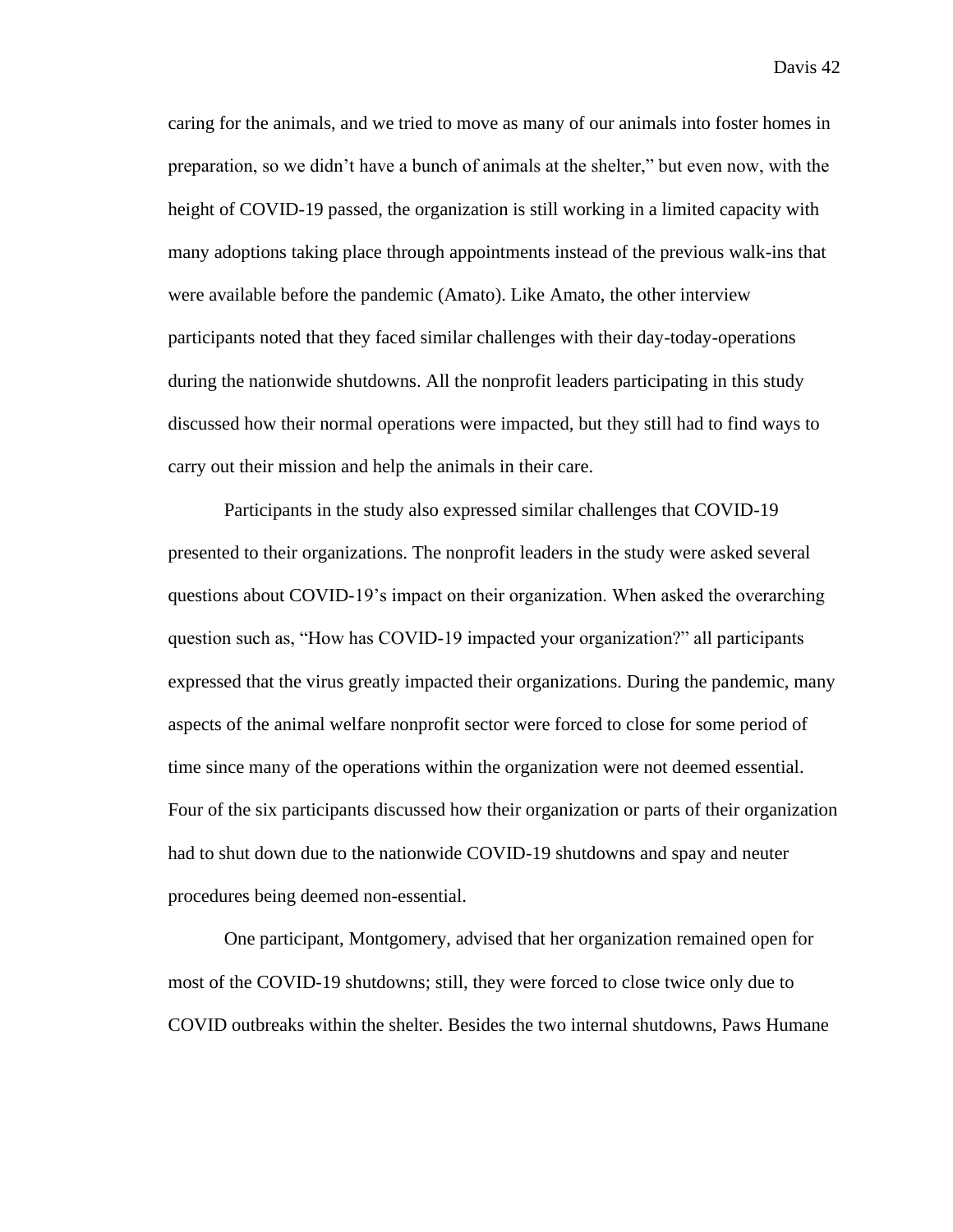Society remained open and active during the pandemic, while other organizations had to pivot strategies.

Another nonprofit leader, Shelton, discussed the financial impact that COVID-19 shutdowns had on Furkids. In addition to the adoption and fostering operations, Furkids also operates several thrift stores, which bring in approximately one third of Furkids's operating budget. Shelton explained, "we had to close our stores for six weeks, which cost us about \$186,000 in projected revenue. We also had to cancel our annual fundraising event, which would have brought in \$150,000 [to the organization]." Clearly, the financial impact of COVID-19 shutdowns directly impacted animal welfare organizations. Projects and events normally in operation had to be changed to virtual events, and plans had to shift. The idea of being flexible and the need to pivot to address the situation was shared by all participants.

Another example of how an animal welfare organization had to pivot due to the impact of the pandemic was seen in the interview with Lynch. Lynch, who has worked for the Humane Society of the United States (HSUS) for eleven years and is currently the Senior Specialist of Special Projects, discussed the impact of the pandemic in her interview. Before the pandemic that swept the world in 2019, Lynch was working on Spayathon for HSUS, a campaign in Puerto Rico to spay and neuter over 60,000 animals. Lynch said that the spay and neuter surgeries had to cease due to the pandemic since they were considered non-essential. So instead, HSUS was "issuing vouchers to several groups" in Puerto Rico so that when the surgeries were recommenced, people would have vouchers to receive the surgeries for their animals (Lynch).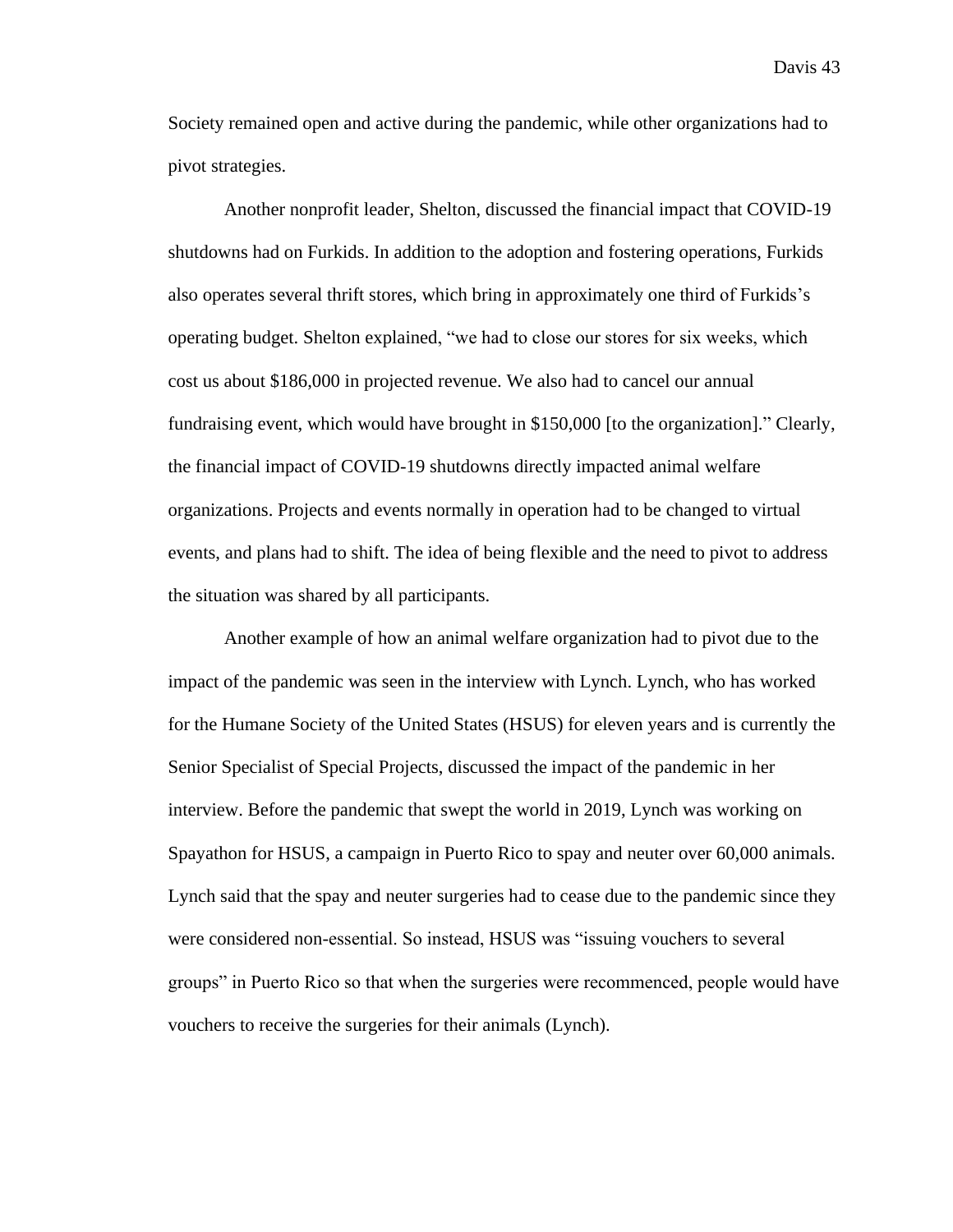While the majority of the participants expressed the impact of COVID-19 on their organizations, regarding statewide shutdowns, there were two participants whose organizations were not as directly affected by the shelter-in-place orders. Dean and Hunter explained that for their organizations the shutdowns were not as impactful as their organizations operate remotely unless they hold a fundraising event, so there was no forced shutdown for their organizations. Fix Georgia Pets and Georgia Pet Foundation are primarily organizations that fund spay and neuter programs and do not have adoption shelters or conduct animal surgeries themselves. The impact of the pandemic for those two organizations stemmed from having their traditionally in-person events move to a virtual platform.

Through the research conducted with the animal welfare nonprofit leaders, one can clearly see that COVID-19 had a considerable impact on everyday operations, fundraising, and communication practices for each participant's organization. After analyzing the participants' responses, it is clear that each organization had to make some changes to continue fulfilling their missions.

### **Fundraising During COVID-19**

For animal welfare nonprofit organizations to continue disseminating their missions, there had to be a shift in fundraising tactics during the COVID-19 pandemic. The change in traditional fundraising was alarming for some organizations. WealthEngine's article that discusses that "as the pandemic continues to shape 2021's economy, nonprofits will see the need for flexibility remaining a key consideration in planning . . . remote work may be the new normal, and digital engagement will remain important for donor retention". Organizations had to adapt to the pandemic, and as such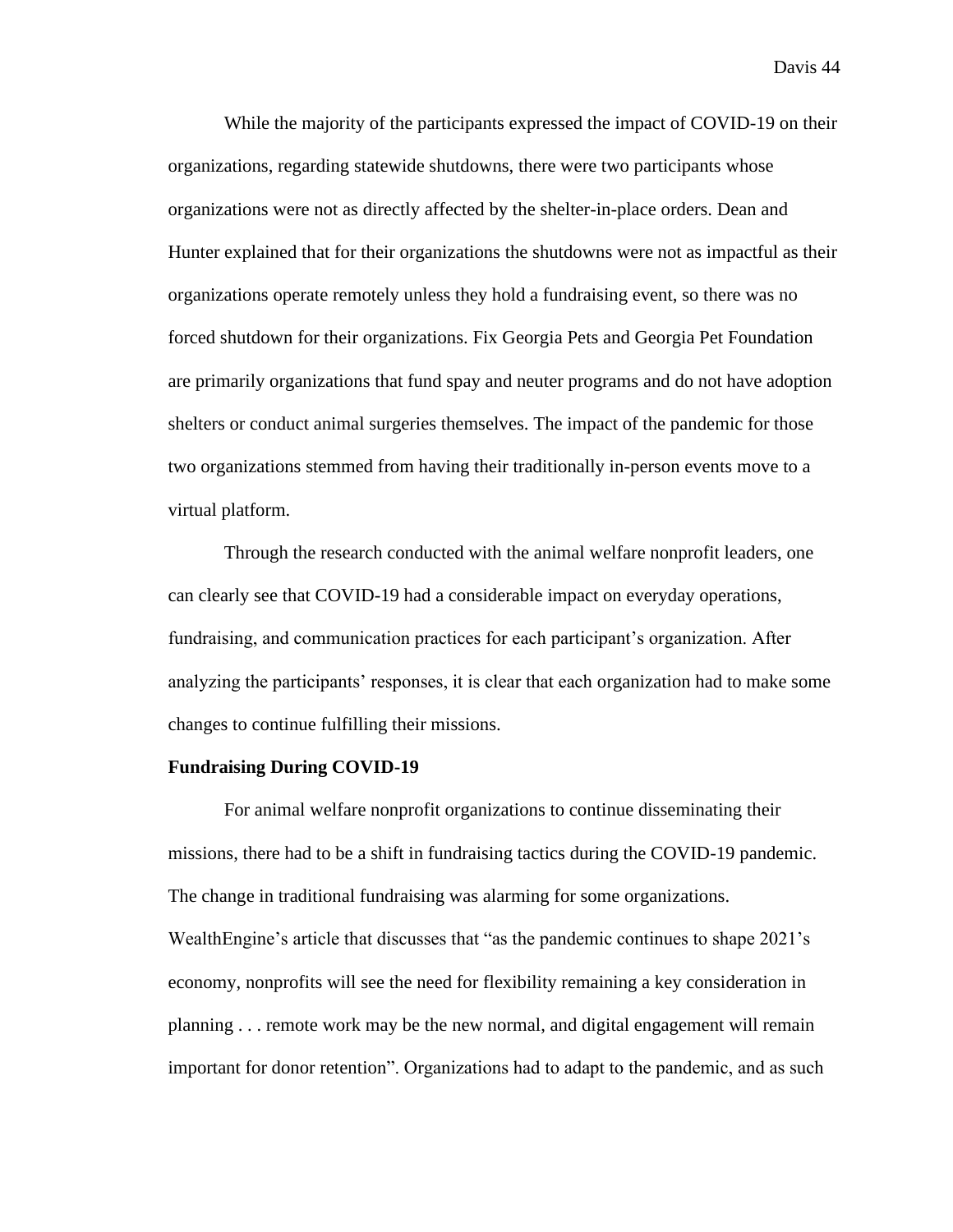their writing and communication practices had to change as well; it was a stressful situation.

However, out of the crisis of the pandemic came opportunity and creativity. Organizations had to develop new fundraising ideas that involved virtual fundraising to connect with supporters. When participants were posed with the questions, "Specifically, how has communication regarding fundraising, volunteers, and donations, as well as outreach and communications, changed?" and "Have you had to change how you communicate when fundraising and asking for donations due to the COVID-19 pandemic?" all participants in the study all expressed that they had to change their messaging and communication practices in order to continue raising funds for their organizations.

The nonprofit leaders discussed in their interviews the need to address the seriousness of COVID-19 and communicate that seriousness with their donors, board members, and volunteers. Four of the participants mentioned that they needed to create contingency plans for the future about COVID-19 and safety protocols that needed to be shared with their community and audience. As Amato stated, "you have to write out your contingency plan" because people want to know what "our plan is going to be as we move forward" and it was important that this plan was shared with staff, volunteers, and board members so that everyone was on the same page and that there was communication being put out in case of another emergency.

The sentiment of being empathetic and understanding of each organization's audience and how their community was being affected by COVID was also mentioned by several participants. Montgomery stated, "it is important to me that I communicate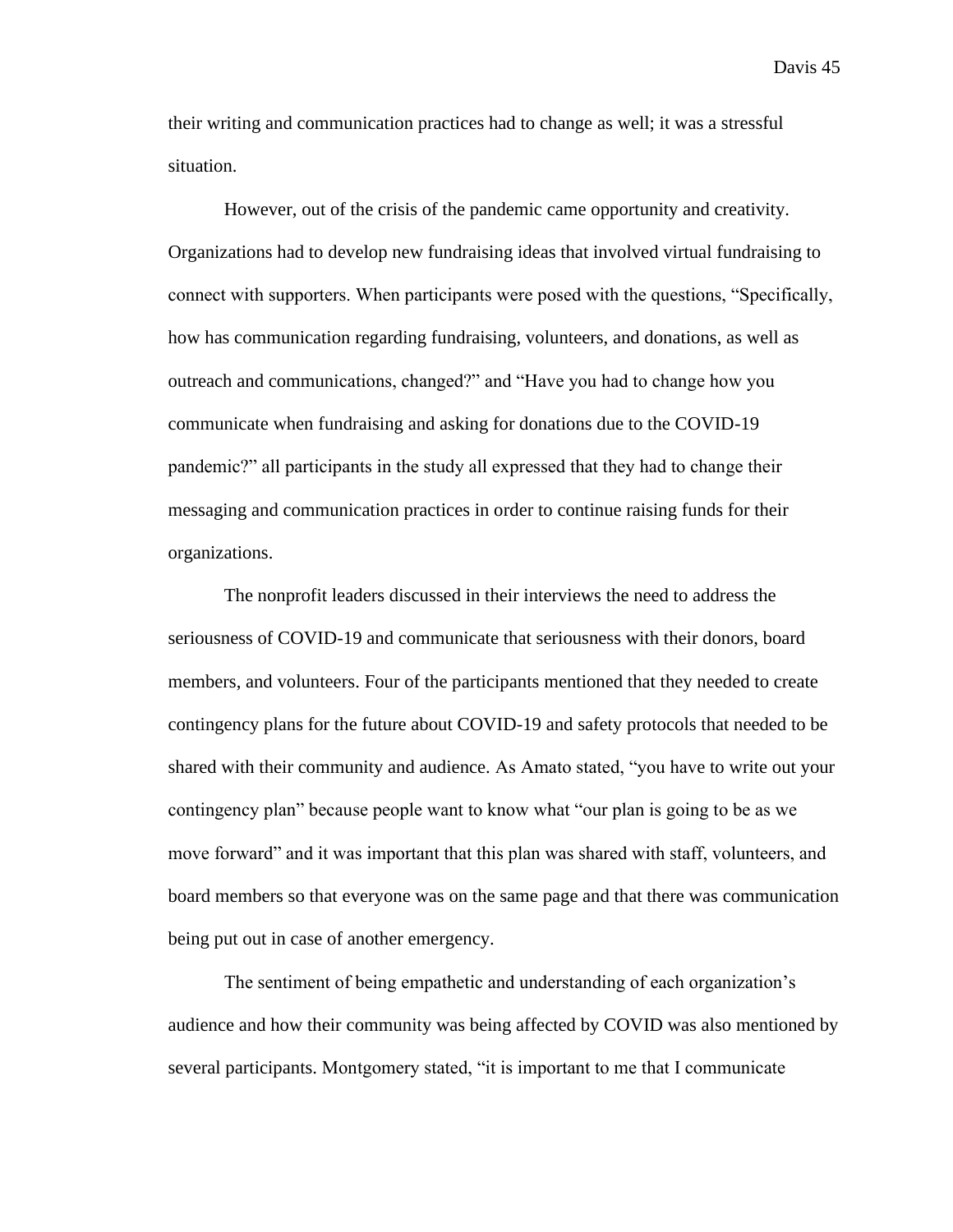positivity and uplifting messages of motivation, understanding, and empathy." The need to empathize through communication was also shared by Amato who mentioned that for Atlanta Humane Society they were "trying to make sure that the media that [they] were putting out there [was] something that can be related to by all sorts of people" during the heart of the COVID-19 pandemic.

Communication with the community was critical. All six participants expressed the need to relay information about how the organization was going to address the health and safety concerns presented by the pandemic to their audience. Shelton mentioned the importance of creating a COVID-19 communication plan that also focused on the message: "First and foremost, we care about you. We hope you are safe and staying healthy. We are staying safe and healthy, and the animals are going to be healthy." Participants discussed the importance of being in constant communication with their community during the height of the pandemic in order to assuage any fears and panic people had about the virus and the animal welfare nonprofit organizations. During the interviews, all participants expressed the need to be aware of others outside their own organization and the struggles that every person was experiencing due to COVID-19. Communication had to be constant and empathetic, but also organizations had to continue asking for help during such desperate and unpredictable times.

Regarding fundraising and communication, participants stressed the value of the written word and the impact effective writing and communication practices had on maintaining relationships and fundraising for their organizations. As one participant noted, it was important to branch out in their writing and communicating practices, especially during COVID-19, because they wanted to continue to grow as an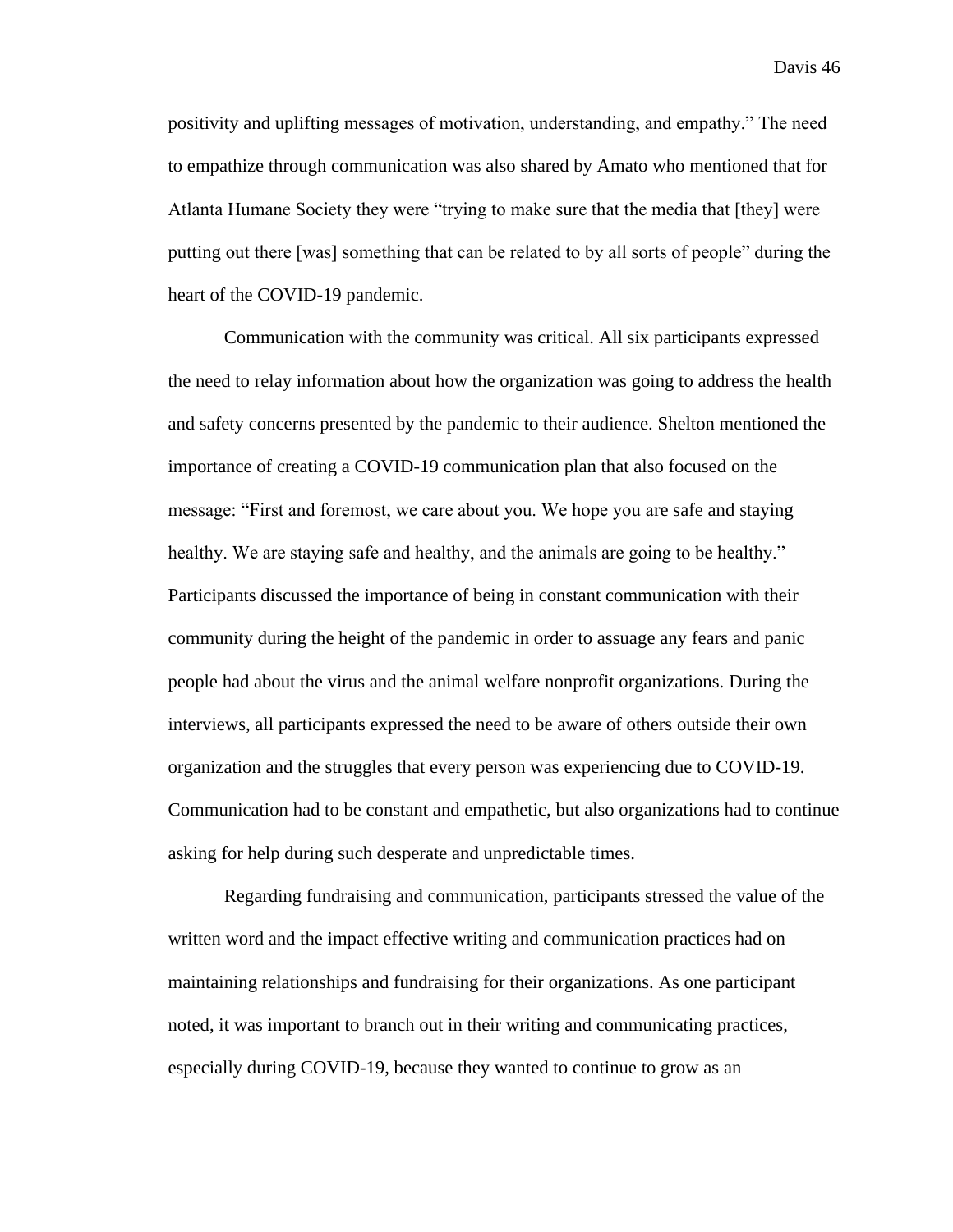organization, and communication was the main method to continue that growth (Hunter). Hunter also stated, that with regard to how they were branching out with their communication practices, it was more focused on "providing information about us as an organization and what we had accomplished" even during the struggle caused by the pandemic.

As six participants previously mentioned that during COVID-19 shutdowns and panic, they all have ramped up their communication practices in order to continue disseminating their mission and goals while also keeping their audience's fears about the pandemic in mind. Amato discussed that writing was the "one essential thing, because there was less in-person communication, so it was the way to keep everybody on the same page." She also noted that during COVID-19, the writing and communication practices of Atlanta Humane Society towards potential donors changed the language to "making opportunities for people to support and participate or donate in ways at the level that they felt comfortable," whether that was monetarily or through in-kind donations (Amato).

Along with the increased communications, writing during this time for these animal welfare nonprofit organizations had to be more transparent about their needs while empathizing with the changes in the world around them. Specifically, Montgomery noted that "transparency in the time of COVID is so important," and that for her organization it was important to let their supporters "know what you need . . . and you can convey [that need] through writing." In addition, being flexible and pivot plans were essential to continue carrying out their missions and maintaining fundraising and donations.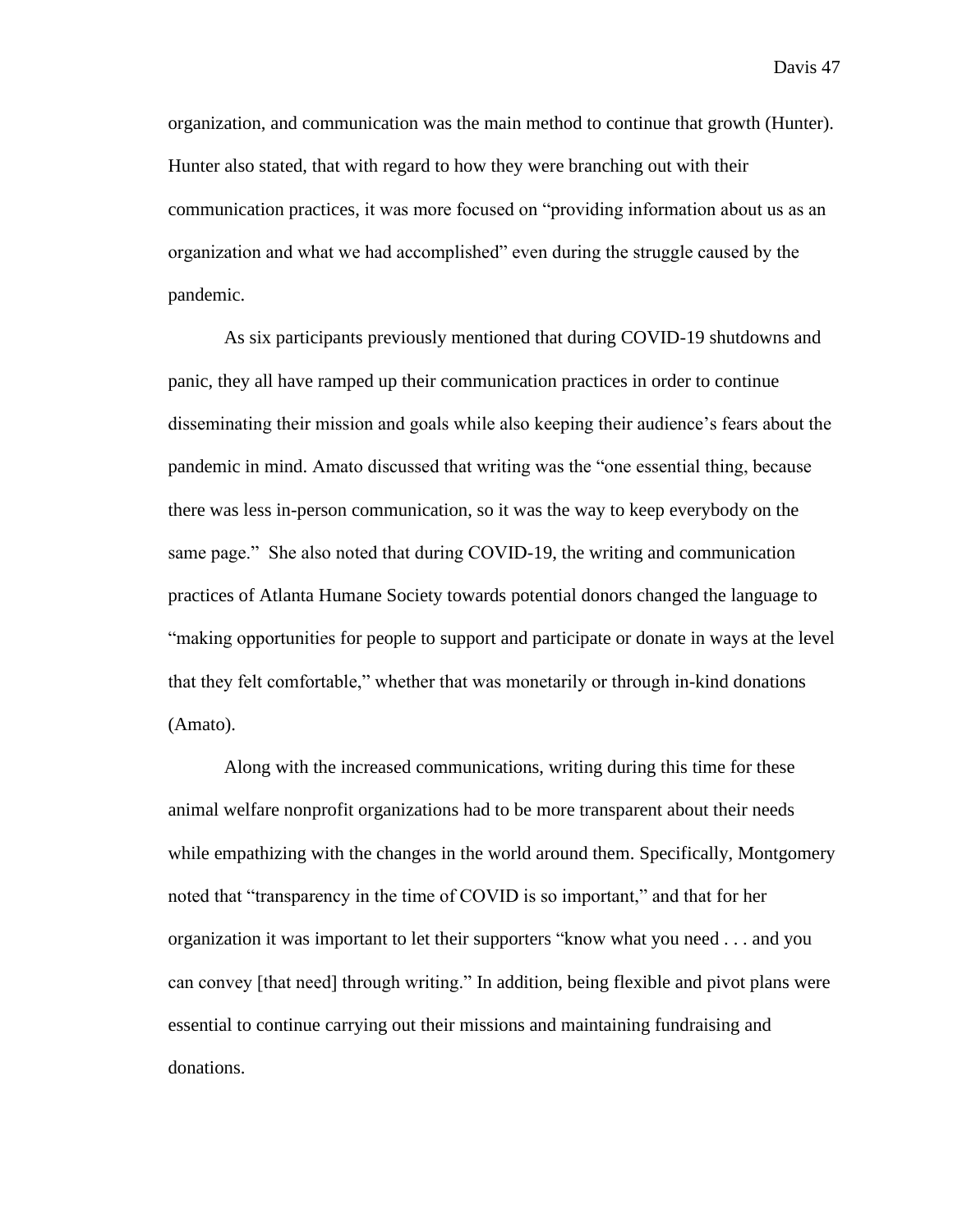The pandemic caused a shift from in-person events to virtual fundraising for many nonprofit organizations Fundraising events like year-end galas, or yearly campaigns had to be modified to fit into a virtual platform, whereas in previous years these types of events were face-to-face. In the interview with Hunter, she discussed how COVID-19 directly impacted their yearly fundraising gala. Hunter stated, "at first, it was very alarming because we knew our donor base specifically was really into the event." Because of the COVID-19 restrictions, Fix Georgia Pets decided to have a non-gala instead. Hunter continued to explain that while it was a process to pivot from a face-toface fundraising event to a virtual one, "it was very successful . . . and [the organization] had a good response." When asked how the virtual event differed from the previous inperson events, Hunter mentioned that "it was interesting that some of the donors who really care and donate every year, even stepped up and gave more than they had in the past." The other study participants also mentioned this information about donors stepping up in the pandemic. Several participants noted that there were fewer big one-time donations by fewer donors, but there were more smaller donations by a larger group of donors than in the past few years.

Other participants also noticed a shift in the donor trend during the pandemic. Lynch noted a similar trend was happening in donors for HSUS during the pandemic. Lynch stated, "donors were looking for alternative ways to support our work and animal welfare work in general during COVID. Because a lot of the programs that they had previously been funding had to stop, [donors] still wanted to make an impact, and the work of animal welfare and the needs of animal welfare did not stop just because the pandemic had stopped the world." Lynch was not alone in this observation. During the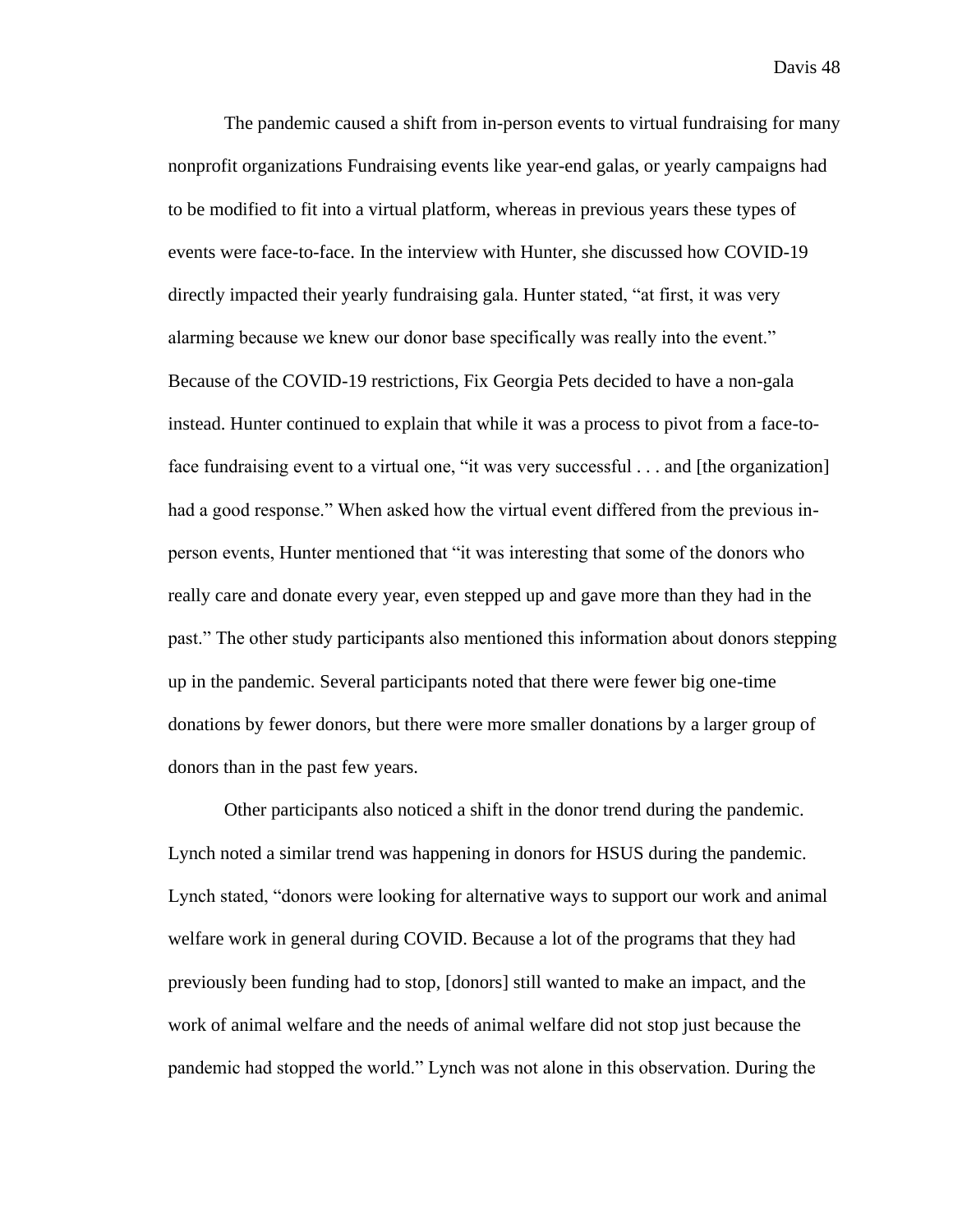interview process, other participants all noticed that people were still willing to give and support their missions to help the animals and communities each organization serves. The fundraising did not stop because of COVID-19, but the messaging and the platforms did have to change as a result of the pandemic. For Furkids, they learned that "during COVID-19, that people wanted very specific messaging, they wanted to know exactly what our needs were and what we were doing [and] . . . it was really important that our writing be very succinct and clear" (Shelton).

While virtual fundraising is an excellent tool for supporting the mission of any nonprofit organization, it can have its drawbacks. One participant, Shelton, shifted from her usual in-person fundraiser to a virtual fundraiser. Furkids's annual in-person event is similar to Fix Georgia Pets's yearly gala as they both are events to generate funding for each organization. In comparison to Hunter, Shelton experienced a different outcome of success compared to Fix Georgia Pets. Shelton expressed in her interview that the shift to a virtual event was terrible for Furkids. Shelton stated, "I like to be in person with people. I like to see people face-to-face." While virtual fundraising can be beneficial, the sudden shift from their usual in-person event directly impacted the number of donations gained for Furkids during their annual fundraiser. While writing and communication practices are important to any virtual or in-person event, there is a huge drawback to not having events in-person due to the COVID-19 safety protocols and shutdowns.

Participants noted the challenges of shifting their fundraising to a virtual platform with varying successes. Further questions and analysis from the interview process showcased the need to continue pivoting and shifting in communication practices, events, and programs as a result of the pandemic. The need to pivot, as previously mentioned,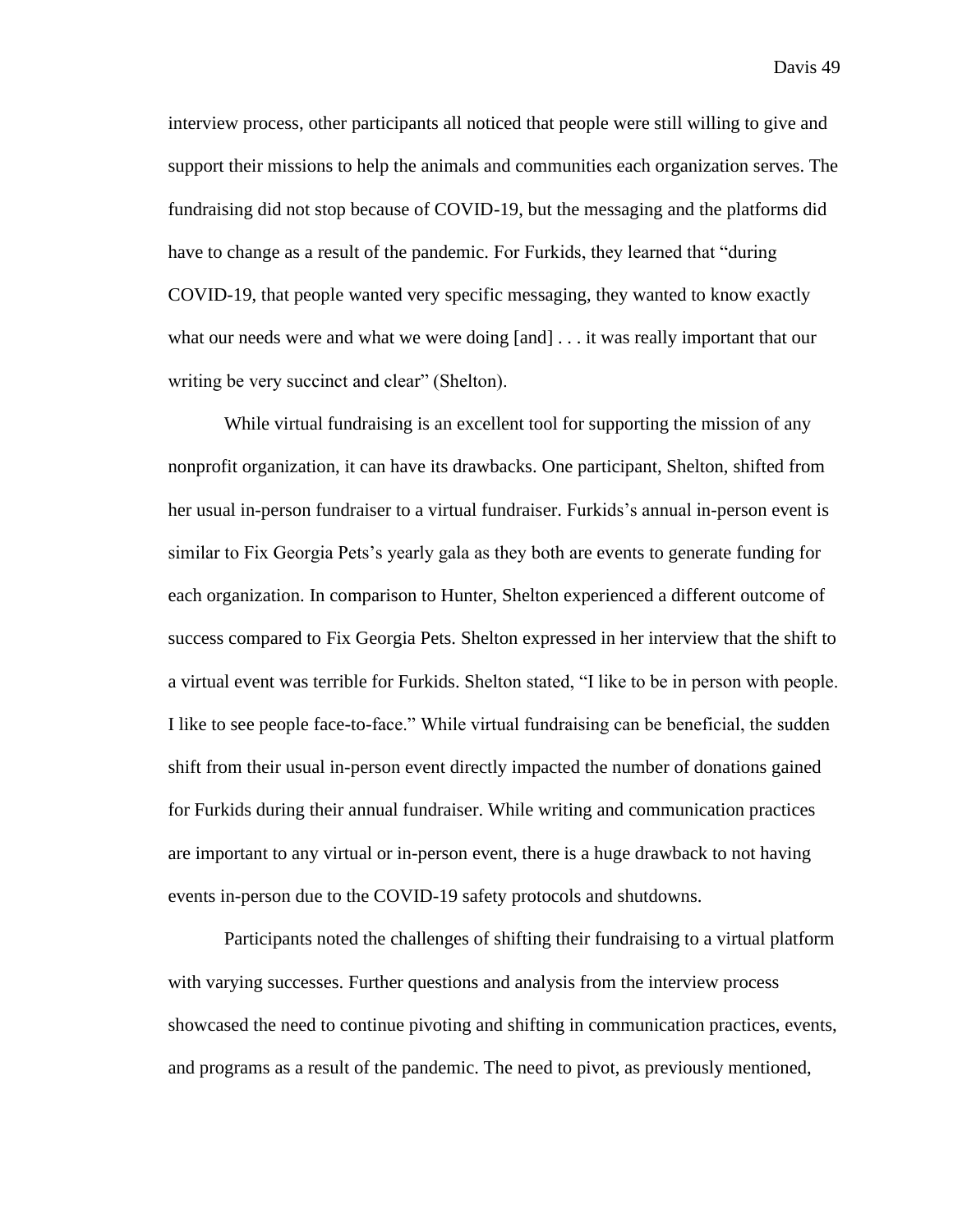was critical in the animal welfare nonprofit sector. During the COVID-19 pandemic, HSUS created called #SpayTogether. HSUS "raised around two million from funding partners . . . and distributed that money to organizations in all 50 states with the help of [their] state directors and other staff" (Lynch). #SpayTogether was an initiative by HSUS to help animal welfare organizations all across the United States to catch up with the backlog of spay and neuter surgeries that were placed on hold as a result of the pandemic. Lynch mentioned that "the program was born out of COVID-19 to address the spay and neuter backlog," and HSUS was able to provide over 200 organizations the funding needed to continue spaying and neutering animals.

According to Lynch, writing played a huge part in helping to continue HSUS's mission. She said, "we do so much work through writing," and that because of COVID-19 everyone in her organization had to be moved to remote communication (Lynch). Lynch also stated, "there was a lot more email communication happening. In addition to that, HSUS does press releases, news releases, we have our blog, magazine, websites, and our email communications that go out to our members and supporters… writing is crucial to what we do . . . if we weren't able to communicate in a clear, concise way through our writing, I don't know how we would get our work done" (Lynch). By analyzing the responses to COVID-19's impact on writing and communication from all participants, it was apparent that effective communication was necessary to maintain funding for each organization.

Writing is at the heart and soul of any nonprofit organization, and Lynch's thoughts regarding the matter indicate that there would be a huge problem for her organization without effective writing and communication practices. Due to the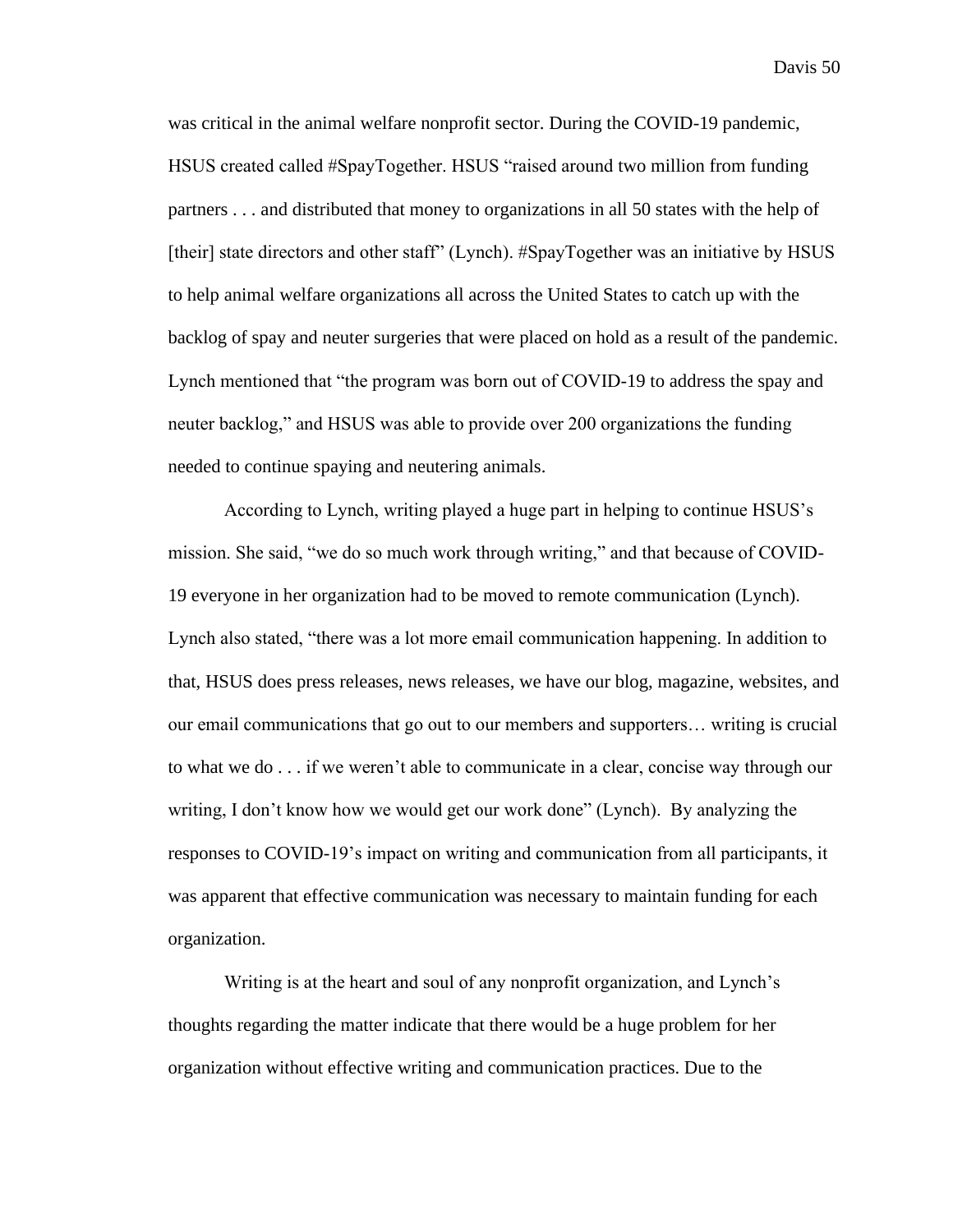pandemic, Lynch noticed that the writing for HSUS changed address "an increased awareness of the impacts that COVID has had on everybody." HSUS had to alter some of their messages to their audience by including how people everywhere are being impacted by the pandemic and addressing the virus's serious nature while maintaining HSUS's mission. During the height of the pandemic, Lynch stated that HSUS had to "emphasize our outreach because COVID had impacted animals and pets," but it also "impacted people connected to animals . . . so by helping animals with funding". A powerful sentiment that Lynch stated near the end of her interview was "we were also helping the people connected to those animals. If you are working with animals, and helping animals, you are also helping people." There is a cyclical nature when working in the animal welfare nonprofit sector. One does not just help the animals in their care but also helps the people connected to animals and the community that they serve.

During the interview process, it was clear that all participants were both emotionally and professionally tied to their organization's mission to help animals in their communities. The nonprofit leaders participating in this study all discussed how vital it was for their organization to continue helping their communities. Writing is a way to maintain the relationships they had built with their supporters. Writing is a way of creating dialogue and communicating between all members of the animal welfare nonprofit sector, but it is also how organizations create trust and build bonds with likeminded individuals in the communities they work in.

As previously discussed, fundraising is an integral part of the nonprofit sector. Organizations need to maintain and cultivate funds in order to continue operating and disseminating their mission to their communities. When asked questions such as, "How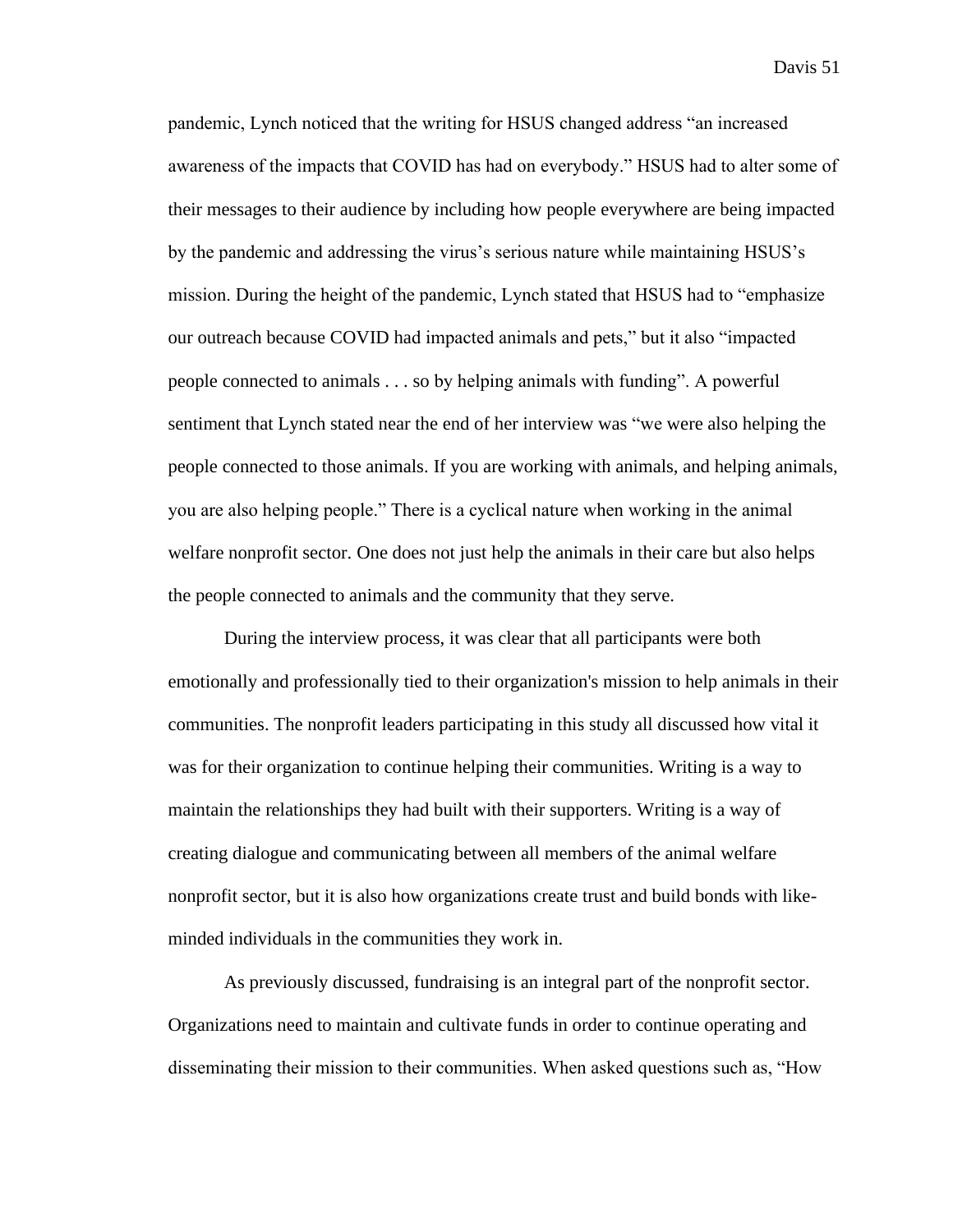does writing affect your communication with volunteers, donors, and board members?" and "How important is writing with regards to fundraising for your organization?" all six participants explained that writing was critical in order to continue fundraising and communicating with donors. Shelton commented that "it is really important that we are getting across our needs when communicating with donors. We need to make sure that they feel appreciated, that they know their gift is making an impact." She further expanded on that the method by which Furkids continues to cultivate donors and volunteers is through effective communication and transparency (Shelton). For Furkids, Shelton discussed that it "is important to be very specific about what we need, our donors want to know what our needs are . . . it is important to be very specific." All participants shared the idea of being specific, transparent, and concise when communicating. Participants expressed that there needs to be specific language and communication to draw in donors and that will resonate with their audience.

### **Storytelling and Fundraising**

The idea of storytelling was also raised during the interview process with the participants through during the section of questions that asked about the importance of writing and communication relating to fundraising. It was clear through the interview processes that for organizations to be successful they needed to make their communication appealing to board members, donors, and volunteers. Dean noted that for communication to be appealing it had to be "very detailed, we had to tell the stories, we had to share the data," and that all of these components had to be shared through the writing and communication practices of the organization. Like Dean, other participants mentioned the word "story" or "storytelling" within their interviews. The idea of being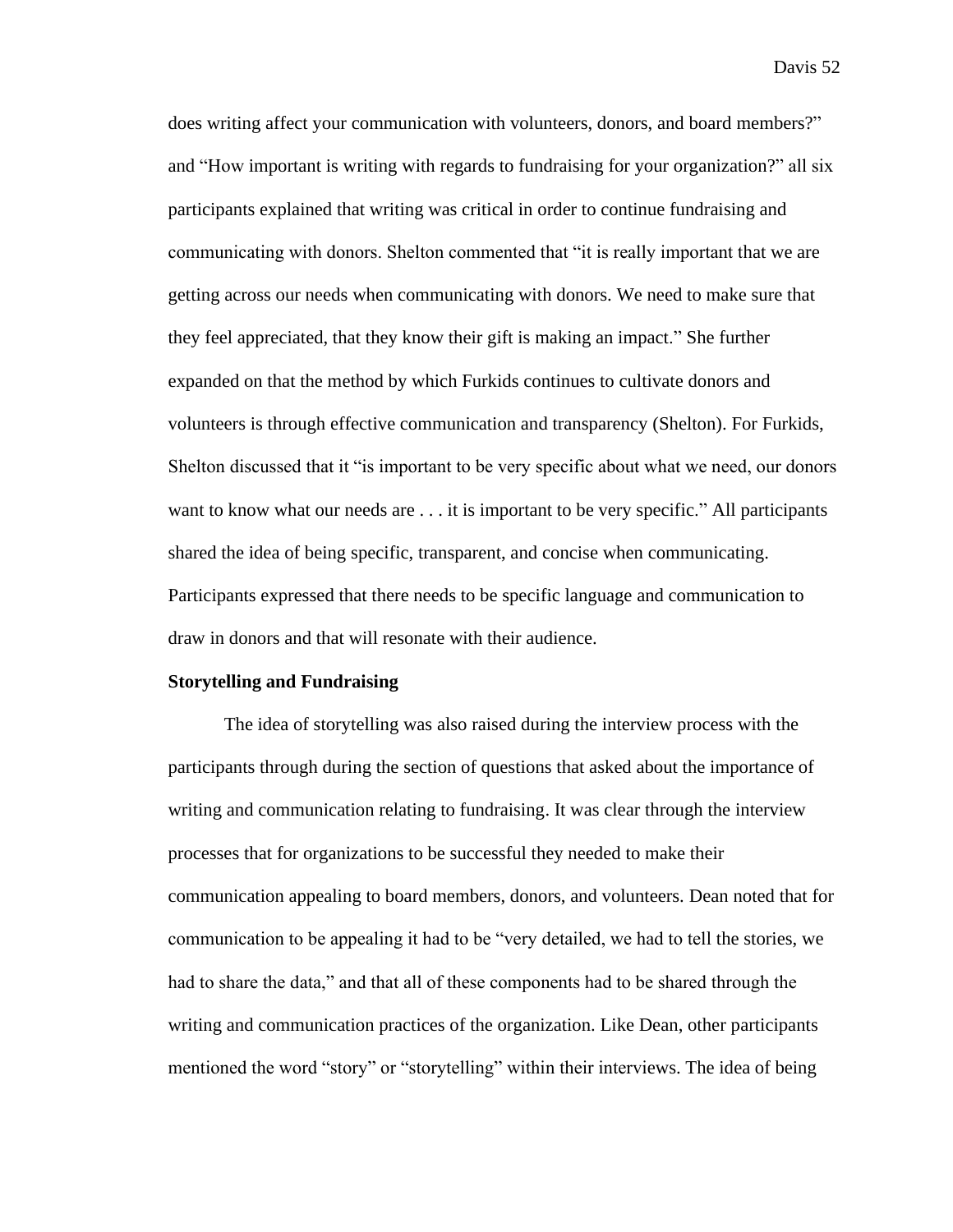able to craft a story regarding a specific animal or a story about helping the local community is vital to help build relationships with others. For example, Amato discussed the importance of telling a story that showcases the amazing work that her organization is doing. In addition to being able to tell a well-crafted story, Montgomery noted that one also has to "know the story of the audience that you are communicating with" because it is crucial to know who you are writing to in order to create something that will resonate with a specific community. For Furkids, Shelton discussed the need for specificity when crafting a story. For Furkids, they create individual stories for the animals that they save in order for the cat or dog to appeal to a larger audience and elicit a connection between the animal and the community that Furkids serves. Dean also added in her interview that it is important to craft a story that will resonate with her organizations' audiences and that will capture the hearts of her audience.

Effective writing coupled with emotion is a truly powerful tool for the animal welfare nonprofit organization. Being able to build trust and relationships through thoughtful stories can help aid in funding and donor retention. People like to see where their funds and donations are going and see a direct correlation of their donations to the animals they intend to aid. By analyzing the responses from the six nonprofit leaders participating in this study, it is clear that COVID-19 significantly impacted how each organization had to communicate with their donors and continue fundraising. Virtual platforms and social media were extremely important tools for these organizations to fulfill their missions and improve their communities.

# **Looking Toward the Future**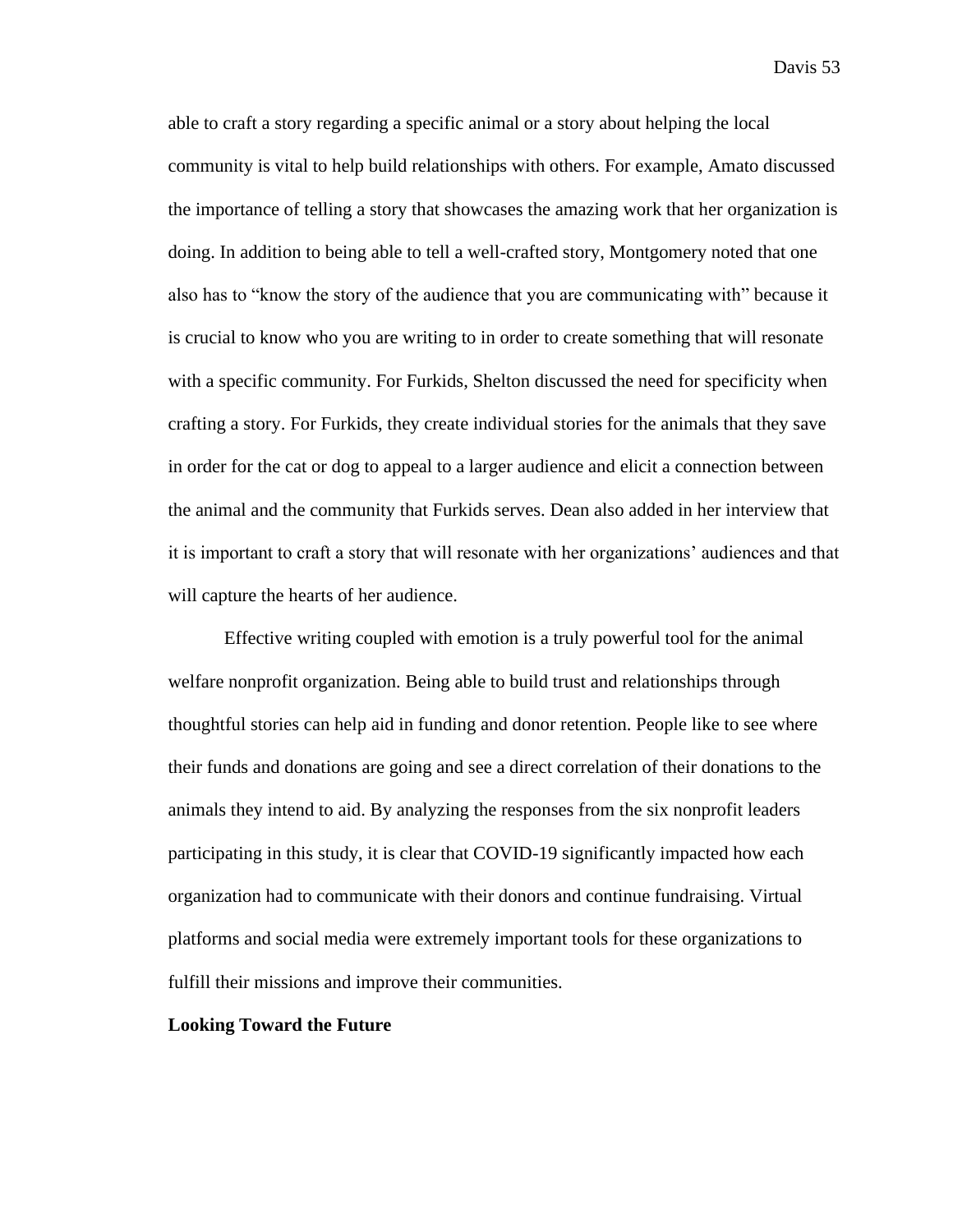As animal welfare nonprofit organizations look toward the future, there is a question that must be asked: "where do we go from here?" What will animal welfare nonprofit organizations continue doing with their writing and communication practices as the world continues to face the effects of COVID-19 and into the future? During the last portion of the interview, participants were posed the question: "How do you think the writing and communication practices will continue to change for your organization in the future?" This question asked participants to reflect on how they have all had to change their language and communication practices during the pandemic and what they learned worked as a result of their changes in communication. The consensus from the participants was that there would be more direct communication with donors, board members, and volunteers. The idea of being more sensitive to COVID-19 and their audience was a shared sentiment between all of the participants in the study.

Lynch stated that "flexibility is key" and that HSUS will continue to be more aware of their audience's needs in the future. Montgomery also expressed in her response that for Paws Humane Society, there will be an increased social media and communication plan as the organization moves forward. Other participants also expressed that going into the future, it will be critical for their organizations to maintain this new level of contact and communication with their audiences and showcase the importance of their missions while also being aware of their audience's needs will be of top priority as these organizations go forward.

For Atlanta Humane Society, Amato expressed that in the future it will be important for organization to be even "more open and inclusive to different demographics, different people," and that they will continue "targeting all sorts of folks"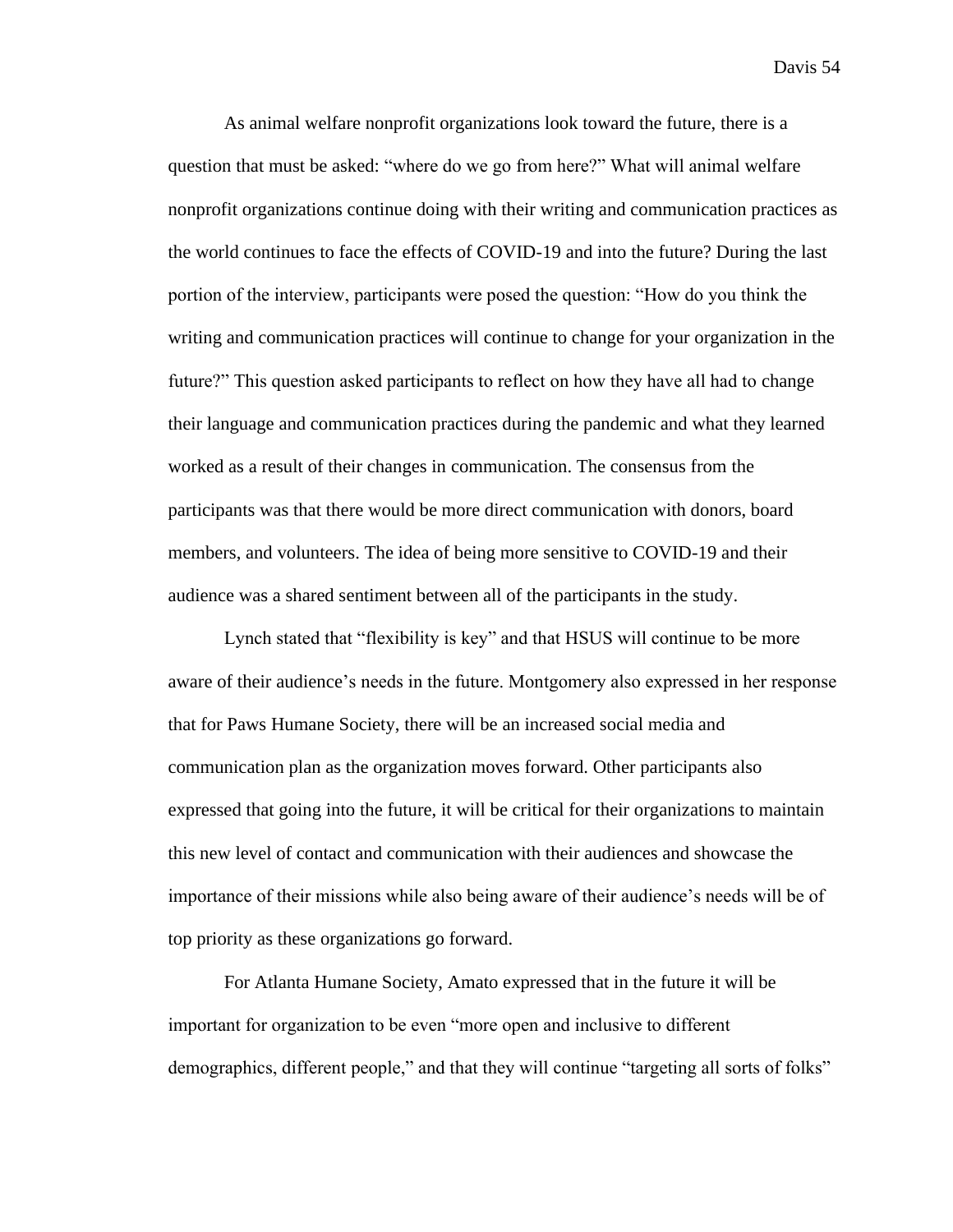with their message and mission. Shelton stated that for Furkids they "are focused heavily right now on communication going into the future" and that they "are working hard right now on how we're going to communicate their messaging . . . in a way that people feel connected" to her organization. For Dean, her focus for the future of Fix Georgia Pets and Georgia Pet Foundation will be on continuing "to make the organization better and stronger" through their communication practices. Similarly, Hunter mentioned that regarding their writing and communication that "they will continue to be mission-based" with the importance of "getting our message and need out to our supporters and how we will meet that need." By analyzing the responses from the participants in this study regarding how they will continue with their writing and communication practices in the future, one can discern that all nonprofit leaders in this study see the value and importance of continued communication, with many nonprofit leaders expressing the need to adapt their communication practices for this new world caused by COVID-19. The world is facing a new normal, and with it, animal welfare nonprofit organizations will need to continue to adapt to these uncertain surroundings.

#### **Summation of Key Findings from the Interviews**

Good writing, effective writing is essential to being a successful nonprofit organization. What is particularly noteworthy is that each of the six participants in the study commented on the vital nature of writing for their organizations. By analyzing the responses from the participants, one can be clearly seen how vital writing and communication practices are for the animal welfare nonprofit sector.

As Amato stated, "writing was essential to making sure that the information was being communicated" to their supporters, volunteers, and board members. To add to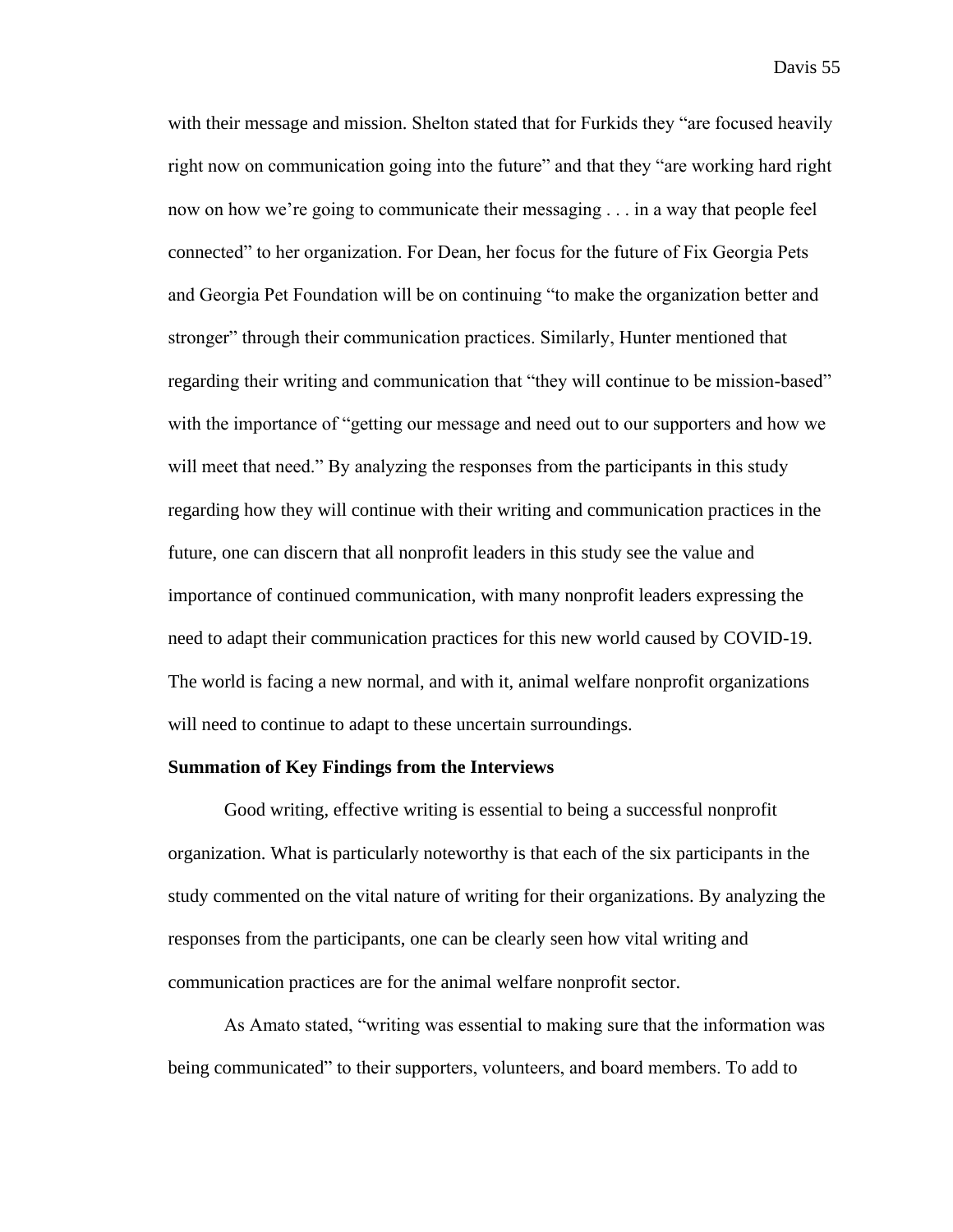Amato's sentiment about the value of writing and communication, Shelton said "communication is everything for us. It can make or break Furkids . . . the way that we communicate with our constituents will either inspire them to give to us so that we can carry out our mission to adopt our animals or to come alongside us to volunteer ... effective communication is key; it's everything." In addition, relationships between an organization and its audience are built through mutual trust and understanding and the ability to effectively community how necessary an organization's mission is to one's audience.

COVID-19 has only made the importance of writing and communication practices more apparent to the nonprofit leaders that participated in this study, which is evident by the changes all organizations had to make in order to continue spreading their mission of saving and helping animals. The pandemic forced changes like work-from-home and increased communication through virtual platforms. While parts of the world are starting to shift back to face-to-face communication, it will be important for animal welfare organizations to be prepared and ready for any continuing shifts that might impact their funding. Communication and effective writing will continue to stand the test of time, even during times of uncertainty. Through the responses in the interviews with nonprofit leaders in the animal welfare nonprofit sector, it is made clear that their continued success and triumphs through the pandemic were largely in part to their ability to write and communicate effectively with their community.

As Dean noted, "writing is very important because not only are you communicating information at that moment, but it also serves as a reference point to go back to for clarification . . . writing has so many components, so many layers, it is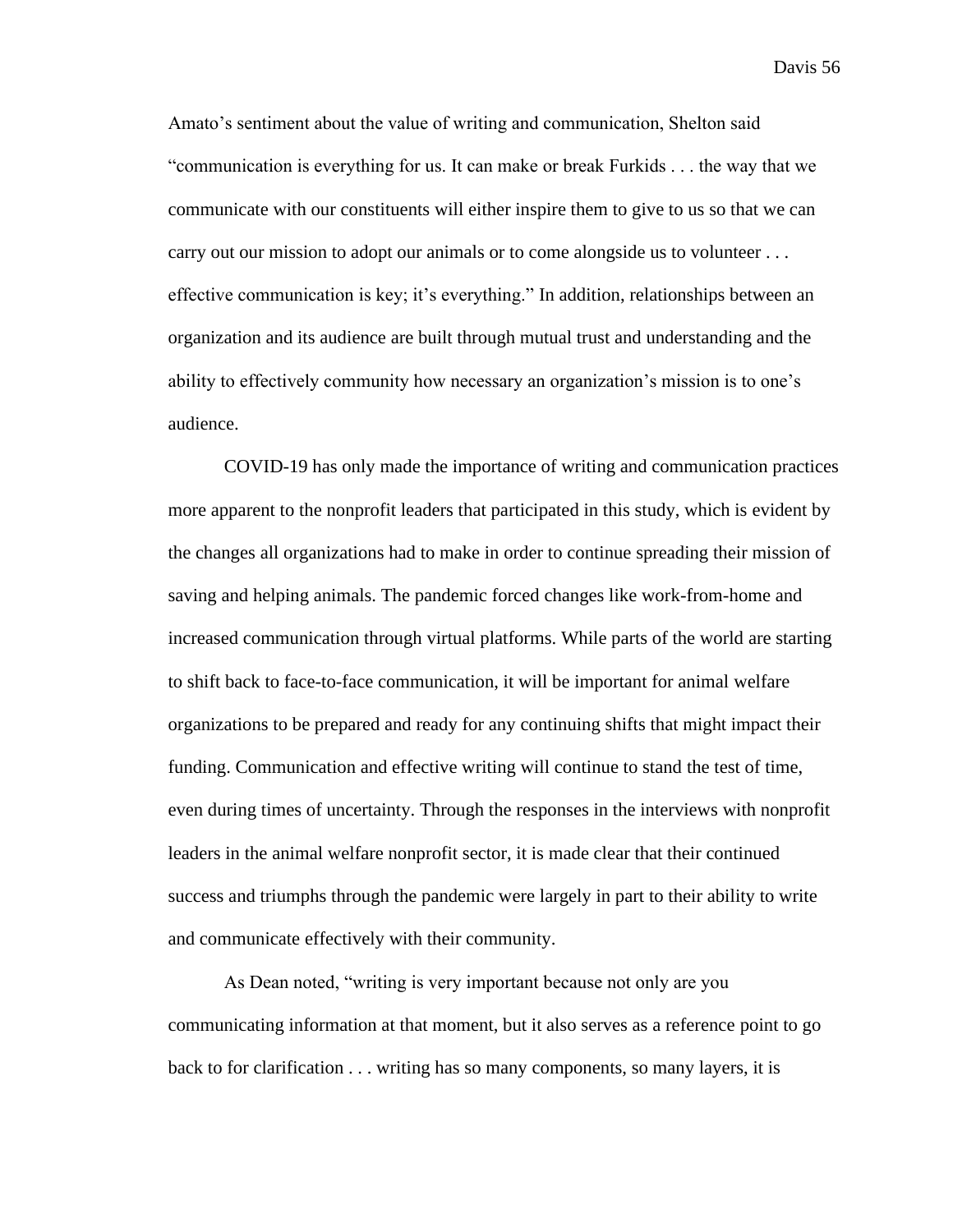incredibly important." Communication is vital. Relationships between a nonprofit organization and the people and community they serve must be constantly tended to through the written word. To summarize how all of the six participants felt about the value of writing and communication, Montgomery stated, "that the relationships you create [are] through your writing . . . it is very important . . . words mean things and they can make or break" an organization. Writing and communication will continue to be the cornerstone for nonprofit success.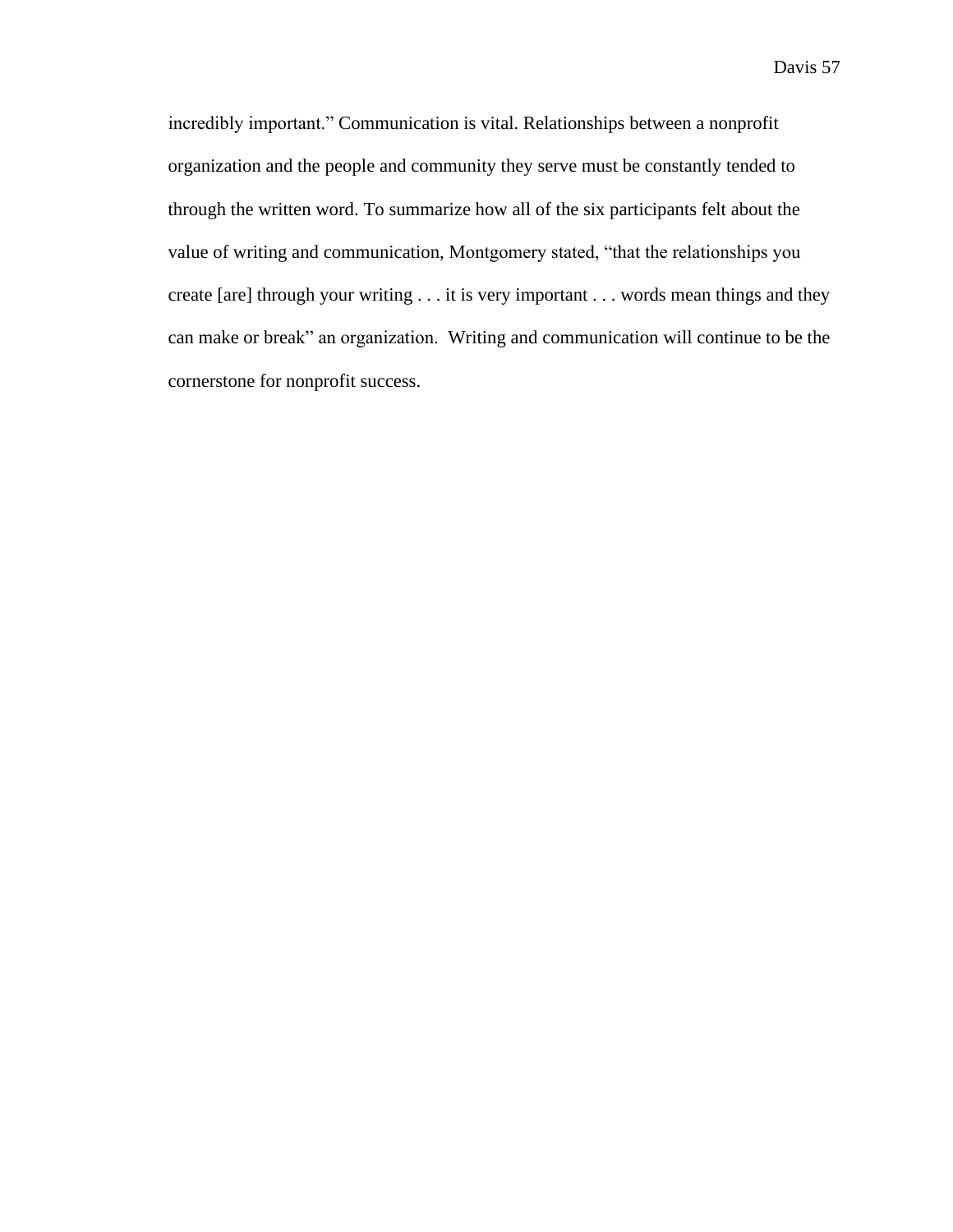# **Chapter 3: Tools for Communication During COVID-19 Pandemic**

Welcome to the age of video calls, telecommunication, and social media. The rise of video conferencing and social media has grown exponentially due to the COVID-19 pandemic. Social media and virtual platforms have come to serve as method for people to stay in communication with others and there has been a "sixty-one percent [increase in social media engagement seen] during the first wave of the pandemic" (Fullerton). Stayat-home orders across the United States greatly impacted the course of communication in the animal welfare nonprofit sector, causing organizations to pivot from usual face-toface communication between staff, board members, volunteers, and donors to a virtual platform. Organizations have had to shift their communication to digital platforms such as Zoom and increase their communication about the impact of COVID-19 to social media platforms. As experienced in my own work in the animal welfare nonprofit sector, I have seen first-hand the necessity of virtual communication, whether that is through the Zoom or Google Meet meetings I attend to communicate with donors and other staff or through the social media posts that I create for my organization.

### **Video-Conferencing Calls**

During the height of statewide lockdowns in the United States, Zoom and other video platform usage skyrocketed due to the COVID-19 shutdowns and mandated workfrom-home orders from many organizations. It is unlikely that the use of these tools will diminish in the near future. The article "Why Video Conferencing Tech is More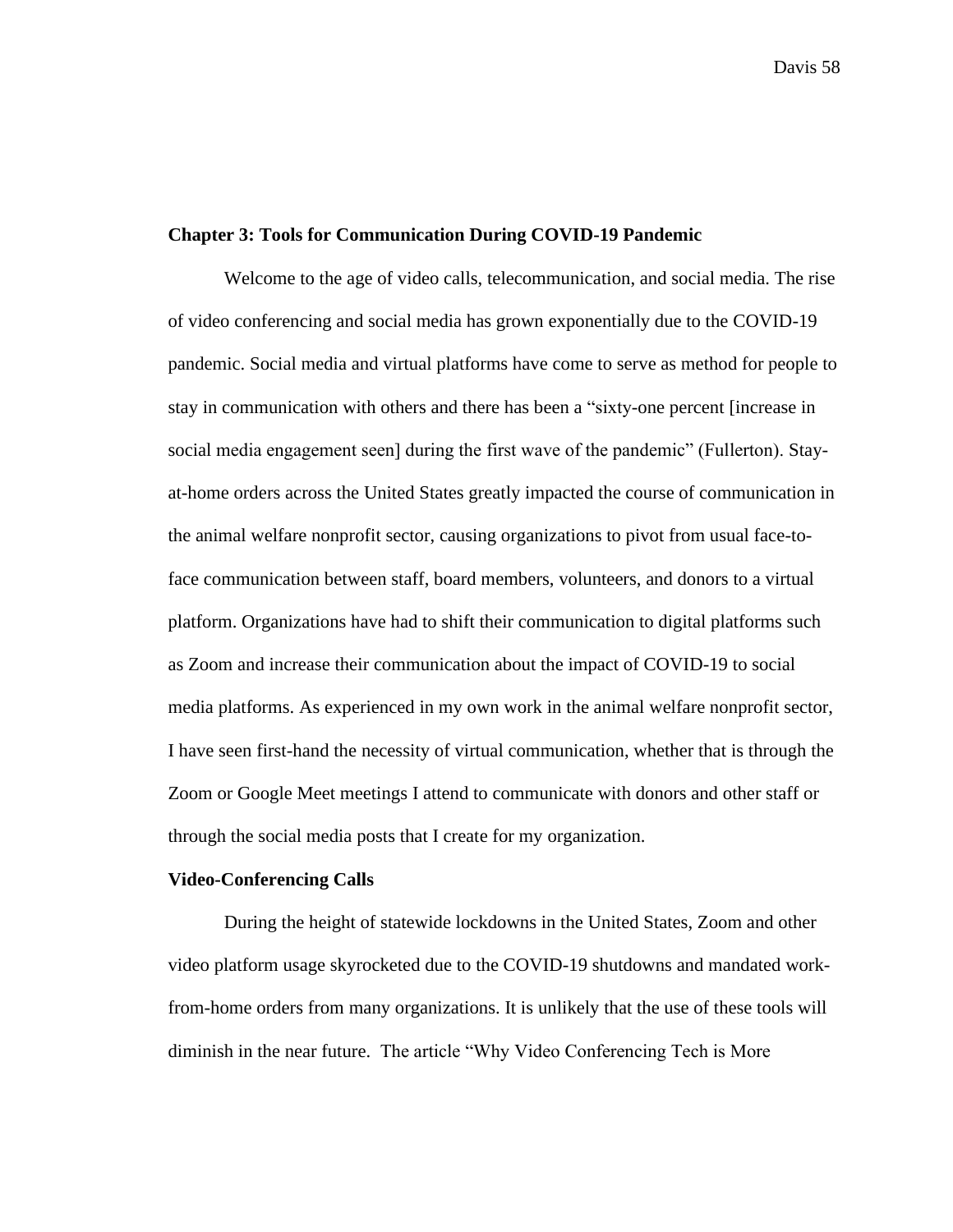Important than Ever" discusses that "video conferencing and media conference technology has become more essential than ever in connecting the modern workforce . . . [and that] communication tools such as Zoom and Microsoft Teams have become the unsung heroes of reconnecting employed when they've been forced to become physically dispersed" (Penketh Group). The basis of fundraising and communication to donors, volunteers, board members, and the local community have also changed due to the COVID-19 pandemic.

While it is important to understand why these communication practices have changed with regard to communication with supporters and donors, it is also critical to understand how these virtual communications are necessary during COVID19 in order for organizations to follow their bylaws, which include meetings with board members. Bylaws are an internal document that "serve[s] as corporation's operating manual . . . [and] contain rules and procedures for holding meeting . . . electing directors, appointing officers, admitting members . . . and taking care of other essential corporate formalities" (Mancuso 7). Additionally, as Jeremy Coffey discusses in his article, "Virtual Nonprofit Board and Meetings in the Time of COVID," board and member meetings serve important functions . . . [and] board members cannot put their fiduciary duties on hold because in-person meetings are more difficult. Directors have to find a way to carry out normal board activities in these abnormal times. Virtual meetings are one tool." Communication cannot come to a halt because there are stay-at-home orders or because there is the fear of contracting COVID. Organizations have to continue functioning and carrying out their duties to their board, volunteers, staff, and supporters.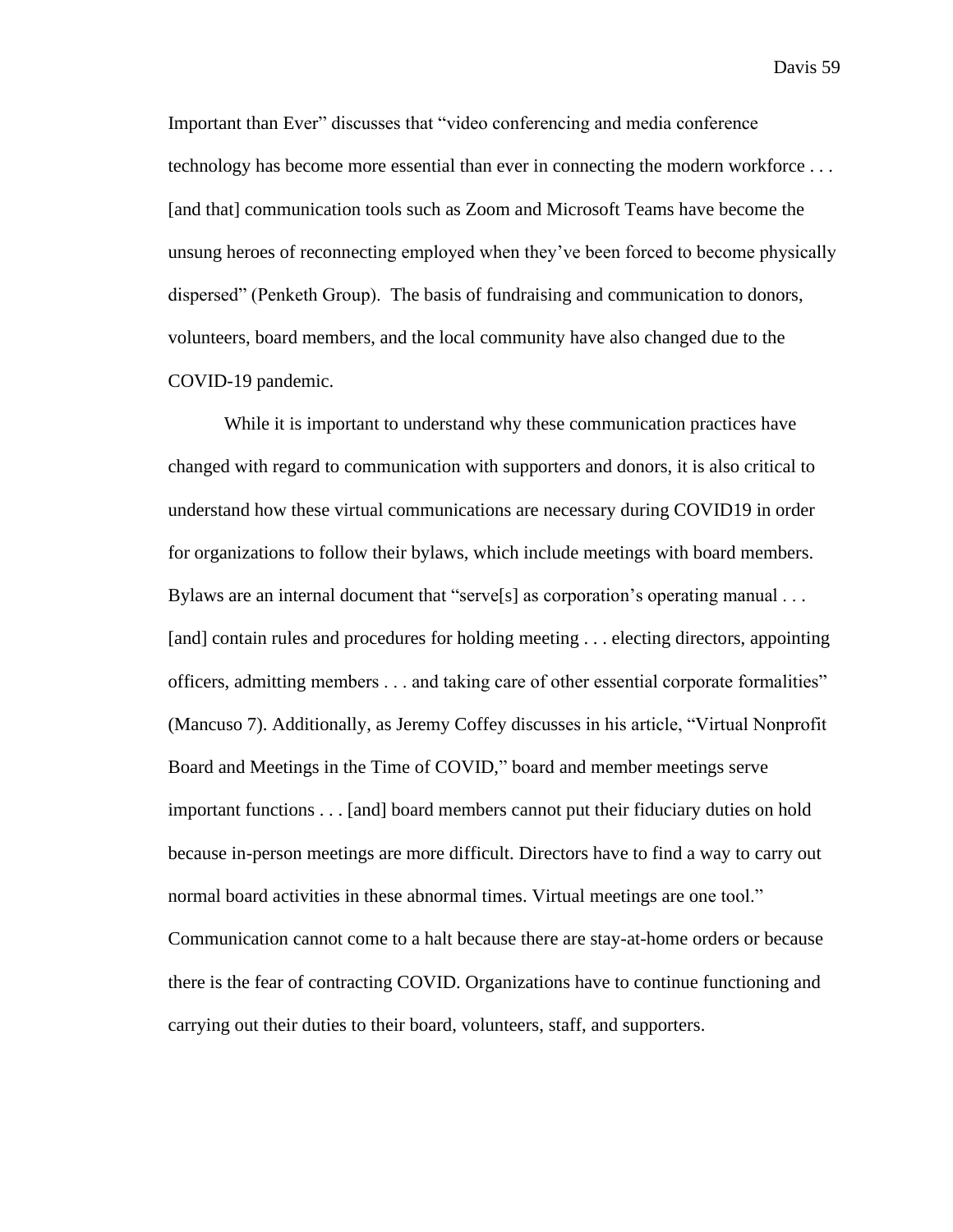Individuals are communicating through social media, email, and virtual platforms at a higher rate than previously seen due to COVID. For example, Zoom, the online video-conferencing application, has seen a 400% increase and "generated \$882 million in Q4 FY of 2021" (Dean). In the article, "Zoom User States: How Many People Use Zoom in 2021," Brian Dean analyzes the growing trend of using Zoom for video conferences during a time of work-from-home orders and shutdowns due to COVID-19. Dean writes that there has been "an increase of 65% from the 2 trillion meeting minutes logged in the previous quarter [and that] compared with the same quarter from the previous year, annual Zoom meeting minutes have increased 3300% in Q3 FY 2021." This data and the astounding growth rate of the digital communication platform can be directly tied with more people working from home than ever before.

Roger Dooley analyzed in his article, "How Zoom Conquered Video Conferencing," why Zoom became one of the most popular platforms to conduct meetings from personal reasons to work meetings and conferences. He stated that, "Zoom grew more rapidly than its much larger competitors because it made things easy for its users. Easy to set up, easy to use, easy to change one's background . . . maximum simplicity, minimum effort" (Dooley). In the article, "Stanford research provides a snapshot of the new working-from-home economy," May Wong discusses the research of Stanford economist Nicholas Bloom. In Ms. Wong's interview with Bloom, he states that "an incredible 42 percent of the U.S. labor force [is] now working from home full-time . . . this enlarged group of work-from-home employees now accounts for more than twothirds of the U.S. economic activity." People have moved from a world of face-to-face interactions to a work environment and communication system that has a large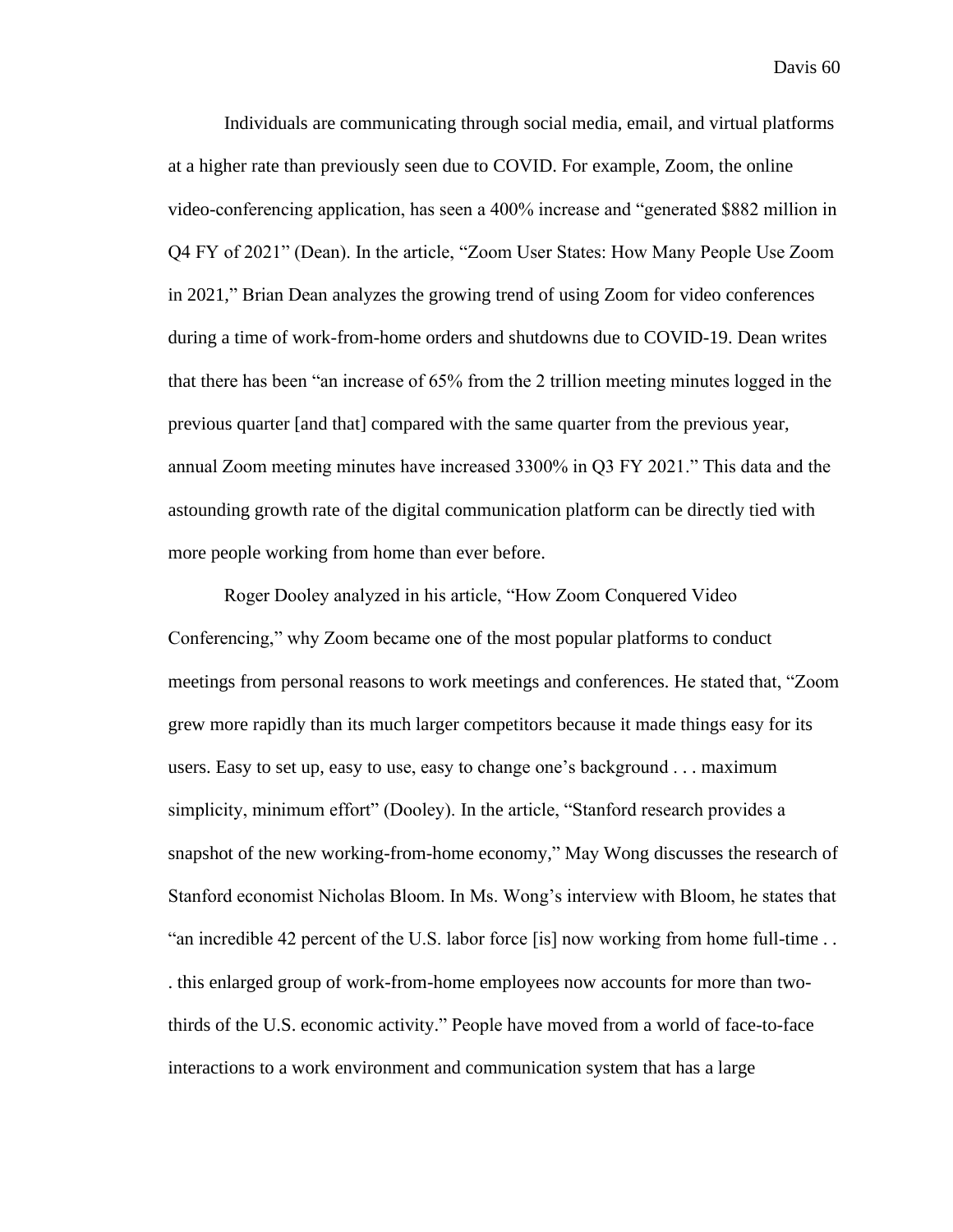foundation grounded in a virtual space. However, humans crave human interaction, and in a way, the video call can sort of fill in the need to see another human being's face. So, how have these rising tools of digital technology impacted the communication practices for nonprofit organizations?

Other noteworthy growth for video conferencing can be seen in the increase in users for Microsoft Teams since the start of the pandemic. In an article by Tom Warren, "Microsoft Teams usage jumps to 145 million daily active users," he discusses that since October of 2020 Microsoft has had an "increase of 26 percent" and how has "145 million people using its Microsoft Teams communications app" in comparison to the "115 million daily active users" it had only a year previously. Google Meet has also seen exponential growth as shown in the article, "Google Hangouts Meet's daily usage soars during COVID-19 outbreak." In the article, Stephanie Condon discusses that in March of 2020 "Google Meet's day-over-day growth has exceeded 60 percent . . . with daily usage now 25X higher than it was in January [2020]." The drastic growth rate for Zoom, Microsoft Teams, and Google Meet virtual platforms is evident through the research and statistics. The forced shutdowns and shelter-in-place orders caused by the COVID-19 pandemic had a massive effect on these three major virtual communication platforms. As we move into the future, it will be important for nonprofit organizations to make use of these tools as there is no definitive end in sight for COVID-19.

In my experience in the animal welfare nonprofit sector I have seen firsthand how the use of video chatting platforms like Zoom, Google Meet, and Microsoft Teams have become integral tools for communication. As a nonprofit organization, it is beneficial to have so many communication platforms that do not have a cost to the organizations.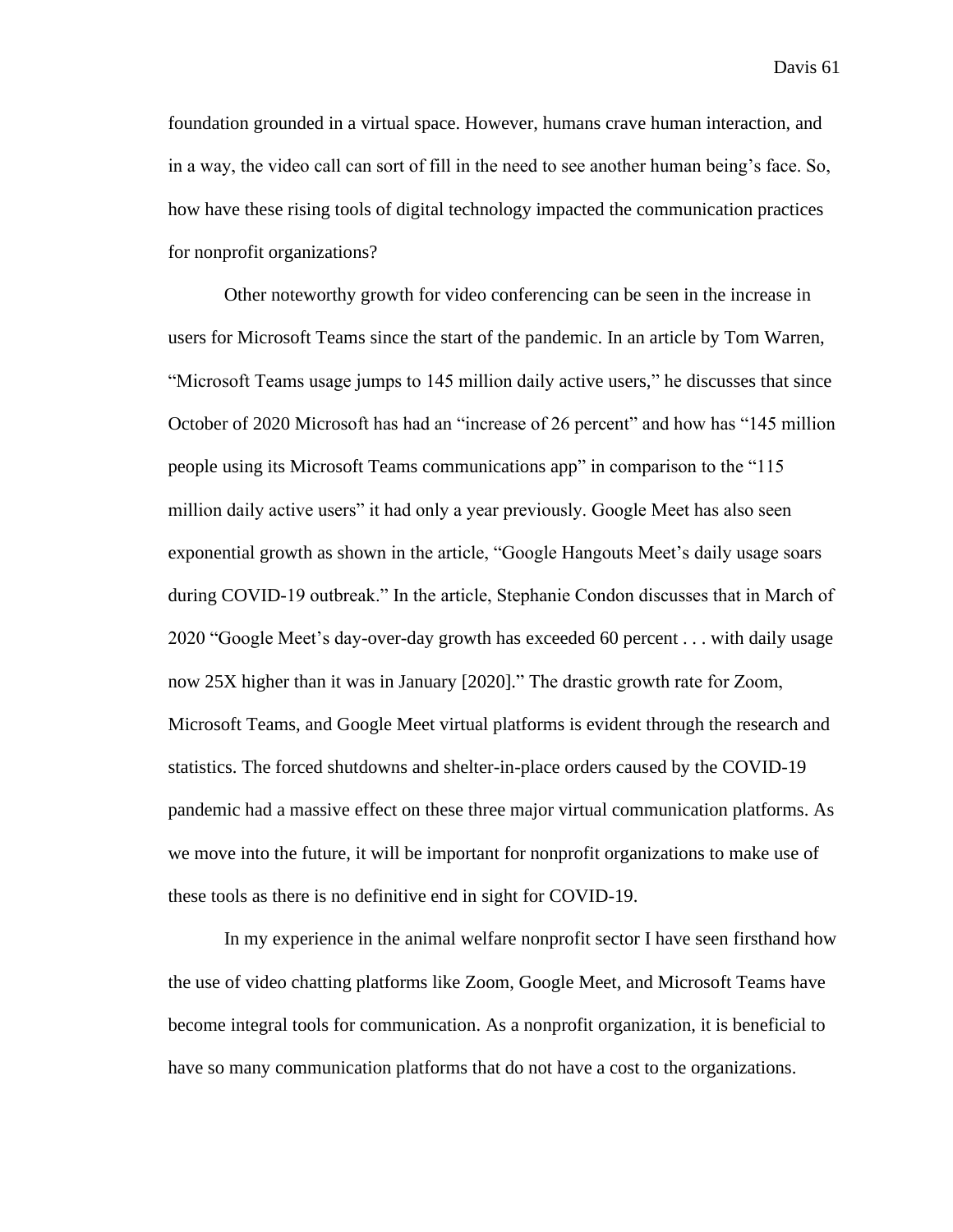Through my time as an intern at Georgia Pet Foundation and then role as Director of Development for Fix Georgia Pets, I have learned that free or low-cost communication platforms are beneficial for nonprofit organizations. The reason for this is being that saving money by using a free tool means that there is more money that can be spend toward the organization's mission. In my case, the money saved by using free video communication platforms means that there is more money to be given to fund spay and neuter efforts in Georgia.

In addition, having meetings on these virtual platforms helps make communication more human and personable. One of the key elements of running a successful nonprofit organization is being personable and building trust through communication. When communicating to potential donors and the community one serves, "you have to know whether they care about your cause, you have to establish contact with them, [and] you have to cultivate [relationships] overtime" in order to convince your audience that the mission and organization being represented is worthy of their interest and potential donations (Barbato and Furlich 23). The ability to develop and garner trust between an organization and its audience is difficult under normal circumstances. However, there was an added challenge to building trust between nonprofit organizations and potential supporters due to COVID-19.

As learned from the interviews in Chapter Two, nonprofit organizations had to continue relationship-building and enticing donations without having some type of "faceto-face" interaction. The need to continue fundraising was impacted by the pandemic and organizations had to shift from their usual methods of fundraising. Jenna Jameson discusses the impact of COVID-19 on nonprofit fundraising events in her article, "Pivot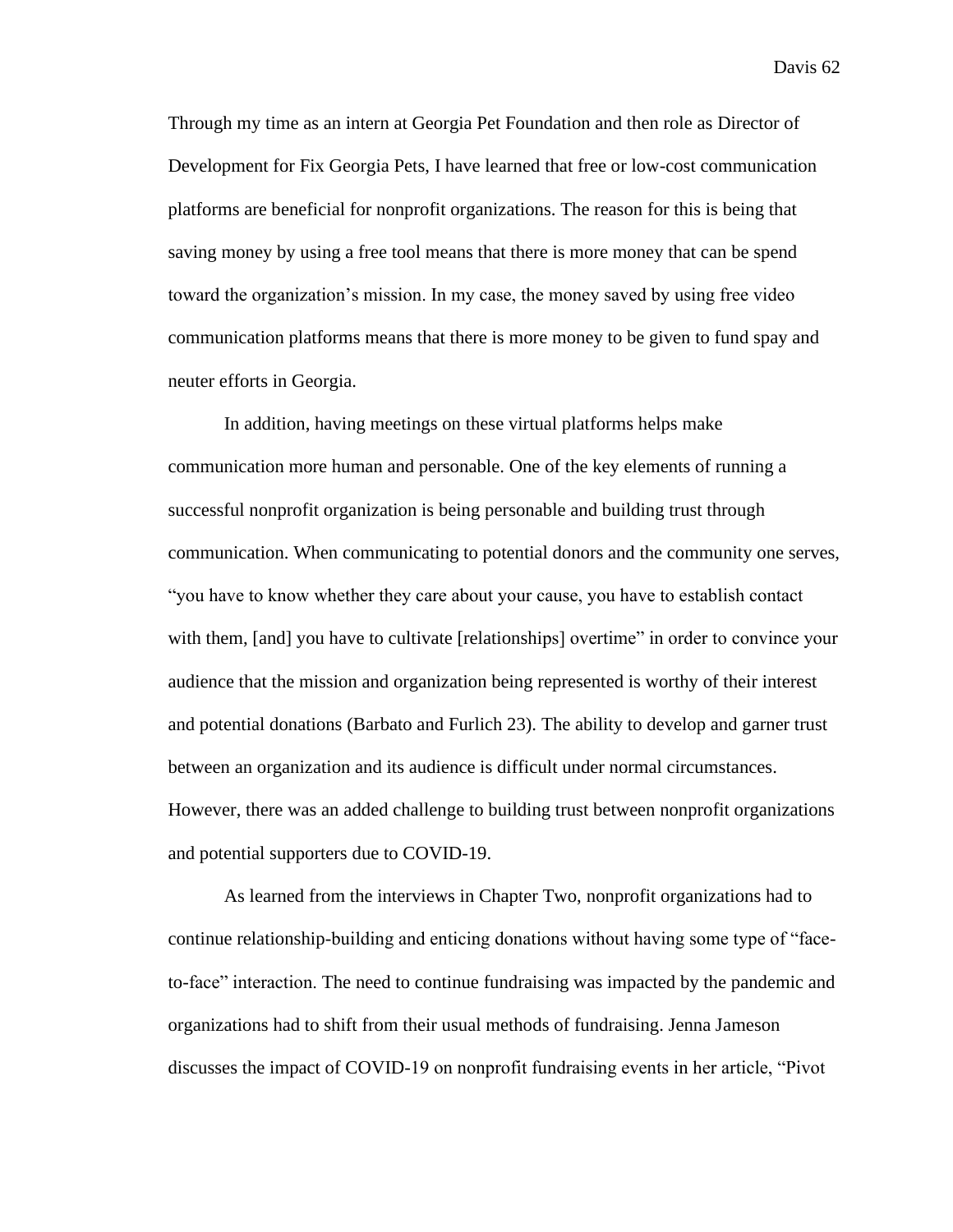to Virtual Events Helps Nonprofits Sustain 2020 Fundraising Goals." She notes that in a survey conducted with nonprofit organizations that "98% typically hold one or more fundraising events annually," but because of the need to social distance that "48% [of nonprofit organizations] had to cancel and 40% postponed at least one event".

By analyzing Jameson's article and research it is clear how greatly COVID-19 impacted the fundraising events for nonprofit organizations, but there was also some hope to a seemingly bleak situation. Nonprofits chose to adapt to the situation posed by the pandemic and "62% of nonprofits converted to a virtual fundraising event and 16% converted to a hybrid event", with around "70% [of nonprofits surveyed] describe[ing] the event as successful" (Jameson). Fundraising was still possible, all-be-it from new virtual platforms that many nonprofits had not previously had to as heavily rely on. There was success, and nonprofit organizations were still able to meet goals.

An example of how face-to-face fundraising has changed to digital fundraising is how Fix Georgia Pets had to alter their plans for their annual fundraising gala to a virtual non-gala auction. The organization was trying to raise money to fund spay and neuter efforts with the mission that supporting these efforts would help end pet overpopulation in Georgia. Traditionally FGP would host a private auction/gala in December of each year.; however, the COVID-19 restrictions and lockdown protocol in Georgia during 2020 prevented a face-to-face event. As a result, Caroline Hunter, the Executive Director of Fix Georgia Pets, pivoted to having the auction in a virtual space. This auction was set to be public with no invitations necessary, whereas in previous years it was an invitationonly event. As mentioned previously in the interview with Hunter, the virtual non-gala was a great success. Fix Georgia Pets received a great amount of engagement and netted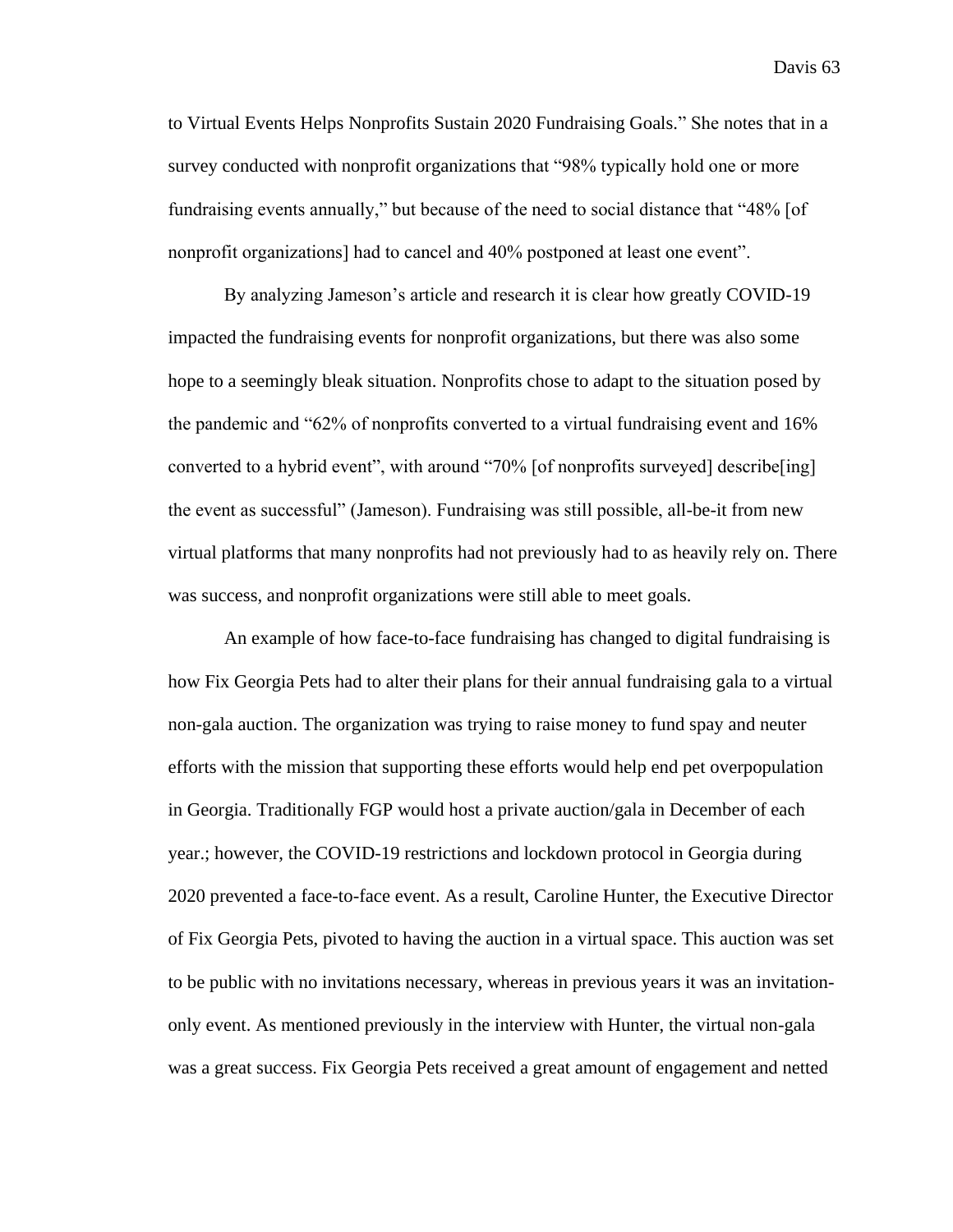more funding than in previous years as there were no overhead expenses needed to cover the cost of an in-person party.

Hunter's experience with online communication through Zoom was similarly shared by other members of the animal welfare nonprofit community. As mentioned in Chapter 2, the other participants in the study had to use online platforms and virtual methods of communication to continue funding their missions. Animal welfare organizations across America had to communicate with their audiences through virtual means in order to continue raising funding for their missions.

### **Social Media Communication During COVID-19**

Writing and communication practices are at the heart of any nonprofit organization. With new technology being introduced, like video-conferencing and social media, nonprofits have had to adapt their communication practices to reach audiences through these virtual platforms. Social media is also an incredibly powerful tool that provides a way for organizations to make contact with donors, volunteers, and the communities they serve. Organizations have to be able to use social media platforms like Twitter, Facebook, and Instagram to gain traffic, attract followers, incite donations, and rally volunteers to their cause. In an article for *NonprofitPRO*, F. Duke Haddad, discusses that "nonprofits must use social media. It allows organizations with limited budgets to reach a larger audience in a fast and cost-effective way. Social media platforms allow organizations to tell their story." In addition to making a point of the effectiveness and necessity of using social media, Haddad continues to note that through studies Facebook is the primary social media platform used, with Twitter being the second most widely used platform by nonprofit organizations to communicate with their audiences. Being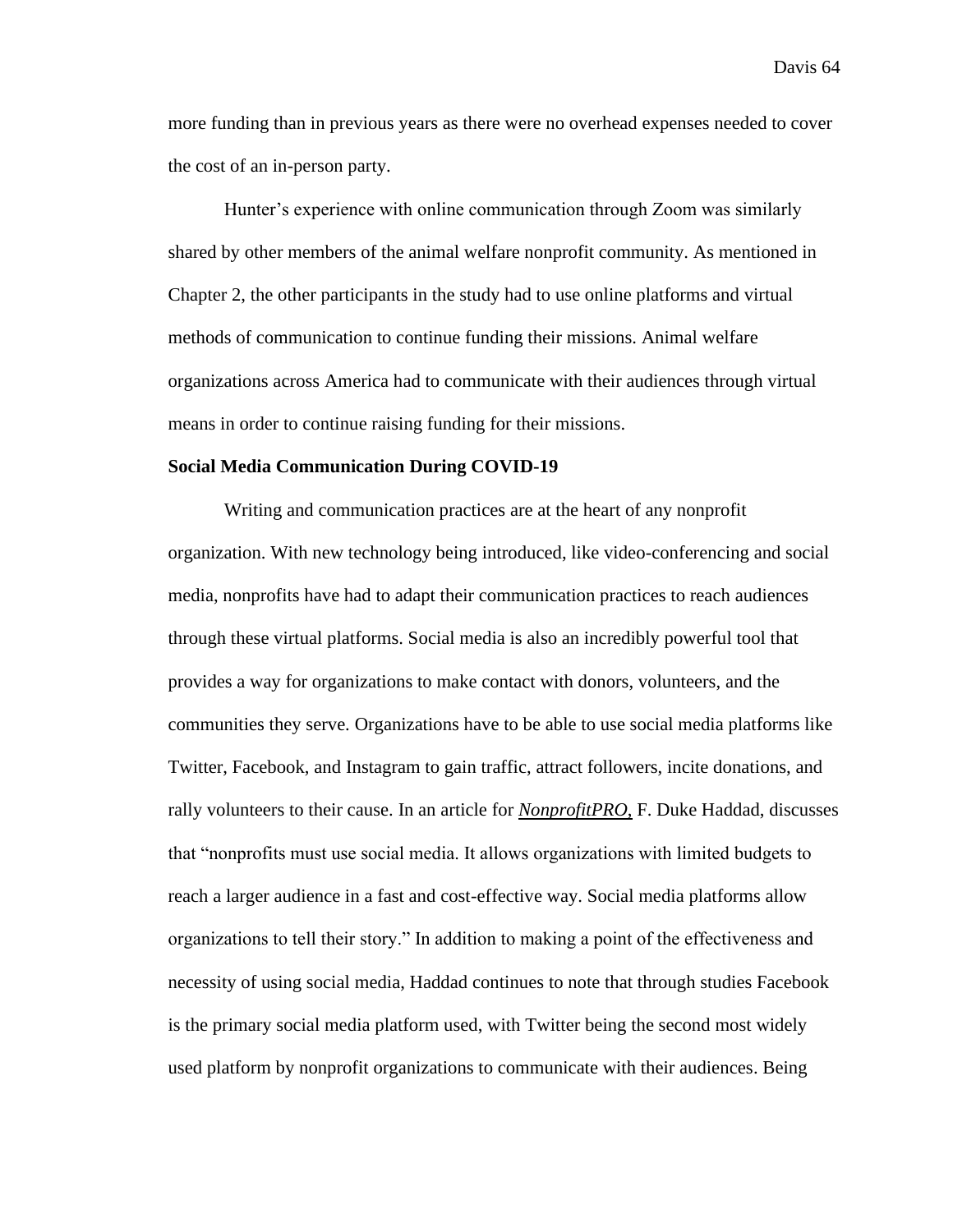able to effectively use social media and communicate with supporters and potential donors is critical to continuing to grow my organization's audience.

During times of crisis like the COVID-19 pandemic, social media was a way for organizations to remain in constant contact with their follower base and inform their community of their mission and needs. The world of communication and fundraising did not stop as a result of the pandemic. Instead, animal welfare nonprofit organizations had to learn how to utilize and maximize their social media platforms and presence to maintain their funding to help the animals in their care.

The following tables are organized by type of social media post and subject matter. All social media posts below are from prominent animal welfare groups in Georgia, which include LifeLine Animal Project, Atlanta Humane Society, PAWSAtlanta, Furkids, and Paws Humane Society. The posts depicted in the following tables were selected from the Instagram accounts of these organizations because they showcased how writing and communication styles that evolved due to COVID-19. The posts were chosen for their specific date postings, which placed each social media interaction during the COVID-19 pandemic. The methodology behind the analysis for these social media posts allowed me to take a close look into how the writing styles of each animal welfare organization altered during the pandemic. Each table is labeled and organized by a different subject type: safety concerns and procedures, light-hearted posts regarding the pandemic, communication or gratitude, and impacts on clinics, medical procedures, adoptions, and fundraising. The purpose of analyzing these posts by their subject matter and the time of when they were posted helps to reveal how the virus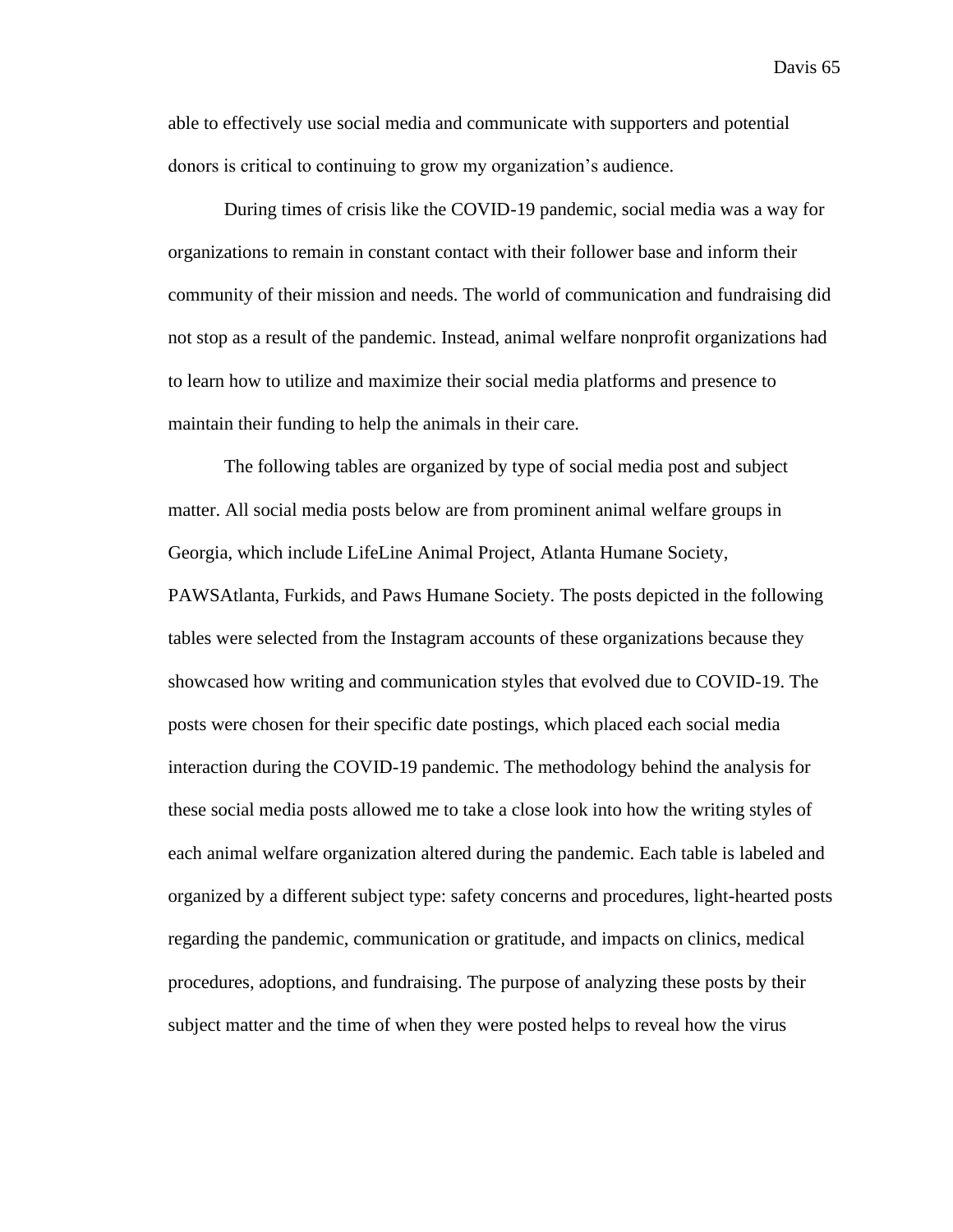impacted the writing and communication practices for animal welfare nonprofit

organizations' social media platforms.

Table 3 below contains posts from Atlanta Humane Society, PAWSAtlanta, and Furkids' Instagram accounts regarding each organization's COVID-19 safety concerns and procedures.

| Organization | Date of        | <b>Text from Instagram Posts without the Image</b>        |  |
|--------------|----------------|-----------------------------------------------------------|--|
|              | <b>Posting</b> |                                                           |  |
| Atlanta      | March          | It is our top priority right now to maintain a safe       |  |
| Humane       | 14, 2020       | workplace and implement practices to protect the health   |  |
| Society      |                | of our community. Our staff and volunteers will continue  |  |
|              |                | to provide our animals with daily care and enrichment.    |  |
|              |                | For more information, please visit us at                  |  |
|              |                | atlantahumane.org/COVID-19-update                         |  |
| PAWSAtlanta  | March          | We know some of you have questions about this             |  |
|              | 15, 2020       | pandemic virus and your pets. Here is some                |  |
|              |                | information from the CDC's website. Should we be          |  |
|              |                | concerned about animals and COVID-19?                     |  |
|              |                | (We omitted the first line on the response because it was |  |
|              |                | dated and referenced community transmission only          |  |
|              |                | in China. It explained that, while the virus began in     |  |
|              |                | animals in China, it is now spreading from person-to-     |  |
|              |                | person.) "There is no reason to think that any animals    |  |
|              |                | including pets in the United States might be a source of  |  |
|              |                | infection with this new coronavirus. To date, CDC has not |  |
|              |                | received any reports of pets or other animals becoming    |  |
|              |                | sick with COVID-19. At this time, there is no evidence    |  |
|              |                | that companion animals including pets can spread          |  |
|              |                | COVID-19. However, since animals can spread other         |  |
|              |                | diseases to people, it's always a good idea to wash your  |  |
|              |                | hands after being around animals." Should I take          |  |
|              |                | precautions with my pets if I get sick with COVID-19?     |  |
|              |                | "You should restrict contact with pets and other animals  |  |
|              |                | while you are sick with COVID-19, just like you would     |  |
|              |                | around other people. Although there have not been reports |  |

**Table 3- Social Media Posts from Animal Welfare Organizations Mentioning COVID-19 Safety Concerns and Procedures**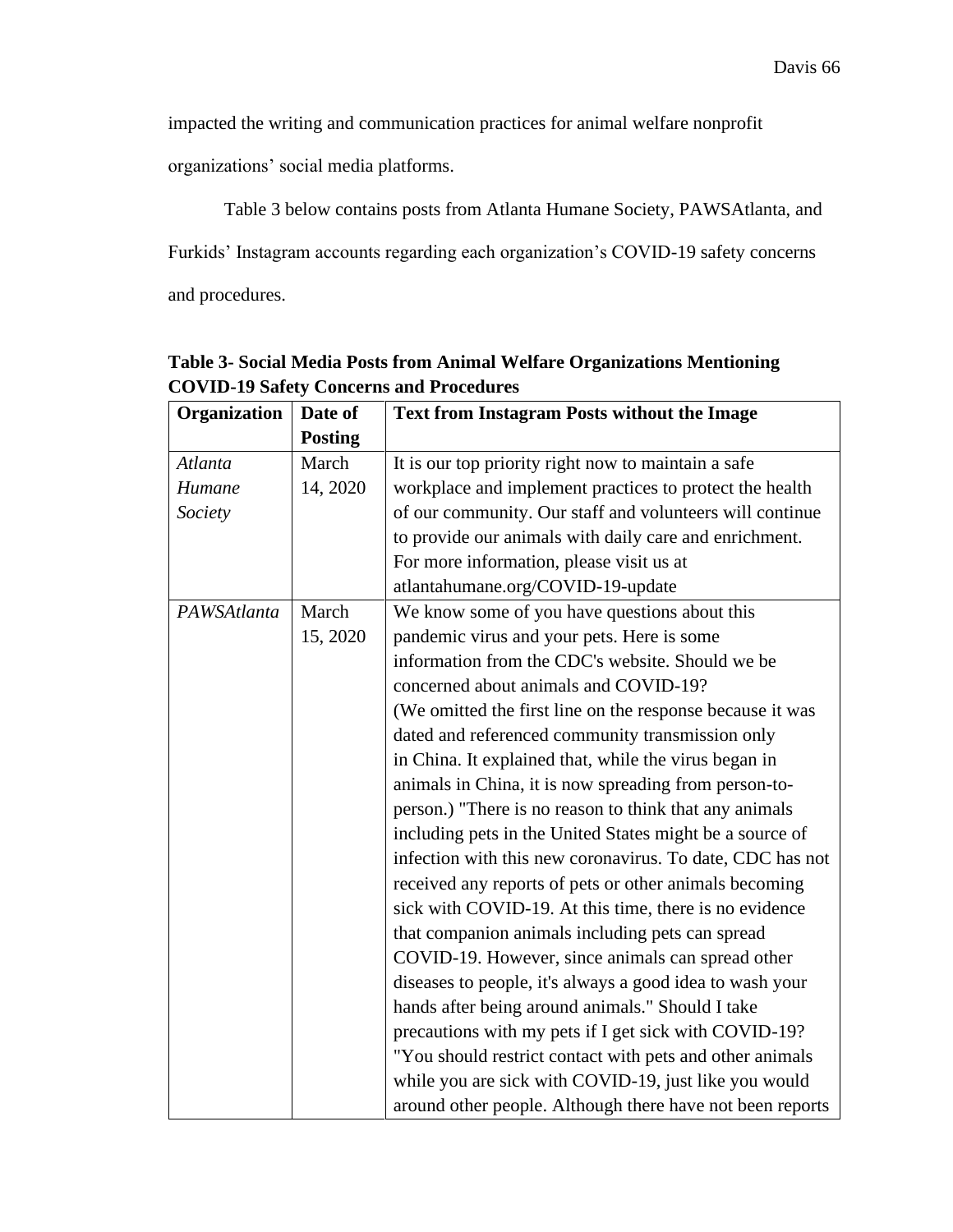|             |           | of pets or other animals becoming sick with COVID-19, it   |  |
|-------------|-----------|------------------------------------------------------------|--|
|             |           | is still recommended that people sick with COVID-19        |  |
|             |           | limit contact with animals until more information is       |  |
|             |           | known about the virus. When possible, have another         |  |
|             |           | member of your household care for your animals while       |  |
|             |           | you are sick. If you are sick with COVID-19, avoid         |  |
|             |           | contact with your pet, including petting, snuggling, being |  |
|             |           | kissed or licked.                                          |  |
|             |           | and sharing food. If you must care for your pet or be      |  |
|             |           | around animals While you are sick, wash your hands         |  |
|             |           | before and after you interact with pets and wear a         |  |
|             |           | facemask." This is PAWS Atlanta alum Haboob                |  |
|             |           | @adognamedhaboob.                                          |  |
| PAWSAtlanta | April 18, | Alumnae Gidget (FKA Chipper) wants to just send you a      |  |
|             | 2020      | friendly reminder to wash your paws for at least 20        |  |
|             |           | seconds, masks help everyone stay safe, and that we love   |  |
|             |           | you and hope you're staying safe and healthy. Swipe to     |  |
|             |           | see the unmasked pre-quarantine Gidget when she was        |  |
|             |           | still Chipper.                                             |  |
| Furkids     | March 4,  | How many Furkids does it take to equal 6 feet? Here's a    |  |
|             | 2021      | handy dandy chart to put social distancing into a rescue-  |  |
|             |           | loving perspective! Remember, always stay either 2 Great   |  |
|             |           | Danes or 12 kittens apart! (3)                             |  |
|             |           | #Furkids #LifeSavingMission #PetAdoption                   |  |
|             |           | #CatAdoption#DogAdoption #AdoptToSaveLives                 |  |
|             |           | #SocialDistancing#PetFriendly                              |  |

Sources: *Atlanta Humane Society, PAWSAtlanta*, and *Furkids* Instagram Accounts

By analyzing the above quotes in Table 3, one can see that there is some concern from all three organizations about the safety and health guidelines within each organization. On March 14, 2020, the Atlanta Humane Society wrote a post on Instagram expressing that safety in the workplace and the health of their community was their top priority. This expression of empathy towards their supporters was shared with other organizations. PAWSAtlanta also addressed some health and safety concerns that their audience had posed to them about COVID-19 in their post from March 15, 2020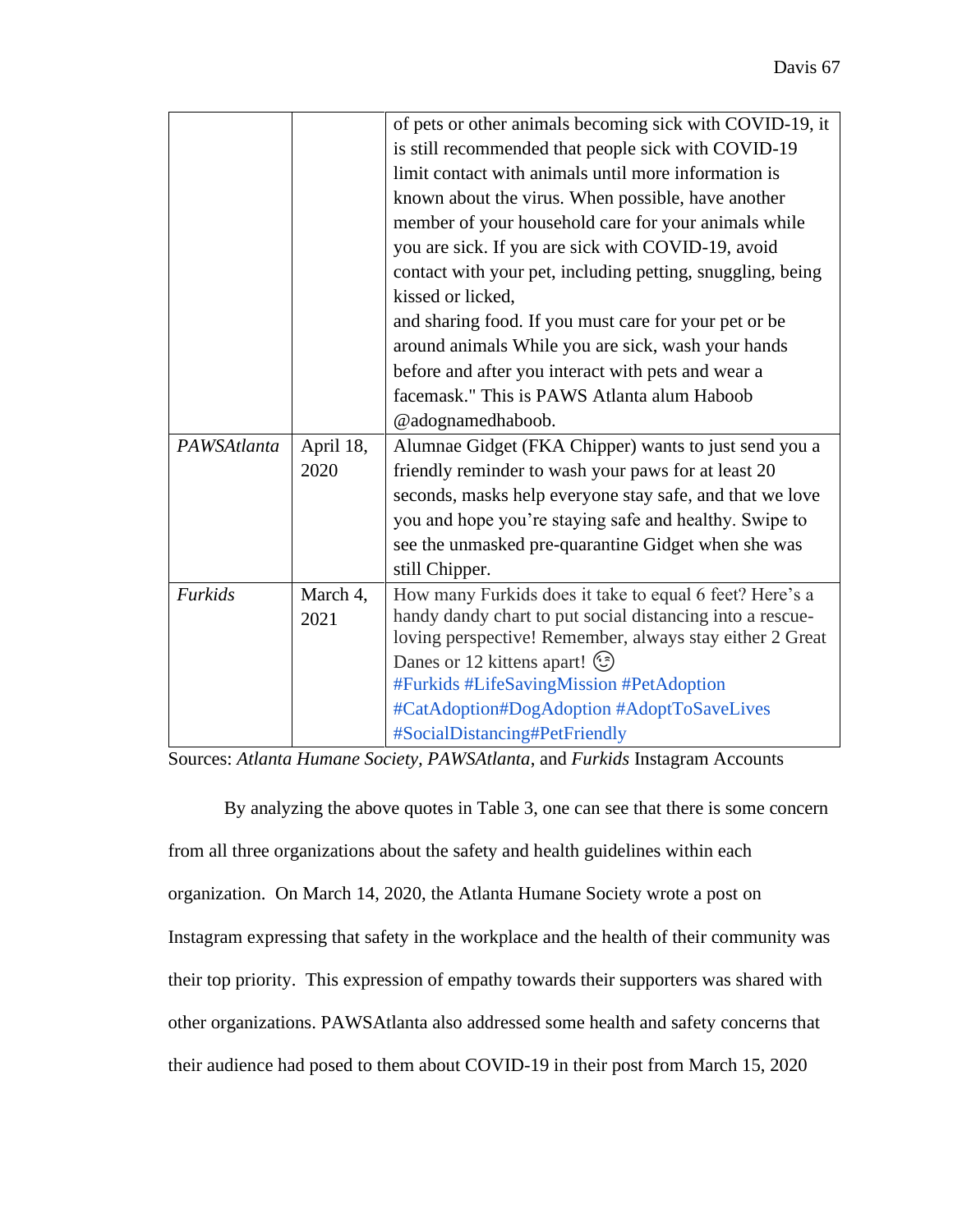(PAWSAtlanta). Health and safety were subjects of great importance during the pandemic.

Organizations had to be transparent and honest about what they needed from their audience while also sharing safety tips and concerns with their followers and supporters. For example, in another post by PAWSAtlanta, they shared some tips for washing one's hands but made it more light-hearted by using the phrase "wash your paws" (PAWSAtlanta). It was a cute and clever way of talking to their animal-loving supporters, while also sharing important health tips like washing one's hands for twenty seconds and wearing a mask. Similarly, Furkids was also sharing the importance of social distancing in a similarly cute but informative manner. Their post from March 4, 2020, reads: "remember, always stay either 2 Great Danes or 12 kittens apart" (Furkids). Whether the message regarding health and safety was light-hearted or more serious, it was vital for animal welfare nonprofit organizations to reach out and communicate with their donors and volunteers the effects of the virus and what their organization was going to do to address the seriousness of the situation.

The seriousness of the COVID-19 pandemic was not lost on the animal welfare nonprofit organization, but constantly writing with negativity is never a good move for an organization. Below is Table 4, which showcases posts from Atlanta Humane Society and Furkids that took a more light-hearted approach to the pandemic. While it was important for animal welfare organizations to inform their supporters about COVID-19 and its impact on their portion of the nonprofit sector, it was equally as important to insert some levity when deemed appropriate.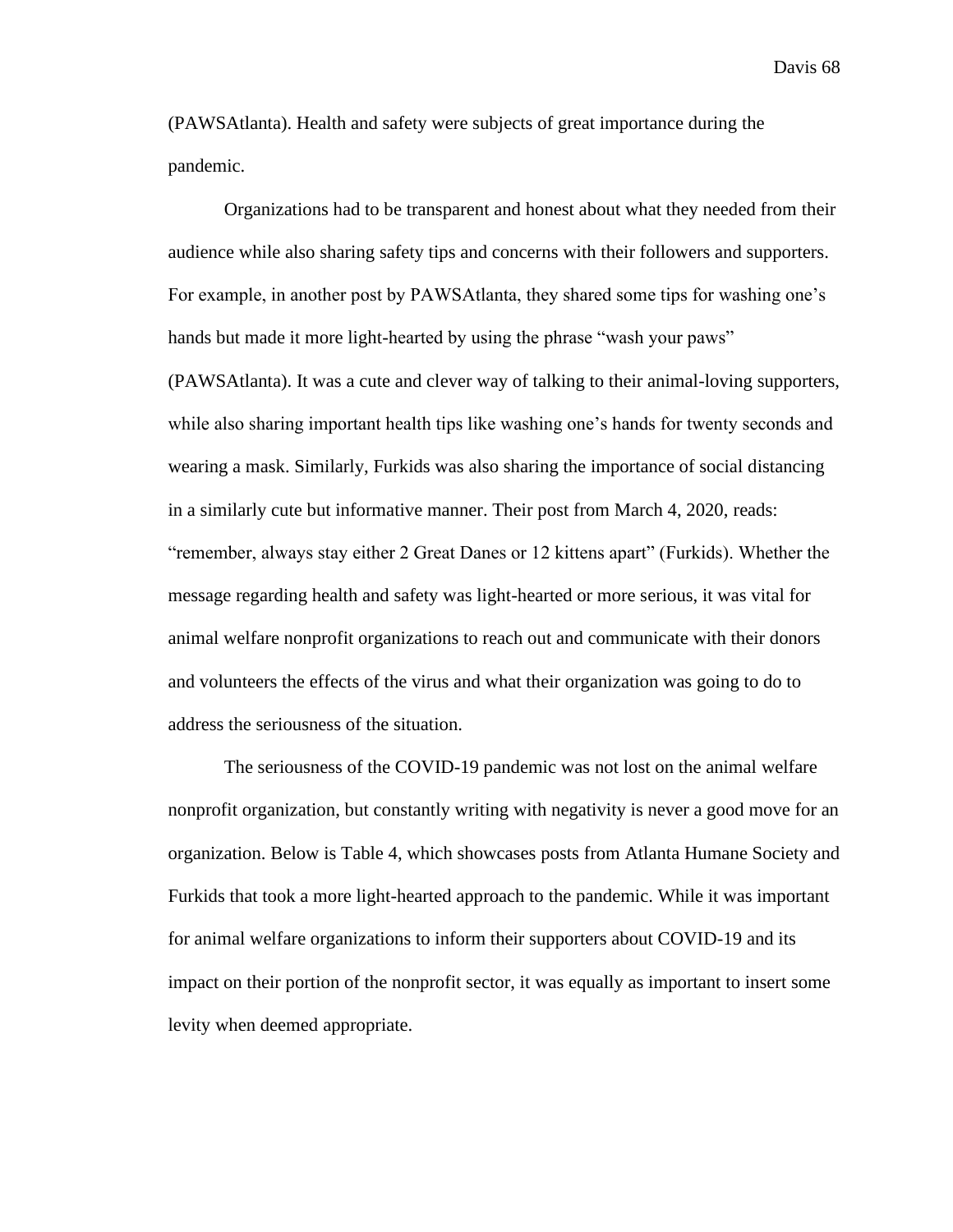In Table 4 below, there are two posts, one from Atlanta Humane Society and the other from Furkids. In the Atlanta Humane Society's post, they asked the audience, "What would your ideal quarantine house look like?" The post was intended to be cute and topical about where an animal would like to live during quarantine. Within the content from the post, there was an underlying message to adopt or foster animals and to provide them with the ideal quarantine home. In Furkids' post, they touched on how masks cannot hide the smile and joy of adopting an animal. Just because we are in times of hardship, there is still a joy to be found in the love of an animal. Both organizations used some clever wording and were using the topic of COVID-19 to showcase to their supporters that even when it is difficult, their missions to help animals can help people too.

**Table 4- Social Media Posts from Animal Welfare Organizations with a Light-Hearted Approach to Messaging about COVID-19**

| <b>Organization</b> | Date of        | <b>Text from Instagram Posts without the Image</b> |
|---------------------|----------------|----------------------------------------------------|
|                     | <b>Posting</b> |                                                    |
| Atlanta             | May 12,        | What would your ideal quarantine house look like?  |
| Humane              | 2020           |                                                    |
| Society             |                |                                                    |
| Furkids             | October 29,    | No mask can hide the complete joy and excitement   |
|                     | 2020           | these two have about adopting Wednesday and Raven. |
|                     |                | Adopting expands our capacity to love and be.      |
|                     |                | loved.#furkids #adoptdontshop #blackcatsrule       |
|                     |                | #furkidsatlanta#furkidsatl #atlanta #catlanta      |
|                     |                | #catloversclub #kittypalooza                       |

Sources: *Atlanta Humane Society* and *Furkids* Instagram Accounts

A well-crafted social media post can have a huge impact on an organization. As previously analyzed above, organizations need to be transparent about their needs during times of crisis; however, it is also important to bring some levity to a terrible situation.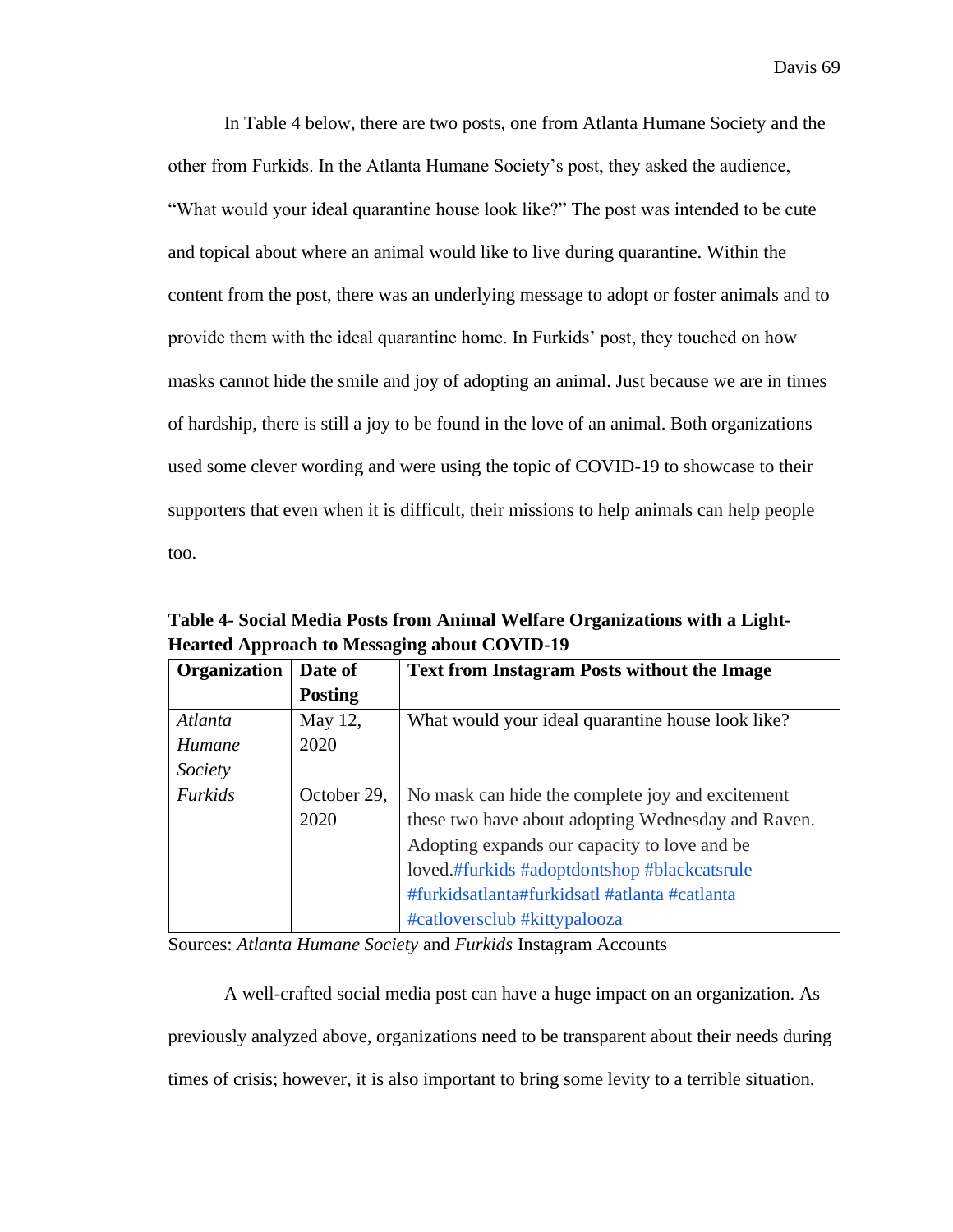Another way of communicating effectively toward supporters, donors, and volunteers during the COVID-19 pandemic was to express some words of thanks and gratitude. Nonprofit organizations rely on the help of their community to continue their missions. Therefore, it was vital for animal welfare nonprofit organizations to empathize with the people that support their missions and let them know that the organization saw and recognized what their supporters were going through. Table 5 below contains posts from Furkids and Paws Humane Society that contain words of gratitude for the support from volunteers and donors.

| Organization              | Date of              | <b>Text from Instagram Posts without the Image</b>                                                                                                                                                                                                                                                                                  |
|---------------------------|----------------------|-------------------------------------------------------------------------------------------------------------------------------------------------------------------------------------------------------------------------------------------------------------------------------------------------------------------------------------|
|                           | <b>Posting</b>       |                                                                                                                                                                                                                                                                                                                                     |
| Furkids                   | December<br>31, 2020 | Bright spots might have been few & far between in 2020<br>but Furkids bids farewell in a big way with more than<br>3,751 successful adoptions this year. Cheers $\mathbb{Q}$ to Stoke<br>and Laney, our two final adoptions of 2020 who will be<br>ringing in the new year safe, warm and curled up with<br>their forever families. |
|                           |                      | For rescues still waiting for a chance at a brand new life<br>this new year, it's not too late to show your commitment<br>to saving lives. Make a lifesaving donation to Furkids by<br>midnight tonight, through our link in bio to turn the tide<br>for sick, injured and abandoned homeless cats and dogs.                        |
|                           |                      | We thank you for all of your continued support. May 2021<br>bring you much health, happiness and tons of furry friends<br>too. $\mathbf{\Omega}$<br>#Furkids #newyearsavelives #adoptdontshop<br>#donatetoday#livesavingdonations #givingseason                                                                                     |
| Paws<br>Humane<br>Society | March 5,<br>2021     | Happy #EmployeeAppreciationDay! Each and every day,<br>we thank all of the passionate people at Paws Humane<br>Society for their hard work, dedication, and perseverance!<br>$\mathfrak{g}$ $\mathbb{Q}$                                                                                                                            |

**Table 5 – Social Media Posts from Animal Welfare Organizations that Depicted Words of Gratitude** 

Sources: *Furkids* and *Paws Humane Society* Instagram Accounts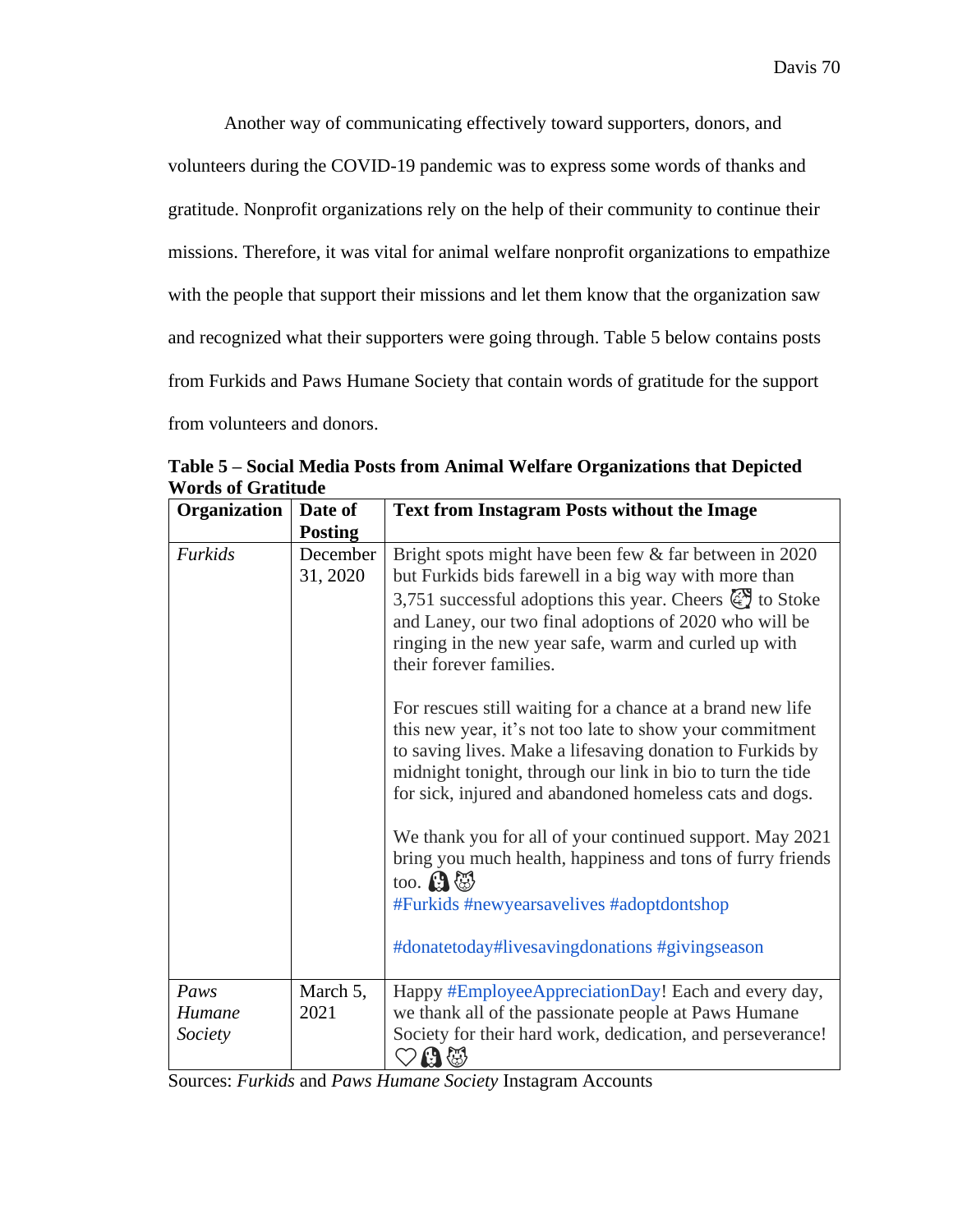Furkids posted on Instagram about their successes throughout the year while also touching on the fact that 2020 was a rough year for the animal welfare nonprofit sector. Being honest and transparent about the impact of COVID-19 was critical for animal welfare organizations during these tumultuous times. In the post by Furkids, they also reached out and thanked all of their supporters and wished them happiness and health into the new year. The acknowledgment of the hardship on Furkids's community showcased their ability to sympathize with the rough year that everyone in the world had. In terms of showing gratitude, Paws Humane Society also reached out to thank their employees, who were working through the pandemic, to showcase the dedication it takes to continue working during a global pandemic.

The pandemic affected everyone, from inside the organization to outside the animal welfare nonprofit sector. Everyone had hardships, but we as a world worked through them and still tried to thrive. Earlier in this research paper, I discussed the importance of thank-you notes and gratitude. People like to be recognized, but more than that, people like to be understood. It was important for animal welfare organizations to understand that everyone was having a tough time. Posting social media posts like the ones in Table 5 helped show their community that they knew what everyone was going through.

The virus impacted people. Organizations had to pivot and change plans. The world was anything but normal. Organizations had to pivot typical plans for the animal welfare nonprofit sector and communicate those changes with their supporters. Table 6 below contains animal welfare organizations' posts that depict how COVID-19 has impacted medical procedures, vaccine clinics, adoptions, and fundraising.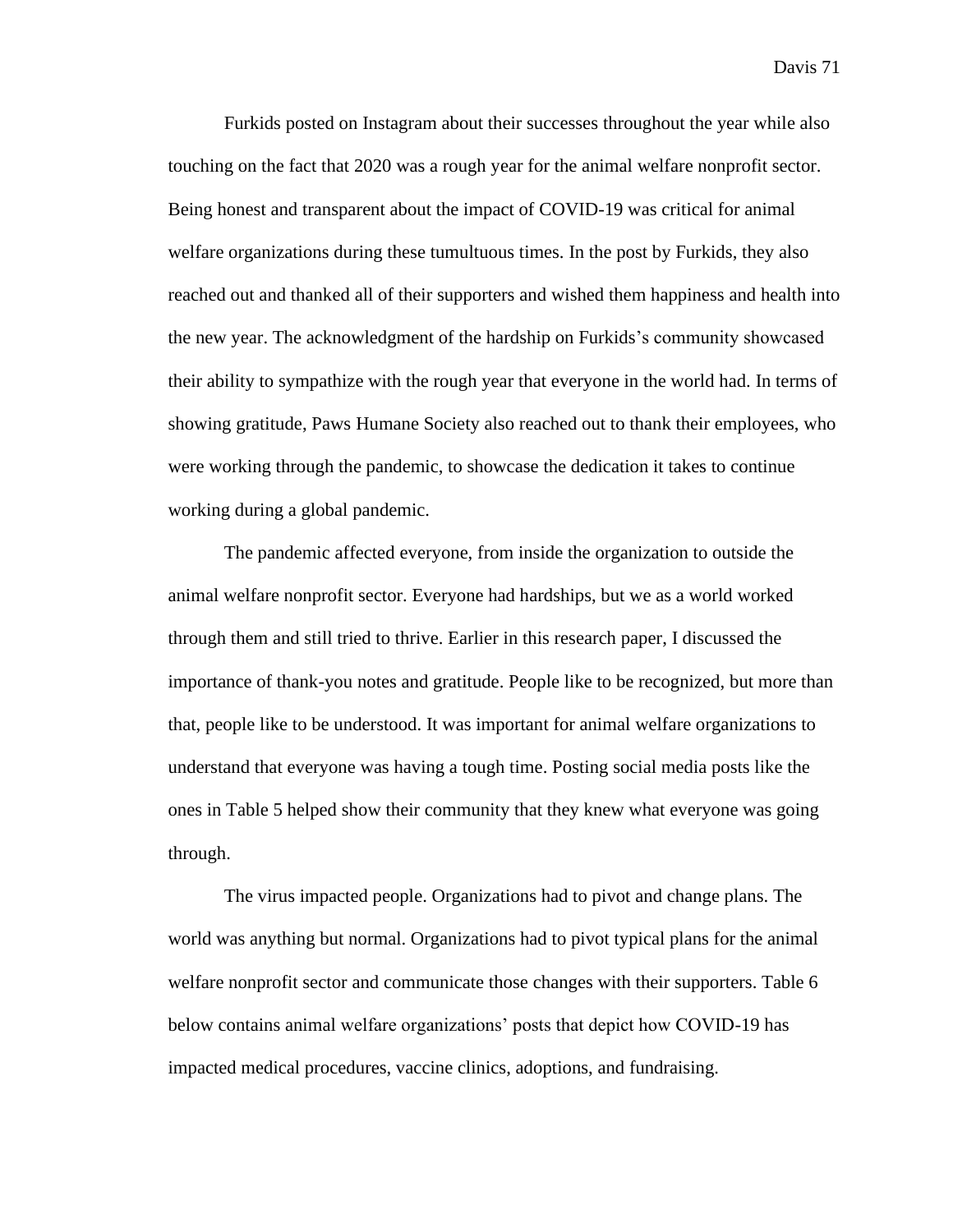| Table 6- Social Media Posts from Animal Welfare Organizations that Depicted |
|-----------------------------------------------------------------------------|
| <b>COVID-19's Impact on Regular Procedures and Fundraising</b>              |

| Organization                  | Date of               | <b>Text from Instagram Posts without the Image</b>                                                                                                                                                                                                                                                                                                                                                                                                                                                                                                                                                                                                                                                                                               |
|-------------------------------|-----------------------|--------------------------------------------------------------------------------------------------------------------------------------------------------------------------------------------------------------------------------------------------------------------------------------------------------------------------------------------------------------------------------------------------------------------------------------------------------------------------------------------------------------------------------------------------------------------------------------------------------------------------------------------------------------------------------------------------------------------------------------------------|
|                               | <b>Posting</b>        |                                                                                                                                                                                                                                                                                                                                                                                                                                                                                                                                                                                                                                                                                                                                                  |
| LifeLine<br>Animal<br>Project | September<br>29, 2021 | Shelter dogs need your help. All three LifeLine shelters<br>are incredibly full right now and there are hundreds of<br>dogs in our care. If you can't adopt, fosters for medium to<br>large dogs are urgently needed today at all LifeLine<br>shelters @fultonanimalservices has the most animals in<br>the shelter today than any other time since the pandemic<br>began. Plus, there are 50 animals who aren't able to leave<br>the shelter right now, many of which are old hold for<br>court cases, which means there is even less space<br>available for new animals who are arriving each day. 90<br>dogs arrived at @dekalbanimals just last week. Large                                                                                  |
|                               |                       | single kennels are now being split into two kennels to<br>make space for the new dogs arriving daily. Every dog<br>kennel at our Community Animal Center is<br>full, and no shelter dogs have been adopted this week so<br>far. Help more of our dogs find homes, so that we can<br>bring more animals over from our crowded county<br>Shelters. There's #NoPlaceLikeAHome, and right now,<br>the medium and large dogs in our care are in desperate<br>need of finding homes. If you can foster, please sign up<br>at LifeLineAnimal.org/foster-dogs. (link in bio)                                                                                                                                                                             |
| PAWSAtlanta                   | April 2,<br>2020      | VIRTUALLY ADOPT BRANDY! Did you know it<br>costs \$150 per month to provide for each animal under<br>our care? Our shelter may be closed to the public due to<br>COVID-19, but thanks to YOU, providing for our<br>animals never stops. Will you help cover the cost of<br>critical care while we do our part to slow the spread of<br>the virus? Each animal in our shelter costs approximately<br>\$150 per month while they patiently wait for loving<br>families of their own. If you multiply \$150 by 200<br>animals per month, you can understand why we need<br>your support now more than ever! By virtually adopting<br>one of our beloved animals you stand with us, and each<br>month your donation enables us to provide nutritious |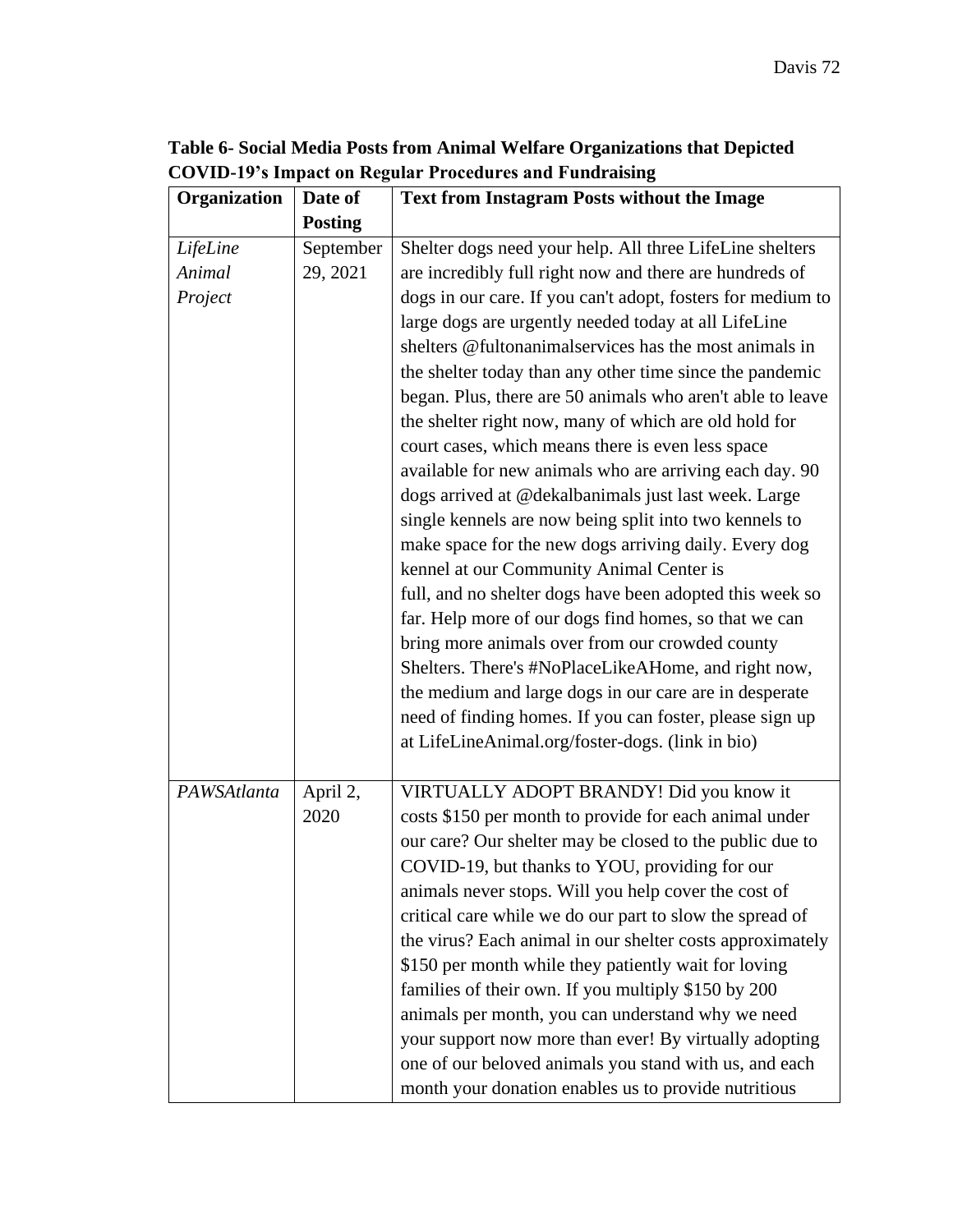|             |            | food, medical care, vaccines, and monthly heartworm,                                                   |
|-------------|------------|--------------------------------------------------------------------------------------------------------|
|             |            | flea, and tick preventatives to keep each shelter pet in tip-                                          |
|             |            | top health. All of our animals also receive a microchip                                                |
|             |            | (so they'll never be homeless again) and a spay or neuter                                              |
|             |            | surgery (so we don't contribute to the animal                                                          |
|             |            | overpopulation crisis). With each virtual adoption, you'll                                             |
|             |            | receive an electronic thank-you package loaded with                                                    |
|             |            | photos, videos, social media content and graphics you                                                  |
|             |            | can use to help your adopted dog or cat find a loving                                                  |
|             |            | home. These are uncertain times. But, without a doubt                                                  |
|             |            | and thanks to YOU, the PAWS Atlanta community is                                                       |
|             |            | stronger than ever. You can virtually adopt Brandy                                                     |
|             |            | through the link in our profile. Thank you for your kind                                               |
|             |            | support!                                                                                               |
|             |            |                                                                                                        |
| Paws Humane | October 1, | Paws Humane Society, Dr. Brendan Bergquist, and the                                                    |
| Society     | 2021       | Auburn University College of Veterinary Medicine                                                       |
|             |            | Outreach Club are hosting a Drive-Thru Vaccine Clinic<br>on October 9th from 9:00am to 12:00pm at Paws |
|             |            | Humane Society.                                                                                        |
|             |            |                                                                                                        |
|             |            | ALL pet owners must register online through the link                                                   |
|             |            | provided below and is LIMITED to the FIRST 100                                                         |
|             |            |                                                                                                        |
|             |            | PEOPLE. Hurry before our spots are FULL!                                                               |
|             |            | *Pets who have not been registered through the link will                                               |
|             |            | not be vaccinated*                                                                                     |
|             |            | https://docs.google.com/forms/d/e/1FAIpQLSeTvPMjZx                                                     |
|             |            | 17nYPB7qswBnI_A_sRsv_PPKQvh380trANDL5Oag/vi                                                            |

Sources: *Lifeline Animal Project, PAWSAtlanta,* and *Paws Humane Society* Instagram accounts

Analyzing the social media posts in Table 6 above shows some changes in typical animal welfare nonprofit events like fostering, adoption, and vaccine clinics due to the COVID19 pandemic. For example, LifeLine Animal Project discussed in their Instagram post from September 29, 2021, the importance of adopting and fostering dogs out of their shelter, as they have seen a large increase of dogs in Fulton County since the pandemic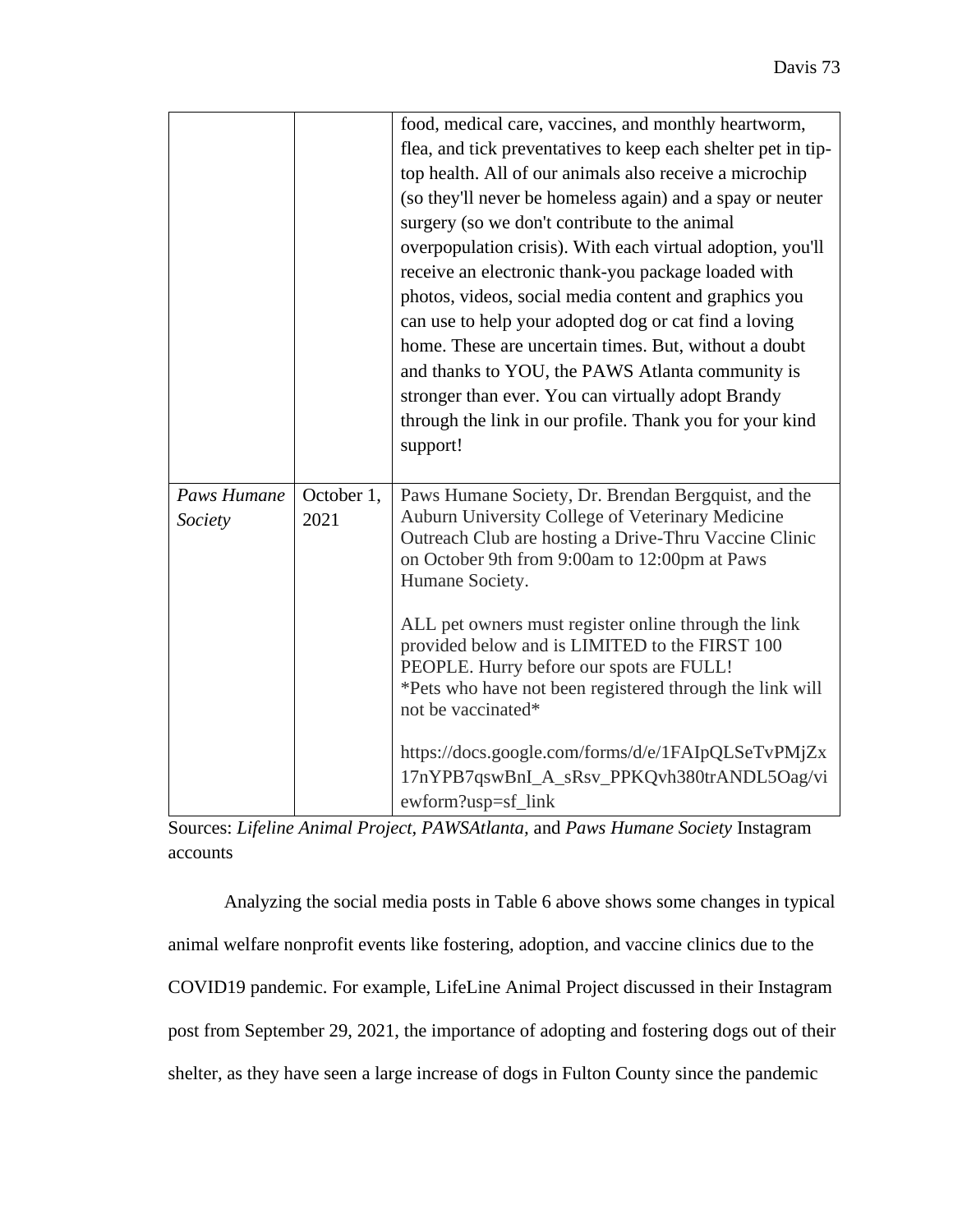began (Lifeline Animal Project). Likewise, PAWSAtlanta communicated with their social media audience on various posts that they had virtual adoptions going on since people were not allowed to really come into the shelters to look for animals to potentially adopt. The adoption process was transferred from an in-person event to one held through a virtual platform. Lastly, Paws Humane Society posted on October 1, 2021, that they would be holding a drive-through vaccine clinic, which was a service that arose out of the health and safety precautions relating to COVID-19. When looking at the three social media posts in Table 6, one can clearly see that there was an impact on the normal practices of these animal welfare nonprofit organizations. Health and safety measures dictated by the CDC forced organizations to think outside the box and hold virtual adoptions or drive-through clinics for vaccinations.

#### **Findings and Analysis**

Communication through social media was essential for animal welfare nonprofit organizations to remain in contact with their supporters. Social media was an essential tool for the continued dissemination of each organization's mission to help animals in their community. Times were hard for all of these organizations, but through transparency and clear communication, the animal welfare organizations were able to continue their success and fundraising.

In Fidelity Chartitable's article, "COVID-19 and Philanthropy: How Donor Behaviors are Shifting Amid Pandemic," they discussed that while "donors are most concerned about the way that COVID-19 could impact the ability of health and human services-related nonprofits . . . concern is [still] high for organizations in all charitable sectors." While this is encouraging news to nonprofit organizations that are not health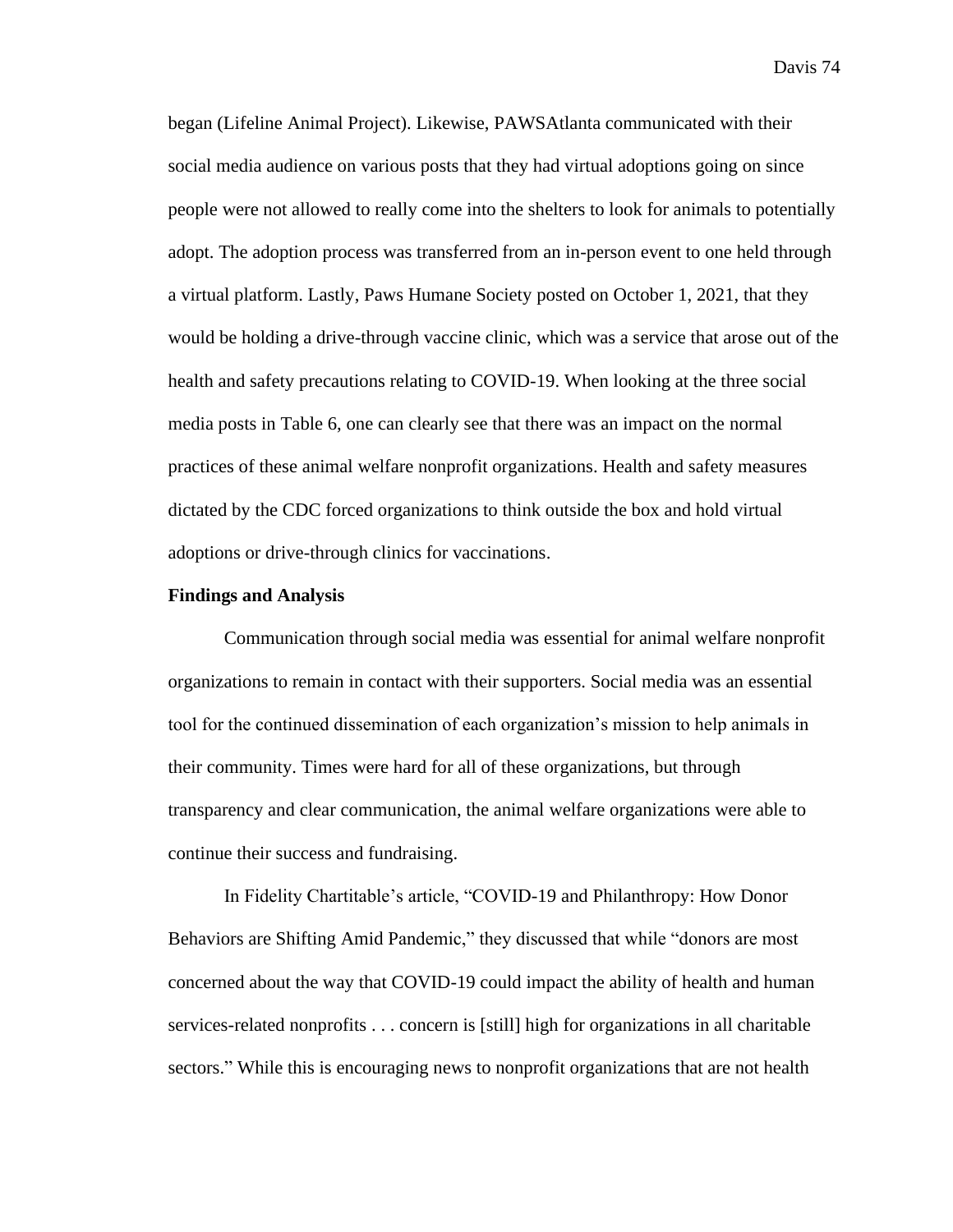and human-service mission-based, there are still changes in donation trends as a result of the pandemic.

While donations continue to come into animal welfare nonprofit organizations and adoption and foster rates increased during the pandemic, there are still many problems that animal welfare nonprofit organizations face due to COVID-19. Meredith Ayan discusses that "in the face of COVID-19, shelters are continually facing critical challenges, including food shortages, spikes in pet abandonment with a plummeting and near-zero rate of adoptions, overcrowding, and fears of culling." These challenges continue to develop as the world continues to deal with the virus, which is currently evolving and developing new strains. Animal welfare nonprofit organizations have to continue to adapt to maintain donations, whether it is monetary or items like food, medicine, bedding, and cleaning supplies.

Tools for communication may continue to shift as we go forward in a world that has been affected by the COVID-19 virus. The use of digital tools like social media and video conferencing is sure to continue as the world adjusts to a new normal; however, at the end of the day, whether communication comes in person or virtually, the written word and a clear message are vital to continuing success for any animal welfare nonprofit organization. Writing and communication serve as the building blocks of relationshipbuilding—and building relationships with one's community is vital in the nonprofit sector.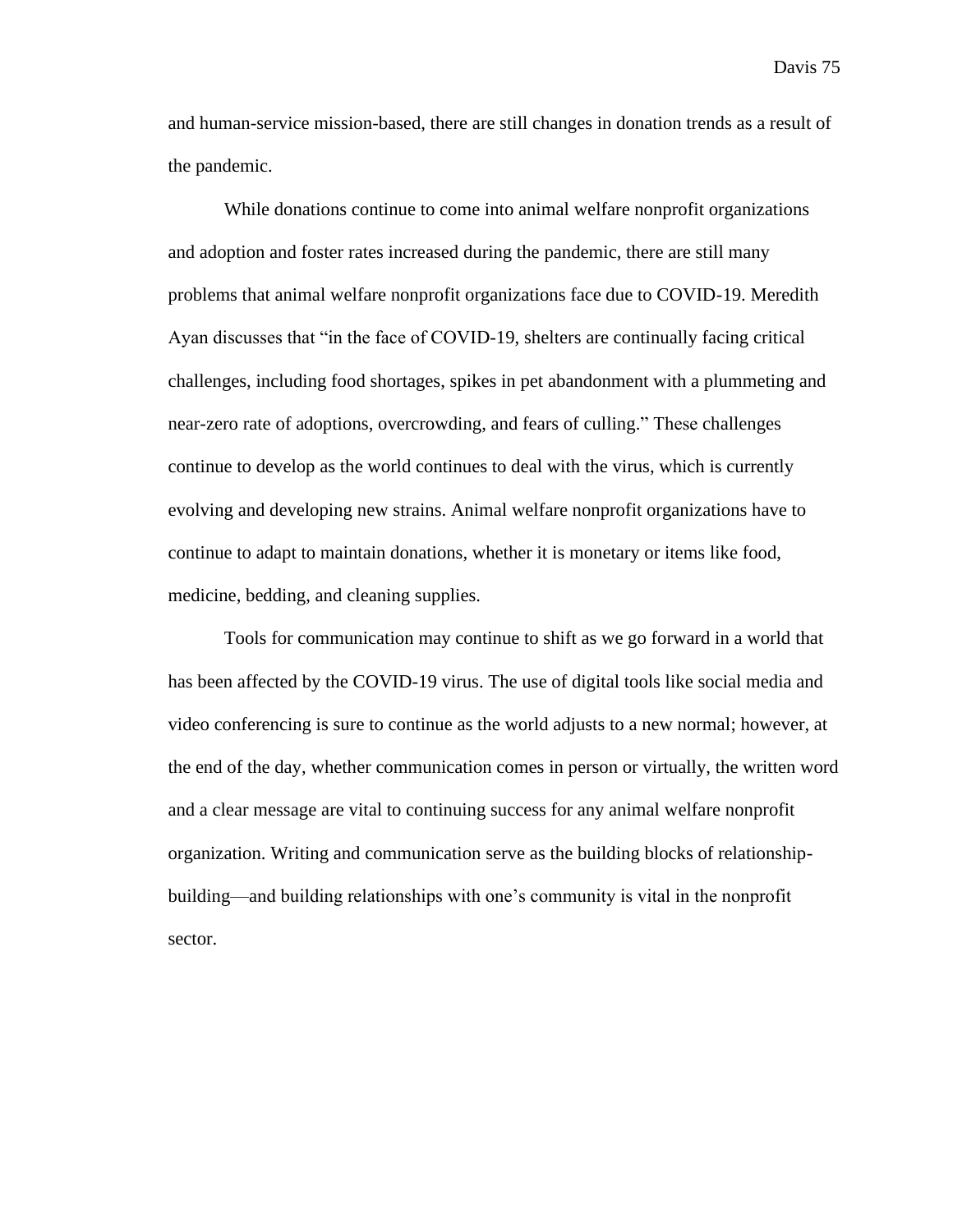## **Chapter 4: Autoethnographic Narrative—An Internship in the Animal Welfare Sector**

Autoethnography functions as a way to observe oneself and provides analysis for "personal experiences and perspectives to better understand a cultural, social, phycological, or political phenomenon" (Muscente et al.). It is through reflecting on my past as a writer that I came to understand how I am in the position that I am now, the Director of Development for Fix Georgia Pets, where my job relies upon my writing skills to communicate the importance of my organization's mission: to end pet overpopulation by supporting spay and neuter efforts of animals in Georgia. By looking back into the past and my experiences, I was able to capture key moments of my journey as a writer and now as a writing professional.

My journey as a writer began at a very young age. Ever since my father showed me the wonderful world of stories, I have been a writer. I remember my father reading me to sleep every night, and before he would leave my room, he would put an audiobook on tape into my stereo so that I could fall asleep while listening to stories. As I got older, my father and I would have our own separate books and read until I finally drifted off to sleep. I continued this tradition even after my father passed away when I was eleven years old. I continued reading myself to sleep and just before I would shut my eyes, I would play an audiobook so that I could hear stories of fantastical places even as I slipped off into my dreams. These core memories of my father and I reading stuck with me, and I continued to grow in my love of reading and writing. It was hard growing up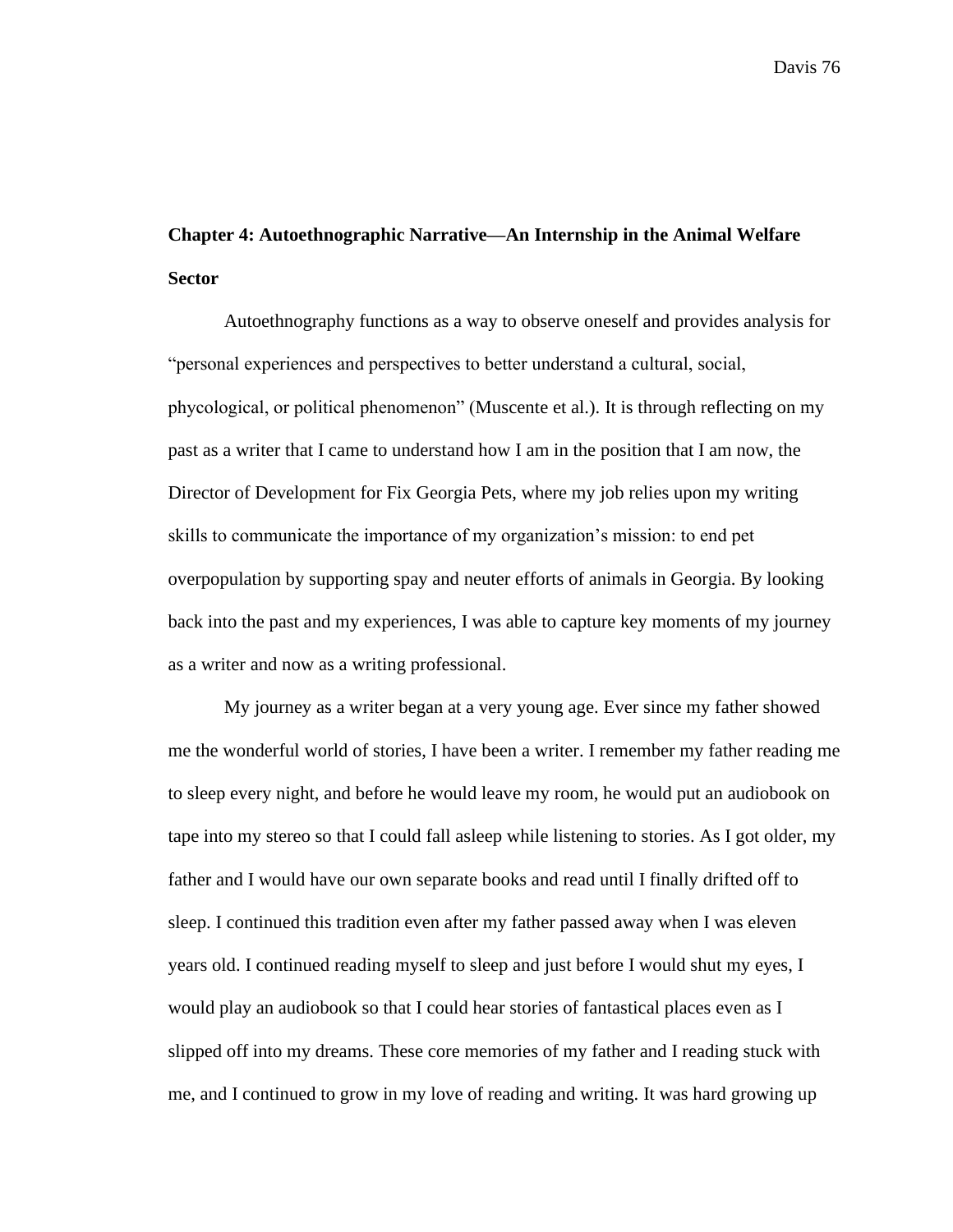for much of my life without my father, but I also knew that I could count on the power of writing to get me through some of the most difficult times. I have always been a writer, creating stories and worlds that were uniquely my own.

As I matured, I grew to appreciate power of writing, not just in the creation of fictional worlds, but also, I saw writing as a tool to impact the world. I would also like to think that I have always been a giving person. In addition to being a writer, I also consider myself to be an animal lover and an animal-rights advocate. Looking back, I had always wanted pets, but was not able to have any when I was younger because my dad was allergic. Even after he passed, I was not allowed to have pets in my mother's house because she had never experienced life with animals before. I made it my mission that when I was old enough and had my own place that I would do my part to help save animals. I adopted my first animal, Maou, a week after moving into my first apartment. Now I have three rescue pets and honestly wish I could adopt all the animals I see, but that is just not possible at the moment. The experience of rescuing and having animals in my life has shown me just how valuable animals are for people. My pets are a part of my chosen family and seeing that value of their love and affection drove me to help other animals and people who felt like me.

The two core memories from my childhood, that of reading and writing and the desire for a pet set me on the path of working in the animal welfare nonprofit sector. I believed my future career would be one where I felt like I would be making a difference in the field of work relating to animals. Through my coursework at Kennesaw State University, my path towards working in the nonprofit sector became realized. Finally, I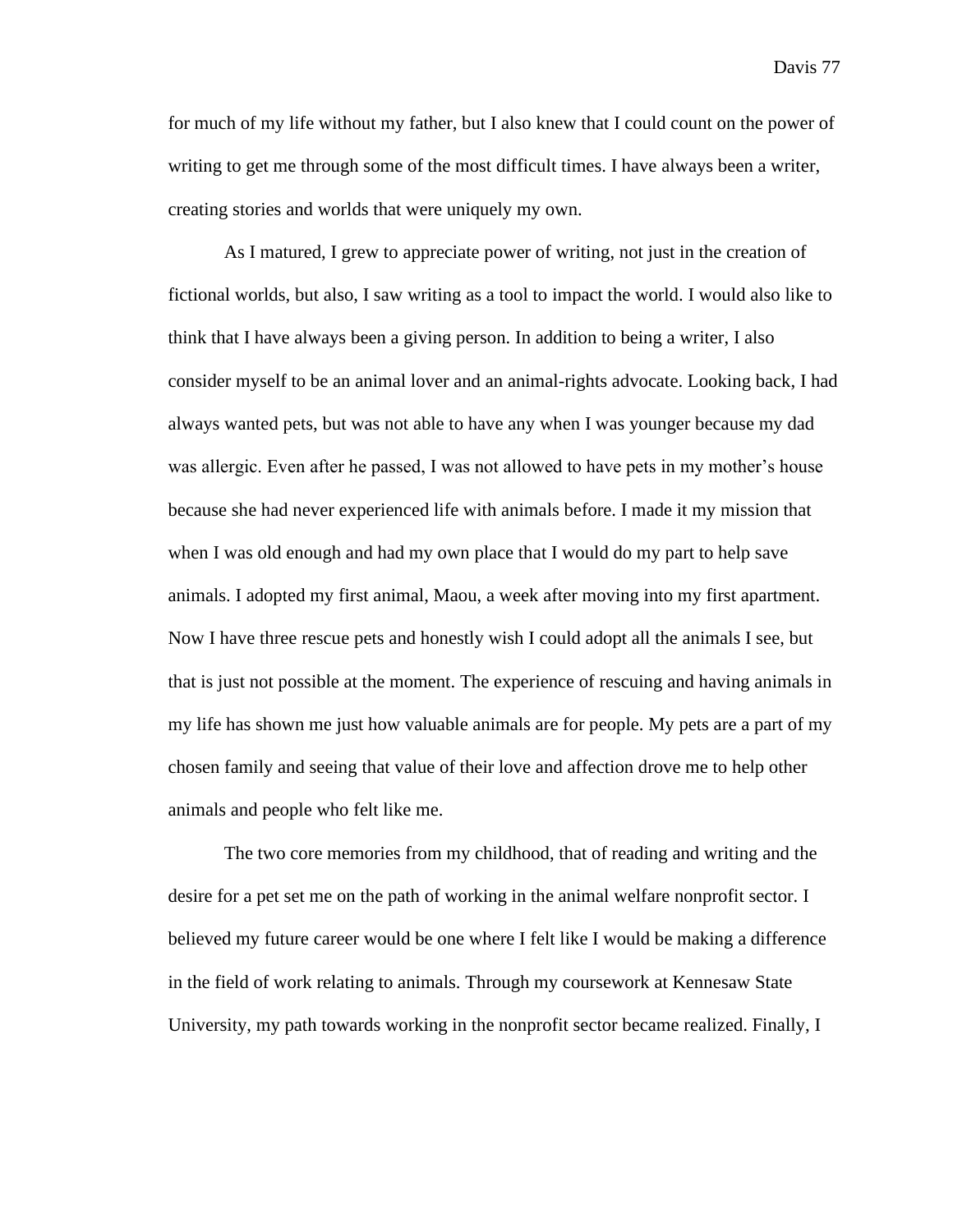saw a place in the professional world where I could combine my skill and love of writing with helping the animals that I hold so dear in my heart.

I had always been interested in working in the nonprofit sector, but I had no firsthand experience of what that work would entail, and my knowledge of the nonprofit sector was lacking. Deciding to learn more about the nonprofit sector, I participated in a directed study with Dr. Lara Smith-Sitton entitled, Writing in the Nonprofit Sector. I took this course in Fall 2020. Through the course, I learned about the types of writing practices and communication tools that keep the cogs turning in any given nonprofit through the readings given to me in the course. In addition to the readings for the course, I also had to create a reading journal for myself about each book or article read. Initially, I thought that the reading journals were just extra work to the required course readings, but I was proven wrong. My weekly journal entries allowed me to reflect and dive deeper into my readings and create a better understanding about the different components of the nonprofit sector. I was able to articulate the importance of writing in the nonprofit better in discussions with my professor because of the reflective exercise. Like with this autoethnography, the reading journals provided a place for me to reflect and understand the knowledge given to me in a more profound and thoughtful manner. Understanding the impact of writing is vital to understanding what makes the nonprofit sector unique. One must be able to identify and utilize the different types of communication tools, what methods of writing they employ, and the goals of these writing practices.

By December of 2020, I had learned much about the writing and communication styles of the nonprofit sector; however, the most significant part of taking that directed study was that it opened my eyes and passion for working in the nonprofit sector. I had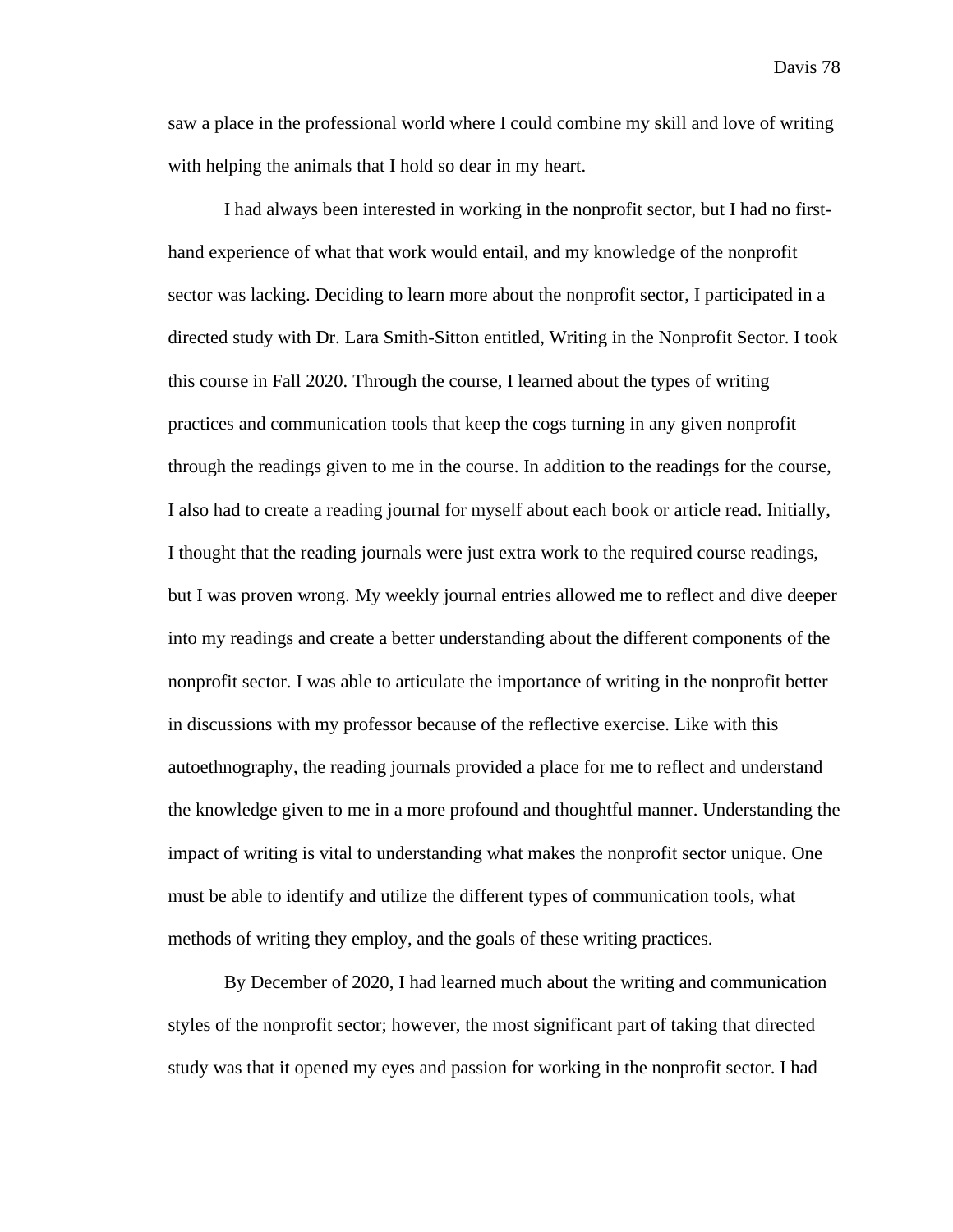already been a frequent volunteer for a local animal shelter, Furkids. It filled the need in my heart to play a part in bettering the animals in the community. Still, I knew that with my background in writing, I could make a larger impact. I knew that I wanted to focus my capstone on the animal welfare nonprofit sector and COVID-19's impact on these organizations' writing and communication practices. I now had a clear path and passion.

Months went by, and I applied for an internship with the Georgia Pet Foundation. The Georgia Pet Foundation is a  $501(c)(3)$  nonprofit organization that was created after Governor Deal passed legislation in 2016 for the sale of a specialty license plate. This license plate would raise money for the Georgia Pet Foundation so that they could disseminate grants to help provide spay and neuter services statewide. I applied for the summer internship position and got the job. During the interview, I knew that my passion for working in the animal welfare nonprofit sector came across to Tracy Dean, the board chair of Georgia Pet Foundation and Georgia Fix Pets. My English and Professional Writing background also served as key foundational elements that made me a perfect fit for their organization.

At the beginning of my internship, I found myself in an unfamiliar setting. I was sitting in the living room of a mansion, which was very different setting from my daily life. If you have ever heard of Coca-Cola, which if you are living in the South is essentially the same as water, then you might be familiar with the mansion I am in. The Woodruff Mansion was owned by Robert W. Woodruff, a former president of The Coca-Cola Company, from 1923 to 1954. While no longer inhabited by the Woodruff family, the grandness of the estate has not diminished. I am sitting in the living room of this mansion, and I am talking about animals.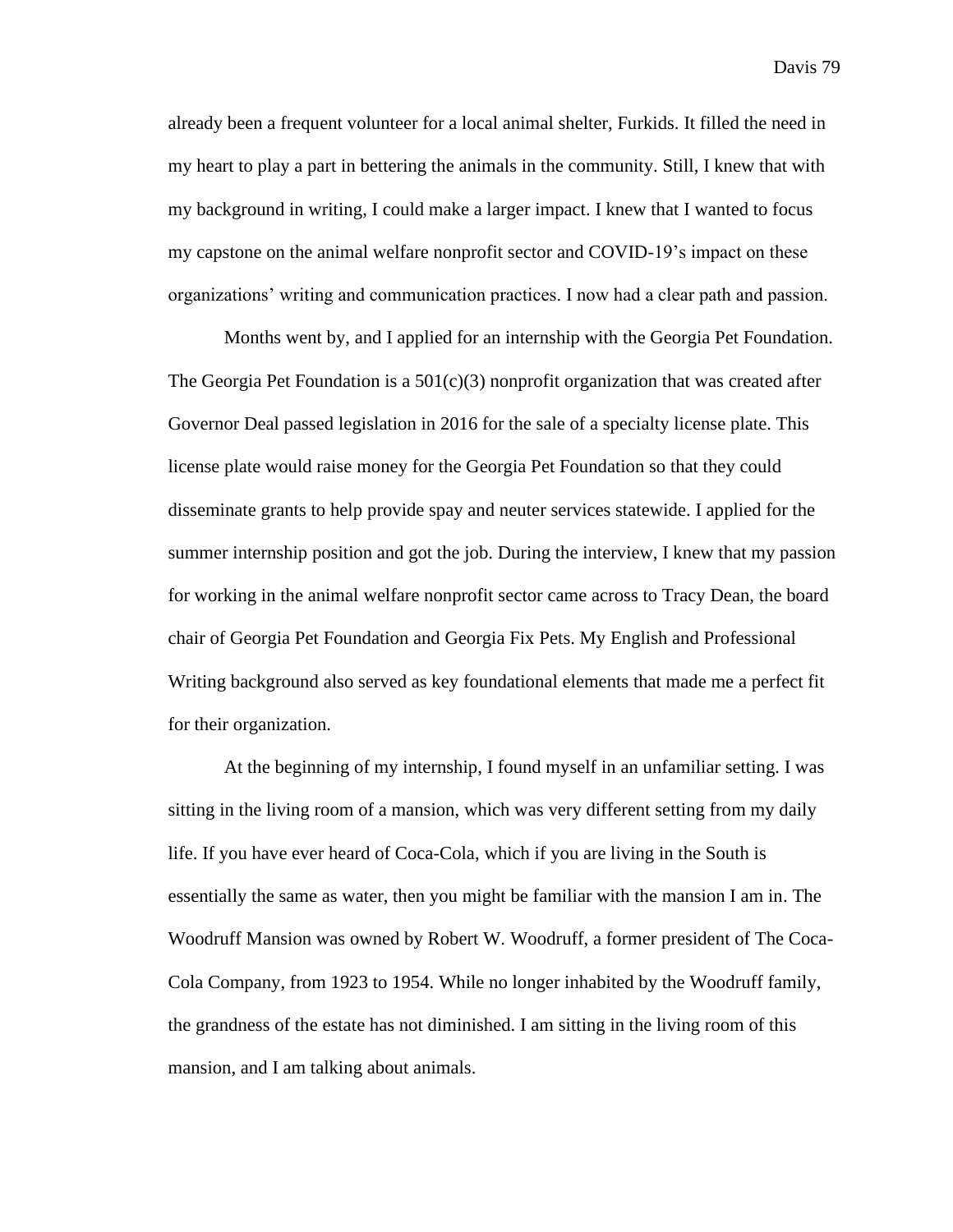It is an almost surreal setting that I found myself in, where I was speaking with the board members of Georgia Pet Foundation and Fix Georgia Pets about the importance of spaying and neutering shelter animals in the State of Georgia. Surrounding me are accomplished women who are volunteering their time to help animals in need. At the end of the day, it does not matter that these women are all successful in their own way or that we are sitting in a multi-million-dollar mansion. When it comes down to it, we are all here on a Tuesday afternoon to discuss how the nonprofit organizations that we work for can help our local animals in need.

So now I need to tell you why I am sitting in the Woodruff Mansion talking about cats and dogs. When I began my 2021 summer internship with Georgia Pet Foundation, I knew that I would be working from home. There would be no days in the office. Instead, I would be working from my apartment while my two cats and dogs vied for my attention. Honestly, I loved it. I could work in my pajamas or roll out of bed and be in "the office" within a minute. I love the ability and flexibility of working from home, which has been the norm since the COVID-19 pandemic reached the United States, and we went into a lockdown in March of 2020. I thought I would be glued to my home office chair for the entirety of my internship. However, that was not the case.

The opportunity to meet my fellow interns and the board members of Georgia Pet Foundation and Georgia Fix Pets came about. I was invited into the home of Ms. Ginny Millner, who is the current owner of the house. I was greeted by five rescue dogs of varying ages and hugged by all the board members. It was a very warm greeting and went a long way toward soothing my anxiety of meeting all of these important people. Also, we were all vaccinated just so that anyone reading this does not cringe at the word "hug."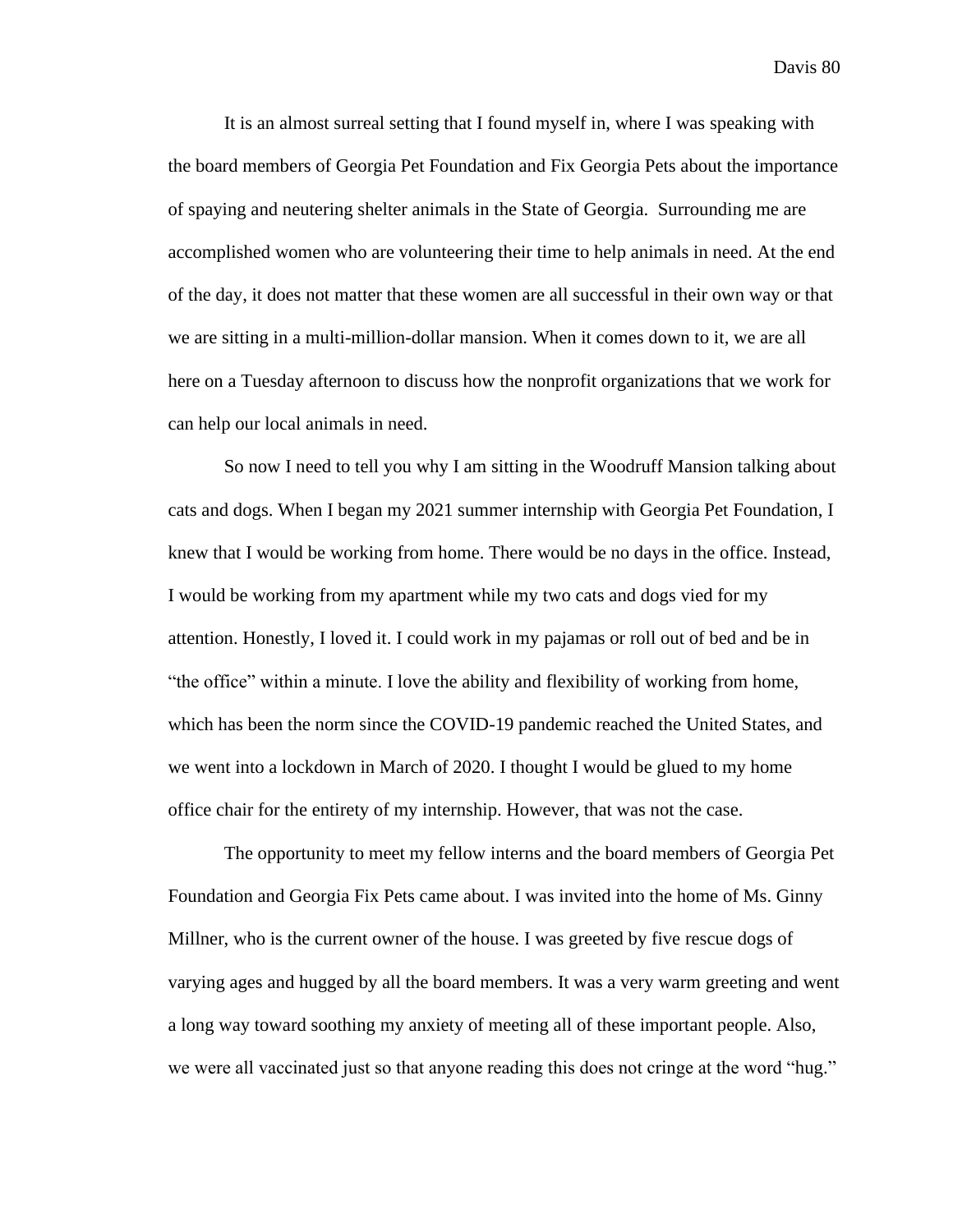If you are new to the nonprofit sector, there is something that you must know: Communication and building relationships are critical to being successful. I learned this through my directed study and even more through my Grant and Proposal Writing course. When I became an intern at Georgia Pet Foundation, I continued to learn how communication and writing were essential to my role in the nonprofit sector. I communicated through constant emails, phone calls, video conferencing, and even text messages with my fellow interns, staff, board members, and supporters. First impressions are key. As Jermey Beer discusses in *The Forgotten Foundations of Fundraising: Practical Advice and Contrarian Wisdom for Nonprofit Leaders*, "relationship-building is crucial'' when working in the nonprofit sector (137). Taking these words to heart, I knew as I drove to my first in-person meeting with board members from Fix Georgia Pets and Georgia Pet Foundation, that my first impressions and interactions would be the foundation for my relationships with members in the animal welfare nonprofit community.

I could not help but fight off some anxiety about meeting fifteen new people. I am not a shy person by nature, but I was letting the nerves get the best of me. This buildup of how the first interaction with all of these board members was getting to me, and to be greeted with warm smiles, hugs, and dog kisses snapped me back to my normal self. Being in a real professional setting was a daunting task, but I did believe that my education from Kennesaw State University had set me up to be successful.

I realized that I was in a place, mansion or not, where I was surrounded by people just like me. It was an amazing feeling. I was looking at these accomplished women and wondering how I could get to where they are in life. I even made a comment about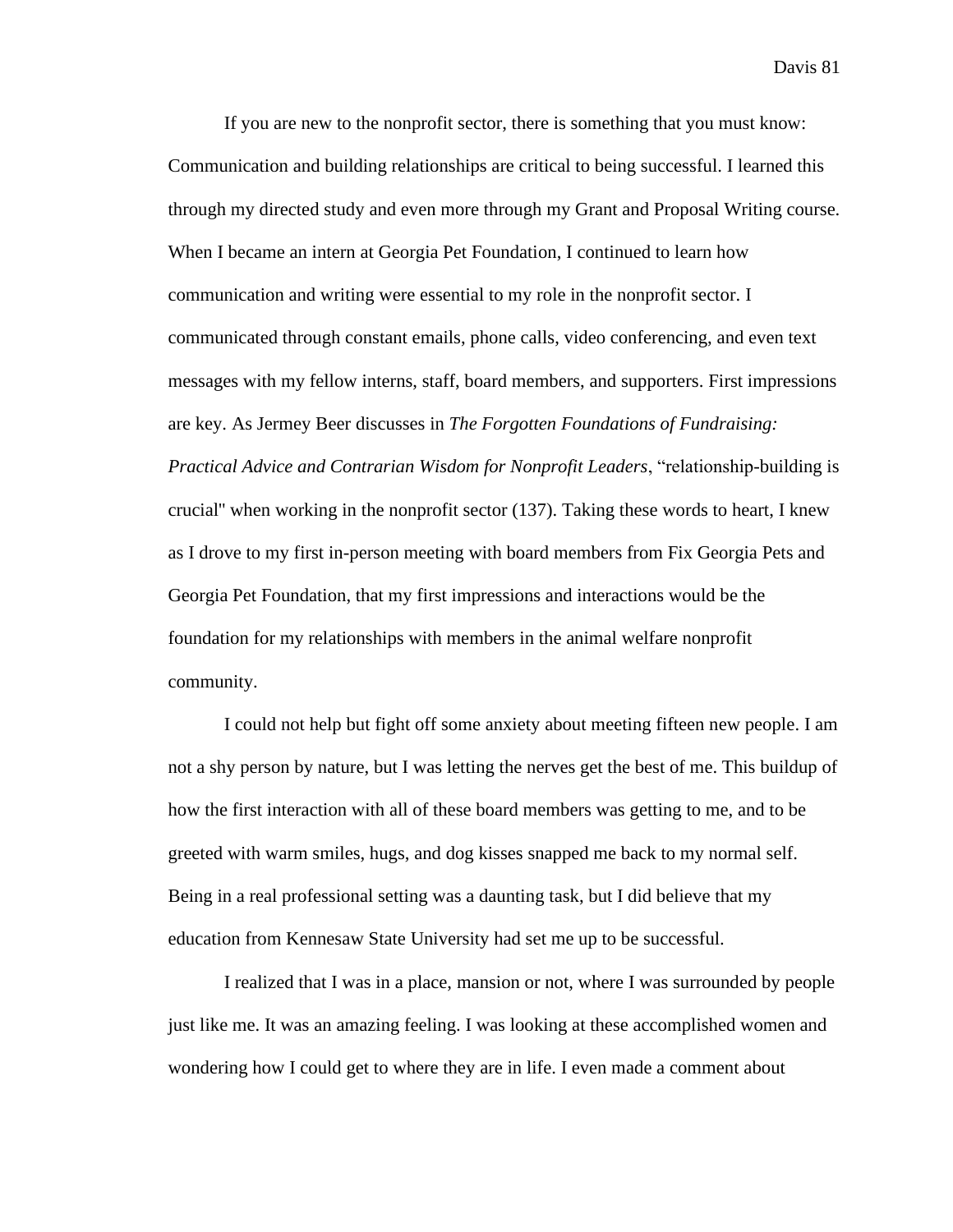wanting to be like them in the future. One of them, Sandra Edwards, turned her head to me, smiled and said, "You are already on that path."

She was right. I am now writing this reflection on not only as an animal lover and person who has had real experience in the nonprofit sector, but as a person who is currently fulfilling her dreams. My connections with my chairwoman, Tracy Dean, and with Caroline Hunter, the Executive Director of Georgia Pet Foundation's sister organization, Fix Georgia Pets, has allowed me the opportunity to continue working in the nonprofit animal welfare sector. I became Volunteer Director of Development for Georgia Pet Foundation and was hired to be the Director of Development for Fix Georgia Pets. Now I have a bigger role to play for the animals in Georgia.

Before this internship at Georgia Pet Foundation and the subsequent job at Fix Georgia Pets, I was unaware of the impact that spaying and neutering had on decreasing pet overpopulation and its direct impact on helping to eliminate senseless euthanasia on healthy cats and dogs. It was only when I started to get deeper into my internship and then started working part-time as the Director of Development for Fix Georgia Pets that I truly understood the importance of supporting spay and neuter efforts. In Georgia, there are 159 counties, with many rural counties lacking animal welfare resources. The project that helped me start understanding how my personal involvement within the animal welfare nonprofit sector could help address these serious problems, is the creation of the GPF Ambassador Program.

During my time as an intern for Georgia Pet foundation, I found myself sitting in on an internship meeting with my fellow interns at the time for the Georgia Pet Foundation. Tracy Dean, our board chair and internship supervisor, started to discuss a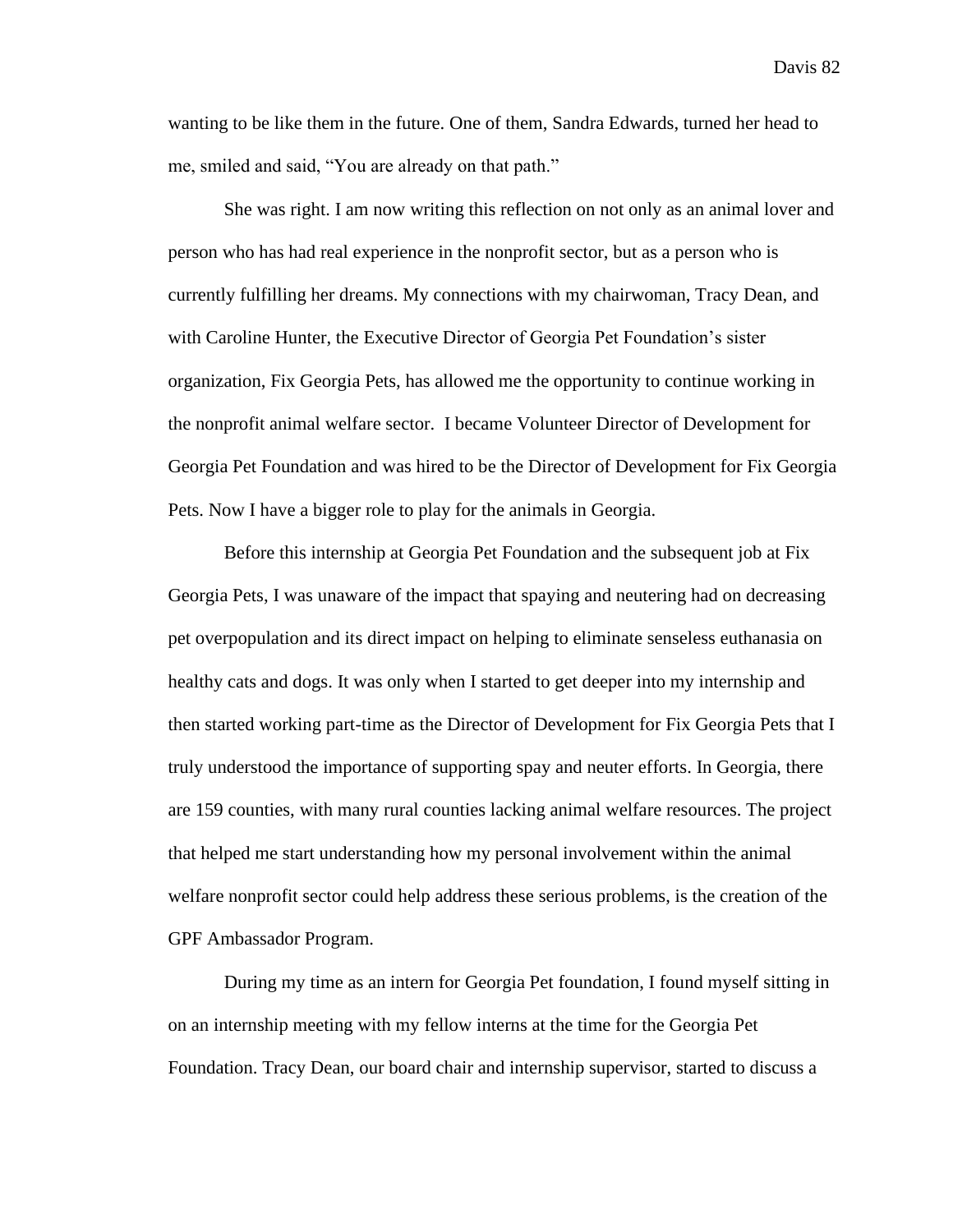new program that GPF would be launching, The Ambassador Program. The program was simple: we were going to start digitally canvassing people in the animal welfare community who could represent each of the 159 counties in Georgia. The program's goal was to make sure that each county had a person representing them and to give them a direct line of communication between each county and GPF.

Along with the county ambassadors, we would also have eight regional ambassadors to oversee their respective regions. In addition to providing a method of communication between GPF and all of the counties of Georgia, the Ambassador Program would also allow county and regional ambassadors to communicate with one another in a positive platform and subsequently keep GPF updated with changes in resources or alert us to needs or problems that could occur in more rural areas of the state. Ambassadors would also be tasked with communicating with their local tag offices to ensure that the GPF specialty license plate tag, of which proceeds go toward funding spay/neuter efforts in Georgia, was actually being made available for people wishing to support our cause.

We started reaching out to people that were on our newsletter list to start garnering attention toward the program. I remember sitting in on the first two Zoom meetings held by my board chair, Tracy Dean, as she explained to interested parties the value of our Ambassador Program. I have never been a part of a gathering of so many people who want to do good for the animals in their community. It was riveting to watch as people asked questions to Ms. Dean about the program, and it was amazing to see how many people were already ready to become county ambassadors. During the meeting, I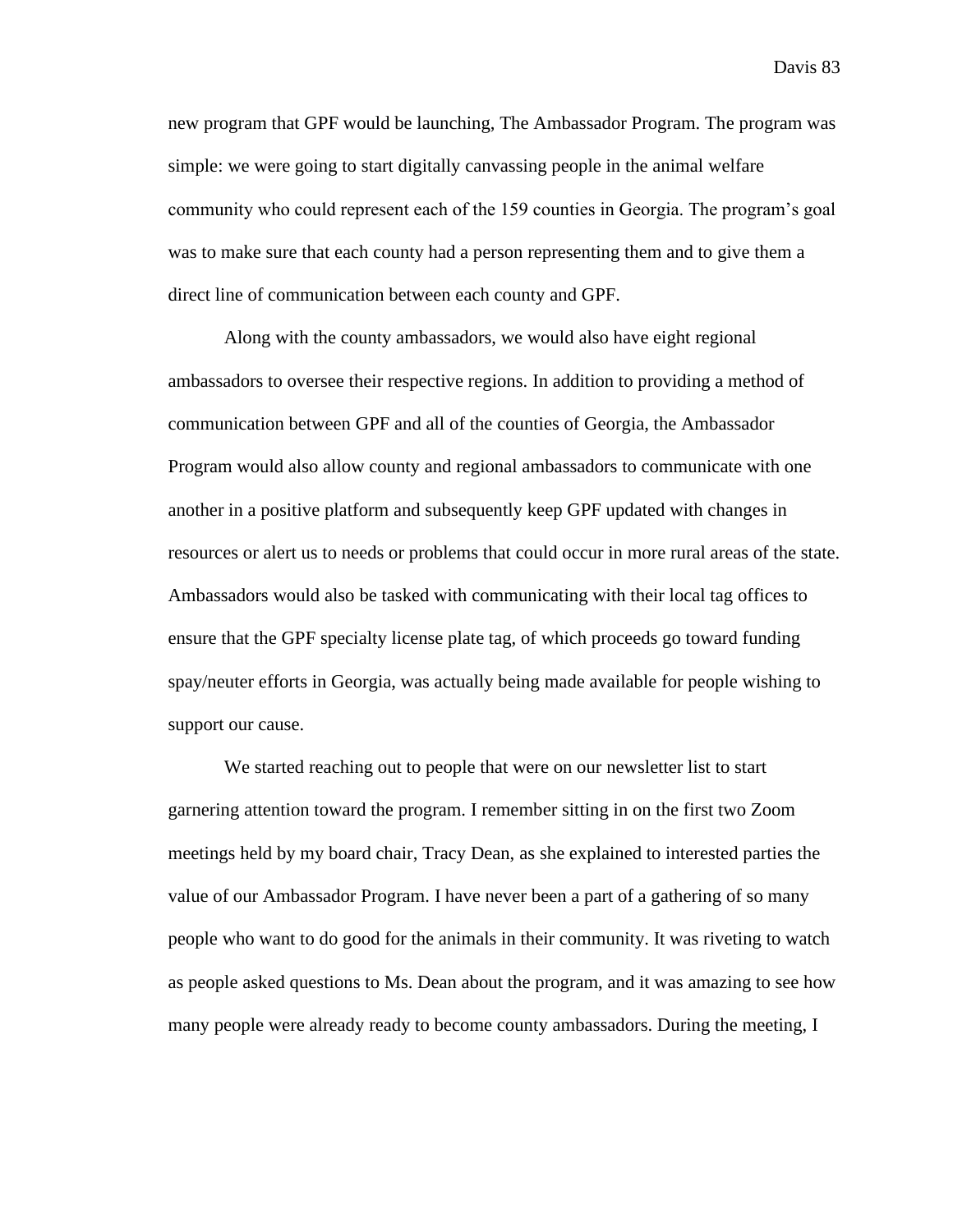was taking minutes and notes of who wanted to sign up to be an ambassador. That is how my involvement with the Ambassador Program started.

As I moved from being an intern for Georgia Pet Foundation to being their Volunteer Director of Development, I continued to grow the Ambassador program from the people who were initially interested in our first two meetings. Something I was not prepared for before starting this project was the sheer amount of time needed to reach out to each person, explain the value of the program, and ask if they would be willing to be an ambassador or recommend an ambassador. I spent hours on the phone, emailing, and writing with board members, staff, and supporters of Georgia Pet Foundation. There were days where I sat at my desk and updated our excel spreadsheet and Salesforce account with the contact information of confirmed and potential ambassadors.

One of the amazing things that I realized while working on this project is that word of mouth is everything. People know people. I made connections to potential ambassadors through previously established connections. It was like a tree growing with unending branches. It seemed like everyone had at least one recommendation for another county ambassador. One of the things that I learned from my Board Chair is the importance of leveraging connections and multiplying one's work. During my time working on the Ambassador Program, I have taken those words to heart. My time working, writing, and communicating with people who are genuinely interested in helping animals and improving their community has only led me to make new connections and establish relationships with other people.

Passion. That is a word I want to focus on for a moment. When it comes to working in the animal welfare nonprofit sector, I have felt a sense of passion from every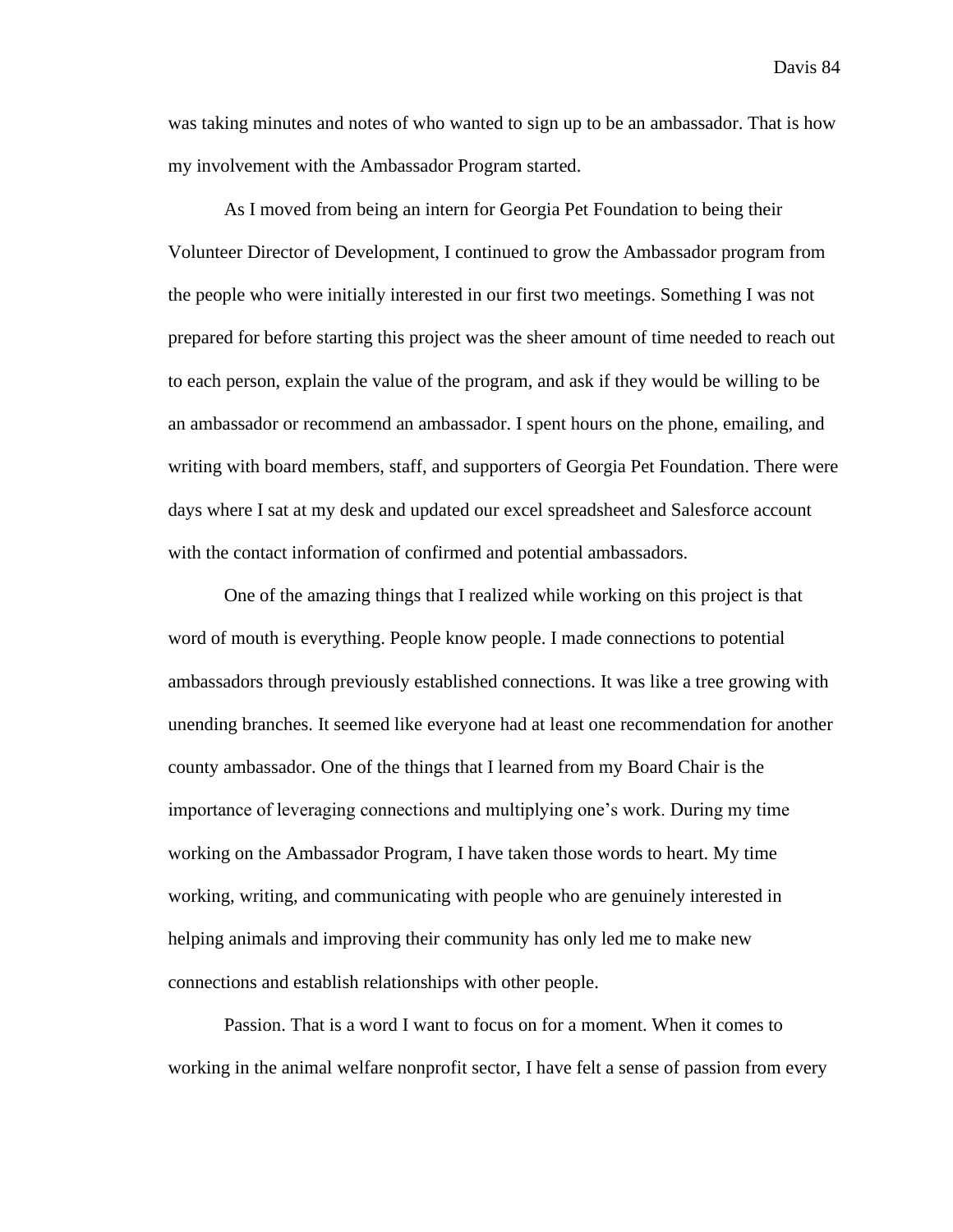person I have come in contact with. There is a kindred spirit of those who love animals and go out of their way to help animals. While the nonprofit sector is not known for having exceptional pay for employees, it brings people in through shared passion and drive.

Impact is another term that I want to discuss in more detail. What creating impact is and how to achieve one's intended impact. Nonprofit organizations have their own specific missions. For example, you can look at Paws Humane Society. Their "mission is to enrich the lives of both animals and people as a solution-based community resource for animal welfare by providing high-volume and high-quality spay/neuter, rescue, and adoption services, volunteer opportunities, outreach, and education" (Paws Humane).

Compared to Paws Humane Society's mission, my mission for Georgia Pet Foundation and Fix Georgia Pets is to end pet overpopulation by supporting low-cost, high-volume spay and neuter efforts in my state. I have learned how I can make a difference for these two organizations through my writing. I can reach out to a large audience of similar-minded people to make an impact.

Being a professional in the nonprofit industry also means that I serve as a guide for others who want to learn more about working in the nonprofit sector. Writing and communication served as my tools to help guide others to help support spay and neuter efforts in Georgia. I was blessed with guidance not only from my professors and time at Kennesaw State University but also from my colleagues at the two nonprofit organizations that I work for. Nobody starts off knowing what they are supposed to do in their life, let alone their profession. Being guided and continuing to learn are essential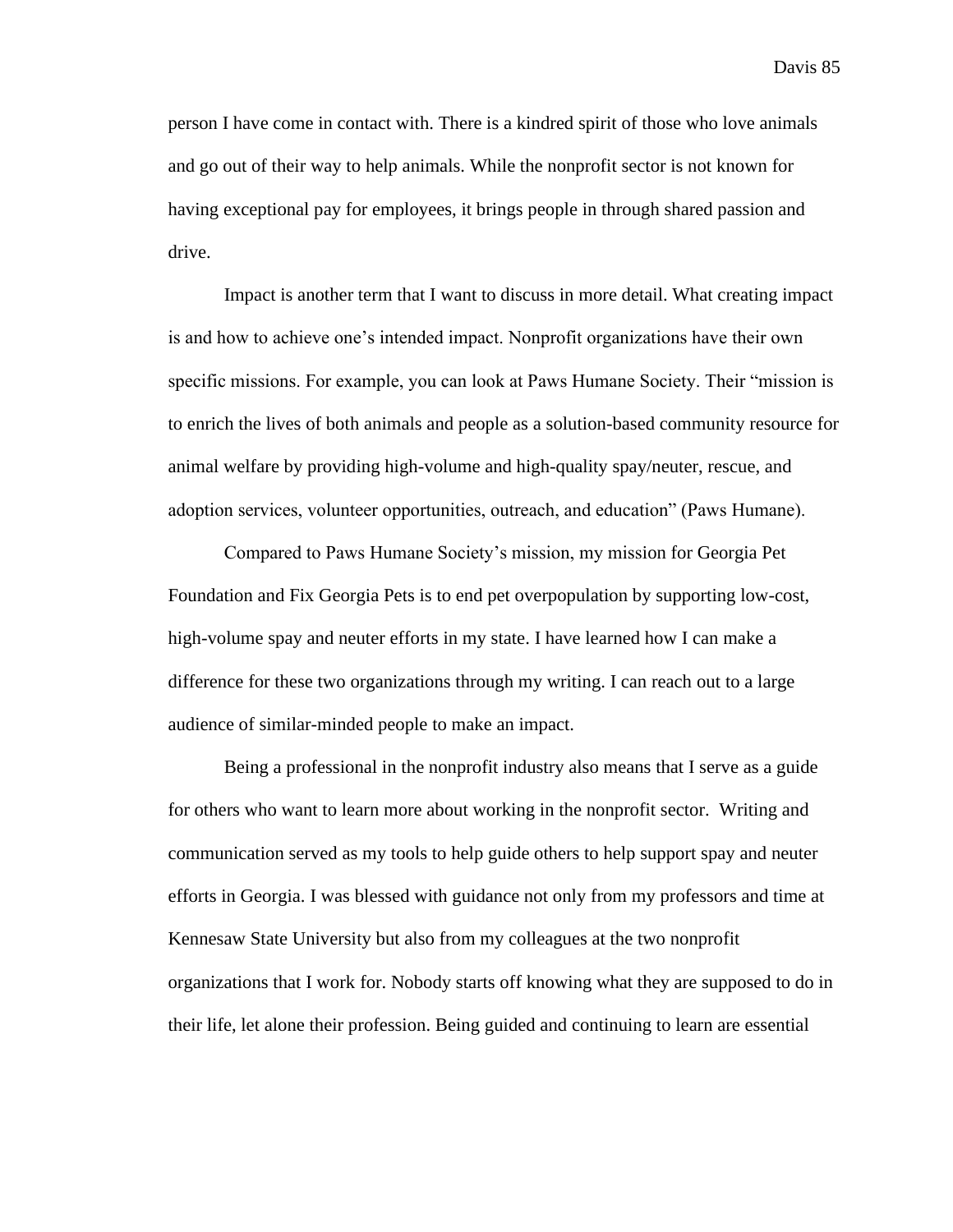parts of working, especially in the nonprofit sector. I am constantly talking to new people every single day, through email, calls, or face-to-face.

Working in the animal welfare nonprofit sector has also taught me that while many of us have similar goals and missions, personal conflicts also come into play. Being able to navigate complex and sometimes hostile relations is an art, and it is one that I am still trying to master. There have been times in my short career as a nonprofit professional that I have had to deal with negativity between competing organizations and individuals. Having grace and responding cordially is critical when trying to communicate. There is a balancing act that I must undertake to ensure that I am not offending one group or another. This problem is not something that I had thought much about before working in the nonprofit sector, but it is not surprising. Being able to properly handle relationships between my organization and other members of the animal welfare community is vital toward making all of our missions a reality.

 My writing for both organizations also serve as a method of communication between my organizations, myself, and our intended audience. I am not only being guided, but I also am the guide to others. This type of cyclical, integrated relationship is something that is only possible through communication and first-hand experience. Through the reflection of my own experiences as a writer and a professional working for two animal welfare nonprofit organizations, I hope that others come to understand the value of writing and communication practices in the nonprofit sector.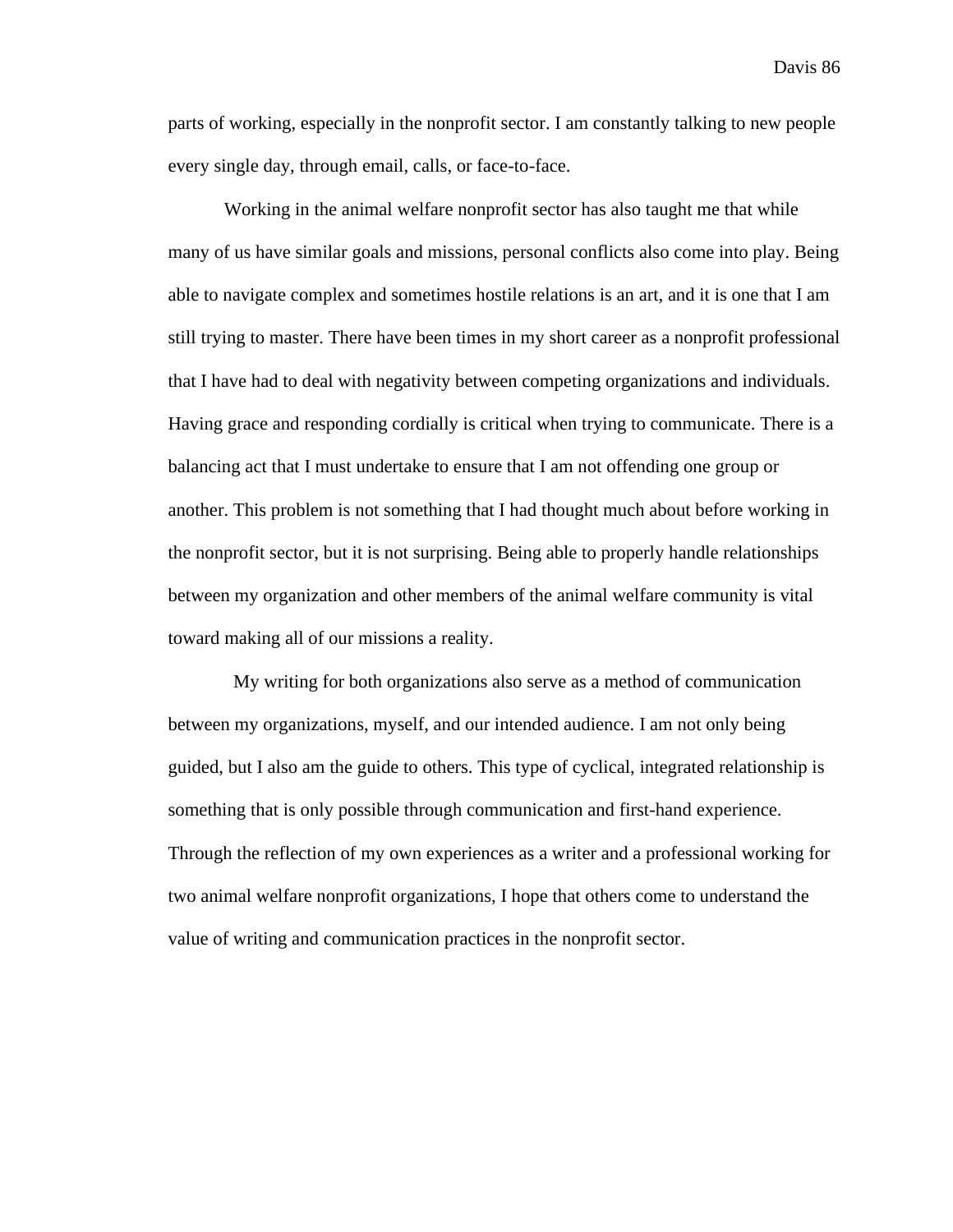#### **Conclusion**

Writing and communication practices are crucial for a nonprofit organization to be successful. There are no donations, no volunteers, no coordinated staff if the writing is suffering. As discussed in the article "Do Mission Statements Matter for Nonprofit Performance," "passion for a cause is crucial; however, passion alone cannot build and sustain organizations" (Pandey et al. 389). What builds the foundation of an organization is the well-crafted writing and a strong mission statement associated with the nonprofit. Keywords and phrases must be coupled with sincerity and focus are crucial for any nonprofit to succeed. There needs to be proper documentation, polite and emotional communication in order to create an organization that will entice a community to work together for the nonprofit's cause. I now know that thank-you letters, or any words of thanks are needed to help maintain and grow an organization over time. Like Lupton writes, "trust is the foundation of all human relationships. Without trust, marriages dissolve, business partnerships collapse, loyalty evaporates. Trust is the bedrock upon which civil society is built" (61). Building trust is not a fast or easy process. Still, it is important that one remember that relationship-building is vital to creating a nonprofit organization that can be effective for the community they are serving. One must truly understand the community they are serving and the needs that the community needs to be met. This process takes time, and it is through consistent and real communication and writing that real change can be achieved.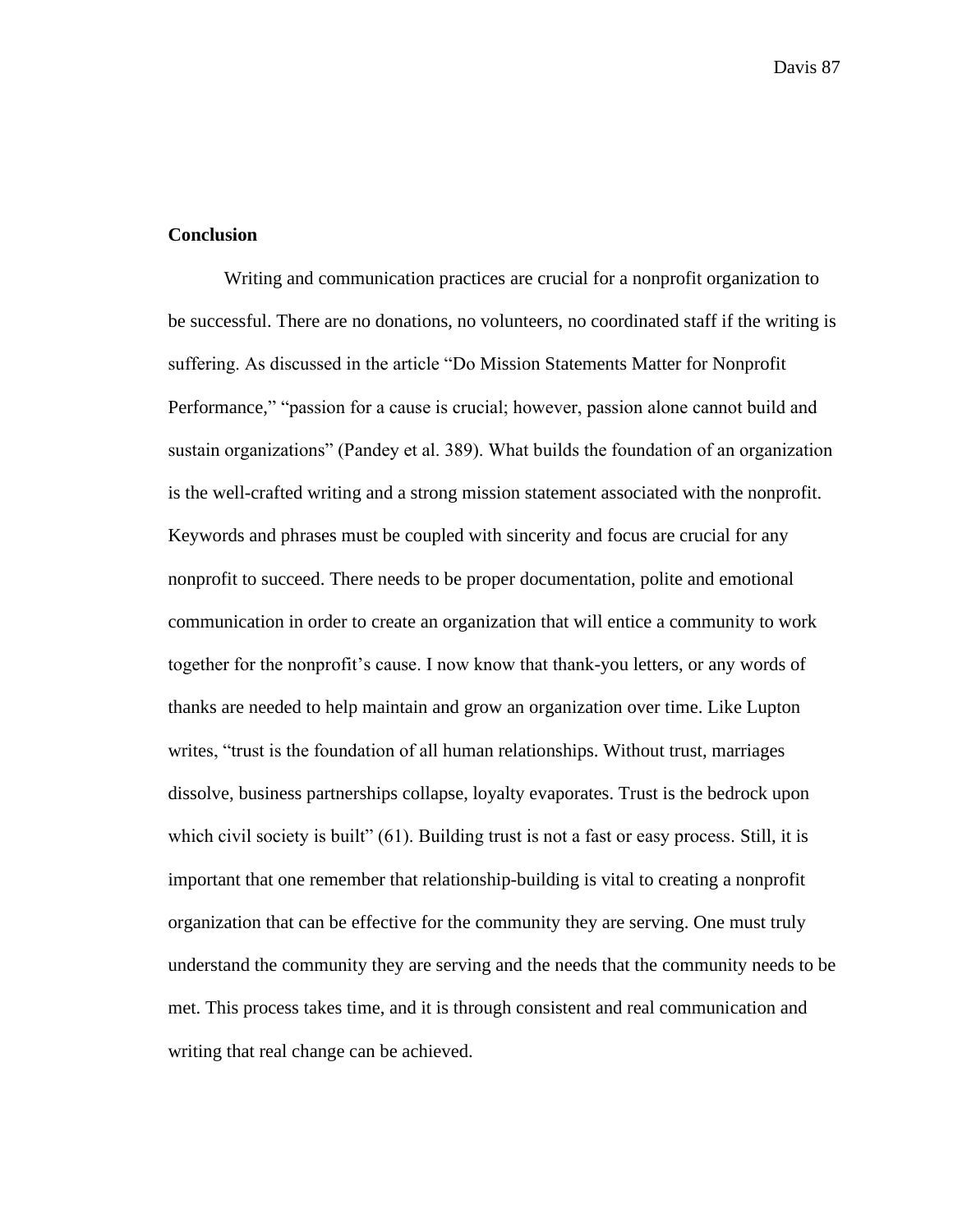The world of fundraising in the nonprofit sector is an ever-changing climate. Writing and communication practices are always evolving to meet the needs of a nonprofit organization. There is always room to grow, observe analytics, and strive for better communication between a nonprofit organization and its board members, volunteers, and donors. The danger of becoming stagnant with one's writing, campaigns, and communication is very real. There needs to be constant adaptation when working in the animal welfare nonprofit sector.

There were four main research tools that I employed for this project to understand the value of writing and communication practices within the nonprofit sector. First, I had conducted secondary research regarding the history of writing and communication practices in the nonprofit sector. This secondary research allowed me to understand and appreciate the value of effective writing and what role it plays within an animal welfare nonprofit organization. Additionally, the secondary research provided a fundamental base of knowledge for me and for others wanting to learn more about how writing is a pivotal aspect of working in a nonprofit organization.

Second, I conducted primary research for this project through interviews with six individuals who hold leadership positions within the animal welfare nonprofit sector, which showcased the importance of adaptation during crises and how digital fundraising and communication methods can be more effective than originally thought possible. The interviews with these nonprofit leaders allowed me to gain first-hand experience through their responses on how vital writing and communication practices are for their organizations. The primary research also provided important information about the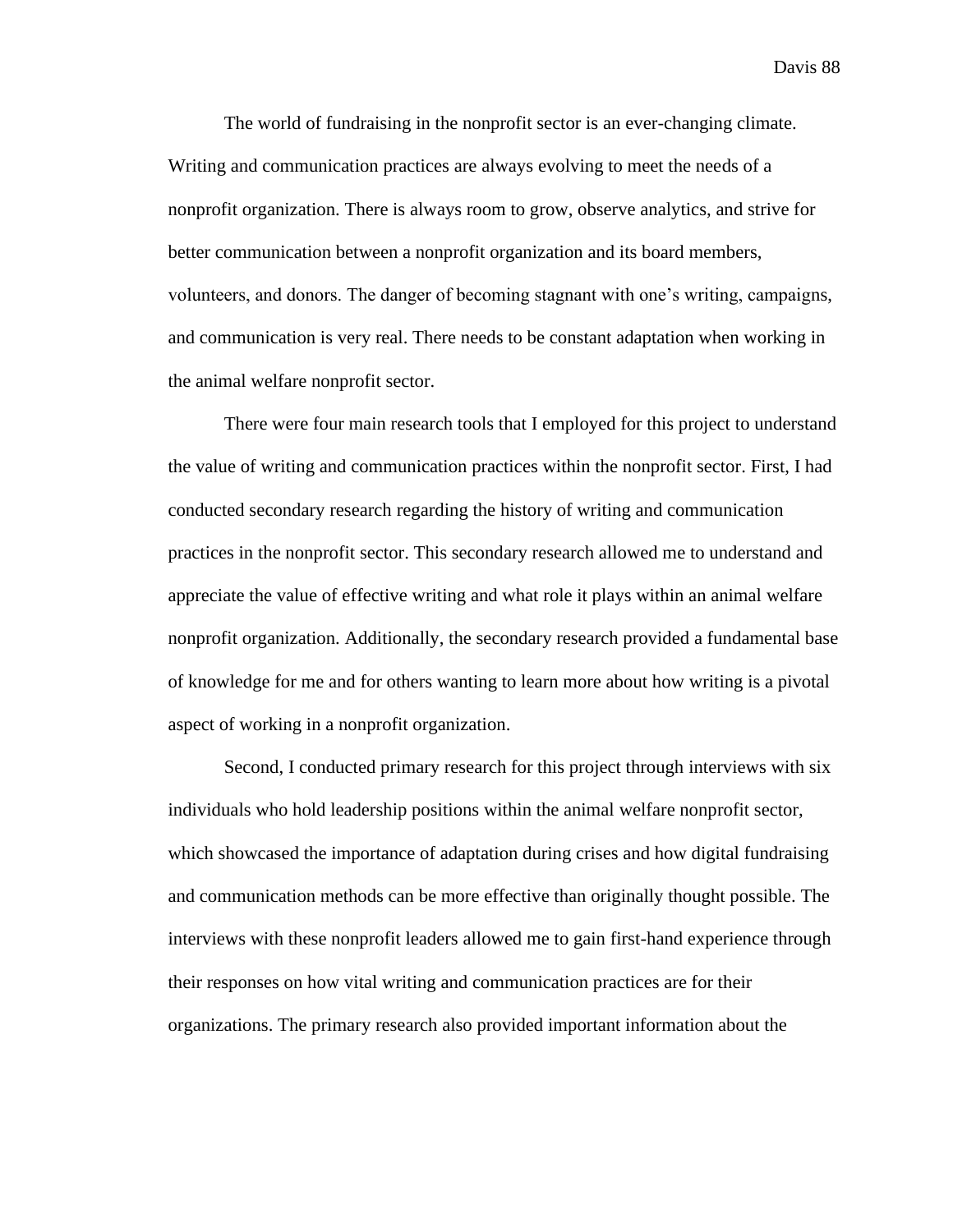effects of COVID-19 on the animal welfare sector, which are not widely written or talked about.

Third, I conducted textual and digital analysis of social media posts which showed how nonprofits have had to change their communications during COVID-19. The analysis of these social media posts and communication practice changes provided an insight on how COVID-19 has affected the writing practices for animal welfare nonprofit organizations. Communication through social media became a way for nonprofit organizations to continue raising awareness of their missions, while also acknowledging the fear of the virus.

Lastly, the autoethnographic portion of this project helped me reflect on my experiences learning and working in the animal welfare nonprofit sector. I have always been a writer, and it was through my autoethnography that I was able to look back on my journey as a writer and subsequently as a professional working in the animal welfare nonprofit sector. Reflection is key to growing, and my experiences as an intern for Georgia Pet Foundation and subsequent role as Director of Development for Fix Georgia Pets can allow others to understand how I used writing and my education in English to get to where I am today. The reflective nature of the writing emphasized the value of writing and communication that I have had the privilege of learning at Kennesaw State University and through my own experiences working in the nonprofit sector.

Through the research methods that I employed for this study, I came to the clear conclusion that effective writing and communication practices are vital to a nonprofit's success. The primary and secondary research gathered for this thesis provide information and first-hand experience that attest to the value of writing. There is so much to learn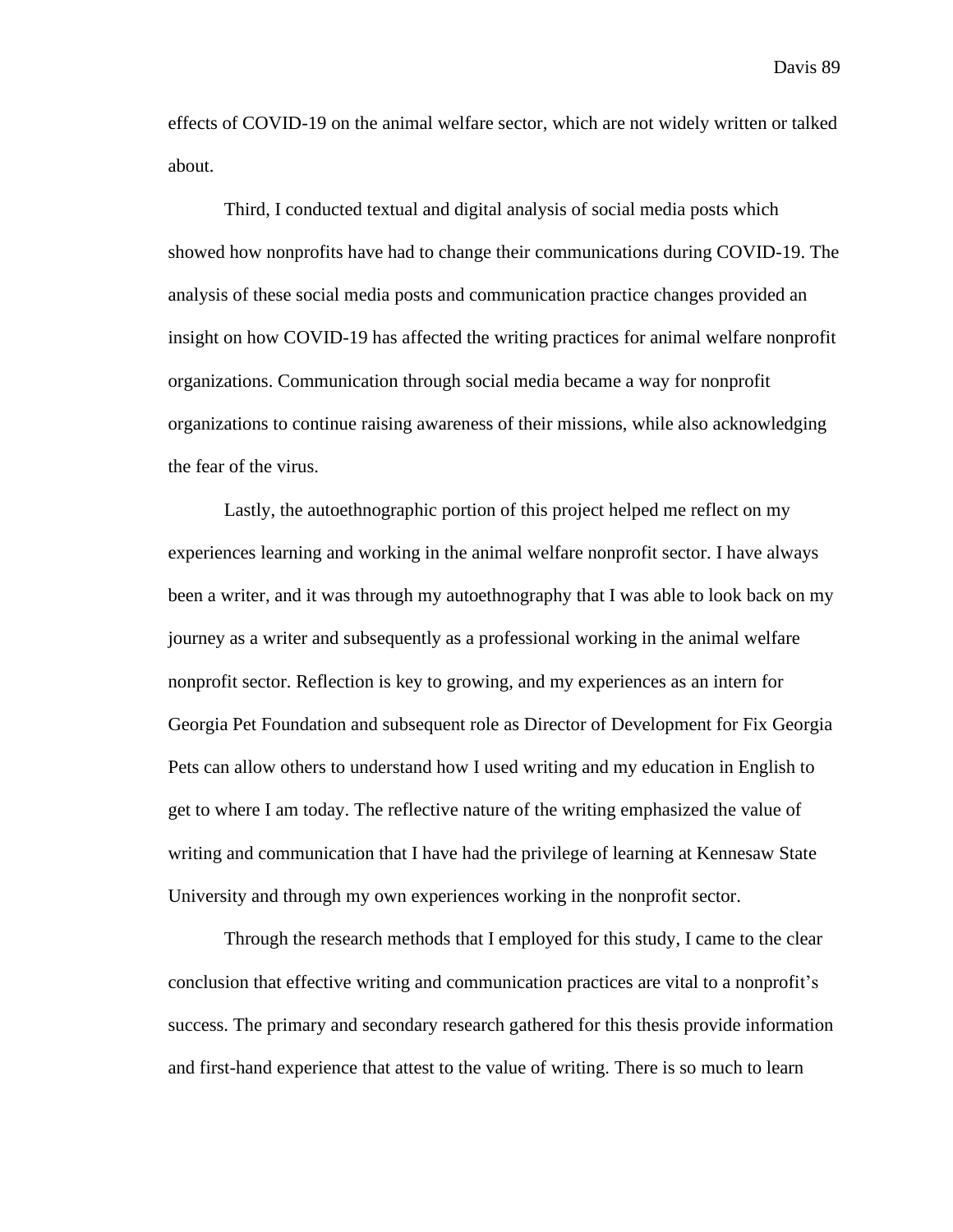about the nonprofit sector, but the keystone of any successful nonprofit is communicating and building relationships and trust. A crisis will not break down those relationships but can instead provide an opportunity to showcase the lengths an organization will go in order to continue working towards its mission. Effective writing and communication are key to working in the nonprofit sector and creating these relationships. Through my research and personal experiences, I have showcased the value of writing and communication practices. Nonprofit organizations need effective writing; they need effective writers to continue building relationships between their organizations and their audiences.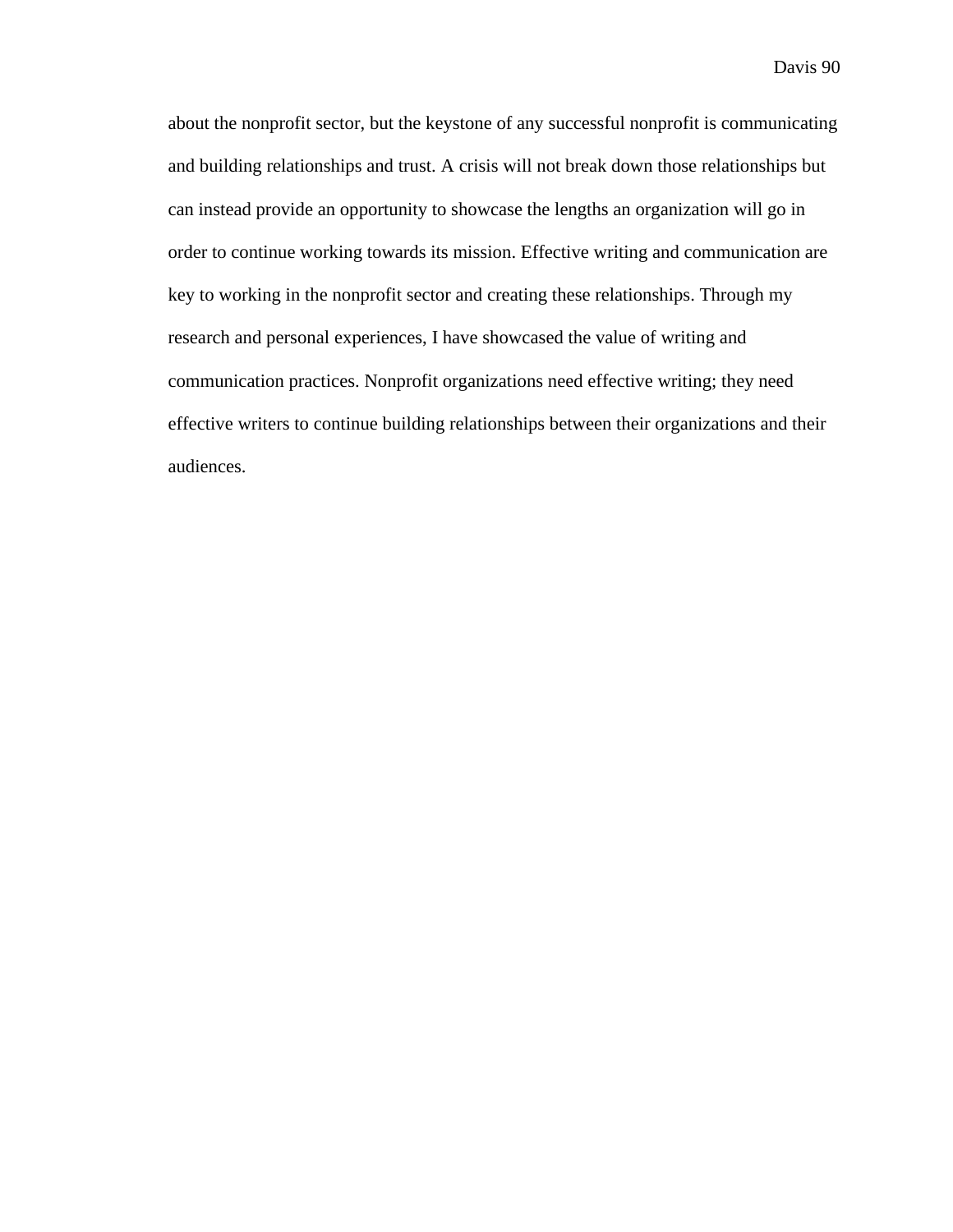### **Works Cited**

- Adipat, Surattana. "Why Web-Conferencing Matters: Rescuing Education in the Time of COVID-19 Pandemic Crisis." *Frontiersin*, Frontiers in Education, 22 Sept. 2021, https://www.frontiersin.org/articles/10.3389/feduc.2021.752522/full.
- Amato, Lily. Interview. By Tiffany Davis. 11 October 2021.
- ASPCA. "About Us." *ASPCA*, https://www.aspca.org/about-us.
- "Atlanta Animal Shelter: Furkids: Furkids Georgia's Animal Rescue & No-Kill Shelter." *Furkids*, furkids.org/about-us/mission-and-history/.
- Atlanta Humane Society [@atlantahumane]. Photo of COVID-19 Update. *Instagram*, photographed by Atlanta Humane Society, 14 Mar. 2020[,](https://www.instagram.com/p/B9t-lIHlgpF/) [https://www.instagram.com/p/B9t-lIHlgpF/.](https://www.instagram.com/p/B9t-lIHlgpF/)
- Atlanta Humane Society [@atlantahumane]. Photo of Choose Your Quarantine House. Instagram, photographed by Atlanta Humane Society, 12 Mar. 2020, [https://www.instagram.com/p/CAGBRCYAqfs/.](https://www.instagram.com/p/CAGBRCYAqfs/)
- Atlanta Humane Society. "What Is No Kill?" *Atlanta Humane Society*, 3 Sept. 2021, https://atlantahumane.org/who-we-are/what-is-no-kill/.
- Barbato, Joseph, and Danielle S. Furlich. *Writing for a Good Cause: the Complete Guide to Crafting Proposals and Other Persuasive Pieces for Nonprofits*. Simon & Schuster, 2000.
- Beer, Jeremy, Author. *The Forgotten Foundations of Fundraising : Practical Advice and Contrarian Wisdom for Nonprofit Leaders /*. Hoboken, New Jersey :: Wiley. Web.
- Bryce, Herrington J. "The Public's Trust in Nonprofit Organizations: The Role of Relationship Marketing and Management." *Non Profit News | Nonprofit Quarterly*, Nonprofit Quarterly, 2 Feb. 2016, https://nonprofitquarterly.org/the-publics-trustin-nonprofit-organizations-the-role-of-relationship-marketing-and-management/.
- Candid Learning. "How Many Nonprofit Organizations Are There in the U.S.?" *Candid Learning*, https://learning.candid.org/resources/knowledge-base/number-ofnonprofits-in-the-u-s/.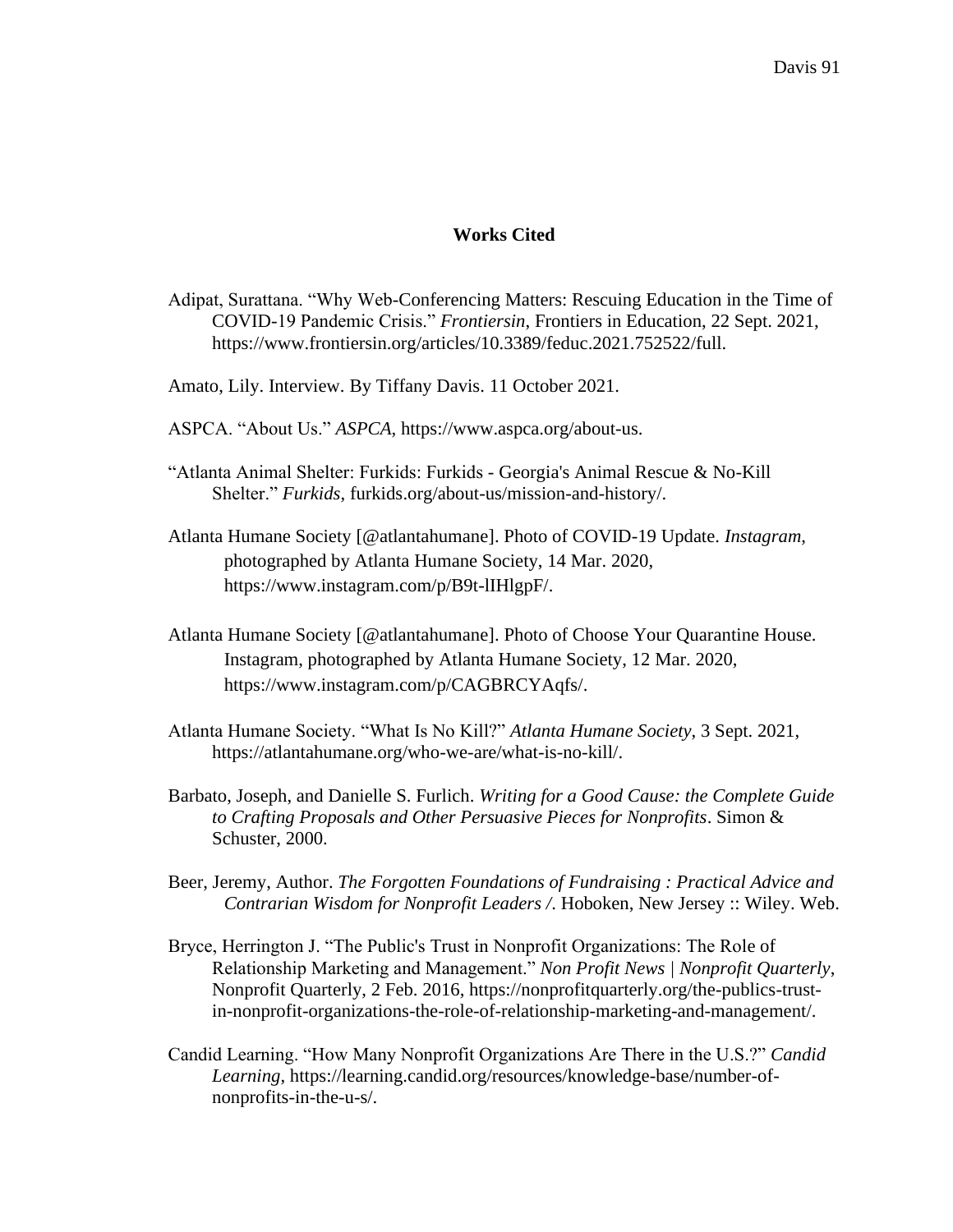- Cantor, Alan. "Nonprofit Fundraising in the Age of Coronavirus." *Harvard Business Review*, 15 Apr. 2020, hbr.org/2020/04/nonprofit-fundraising-in-the-age-ofcoronavirus.
- Cause IQ. "Animal-Focused Nonprofit Organizations." *Animal Organizations | Cause IQ*, Cause IQ, https://www.causeiq.com/directory/animal-organizations-list/.
- Coffey, Jeremy T. "Virtual Nonprofit Board and Member Meetings in the Time of COVID." *Perlman and Perlman*, 14 Sept. 2020, https://www.perlmanandperlman.com/virtual-nonprofit-board-meetings-timecovid/.
- Condon, Stephanie. "Google Hangouts Meet's Daily Usage Soars During COVID-19 Outbreak." *Zdnet*, 31 Mar. 2020, https://www.zdnet.com/article/google-hangoutsmeets-daily-usage-soars-during-covid-19-outbreak/.
- Dean, Brian. "Zoom User Stats: How Many People Use Zoom in 2021?" *Backlinko*, 10 Mar. 2021, https://backlinko.com/zoom-users.
- Dean, Tracy. Interview. By Tiffany Davis. 12 October 2021.
- Devon, Jennifer. "Identifying and Developing Strong Relationships for Nonprofit Success." *CCS Fundraising*, CCS Fundraising, 7 Jan. 2021, https://ccsfundraising.com/identifying-and-developing-strong-relationships-fornonprofit-success/.
- Dooley, Roger. "How Zoom Conquered Video Conferencing." *Forbes*, Forbes Magazine, 30 Sept. 2020, https://www.forbes.com/sites/rogerdooley/2020/09/30/how-zoomconquered-video-conferencing/?sh=7ea577205a97.
- Fidelity Charitable. "Covid-19 and Philanthropy: How Donor Behaviors Are Shifting amid Pandemic." *Fidelity Charitable*, [https://www.fidelitycharitable.org/insights/how-covid-19-is-shifting-donor](https://www.fidelitycharitable.org/insights/how-covid-19-is-shifting-donor-giving.html)[giving.html/](https://www.fidelitycharitable.org/insights/how-covid-19-is-shifting-donor-giving.html).
- Fritz, Joanne. "How Nonprofits Generate Revenue Streams." *The Balance Small Business*, The Balance Small Business, 29 Sept. 2019, https://www.thebalancesmb.com/where-do-nonprofits-get-their-revenue-2502011.
- Fullerton, Nicole. "Instagram vs. Reality: The Pandemic's Impact on Social Media and Mental Health." *Pennmedicine*, Penn Medicine News, 29 Apr. 2021, https://www.pennmedicine.org/news/news-blog/2021/april/instagram-vs-realitythe-pandemics-impact-on-social-media-and-mental-health.

Furkids [@furkidsatlanta]. Photo of two people with masks on holding cats, *Instagram*,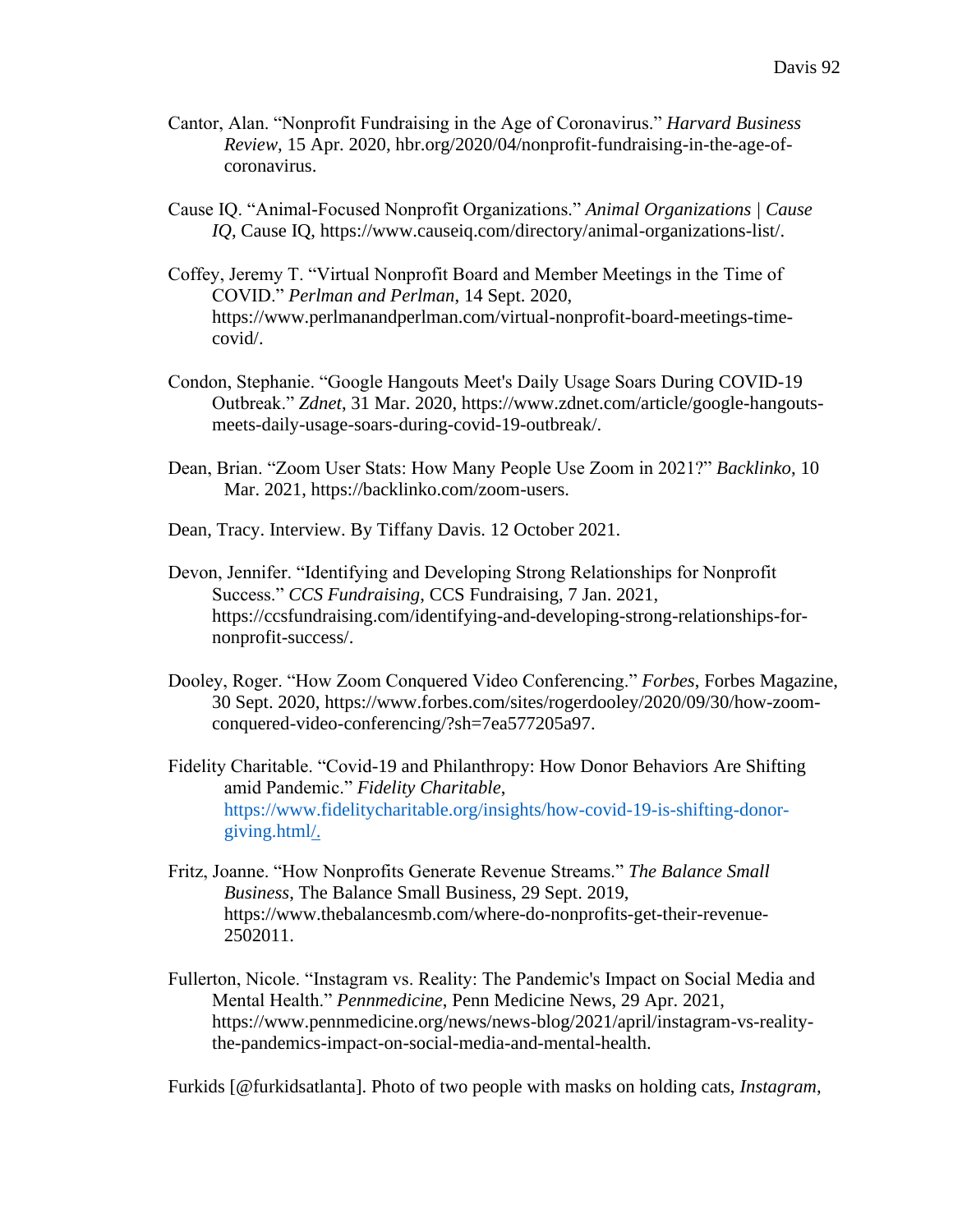photographed by Furkids, 29 Oct. 2020, [https://www.instagram.com/p/CG8uGTnnDDz/.](https://www.instagram.com/p/CG8uGTnnDDz/)

- Furkids [@furkidsatlanta]. Photo of four people with masks on and an adopted dog, *Instagram*, photographed by Furkids, 31 Dec. 2020[,](https://www.instagram.com/p/CJe0ENWHFKL/) [https://www.instagram.com/p/CJe0ENWHFKL/.](https://www.instagram.com/p/CJe0ENWHFKL/)
- Furkids [@furkidsatlanta]. Photo dogs and a social distancing guide, *Instagram*, photographed by Furkids, 4 Mar. 2021[,](https://www.instagram.com/p/CMASJ5Knzvh/) [https://www.instagram.com/p/CMASJ5Knzvh/.](https://www.instagram.com/p/CMASJ5Knzvh/)
- Haddad, F. Duke. "The Importance of Social Media to Nonprofits." *NonProfit PRO*, Nonprofit PRO, 9 Oct. 2020, https://www.nonprofitpro.com/post/the-importanceof-social-media-to-nonprofits/.
- Henderson, Tim. "In-Person Workers Are Slow to Return to Jobs, Data Shows." *The Pew Charitable Trusts*, 9 Sept. 2021, https://www.pewtrusts.org/en/research-andanalysis/blogs/stateline/2021/09/09/in-person-workers-are-slow-to-return-to-jobsdata-shows.
- Hunter, Caroline. Interview. By Tiffany Davis. 10 October 2021.
- Jameson, Jenna. "Pivot to Virtual Events Helps Nonprofits Sustain 2020 Fundraising Goals." *Giving USA | A Public Service Initiative of the Giving Institute*, 22 Dec. 2020, [https://givingusa.org/pivot-to-virtual-events-helps-nonprofits-sustain-2020](https://givingusa.org/pivot-to-virtual-events-helps-nonprofits-sustain-2020-fundraising-goals/) [fundraising-goals/.](https://givingusa.org/pivot-to-virtual-events-helps-nonprofits-sustain-2020-fundraising-goals/)
- Muscente, Kailee, et al. "Autoethnography: When Should I Submit My Self-Study to the IRB." *Teachers College - Columbia University*, Teachers College, Columbia University, 20 July 2021, https://www.tc.columbia.edu/institutional-reviewboard/irb-blog/autoethnography-when-should-i-submit-my-self-study-to-the-irb/.
- Leroux Miller, Kivi. *Content Marketing for Nonprofits. [Electronic Resource] : A Communications Map for Engaging Your Community, Becoming a Favorite Cause, and Raising More Money*. 1st ed., Jossey-Bass, 2013. *EBSCOhost*, search.ebscohost.com/login.aspx?direct=true&AuthType=ip,shib&db=cat06545a &AN=ken.997659875502954&site=eds-live&scope=site.
- Levinson, Jay Conrad, et al. *Guerrilla Marketing for Nonprofits. [Electronic Resource] : 250 Tactics to Promote, Recruit, Motivate, and Raise More Money*. Entrepreneur Press, 2010. *EBSCOhost*, search.ebscohost.com/login.aspx?direct=true&AuthType=ip,shib&db=cat06545a &AN=ken.9913749107302931&site=eds-live&scope=site.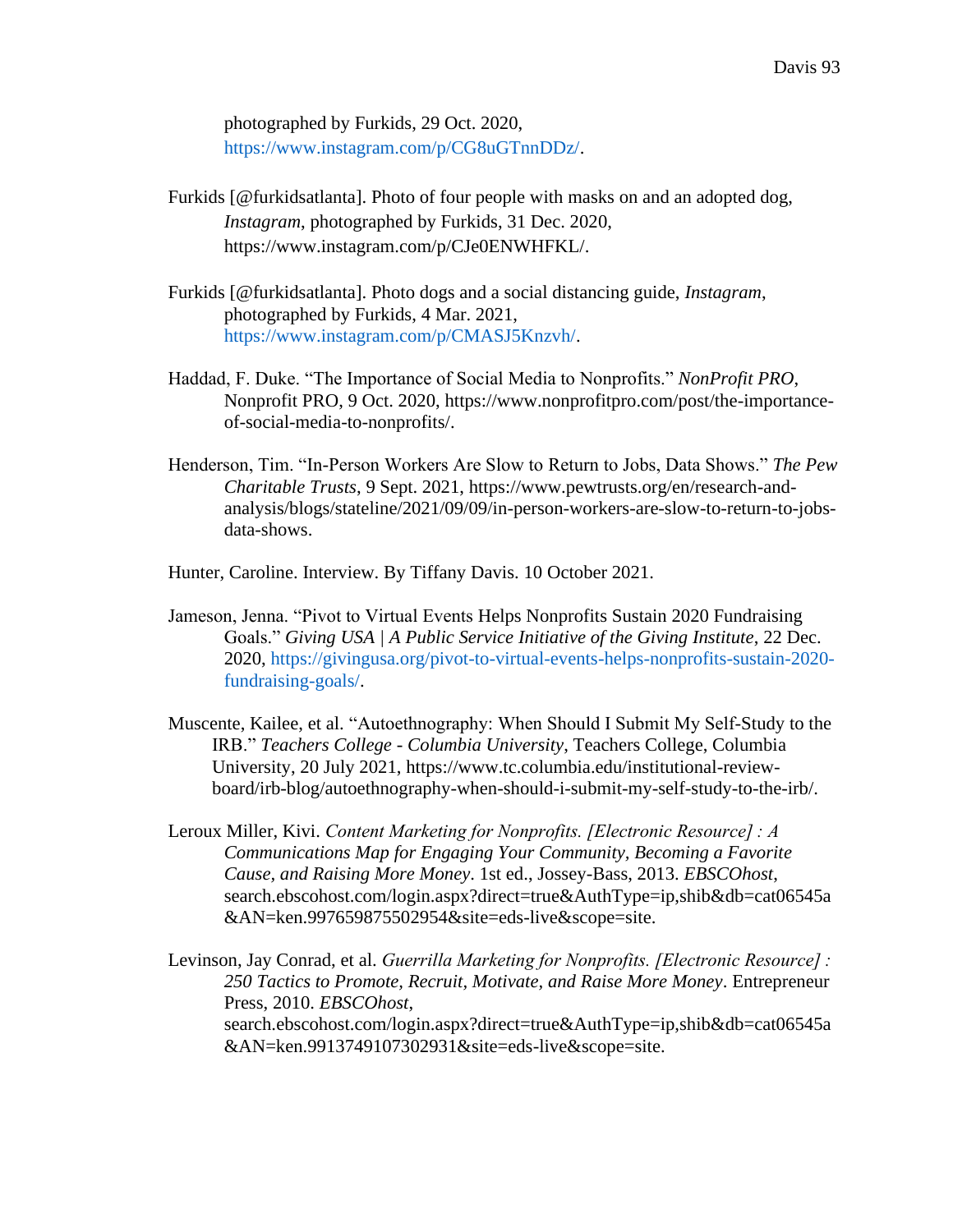- LifeLine Animal Project [@lifelineanimal]. Photo of Kilo the dog. *Instagram*, photographed by Lifeline Animal Project, 29 Sept. 2021[,](https://www.instagram.com/p/CUatvyitQF7/) <https://www.instagram.com/p/CUatvyitQF7/>
- London School of Business and Finance. "What Is Strategic Marketing and Why Is It So Important?" *London School of Business & Finance*, 8 Oct. 2021, https://www.lsbf.org.uk/blog/online-learning/what-is-strategic-marketing-and-whyis-it-so-important.
- Lupton, Robert D. *Toxic Charity: How Churches and Charities Hurt Those They Help (and How to Reverse It)*. Kindle ed., HarperOne, 2012. Lynch, Catherine. Personal Interview. 14 October 2021.
- Lynch, Catherine. Interview. By Tiffany Davis. 14 October 2021.
- Mancuso, Anthony. *Nonprofit Meetings, Minutes & Records : How to Properly Document Your Nonprofit's Actions*. Vol. 3rd edition, NOLO, 2018. *EBSCOhost*, search.ebscohost.com/login.aspx?direct=true&AuthType=ip,shib&db=nlebk&A= 16154 60&site=eds-live&scope=site.

Montgomery, Patricia. Interview. By Tiffany Davis. 22 October 2021.

- Pandey, Sheela, et al. "Do Mission Statements Matter for Nonprofit Performance?" *Nonprofit Management & Leadership*, vol. 27, no. 3, Spring 2017, p. 389. *EBSCOhost*, doi:10.1002/nml.21257.
- Pasic, Amir, et al. "The Current and Potential Impact of COVID-19 on Nonprofits ." *Stanford Social Innovation Review: Informing and Inspiring Leaders of Social Change*, 15 July 2020, https://ssir.org/podcasts/entry/the\_current\_and\_potential\_impact\_of\_covid\_19\_on\_ nonprofits.
- Patterson, David. "Make Your Mission Statement a Fundraising Tool." *Raise- Funds*, 3 Oct. 2016, https://www.raise-funds.com/make-your-mission-statement-afundraising-tool/.
- PAWSAtlanta [@pawsatlanta]. Photo of a dog. *Instagram*, photographed by PAWSAtlanta, 15 Mar. 2020, [https://www.instagram.com/p/B9xQnPlJhMv/.](https://www.instagram.com/p/B9xQnPlJhMv/)
- PAWSAtlanta [@pawsatlanta]. Photo of a Brandy the dog, *Instagram*, photographed by PAWSAtlanta, 2 Apr. 2020, [https://www.instagram.com/p/B-feEN7JUIs/.](https://www.instagram.com/p/B-feEN7JUIs/)
- PAWSAtlanta [@pawsatlanta]. Photo of a dog with a facemask, *Instagram*, photographed by PAWSAtlanta, 18 Apr. 2020, [https://www.instagram.com/p/B\\_Ijea8peNL/.](https://www.instagram.com/p/B_Ijea8peNL/)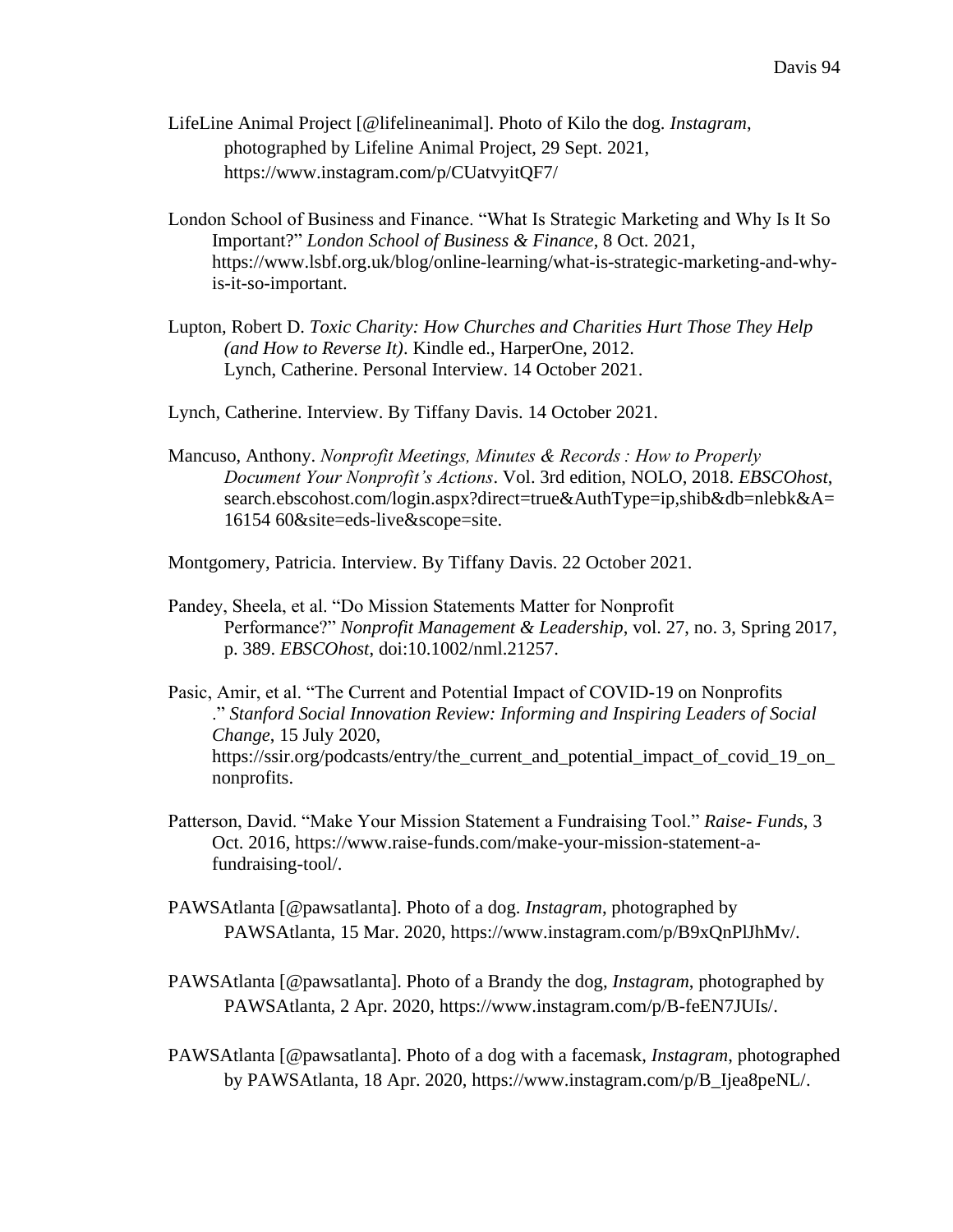- Paws Humane Society "Paws Humane." *Paws Humane Society*, 7 Oct. 2021, https://pawshumane.org/.
- Paws Humane Society [@pawshumane]. Photo collage of people with masks holding animals, *Instagram*, photographed by Paws Humane Society, 5 Mar. 2021, [https://www.instagram.com/p/CMC1E-5Lzf0/.](https://www.instagram.com/p/CMC1E-5Lzf0/)
- Paws Humane Society [@pawshumane]. Photo of a dog in a car with drive-through vaccine clinic information, *Instagram*, photographed by Paws Humane Society, 1 Oct. 2021[,](https://www.instagram.com/p/CUfe9o4pgKf/) [https://www.instagram.com/p/CUfe9o4pgKf/.](https://www.instagram.com/p/CUfe9o4pgKf/)
- Penketh Group. "Why Video Conferencing Tech Is More Important than Ever." *Penketh Group*, 6 Oct. 2020, https://penkethgroup.com/knowledge-centre/why-videoconferencing-tech-is-more-important-than-ever/.
- Powell, Walter W., and Patricia (Assistant professor of education) Bromley. *The Nonprofit Sector : A Research Handbook*. Third edition., Stanford University Press, 2020. *EBSCOhost*, search.ebscohost.com/login.aspx?direct=true&AuthType=ip,shib&db=cat06545a &AN=ken.997747600102954&site=eds-live&scope=site.
- Raj. "How to Write an Awesome Nonprofit Mission Statement: Actionable Tips." *Donorbox*, Donorbox, 10 Aug. 2021, https://donorbox.org/nonprofitblog/nonprofit-mission-statement/.
- Raymond, Susan Ueber. *The Future of Philanthropy: Economics, Ethics, and Management*. John Wiley & Sons, 2004.

Shelton, Samantha. Interview. By Tiffany Davis. 24 October 2021.

- UNICEF. "How COVID-19 Is Changing the World: A Statistical Perspective, Volume II." *UNICEF DATA*, UNICEF, 22 Sept. 2021, https://data.unicef.org/resources/how-covid-19-is-changing-the-world-a-statisticalperspective-volume-2/.
- Warren, Tom. "Microsoft Teams Usage Jumps to 145 Million Daily Active Users." *The Verge*, The Verge, 27 Apr. 2021, https://www.theverge.com/2021/4/27/22406472/microsoft-teams-145-milliondaily-active-users-stats.
- WealthEngine. "The Impact of Covid-19 on Nonprofits and the Outlook for 2021." *WealthEngine*, 29 Mar. 2021, https://www.wealthengine.com/the-impact-of-covid-19-on-nonprofits-for-2021/.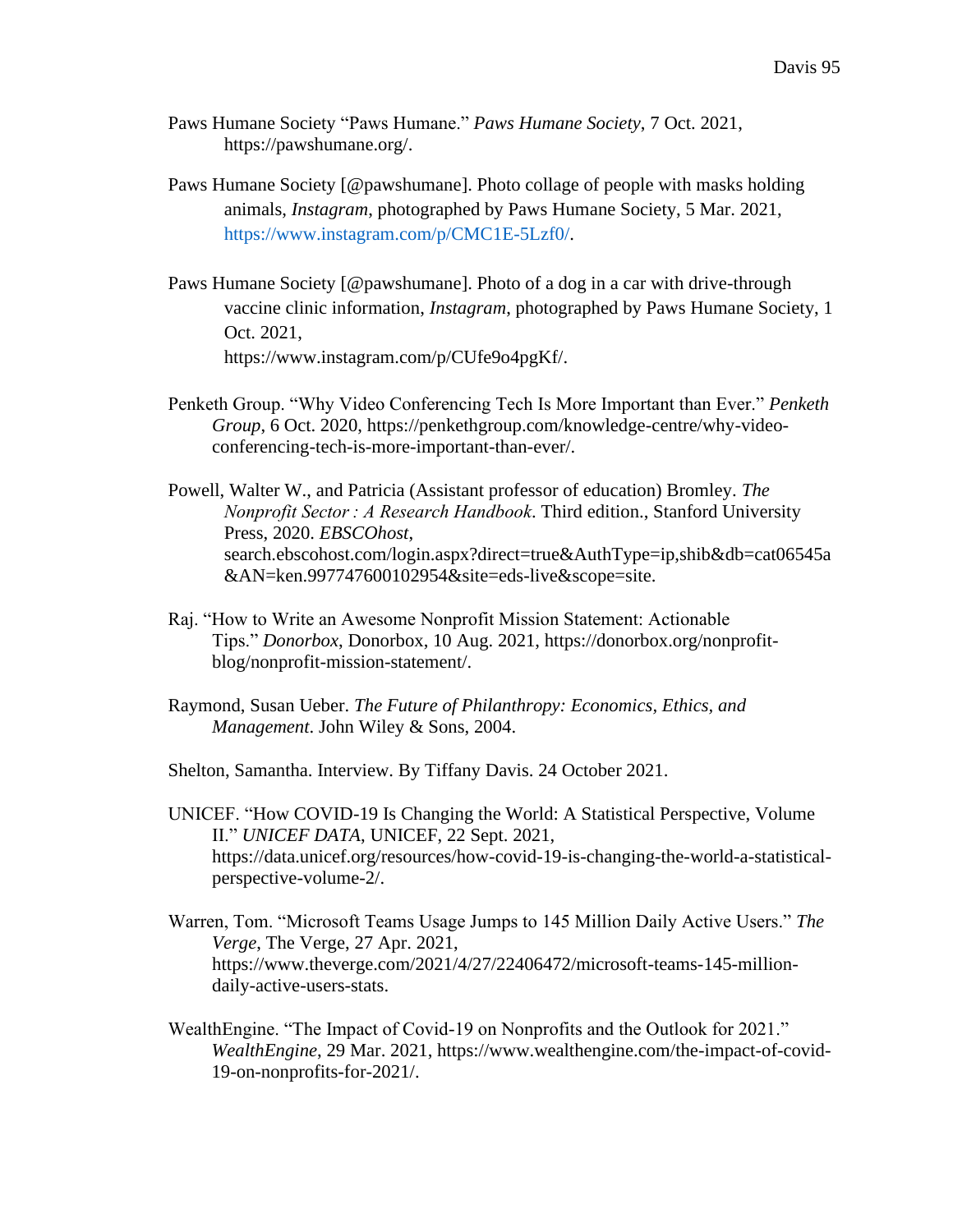- William F. Meehan III, and Kim Starkey Jonker. *Engine of Impact : Essentials of Strategic Leadership in the Nonprofit Sector*. Stanford Business Books, 2018. *EBSCOhost*, search.ebscohost.com/login.aspx?direct=true&AuthType=ip,shib&db=e000xna& AN=1583460&site=eds-live&scope=site.
- Wong, May. "Stanford Research Provides a Snapshot of a New Working-from-Home Economy." *Stanford News*, 29 June 2020, https://news.stanford.edu/pressreleases/2020/06/29/snapshot-new-working-home-economy/.
- Worden, Amy. "Fundraising from a Safe Distance." *HumanePro*, 2021, https://humanepro.org/magazine/articles/fundraising-safe-distance.
- Young, Kelly R. "The Fundraising Landscape in the Midst of COVID-19." *Lilly Family School of Philanthropy*, 17 Aug. 2020, blog.philanthropy.iupui.edu/2020/08/17/thefundraising-landscape-in-the-midst-of-covid-19/.